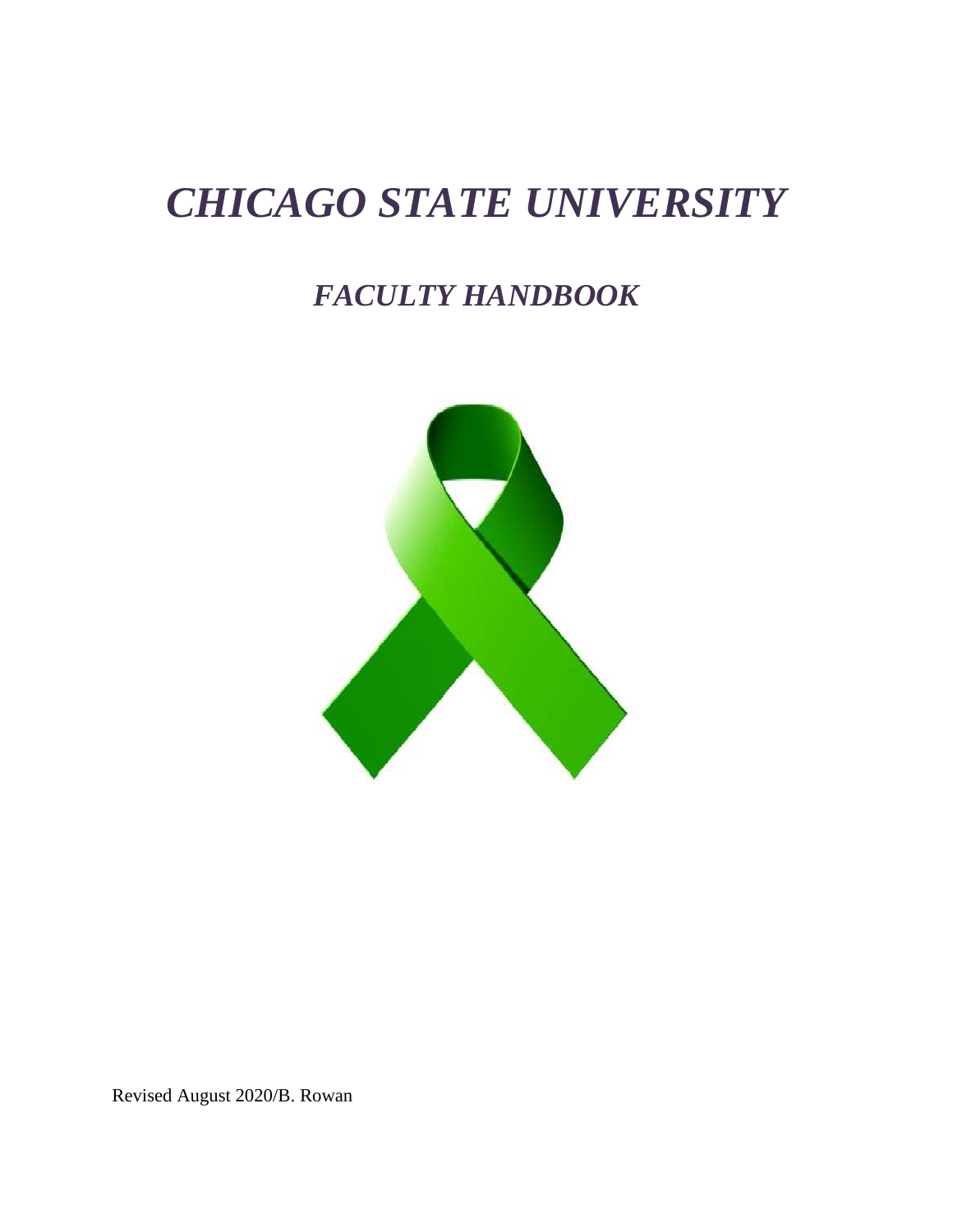**THIS HANDBOOK APPLIES TO UPI MEMBERS: TENURED OR TENURE-TRACK, RESOURCE PROFESSIONALS, & NON-TENURE TRACK FACULTY. It includes information on instructional and university policies pertaining to all instructors and union members.**

**This Handbook covers operational policies and/or procedures for academic employees (Units A, B and C) and individuals supervising those employees. This handbook, however, is not an employment contract.** 

- This handbook does not establish a contract between Chicago State University and any employee regarding terms and conditions of employment; it does cover many operational policies and procedures.
- This handbook does not in any way alter any at-will or contractual relationship between Chicago State University and its employees.
- Chicago State University and each employee have the right to terminate the employment relationship at any time, subject to the terms of any collective bargaining agreement and University regulations or policies that may apply to an individual employee.
- No employee has the authority to enter into a contract committing the University to any agreement. Only the President of the University can approve externally funded contracts or agreements on behalf of the University. The President of the University can grant this authority in writing as appropriate.
- This handbook constitutes part of the operational policies for teaching faculty, resource professionals, and clinical and research faculty at Chicago State University
- Chicago State University may revise or revoke any portion of the handbook at any time without prior notice.
- This handbook is available on line at: [www.csu.edu/Provost/apca.](http://www.csu.edu/provost/apca)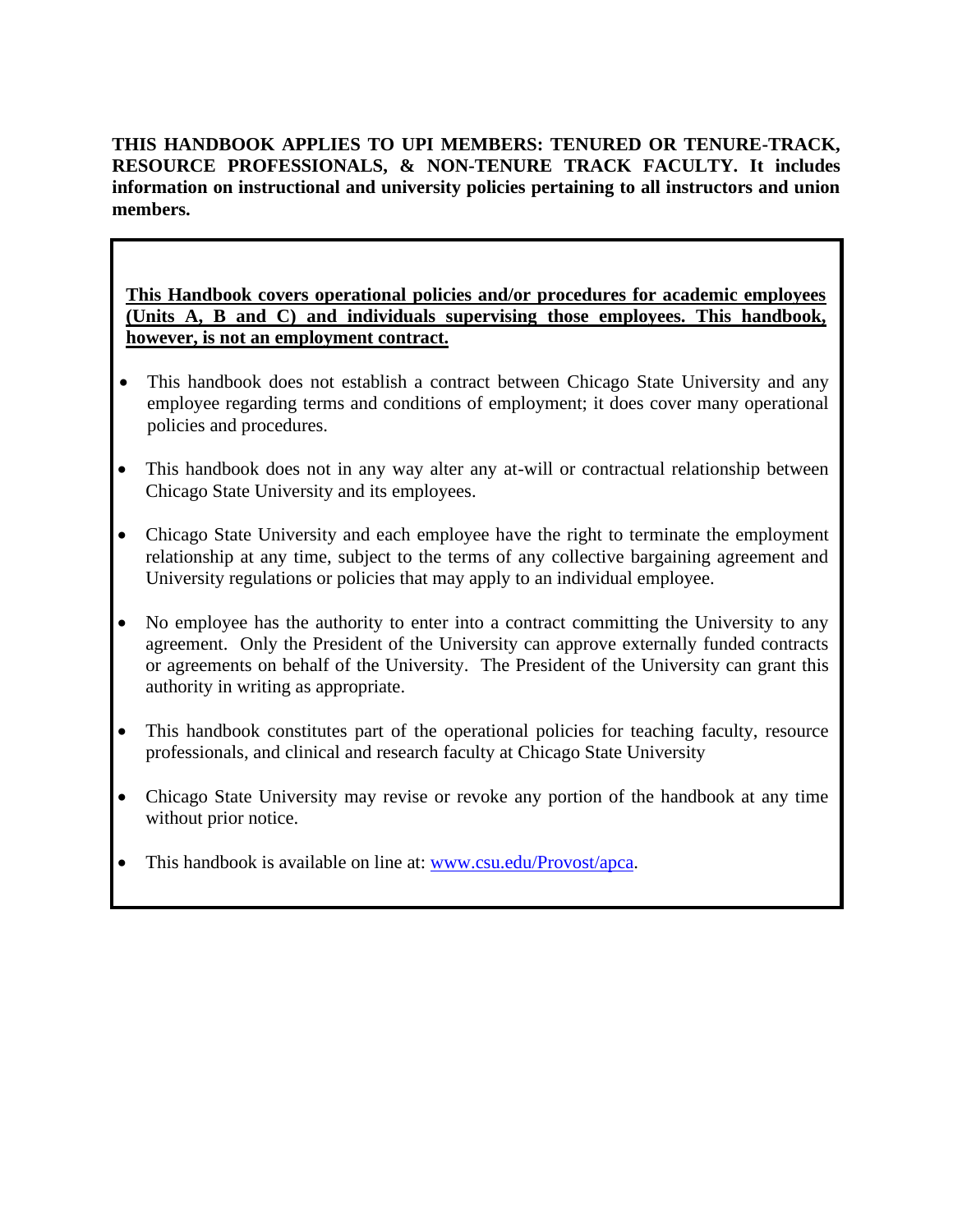## **TABLE OF CONTENTS**

## PART I. HISTORY, MISSION AND VISION, GOVERNANCE, AND ADMINISTRATIVE ORGANIZATION OF THE UNIVERSITY

## PART II. EMPLOYMENT POLICIES, PROCEDURES, AND BENEFITS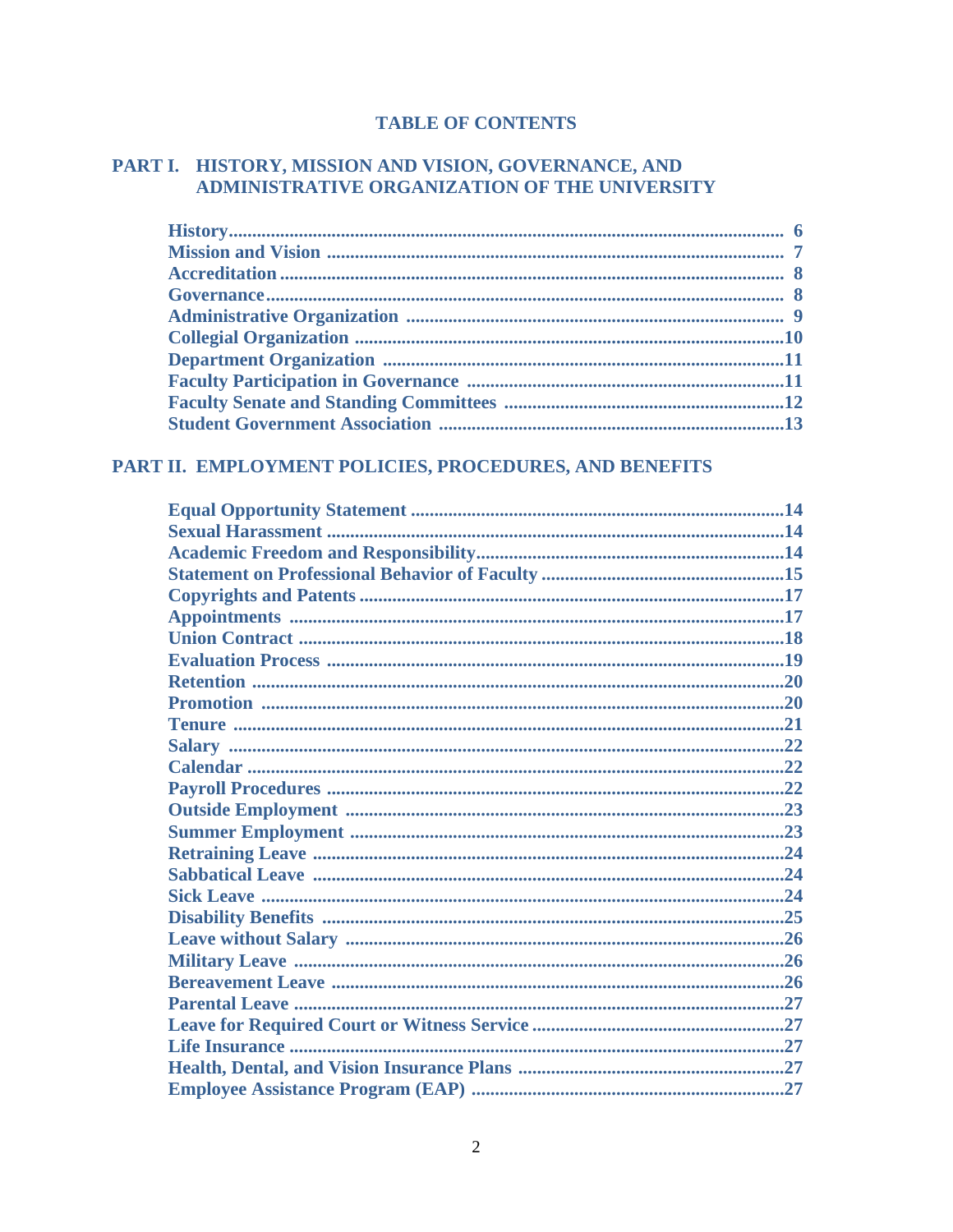## **PART III. ACADEMIC POLICIES AND PROCEDURES**

| <b>Classroom Disruptions: Addressing Students, Who Are Distressed,</b> |  |
|------------------------------------------------------------------------|--|
|                                                                        |  |
|                                                                        |  |
|                                                                        |  |
| PART IV. ACADEMIC SUPPORT SERVICES AND FACILITIES                      |  |
|                                                                        |  |
|                                                                        |  |
|                                                                        |  |
|                                                                        |  |
|                                                                        |  |
|                                                                        |  |
|                                                                        |  |
|                                                                        |  |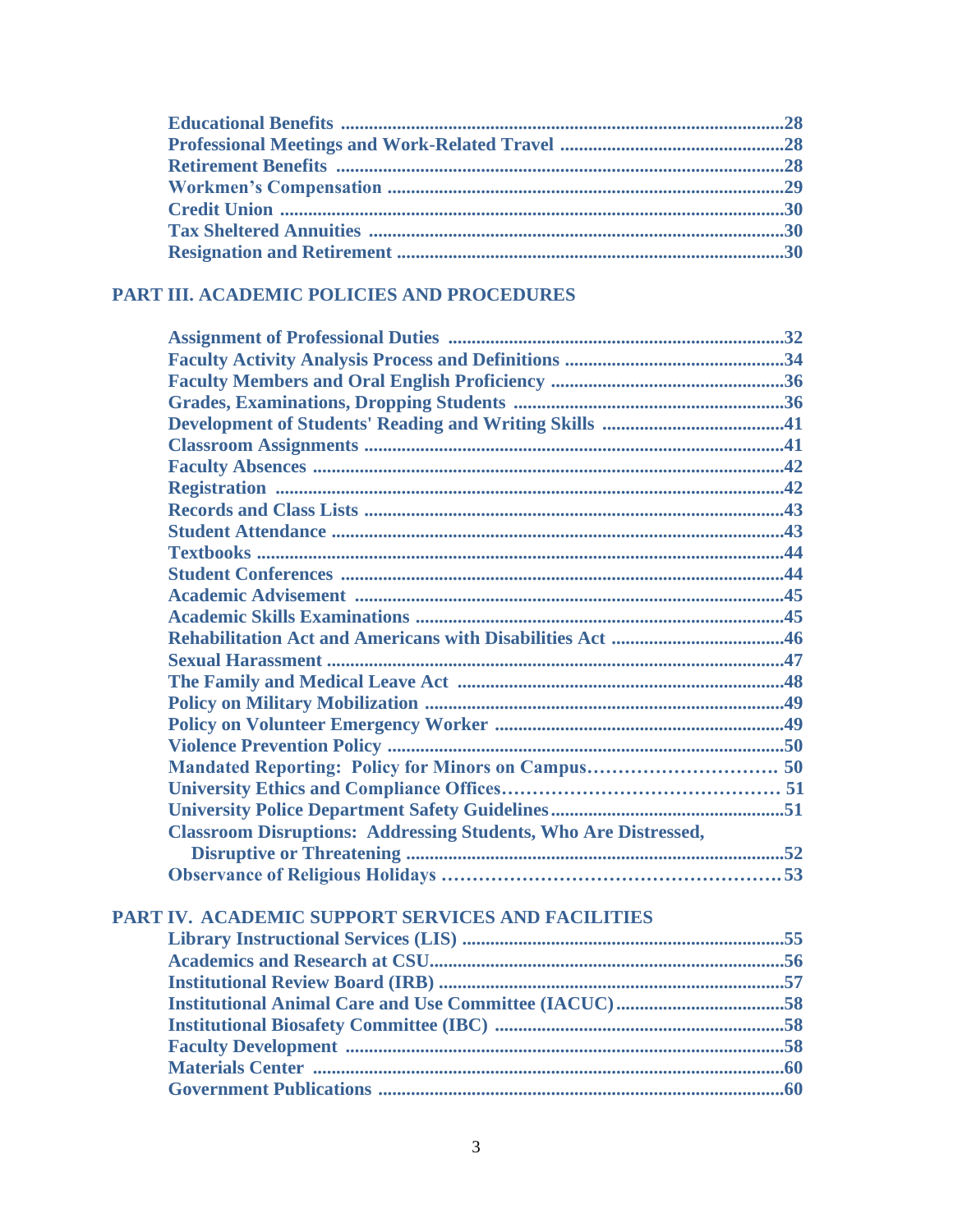## PART V. ADMINISTRATIVE SUPPORT SERVICES AND FACILITIES

## PART VI. STUDENT AFFAIRS AND SERVICES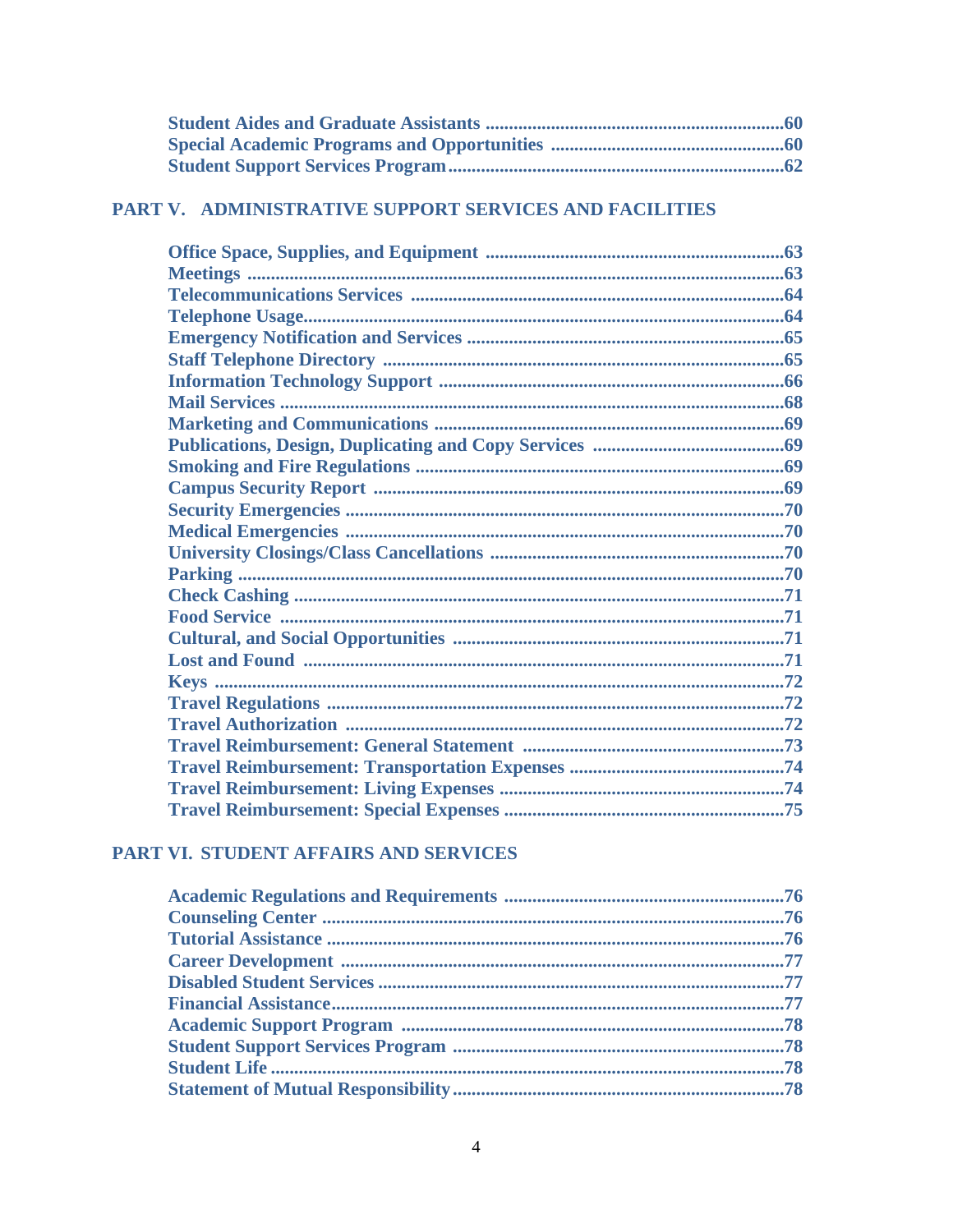## **ACADEMIC AFFAIRS DIRECTORY**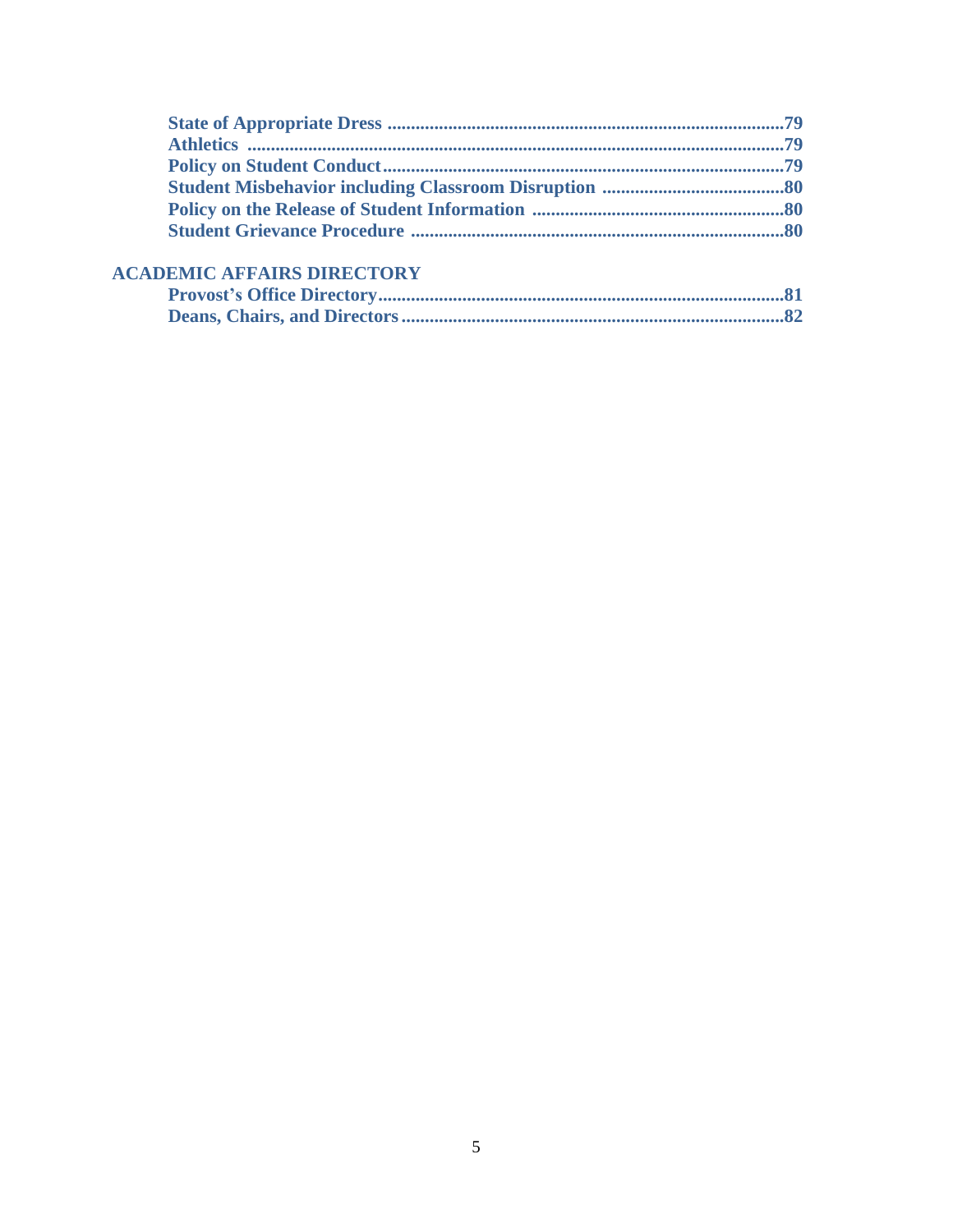## **PART I History, Mission and Vision, Accreditation, Governance, and Administrative Organization of the University**

#### **HISTORY**

For 150 years, Chicago State University (CSU) has upheld a tradition of providing public higher education. The Cook County Board of Supervisors founded the University in 1867 as the Blue Island Experimental School. Two years later, when the General Assembly of the State of Illinois authorized the establishment of county normal schools, it became the Cook County Normal School, and it moved to the Village of Englewood, at 6800 South Stewart Avenue, where it was located for more than 102 years. In 1896, it came under the control and support of the Chicago Board of Education, and its name was changed to the Chicago Normal School. Later, in 1910, it was named Chicago Teachers College. In 1913, the name was changed to Chicago Normal College, and in 1938, the name was again changed to Chicago Teachers College.

In 1961, a separate college was established by combining two branches of Chicago Teachers College. The new college became Chicago Teachers College-North, and the original institution became Chicago Teachers College-South. In 1965, as part of the Master Plan for Higher Education in Illinois, the school became a state college, and its name was changed to Chicago State College. In 1971, the name was changed to Chicago State University.

The amount and type of training provided at CSU has also undergone several changes. When it was first established, the institution provided a six-month course of study as preparation for teaching in the public schools with 62 students. The curriculum was increased to one year in 1895-1896; to two years in 1899; to three years in 1926; and finally, to four years in 1938, when it provided a bachelor of education degree for all graduates.

In 1938, a graduate program leading to the Master of Education degree was inaugurated. CSU (then Chicago Teachers College) thus became the first Illinois College devoted exclusively to offering a teacher training program. Admission to the program was limited to students whose undergraduate work had been predominately in the liberal arts. Their graduate classes and related Activities provided the professional preparation needed for teaching in the elementary schools. Since the end of World War II, this pattern has been adopted in various parts of the country.

A graduate degree program in the teaching of industrial education, offered in 1941, was reactivated in 1955. This program is included in the list of current offerings. Other curricula leading to the Master of Education degree were authorized, in 1954. The Master of Education in School Guidance was approved, in 1961.

In 1961, the institution was authorized to grant the degree Master of Arts in Classroom Teaching. The purpose of the degree was to allow teachers to deepen their knowledge in a particular subject area. This degree was offered in the fields of English, geography, history, mathematics, and the natural sciences.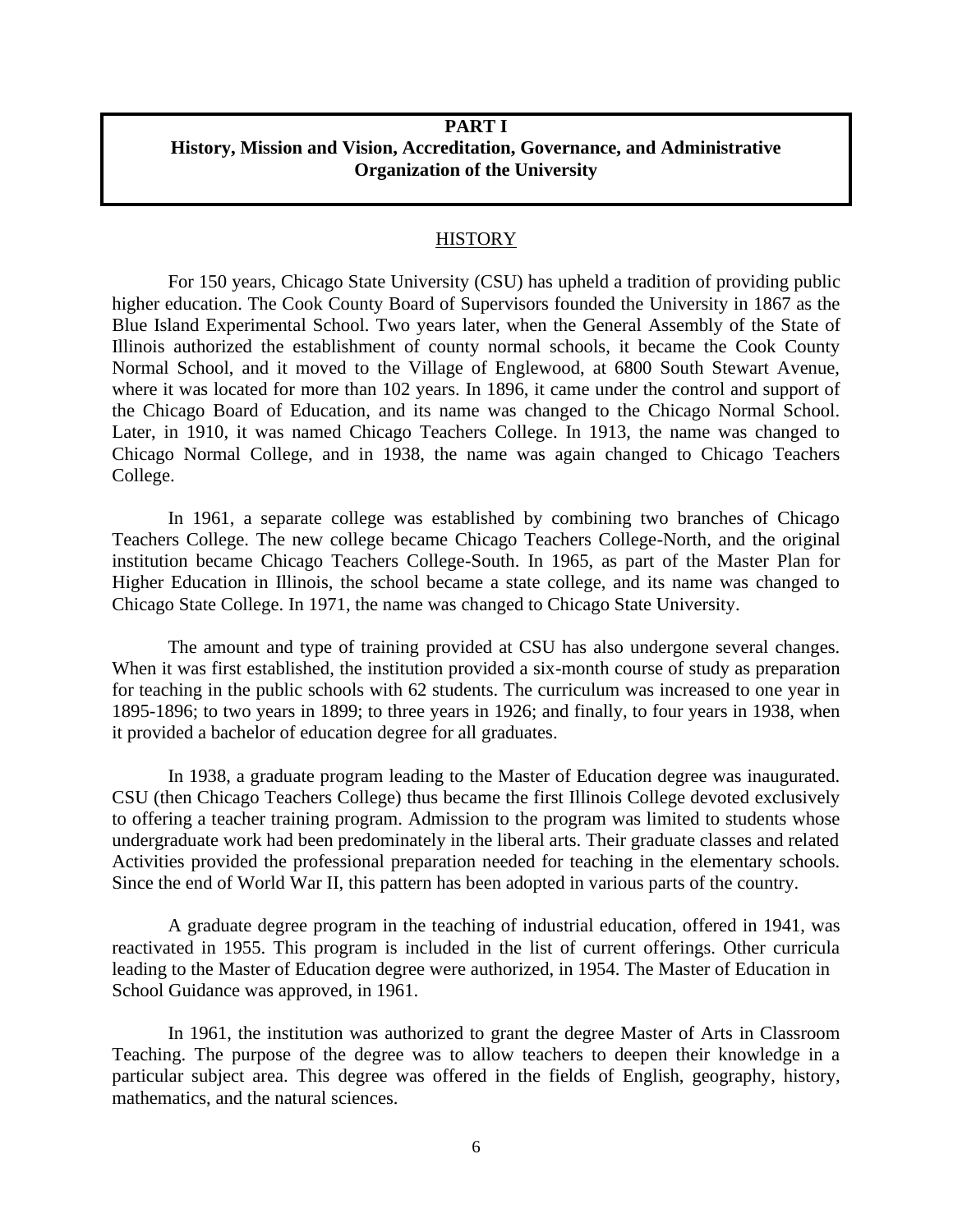When Chicago Teachers College-South was acquired by the state of Illinois and placed under the jurisdiction of the Board of Governors of State Colleges and Universities, its mission was broadened to include liberal arts and pre-professional programs. Graduate programs, which formerly led to the degree of Master of Education, now lead to the degree of Master of Science in Education. Graduate programs in other subject matter fields lead to the degree of Master of Arts and Master of Science.

More recently, the university created a Doctorate in Education program, as well as a Doctorate in Pharmacy. Master's degrees in Social Work, Nursing, and Public Health show the continued evolution in academic programming for the benefit of students and the university community.

**University Seal:** The motto "Responsibility" that encircles the evergreen characterizes the University's educational commitment to students and the urban community. CSU's seal is an evergreen encircled by the word "Responsibility." It emphasizes the founding date, 1867, and incorporates the earliest symbol of Chicago State University along with the three stages of growth: from a normal school to a college to a university. The evergreen is a symbol of continued growth, life and vitality of the University. In 1996, the Board of Governors of State Colleges and Universities was eliminated, and the Board of Trustees for Chicago State University was created. Today, the University is located in a residential community of Chicago, approximately 12 miles south of the Loop. The 161-acre campus has contemporary buildings attractively placed in a woodland setting with a mailing address of 9501 South King Drive, Chicago, Illinois, 60628-1598.

#### MISSION AND VISION

**Mission Statement:** Chicago State University (CSU) is a public, comprehensive university that provides access to higher education for students of diverse backgrounds and educational needs. The University fosters the intellectual development and success of a diverse student population through a rigorous, positive, and transformative educational experience. CSU is committed to teaching, research, service, and community development including social justice, leadership, and entrepreneurship.

**Vision Statement:** Chicago State University will be recognized for innovations in teaching and research, and in promoting ethical leadership, entrepreneurship, and social and environmental justice. We will embrace, engage, educate, and empower our students and community to transform lives locally and globally.

#### **Core Values:**

- Intellectual development
- Creative and innovative thinking and learning
- Dignity and unique talents of all persons
- Responsible choices and actions
- Personal and academic excellence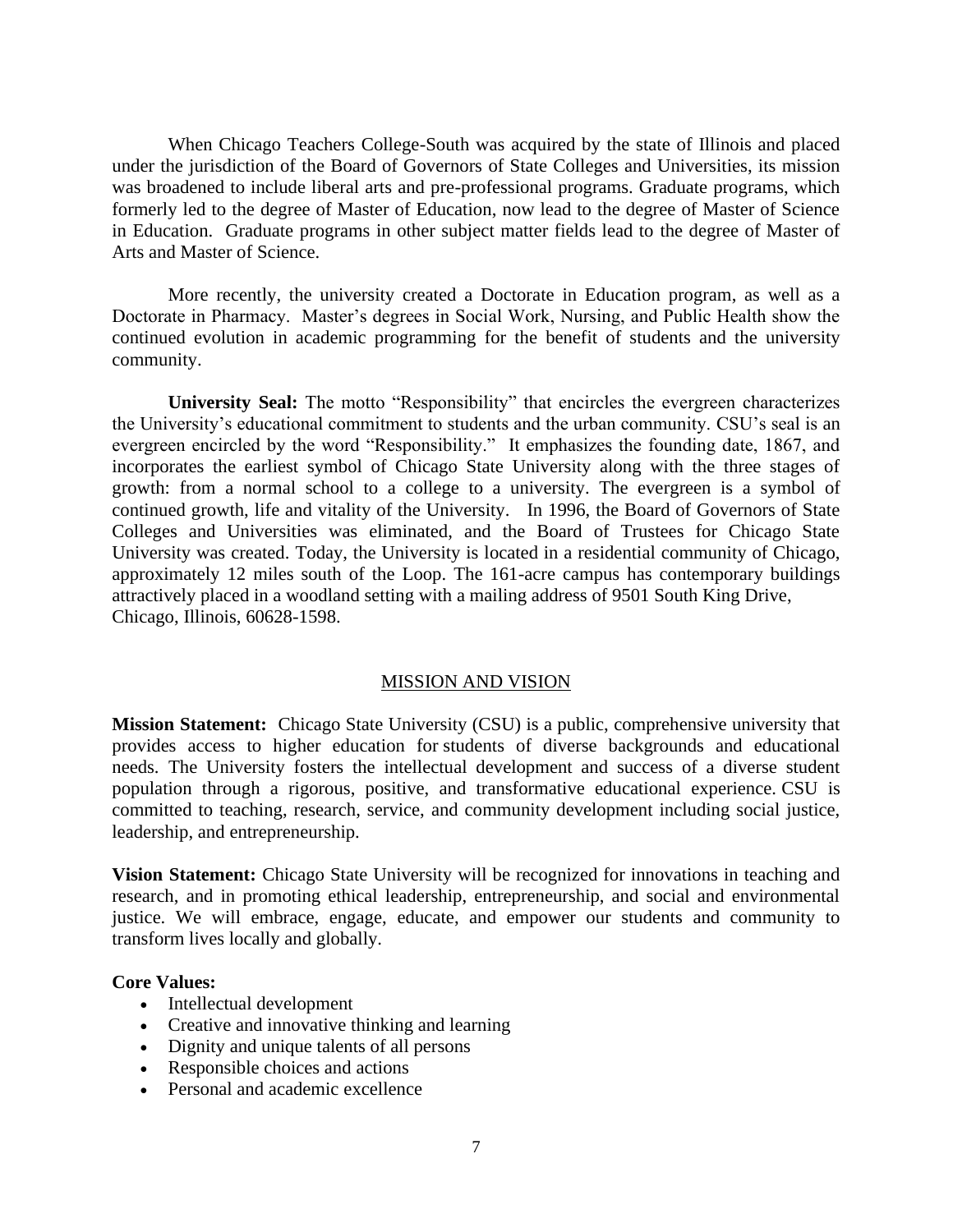- Personal, professional and academic integrity
- Diversity
- Leadership, service, philanthropy, social justice, and entrepreneurship
- Pride in self, community and the university
- Lifelong learning

#### ACCREDITATION

The University received affirmation of its full accreditation through 2023, a 10-year accreditation, by the Higher Learning Commission (HLC). The university has been continuously accredited since January 1, 1941. For additional information, see [http://www.csu.edu/accreditation.](http://www.csu.edu/accreditation) The professional programs in occupational therapy, social work, education, counseling, psychology, health information management, and nursing are accredited by their respective associations. In addition, many education programs have approved specialization by CAEP (Council for the Accreditation of Educator Preparation). Music, chemistry and recreation programs are accredited. Business is accredited by ACSBP (Accreditation Council for Business Schools and Programs). Since June 2012, the Doctorate of Pharmacy degree has been accredited by ACPE (Accreditation Council for Pharmacy Education). For a complete listing, see http://www.csu.edu/accreditations/

CSU is a Division I member of the National Collegiate Athletic Association (NCAA) and the Western Athletic Conference (WAC).

#### **GOVERNANCE**

The State of Illinois is ultimately responsible for all higher education in the state. In order to coordinate the efforts of all institutions of higher education, the Illinois Board of Higher Education (IBHE) was established. The Board of Trustees for Chicago State University is one of nine (9) boards whose activities are coordinated by the IBHE. Specifically, the IBHE is responsible for studying the needs and problems of higher education in the state and for formulating a master plan for public higher education. It makes recommendations to the governor and legislature about budget, facilities, and other pertinent matters. It also approves or disapproves all proposals for the establishment of new branches or campuses and all new programs of instruction, research, or service. The IBHE is composed of 21 members. Ten (10) are public members appointed for staggered six-year terms by the governor with the consent of the Illinois Senate. Chairpersons of the nine (9) governing boards are also members, and there is one (1) student representative.

The Chicago State University Board of Trustees has been designated by the State of Illinois as the policymaking agency for the University. The Board undertakes policy-making decisions in such areas as the following: 1) proposals from the president, faculty, staff, and students presented in accordance with established Board procedures; 2) adoption of policies and regulations to insure the effective administration and management of the University and to encourage the highest quality of instruction, scholarship, and appropriate service by the faculty; 3) review and approval of educational goals and purposes, including statements of the mission and scope of the University; 4) evaluation of the administration and execution of Board policies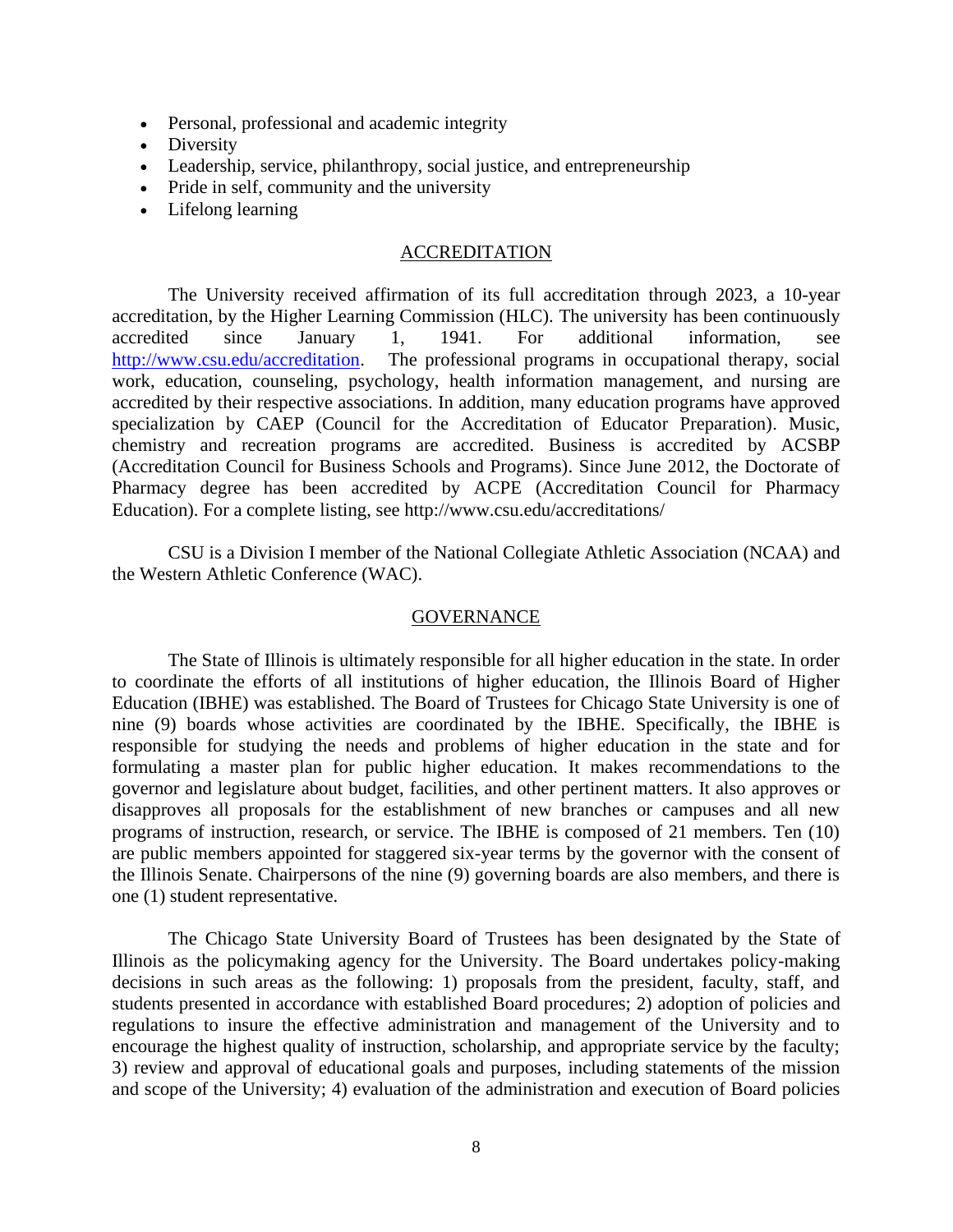and regulations by its employees; and 5) approval or disapproval of other matters requiring action by the Board.

The Board of Trustees is composed of seven (7) members appointed by the Governor of Illinois for terms of six (6) years and one (1) voting student member. All meetings of the Board are held in Illinois at such place or places designated by the Board of Trustees. Its meetings, except those held in executive sessions, are open to the public. See: [http://www.csu.edu/boardoftrustees/index.htm.](http://www.csu.edu/boardoftrustees/index.htm)

#### ADMINISTRATIVE ORGANIZATION

*The Board of Trustees Regulations* describes the President as the chief executive officer of the University. The President is responsible to the Board for the execution of board policies and for the management and direction of University operations. The President shall have full authority and responsibility within the framework of the general policies determined by the Board for the organization, management, direction, and supervision of the University and shall be held accountable by the Board for the effective administration and management of the institution. In the discharge of these responsibilities, the President shall consult with such constituencies as are appropriate. The President shall be accountable to the Board for performing duties in the following areas of responsibility:

- 1. Providing general leadership for CSU;
- 2. Making recommendations concerning the mission, scope, and organization of CSU concerning plans and policies for the development and enhancement of university operations, and activities;
- 3. Administering and directing university plans, operations, programs and activities in the areas of academic affairs, administrative and fiscal affairs, student affairs and development;
- 4. Serving as the principal spokesperson and representative for CSU with the Governor and General Assembly, the IBHE, and other external constituencies;
- 5. Developing and maintaining good public relations including establishment of rapport between CSU and the region in which it is located and the public which it serves;
- 6. Making recommendations concerning the initiation, continuation or modification of university programs and activities;
- 7. Making recommendations concerning the operating and capital budget requests, appropriation requests and internal budgets;
- 8. Making recommendations concerning the selection and appointment of such officers as may be designated by the Board; and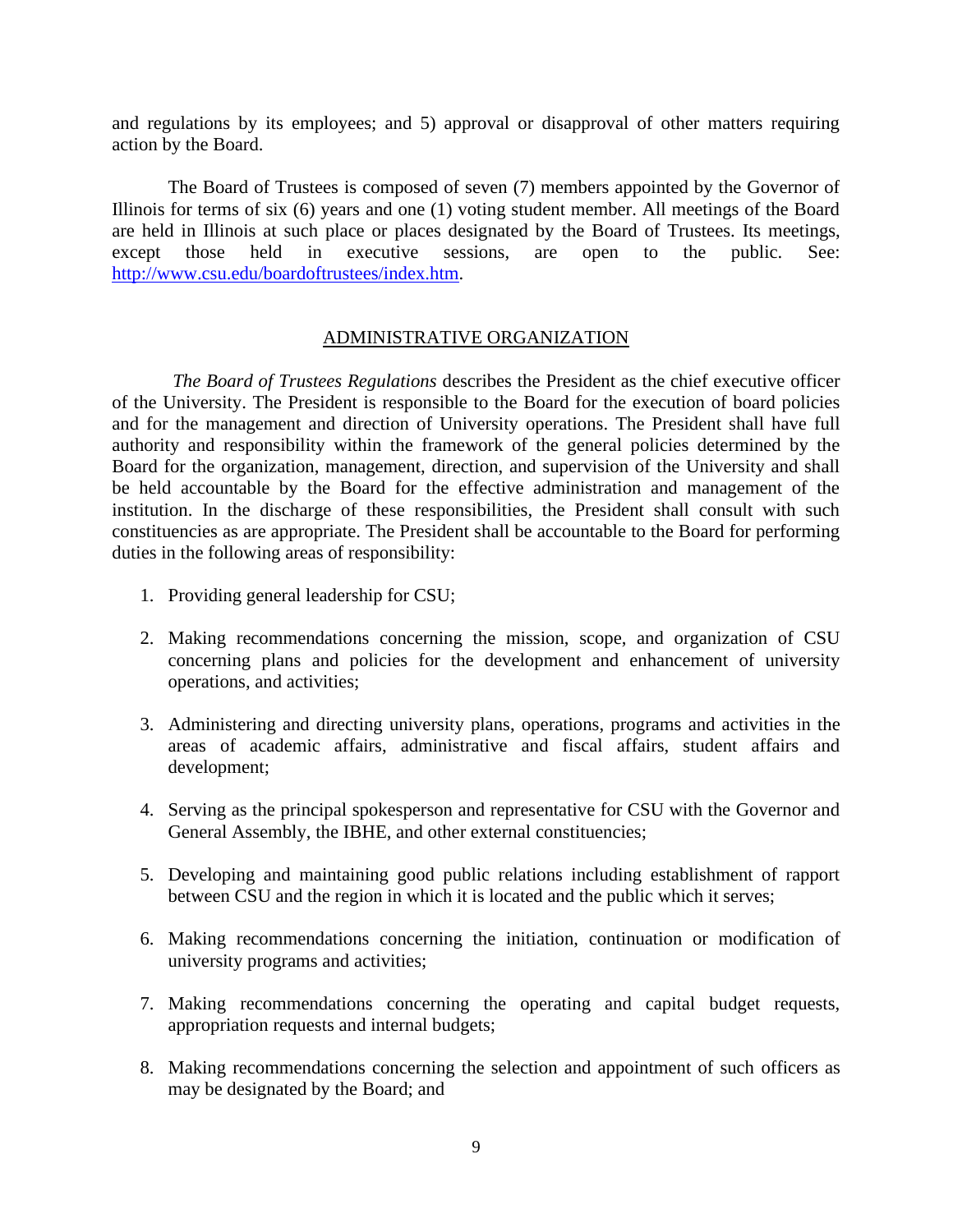9. Performing other duties as delegated by the Board

Among the specific legal responsibilities assigned to the President by the Board are all transactions related to the appointment or employment of personnel (except the granting of tenure to faculty); the final, involuntary separation of an employee to be effective during the term of an employment contract; and the appointment (with Board approval) of certain major administrative officers.

The President oversees the daily administration of the University, with the assistance of the operating vice presidents and other administrators. The University three major divisions, administered by vice presidents, are as follows: (1) Academic and Student Affairs (Provost with all academic units, the library, international programs and grants); (2) Administrative and Financial Affairs; (3) Enrollment Management (incudes student affairs, registrar, financial aid, admissions, wellness center, institutional effectiveness and research. In addition, Internal Audit, Institutional Advancement, Intercollegiate Athletics, Labor and Legal Affairs, Intergovernmental Affairs, and the University Police report to the President.

The Provost and Senior Vice President for Academic and Student Affairs is the chief academic officer of the University and is responsible for the faculty, the curriculum, and services directly supporting the teaching-learning process, as well as for student-centered co-curricular activities and processes. The academic units reporting to the Provost include: the Colleges of Arts and Sciences, Business, Education, Pharmacy and Health Sciences; plus the Honors College, Library and Instruction Services and Continuing Education. Other units reporting up to the Provost include Student Affairs and the First-Year Experience and the Office of Grants and Research Administration (OGRA).

Faculty and student participation in governance of the University is achieved through the membership in colleges and departmental committees, the Faculty Senate, and an assortment of committees. Student participation in the governance structure is encouraged through the Student Government Association (SGA).

#### COLLEGIAL ORGANIZATION

The colleges are primarily comprised of groups of academic departments linked together by a unity of disciplinary and interdisciplinary interests and traditions. A dean administers each college at the university. Each dean serves as an ex-officio member of all college-level committees. All actions of the college committees and the college itself are disseminated to and implemented through the appropriate departments. The dean is the chief operating officer and fiscal officer of the college. Deans should call college-wide meetings each term or at least once per academic year.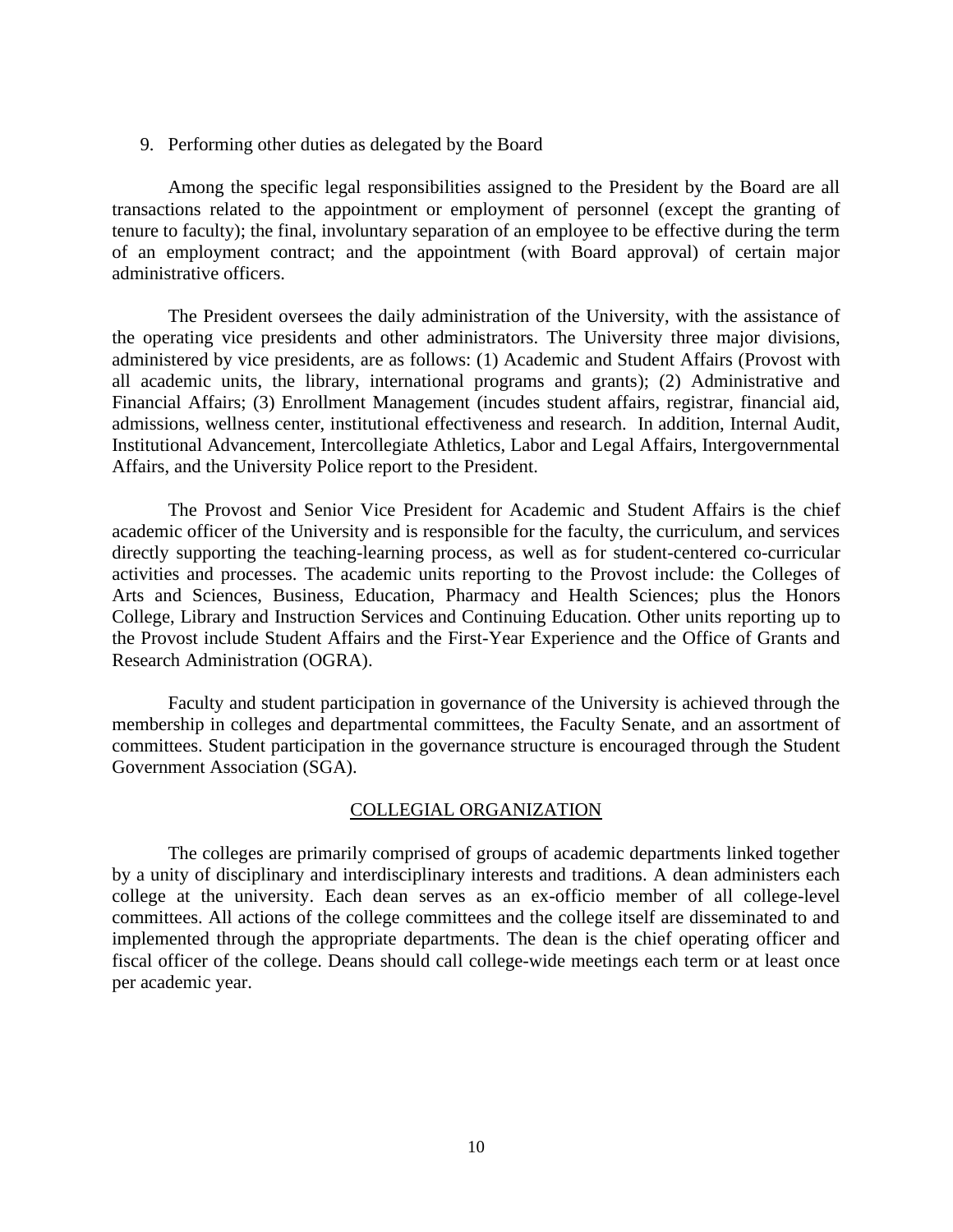#### DEPARTMENT ORGANIZATION

All academic departments develop by-laws for the transaction of business. Regular department meetings are called by the chairperson or program director, and should take place several times each semester. Faculty members are expected to attend all departmental as well as college level meetings as a condition of employment. Many academic departments at CSU are multi-disciplinary. Some chairpersons administer more than one department.2

The chairperson or director is the administrative and fiscal officer of the department, and is responsible for the administration of the department in the execution of university and college policies insofar as they concern the department. The President appoints chairpersons and directors for renewable terms following an advisory process in which all full-time continuing, tenured and tenure-track faculty members of the department have the opportunity to participate. The President following a review of their performance by their faculty, dean, and Provost may reappoint chairpersons and directors. All departments have internal committees for conducting departmental affairs. The number and functions of these committees depend on the complexities of departmental needs, services provided, and types of academic programs. All departments have personnel committees, which participate in the annual personnel actions such as: retention, promotion, tenure and professional advancement increases, as well as hiring Unit A tenure-track and clinical faculty members.

#### FACULTY PARTICIPATION IN GOVERNANCE

It is the policy of the Chicago State University Board of Trustees that there shall be shared participation in University governance. The University is charged with the development of a variety of elected campus organizations to provide for shared participation. Among the functions of such organizations are participation in the decision-making process in the areas of curriculum, academic planning, campus planning and facilities, student life and conduct, and the recommendation in the selection of major administrative officers, including the President of the university. In addition, Board policies expressly provide for the establishment of a budget committee and a strategic planning committee. The University Budget Committee (UBC) makes recommendations regarding: 1) the setting of the budget; 2) periodic review of the budget; and 3) transfers of significant amounts among internal budget lines. A major focus of the UBC is the disbursement of new appropriated dollars from an increased state budget or the reduction of funds should there be a lower funding level from the state. The Strategic Planning Committee is concerned with the planning and implementation actions in support of the University mission and vision. The Program Measurement and Evaluation (PME) process unites the budgetary and strategic planning processes to help ensure total university engagement in the assessment and planning process of each fiscal unit on campus.

The faculty organization at CSU is described in the *Faculty Constitution* of the Faculty Senate - [http://www.csu.edu/facultysenate/.](http://www.csu.edu/facultysenate/) The *Faculty Constitution* is responsive to the principles of representative democracy and majority rule. At the same time, it envisions the ideal process of governance as one of consultation and resulting consensus. The Faculty Senate has a primary focus on, but is not limited to such academic concerns as admissions, academic standards, curriculum and evolving programs. The constitution is approved by the President and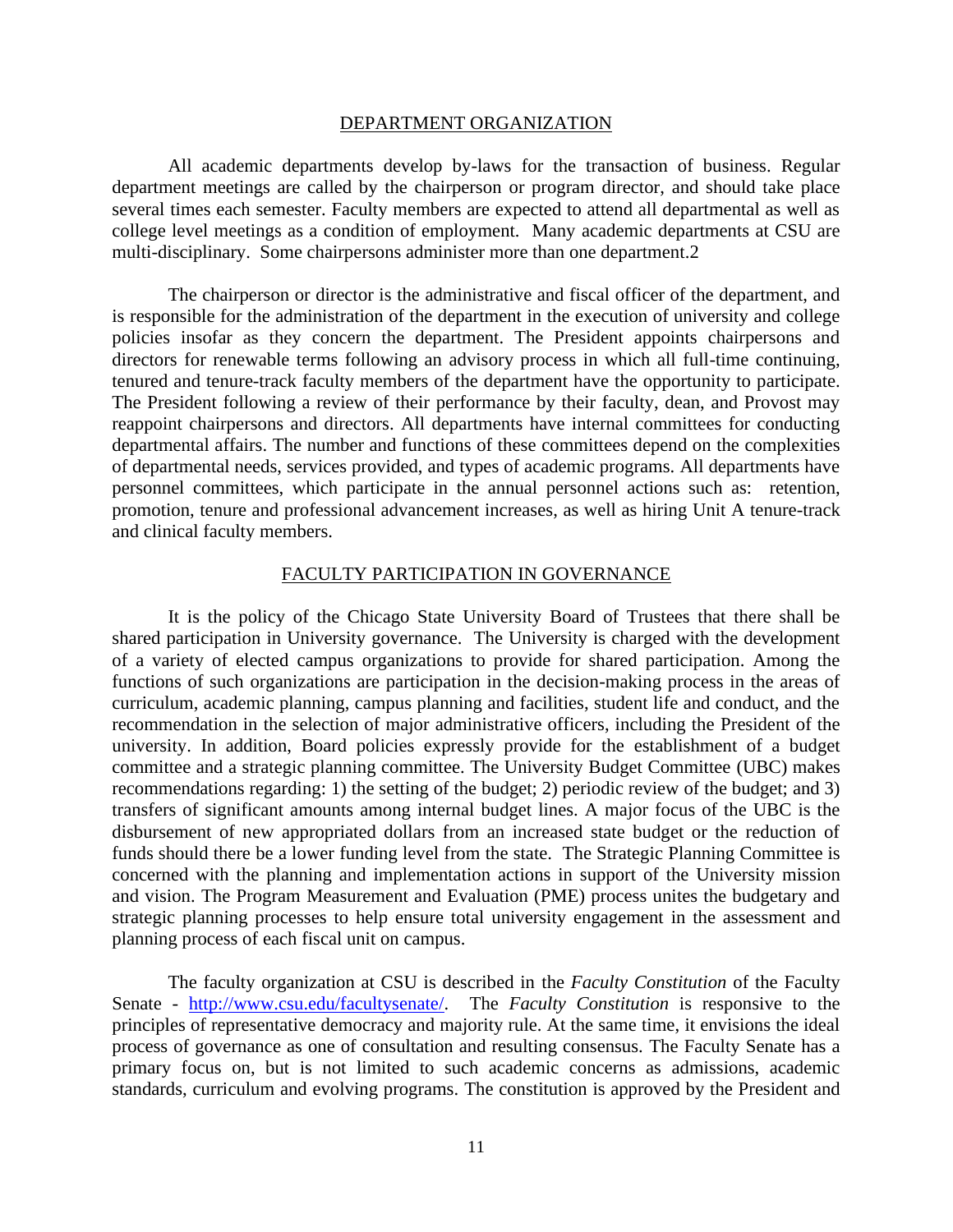submitted to the Board for review. The constitution provides for a number of university-wide committees including those relating to curriculum, graduate studies, and buildings and grounds. (Section 6. The *Board of Trustees Governing Policies).*

#### FACULTY SENATE AND STANDING COMMITTEES

Through the CSU Faculty Senate, the faculty discharges its responsibilities with respect to University governance and the development of basic policies, which affect the welfare of the University. It covers all matters affecting the academic functions of the University and the general welfare of the University, except where otherwise specified in the Illinois Revised Statutes or the Governing Policies and Regulations of the Board of Trustees or any agreement between the University and the University Professionals of Illinois. The Senate may initiate and consider matters affecting issues such as admissions, academic standards, and curriculum.

In its operation, the Senate and its various committees report their recommendations, issues and concerns to the President and the University Community through the Provost and Senior Vice President for Academic Affairs. To accomplish its goals, the Senate develops and recommends policies for continuous curricular development and improvement, improvement of instruction, library and acquisition or use of learning aids, continuous evaluation of instructional procedures, and assessment of student learning and integration of technology. It also develops and recommends policies on effective recruitment and selection of academic personnel, University printing and publication of scholarly faculty publications, intercollegiate athletics, student academic advisement and counseling, undergraduate recruitment, admission, retention and graduation standards. In addition, it engages in development and recommendation of University budgets, physical facilities and provides faculty for various university-wide committees.

Senate Standing Committees: Admissions and Academic Standards Committee; Board of Athletic Advisers; Buildings and Grounds Committee; Curriculum Coordinating Committee; Executive Committee; Library Committee; Social Committee; Technology Committee

University Committees [which may change over time] with Senate representation include the following: University Budget, University Personnel, Center for Teaching and Research Excellence, Enrollment and Registration, Higher Learning Commission Accreditation Steering, Council on Teacher Education, General Education, University Graduate Council [as well as College Graduate Councils], Summer School, Book Store, University Advisors Council, Food Service, Commencement, and Tuition & Fee Waiver. Others include Program Review and Elimination, Curriculum Coordinating, Library and others. For the full list, go to the Senate home page and click on the committee site - http://www.csu.edu/facultysenate/committee.htm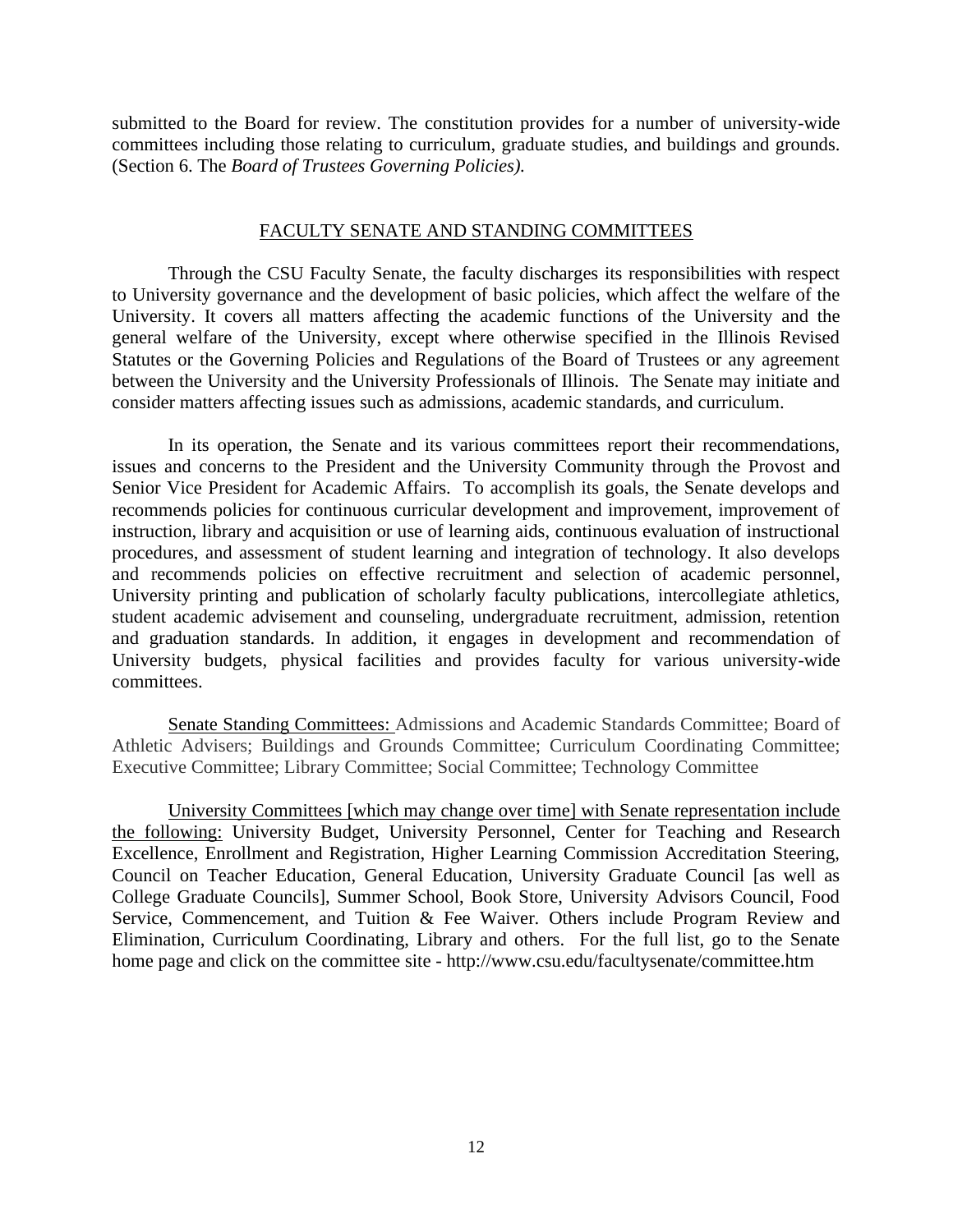#### STUDENT GOVERNMENT ASSOCIATION (SGA)

The SGA is the representative body for students and serves as an umbrella organization for all campus student organizations. The SGA exists primarily to address student concerns and needs, and to provide services, which enhance overall student life and development. Working with a university advisor, the SGA is committed to the representation and advocacy of all students and serves as liaison to the administration and other elements of the university community. All students are automatically members of the SGA and as such, are entitled to vote during student elections and participate in all SGA sponsored events and activities.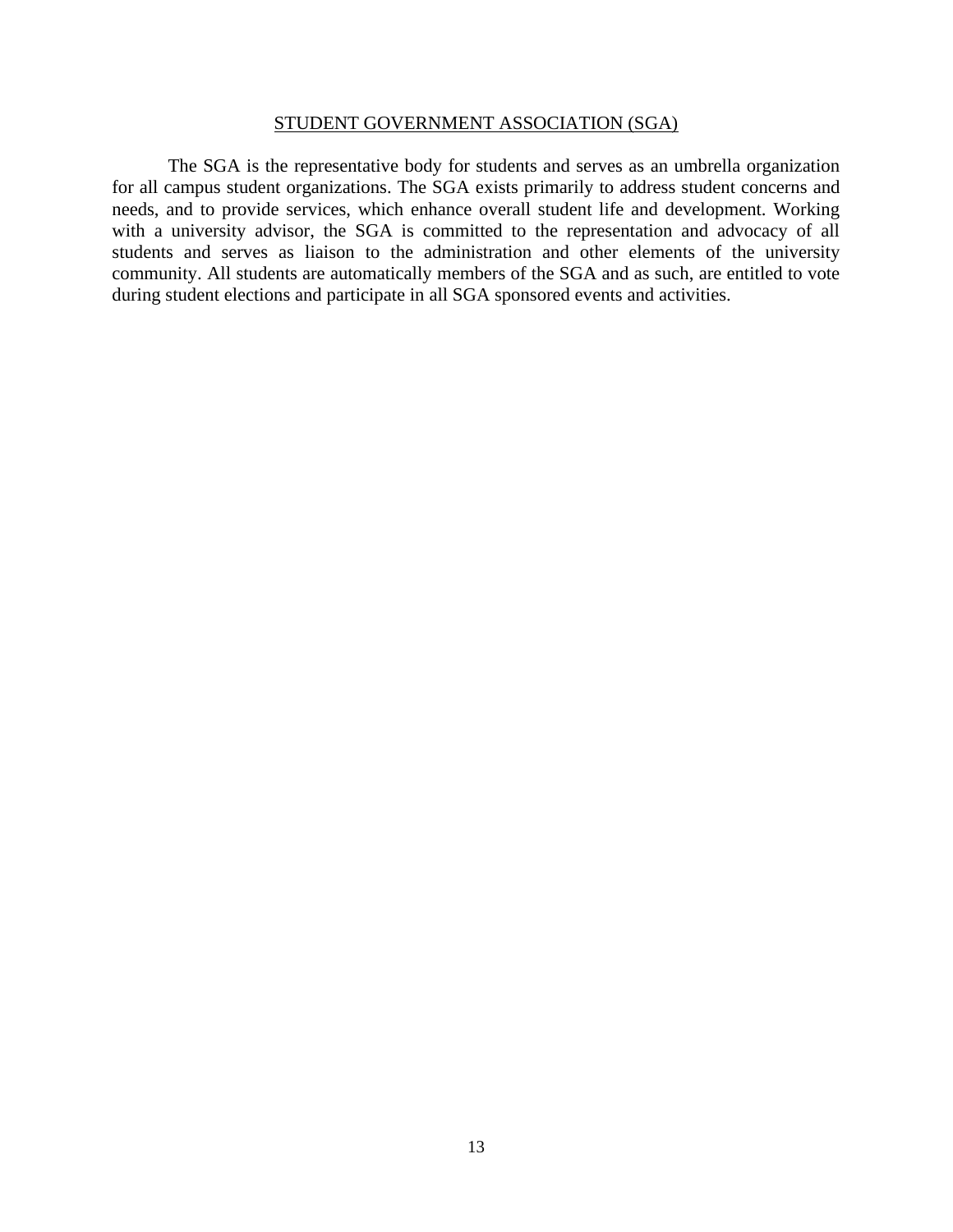## PART II

#### **EMPLOYMENT POLICIES, PROCEDURES, AND BENEFITS**

#### EQUAL OPPORTUNITY STATEMENT

The personnel practices of CSU shall ensure freedom from discrimination in employment on the basis of race, color, religion, national origin, age, sex, marital status, disability, political affiliation, membership or non-membership in the union, sexual orientation, unfavorable discharges from military service, status as a disabled veteran of U.S. engagements, or (if the applicant or employee is a U.S. citizen or an "intending citizen") citizenship. Current state and federal legal definitions of the above-prohibited bases of discrimination shall be followed.

Every official on campus has the responsibility to make certain that no prohibited discrimination exists. However, the Office of Equal Opportunity [\(http://www.csu.edu/eeo/\)](http://www.csu.edu/eeo/) has special responsibilities in this area; in particular, this office assists all departments and administrative offices in making active efforts to locate and recruit qualified women and minority candidates for available positions. It is also responsible for maintaining files necessary for full compliance with regulations governing affirmative action, and providing the President and Provost and Senior Vice President for Academic Affairs with data used in reaching decisions and in reporting the number of women and minority faculty members employed by the University.

#### SEXUAL HARASSMENT

It is the policy of Chicago State University that the sexual harassment of one member of the University community by another will not be tolerated. This policy applies to all members of the campus community: students, employees, and visitors. It applies to incidents that occur on University property, as well as off-campus functions sponsored or supervised by the University. One of the University's goals is to foster an open learning and working environment free from sexual harassment and from the fear that it may occur. Harassment on the basis of sex is a violation of Title VII of the Civil Rights Act of 1964, and the State of Illinois Human Rights Act [\(http://www.csu.edu/eeo/sexualharassmentpolicy.htm\)](http://www.csu.edu/eeo/sexualharassmentpolicy.htm)

#### ACADEMIC FREEDOM AND RESPONSIBILITY

According to Chicago State University *Board of Trustees Governing Policies* (Section Five: Academic Freedom):

institutions of higher education are conducted for the common good and not to further the interest of either the individual faculty member or the institution as a whole. The common good depends upon the free search for truth and its free exposition. Academic freedom is essential to these purposes and applies to both teaching and research. Freedom in research is fundamental to the advancement of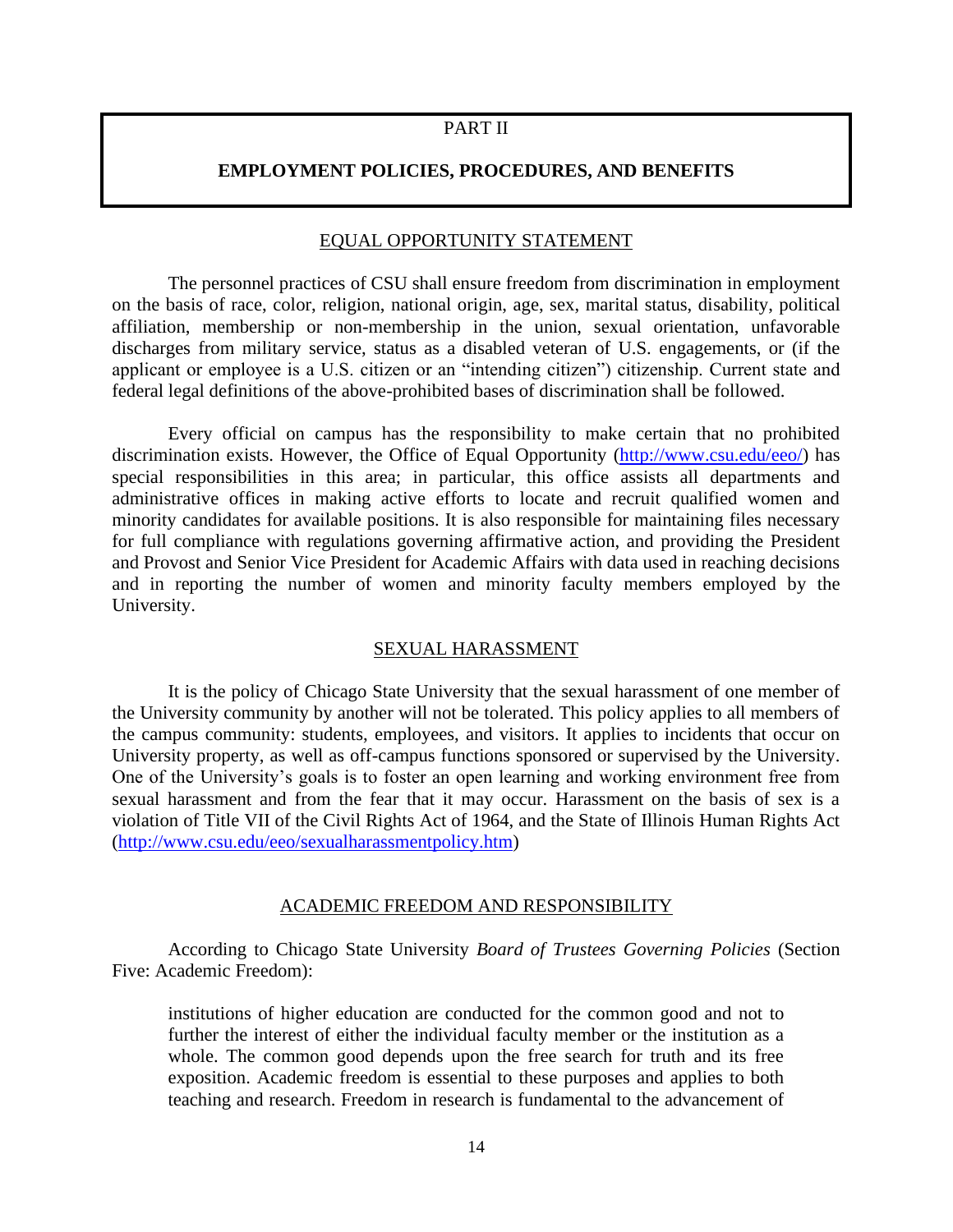truth. Academic freedom in its teaching aspect is fundamental for the protection of the rights of the faculty member in teaching and of the student to freedom in learning. It carries with it duties correlative with rights.

The University recognizes the concepts recommended by the American Association of University Professors (AAUP) pertaining to academic freedom and professional ethics.

The Chicago State University Board of Trustees affirms academic freedom in its Governing Policies, Section 4 "University Employees" and Section 5, "Academic Freedom and Responsibility". The policies recognize that faculty have full freedom in research and publication, subject to adequate performance of other academic duties; faculty have freedom in the classroom to discuss their subjects; faculty should be free from institutional censorship or discipline when speaking or writing as a citizen (5.A).

However, it is improper for faculty members to intrude material, that has no relation to their subjects, or to fail to present the subject matter of their course as announced to their students and as approved by the faculty in their collective responsibility for the curriculum (5.B). Faculty members must enroll and teach students as well as evaluate students and award credit based on academic performance professionally judged, regardless of personality, race, religion, degree of political activism or personal beliefs (5.B)

Consult the Board Governing Policies for further details regarding academic freedom and corresponding duties and ethics.

#### STATEMENT ON PROFESSIONAL BEHAVIOR OF FACULTY

All faculty members are expected to follow the conditions in the faculty *Agreement* (*i.e.,* Contract) regarding meeting their teaching and professional obligations. A crucial component is posting office hours, holding regularly scheduled office hours, and timely submission of grades, including early warning and mid-term reports, to the Office of the Registrar. In addition, both the faculty member and the University administration are expected to follow ethical behavior and to exhibit collegiality and professionalism. The American Association of University Professors (AAUP) provides general guidelines on collegiality, conduct, behavior, and academic freedom.

Joining an academic community involves respect and obligations from all parties, including students, faculty, administrators, and staff. In keeping with expectations of behavior, the University adopted a *Code of Excellence*:

I will practice personal and academic integrity;

I will respect the dignity of all persons;

I will respect the rights and property of others;

I will strive for true cultural diversity and learn to accept and value the

differences of others;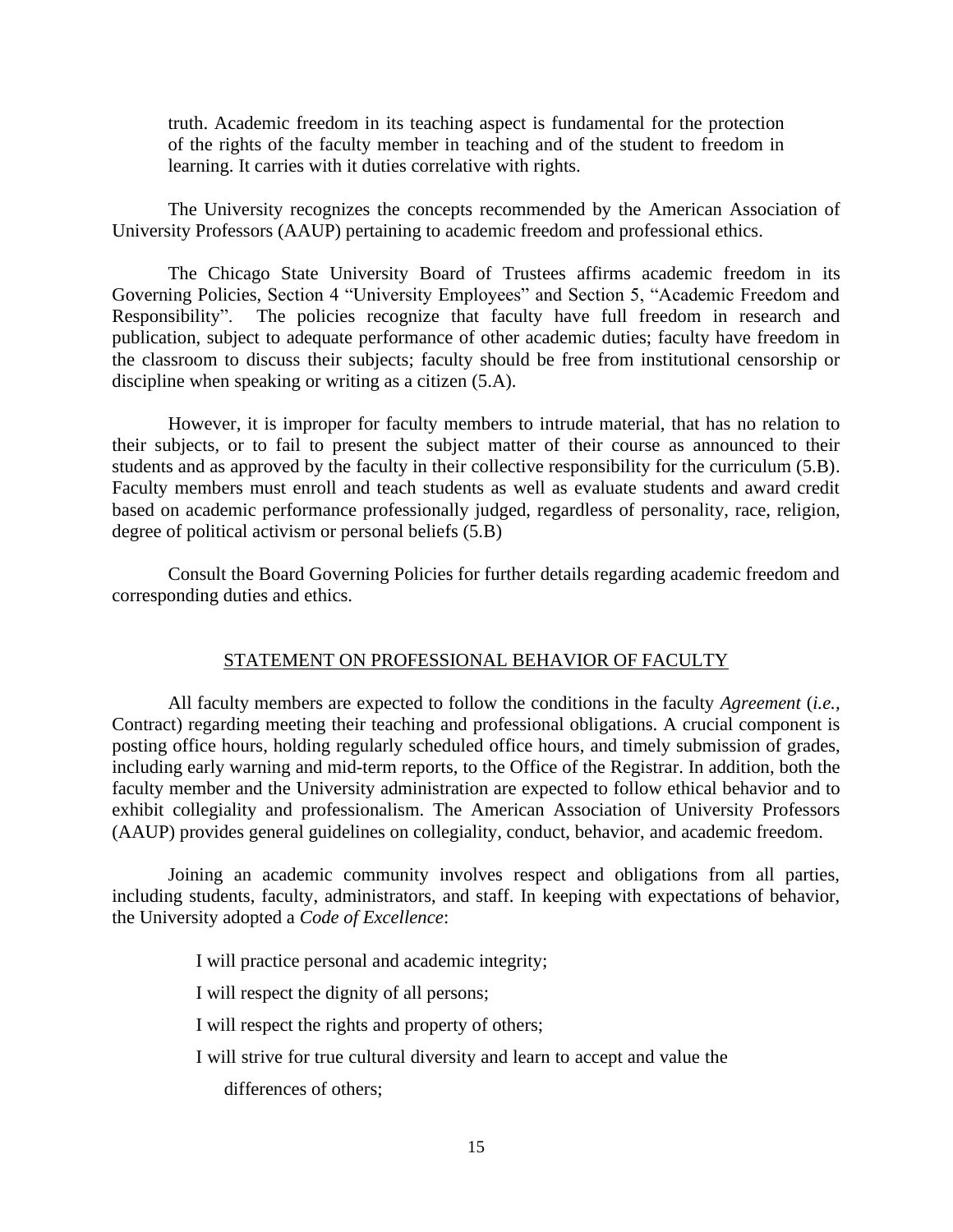I will respect the basic human rights; I will strive for personal and academic excellence; and I will strive to abide by the principles of this code and will encourage others to do the same.

The full code is found hanging on walls in departments throughout the campus. In addition, it is found in the front of each undergraduate and graduate catalog. It also can be found at the following: [http://www.csu.edu/judicialaffairs/documents/CodeofExcellence.pdf.](http://www.csu.edu/judicialaffairs/documents/CodeofExcellence.pdf)

In addition, the University community expects all to respect the rights of others and to allow them to express their beliefs, to engage in freedom of inquiry and expression, foster intellectual honesty and change. However, individual or group actions should not be carried out in ways that could injure others, damage facilities, disrupt classes or impede the functions of the University. Faculty should have mastery of subject matter, engage in scholarship and research and present findings and information to students as it is relevant and germane to the content of the course and discipline. Students are entitled to an environment that is conducive to learning, offers a fair and impartial evaluation of their performance and are awarded grades based upon their achievement. Whenever possible, students should be provided with opportunities for having their work and performance evaluated in a fair and equitable manner.

Faculty members should respect the beliefs and/or positions of others while refraining from imposing personal beliefs, political action or social behavior or refuse to enroll or teach students with differing beliefs. As a faculty member at Chicago State University, he or she should engage in research, service, and teaching that is accurate, appropriate for his or her students and the discipline. Each faculty member should recognize the contributions his/her students and colleagues make in joint research and creative activities. As a faculty member, he or she should refrain from attempting to overtly or covertly coerce students, colleagues or others in the University community to engage in actions or positions that could be harmful to an individual, disruptive of the normal operations of the class, program or University. Faculty members should provide a safe classroom or learning environment.

Each faculty member has a responsibility to his department, which is the primary unit of his or her appointment. He or she should assist in the department's operation to promote the unit's advancement and growth through the retention and graduation of its students in a timely manner. As a member of the department, faculty should accept a reasonable share of the unit's operation by attending departmental meetings, serving on departmental committees, assisting in promotion of the unit in the college, across the University and in the profession and community.

In essence, as indicated in the AAUP Statement on Professional Ethics, each instructor should strive to advance knowledge, exercise critical self-discipline and judgment, make reasonable efforts to foster honest academic conduct, respect the relationship between students and colleagues, engage in non-discriminatory actions, avoid harassment of others, and be effective teachers and scholars.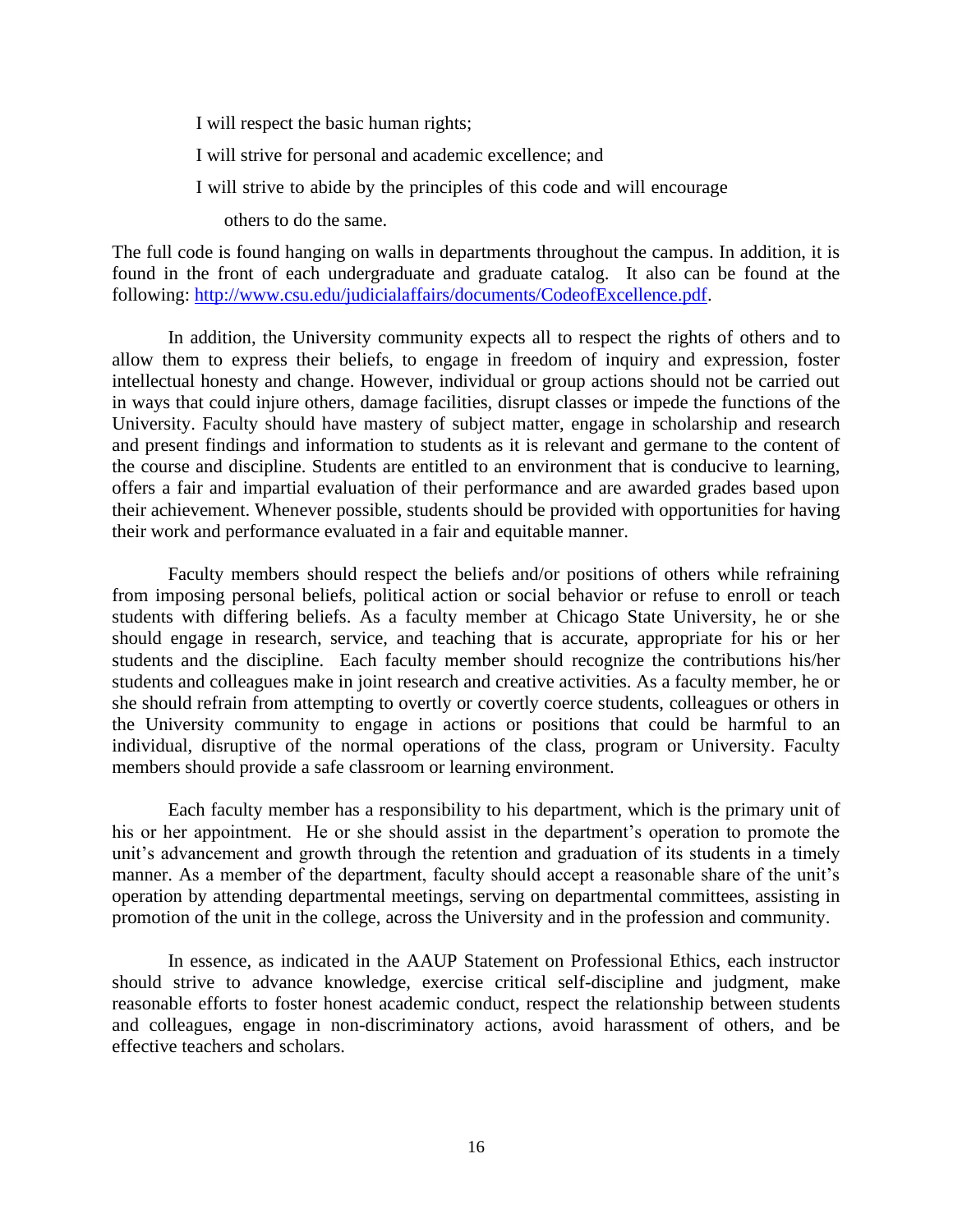#### COPYRIGHTS AND PATENTS

Through an employee's research and creative activities, faculty may create something that may be copyrighted or patented. Both the faculty *Contract* (Appendix G, paragraph VII) and the Board Regulations (Section II. Employees. Subsection A. General, Paragraph 17, "Copyright and Patent Policies" of the *Board of Trustees Regulations,* revised March 9, 2012) have sections pertaining to copyrights and patents. A definition in the *Contract* states a copyrightable work is any creative work protected under copyright laws. Copyright protection is available for most literary, musical, dramatic and other types of creative work, including computer software, teaching materials, multimedia works, proposals and research reports.

The University recognizes and encourages its employees to engage in activities that can produce materials eligible for copyright or patent. The University expends its resources to support its employees and as such equally owns the product of research and creative activities. Any materials capable of receiving royalties will fall under the jurisdiction of the Board's copyright and patent policies. Its policies are intended to provide a fair and reasonable balance among the authors and the University. In general, ownership of copyrightable works produced by University employees shall remain theirs unless the work was prepared through an 7,greement or contract stating conditions of ownership, the Board commissioned the work or University or the work was created as part of the employee's assigned duties and activities. For more specific points, refer to the sections cited at the beginning of this section.

For patents that are the result of research conducted by or under the direction of the employee, with the University facilities, funds, etc., the rights generally belong to the University for the greatest benefit to the University and the public. Agreements with sponsors may be accepted when required by state or federal statutes. As with copyrights, see the full text in the *Contract* and the Board Regulations.

#### APPOINTMENTS

Faculty appointments generally are for nine months if they are for regular, full-time appointments. Part-time faculty are hired on a term-by-term basis. Some faculty in the College of Pharmacy and those with clinical positions may have appointments for longer periods (10-, 11- or 12-months). The *Contract* specifics the length of appointment, minimum rates of compensation, and assignment of duties. Please see those sections for details on obligations.

The appointment of faculty members originates within the department in which the position exists. A request to hire is initiated by the department chairperson through the dean to the Provost. The department chairperson or director, on the recommendation of the department personnel committee (DPC), forwards recommendations, including the suggested rank of the prospective employee, to the appropriate dean. The dean makes a recommendation and forwards all recommendations to the Provost, who then forwards them to the President. Upon concurrence of the President, the Provost, and the dean, an offer of employment is prepared and signed by the President and sent to the prospective employee. Appointments with tenure and appointments to the administrative levels of dean or above also require specific Board approval. Persons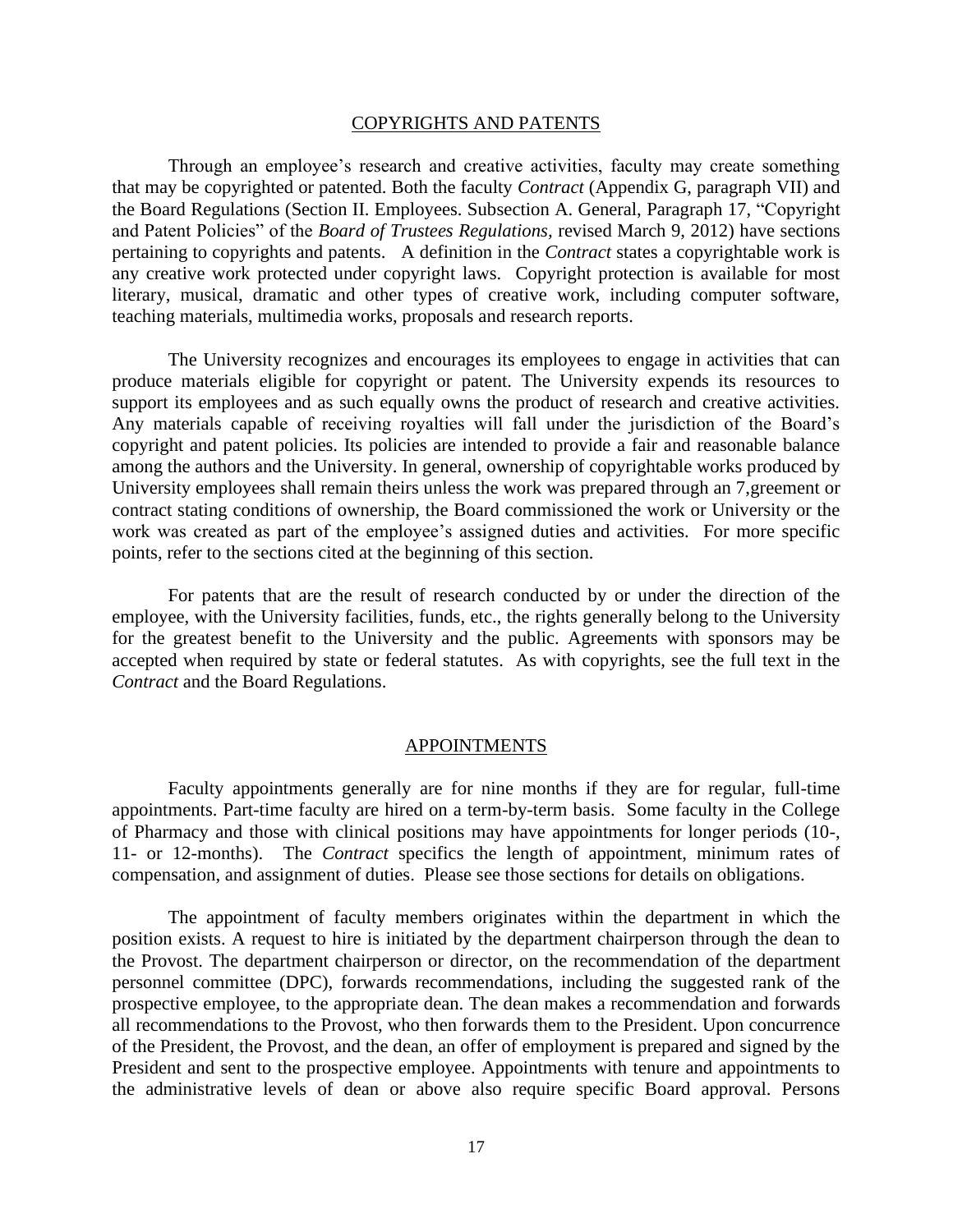appointed to academic rank must meet the educational requirements and criteria in the Departmental Application of Criteria established by the department, Board and University.

Hiring occurs through an electronic process via the People Admin software program. All permanent positions are posted electronically and proceed through the software managed by the Office of Human Resources. This interfaces with the BANNER software system for the faculty load module, the student load and human resource modules. It is expected that faculty will eventually be able to review their courses and assignment with approvals through this system. The ultimate goal is also to include the portfolio review process as an electronic system.

Once an individual is hired and in the computer system, all full-time faculty (both tenuretrack and non-tenure track) are considered employed. Payment is based upon the type of employment (full- or part-time) and dispersed according to a timetable after the process is complete. The Offices of Human Resources and Payroll have set times by which all hiring forms must be approved. The Provost and the President also approve all hiring. Full-time employees whose paperwork has completed the process prior to August 15 can expect their first paycheck on August 30. Part-time faculty generally receive their first paychecks by September 30. The same process occurs during the spring term for part-time faculty. Depending upon when the hiring forms are processed, the first paycheck is dispersed about February 15 or 30.

Full- and part-time lecturers will be assigned teaching schedules based upon program need and discipline requirements, such as degrees and certifications or accreditation requirements.

Because offering classes is an enrollment driven process, each term the University reviews courses on the Thursday prior to the start of classes. This is known as the 'course cut session'. The department chairs and the deans review the actual enrollments for each class and identify courses to be cancelled or changed into independent study or tutorial formats. When this happens, the teaching assignments are adjusted, which frequently involves the Unit A faculty member bumping a non-union instructor or one in Unit B from teaching a course. The rate of compensation for teaching each class will change if the course is changed to independent study or retained with low enrollment.

#### UNION CONTRACT

The faculty of CSU are represented by the University Professionals of Illinois (UPI)*,*  Local 4100, which is an affiliate of the AFT, IFT, and AFL-CIO. The UPI and the Board of Trustees (and their representatives) negotiate an agreement regarding the terms and conditions under which the faculty provide their services. The document is referred to as the *Agreement* or the *Contract.* The *Contract* provides the framework for working conditions and the Faculty *Handbook* provides the operational policies.

The *Contract* provides for annual evaluation of all full-time and part-time employees in the bargaining unit and addresses decisions concerning retention, promotion, and tenure, which are based on criteria in the areas of teaching/performance of primary duties, research/creative activity, and service. (See Articles 19, 33 and 45).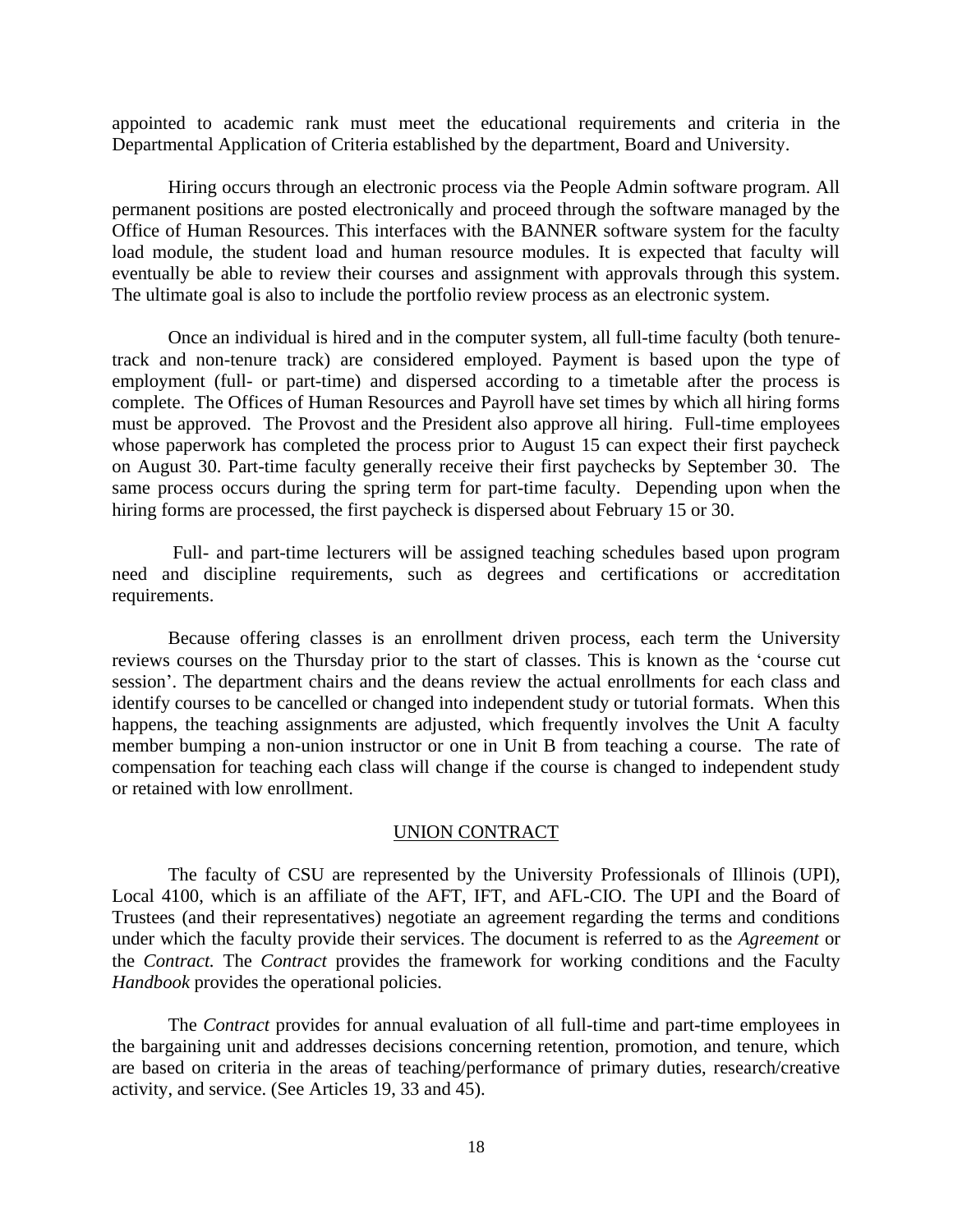The *Contract* establishes eligibility requirements for promotion and tenure, salary minima for each classification of employee, along with salary increases and additional compensation, and procedures for the investigation and resolution of grievances. Policies and procedures pertaining to employee responsibilities as well as workload and the assignment of duties, the granting of compensable and non-compensable leave, and program elimination are specifically addressed in the *Contract.* It is the faculty members' responsibility to know and meet the guidelines in the *Contract.* The *Contract* is available on-line at [www.csu.edu/Provost/APCA,](http://www.csu.edu/provost/APCA) and under "C" for contract administration in the "A to Z" list on the CSU home page (www.csu.edu.) Access to the University Professionals of Illinois can be found under "U" in the "A to Z" list from the CSU homepage.

The University Personnel Action Timetable gives the dates by which each personnel action takes place and the procedures to follow. It also is available on line at [www.csu.edu/Provost/APCA](http://www.csu.edu/provost/APCA) and the "A to Z" list under "A." Each year the Office of Academic Personnel and Contract Administration prepares the timetable listing the process and due dates for all personnel actions (Article 18.3.a) and distributes it to all units and updates the on-line version by April.

#### EVALUATION PROCESS

Personnel review processes are initiated by the faculty member at the departmental level through submission of a portfolio for evaluation, and then evaluations proceed through the college to the university and culminate at the presidential level. In the spring, the Office of the Provost issues a personnel action timetable, which provides the dates and procedures for annual evaluation. The levels of performance are outlined in the faculty *Contract*.

Each academic department has a Departmental Personnel Committee (DPC) selected by voting members of the unit, which generally consists of tenure-track faculty members. The departmental by-laws determine eligibility and membership rules. The DPC reviews portfolios and conduct peer reviews according to the by-laws and/or the Departmental Application of Criteria (DAC) document. The DAC also may specify voting eligibility, or the department's bylaws or Departmental Personnel Committee document. Other decisions such as developing evaluation criteria are developed by the DPC, which then are accepted by the department and approved by the President.

With each new faculty contract, the DACs are reviewed and rewritten to meet any language and requirement changes. The President approves revised DACs for implementation the following year. If during the contract period, units or departments are combined or restructured, the faculty agreement provides the guidelines for this process.

For civil service bargaining unit employees both the *Contract* and civil service regulations must be followed. The Office of Human Resources monitors and receives annual evaluations in concert with the timetable and contractual guidelines. The Contract Administrator contacts the supervisors regarding the process. The forms are available on-line through the Human Resource website.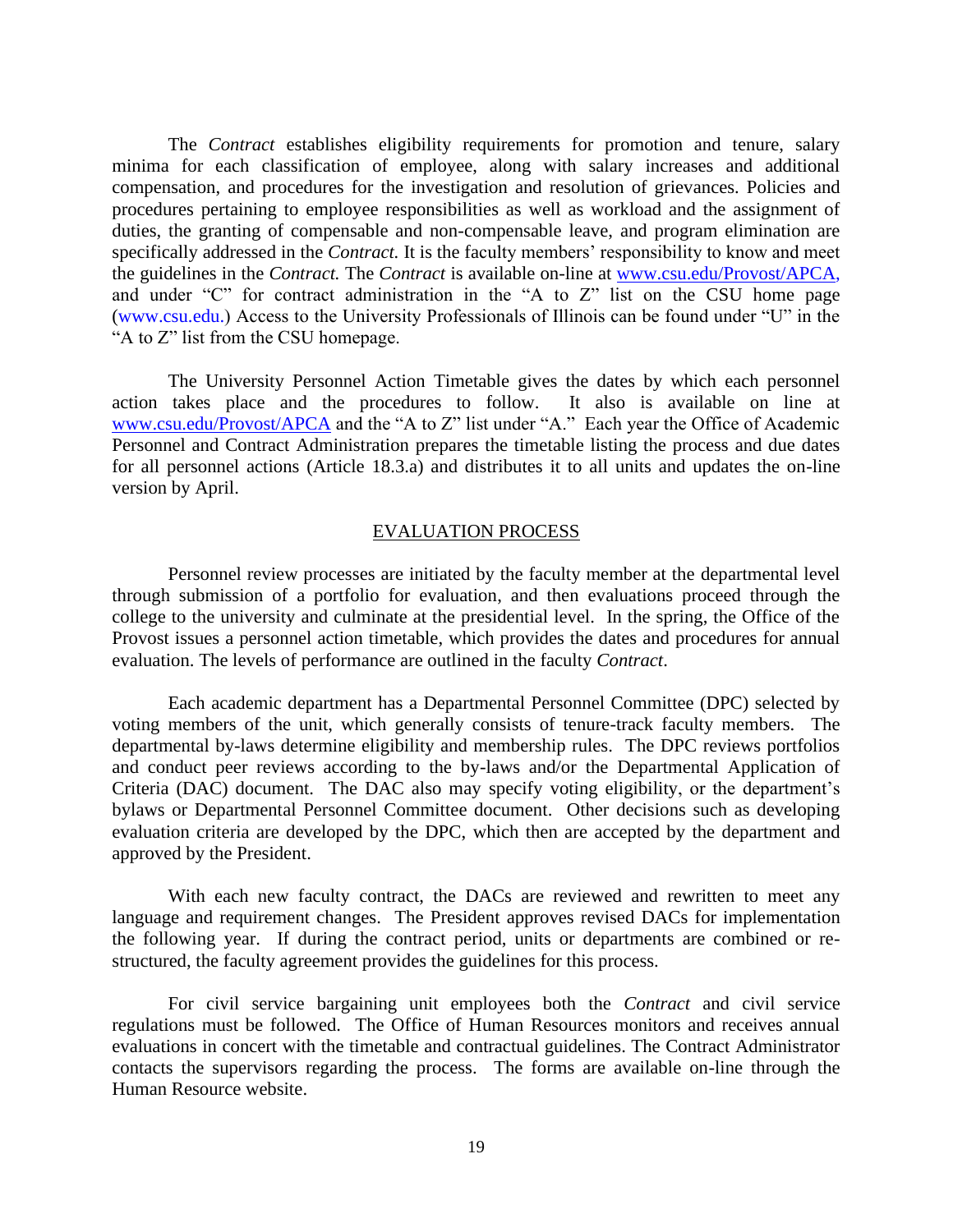#### **RETENTION**

As per the University Personnel Action Timetable, the Department Personnel Committee (DPC) begins the evaluation for reappointment of non-tenured faculty members based on performance in the areas of teaching/primary duties, research/creative activity, and service. Evaluation for retention is governed by the following: Article 20 - Retention for Unit A tenure track faculty and resource professionals as well as and non-tenure track clinical and research faculty; Articles 30, 33 and 34 for Unit B lecturers, academic support professionals and clinical professionals; and Articles 45 and 46 for Unit C technical support employees. The University provides each employee with a copy of the University Personnel Action Timetable (available online at www.csu.edu/Provost/APCA), which gives the dates for each personnel action. Each department also reviews faculty under standards in the Departmental Application of Criteria (DAC) document. [See the section on "Tenure" for advance standing because of previous fulltime employment as an instructor at a four-year college or university.]

**Portfolio Review Process:** Near the end of the spring term, the University Personnel Action Timetable [available at www.csu.edu/Provost/APCA] is available, which provides the timeline for all personnel actions such as retention, promotion, leaves, and evaluations, etc., for Unit A, B, and C employees. Letters are generally sent via campus mail to each employee for department distribution regarding the process and procedures well in advance of any submission due date. By contract language, it is the faculty member's responsibility to know and meet the criteria for each personnel action and to provide appropriate documentation of effort as required. Failure to submit documentation for evaluation or late submissions may result in non-retention. For Civil Service Unit B and Unit C employees, the civil service regulations govern evaluation procedures, but the Personnel Action Timeline is followed. For full-time lecturers, it is their responsibility to submit a request in writing by the date on the timetable of their interest in continued employment by placement on the re-employment rotation roster.

For those employees submitting portfolios, the documents must be submitted to the department personnel committee (DPC) by the due date. The DPC in turn sends their recommendations along with the portfolio to the next person, who sends it forward in order: the department chairperson, the dean, the university personnel committee and to the Provost/President, who provides a final decision. Recommendations are made at each level with notification sent to the employee by the reviewing person.

#### PROMOTION

The Departmental Application of Criteria (DAC) gives the specific requirements and the Personnel Action Timetable provides the due dates for promotions in academic rank. Promotions are considered by the President upon a written application and an evaluation portfolio submitted to the department chairperson for the review process. Each faculty seeking promotion must send a copy of their application letter to the contract administrator. Requests for promotion to the ranks of assistant professor, associate professor, and to full professor (as well as clinical or research) require a specific level of performance that differs for each rank and classification. Additionally, a faculty member must meet certain educational requirements in order to be eligible for promotion. These are found in Article 2l.l.a (l), (2), and (3) of the *Contract.*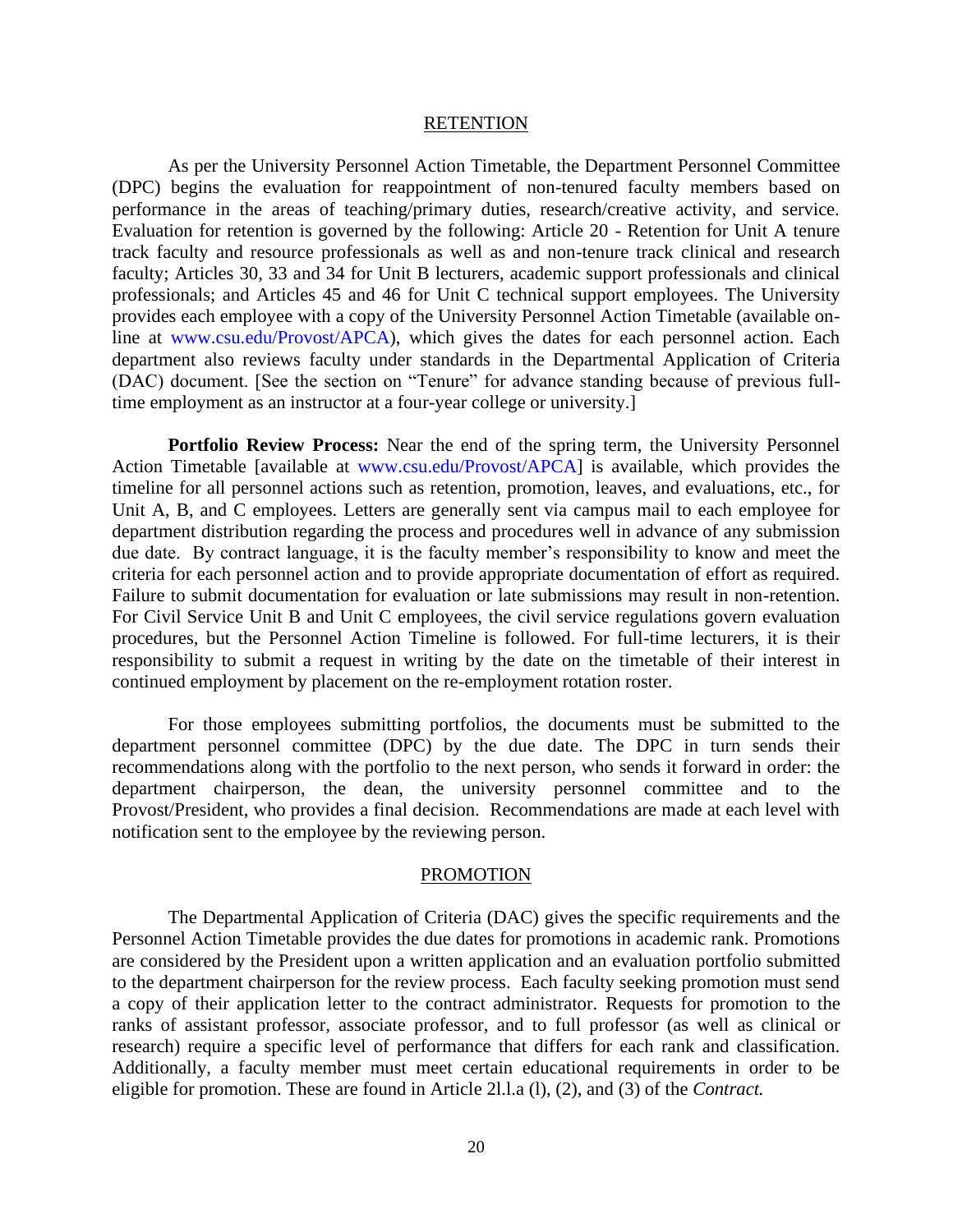Administrative employees who have academic rank may be promoted if they satisfy the educational requirements for that rank, the criteria in the DAC, and are recommended by a department, the dean, the Provost and approved by the President (See Section II. Subsection B.3. "Administrative Employees with Faculty Rank" of the *Board of Trustees Regulations*). Unit B lecturers may receive the rank of visiting assistant, visiting associate or visiting professor if their performance and credentials support the promotion (Article 30.2.a). The Provost will assign the designated rank after a review of the recommendation. Full-time administrators teaching as adjuncts do not hold academic rank, but are lecturers. They also do not become members of the bargaining unit by merit of teaching courses.

#### TENURE

Faculty members are considered for tenure in their sixth probationary year at the University. All faculty members are placed in probationary year one at the time of initial employment. After successful completion of year one, individuals with previous full-time teaching experience at four-year baccalaureate granting institutions may apply for and receive advanced standing. The faculty member will accelerate time toward tenure. Faculty who receive advance standing will be evaluated as a probationary year three, four, or five, employee in their second year retention depending on the number of years of previous full-time teaching presented. Portfolios for advance standing are submitted in retention year two. If successfully retained at the higher probationary year, the faculty member submits his/her next portfolio (in the third year of retention) on the date in timetable for the higher awarded probationary year in next year's review.

A written application for tenure and an evaluation portfolio must be submitted to the department chairperson in order to be considered for tenure. In the event that the faculty member does not submit her/his application for tenure in the sixth probationary year, he/she shall receive a terminal contract. This is also the case during any retention year, except for first and second when termination is at the end of the current academic year.

The DPC submits its written recommendation regarding tenure to the department chairperson who then forwards it along with her/his evaluation and recommendation to the dean. The dean submits his/her written recommendation to the Provost. In turn, the Provost submits the portfolio, tenure recommendations, and supporting reasons to the University Personnel Committee (UPC). The UPC submits a written recommendation to the Provost who reviews all appropriate documents relating to tenure with the President. The President submits her/his recommendation to the Board of Trustees for consideration. The Board makes the final decision with regard to granting or denying tenure (See Section II, Subsection A.3.B., the *Board of Trustees Regulations*).

Administrative employees with academic rank, but without tenure-track appointments, are not eligible for tenure while they are an administrator. Department chairpersons in academic units constitute an exception. They must hold a tenure-track appointment as well as the rank of assistant professor or above, and meet the education and years of service requirements for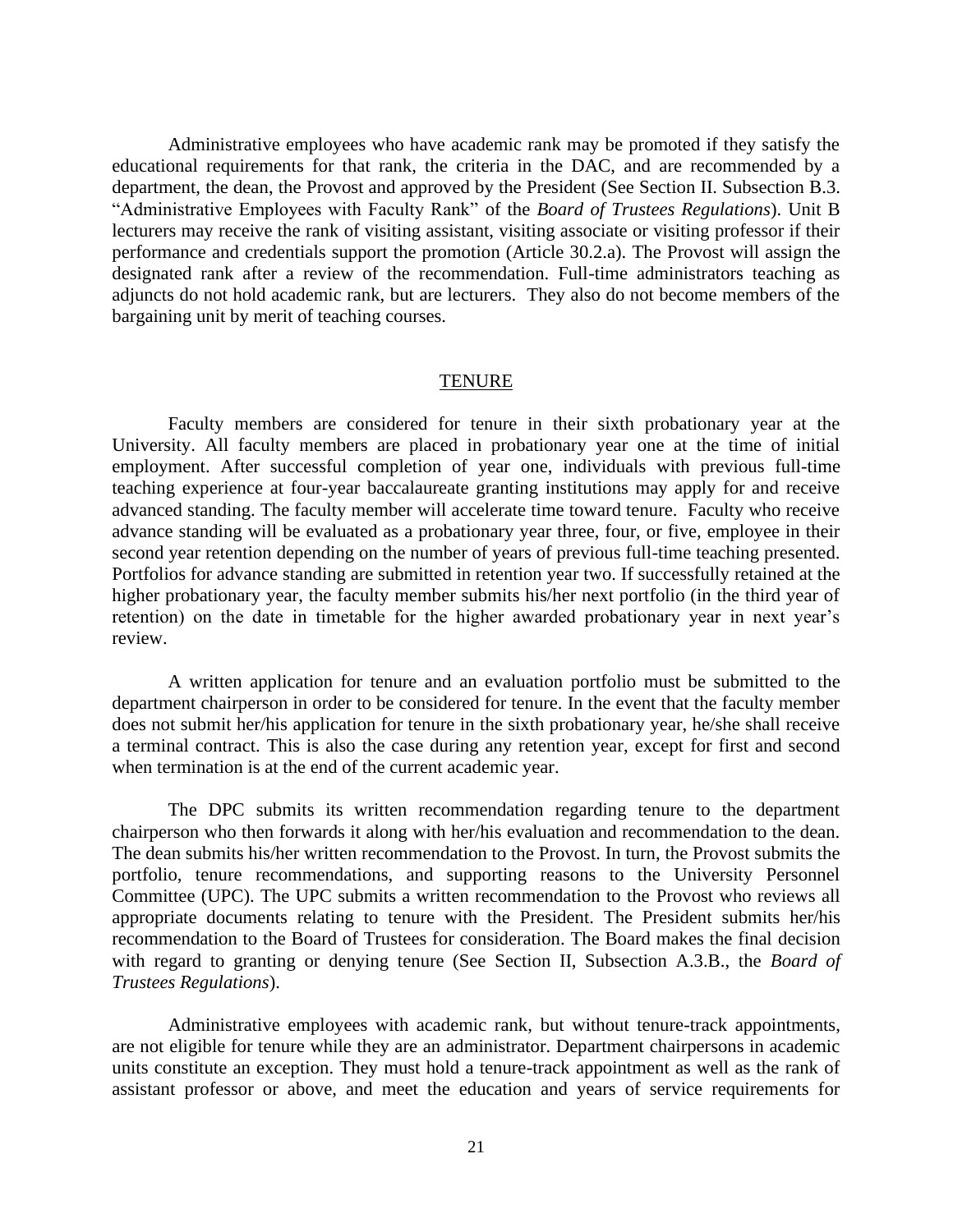faculty, as well as performance of teaching/primary duties, research/creative activities and service in order to be recommended for tenure (Section II, B.3. of the *Board of Trustees Regulations*). For a detailed explanation of tenure and the granting of tenure, see Article 22*,* the *Contract*.

#### **SALARY**

Minimum salaries for each academic rank are based on years of service as a full-time employee in the bargaining unit at that rank, except for part-time faculty who receive a flat rate (Article 41.1(2)). These classifications are listed in the *Contract* (Articles 28, 40 and 53). New appointments to positions are also made in accordance with these minima.

All salary increases are awarded in accordance with Article 28.3, Article 40.3 and 53.3 of the *Contract*. Additional salary increases are provided for in *the Contract*.

#### CALENDAR

The University (The Office of the Provost with the Office of the Registrar) develops a University Calendar containing significant academic dates and events during the twelve-month period commencing with each fall term. The University Calendar becomes effective when approved by the President. It is published in the official University Catalog and contains the following dates and such other dates as are necessary and appropriate: opening and closing dates of each term; registration dates, including the date after which a fee for late registration will be charged; last day for withdrawal; final examination periods; progress grade reports; recognized religious and secular holidays; and commencement.

The academic year consists of two semesters (fall and spring) and a summer school during which scheduled instructional activities are offered. In addition, there are late-start 12 week fall and spring sessions within each semester, and an intersession between the fall and spring terms. The academic year starts on or about August  $15<sup>th</sup>$  and ends on or about May  $15<sup>th</sup>$ . Faculty members are responsible for conducting final exams and submitting grades by the end of each term. Those dates also appear on the academic calendar. Faculty should be available between those dates for department, college and university functions. The University posts all holidays and days on which classes are not in session. Only 11- and 12-month employees accrue vacation or annual leave time.

#### PAYROLL PROCEDURES

Employees are paid on a semi-monthly schedule over their contractual appointment. All academic employees on nine-month contracts receive their regular salary over 18 pay periods. A calendar of paydays is distributed to departments each year. Union dues, Federal and state withholding tax and retirement contributions are automatically deducted from paychecks. Faculty members may arrange to have deductions made for government savings bonds, group life and health insurance, tax-sheltered annuities, the credit union, some charities, parking, and CSU Foundations contributions. Deductions are also made for employees who are covered by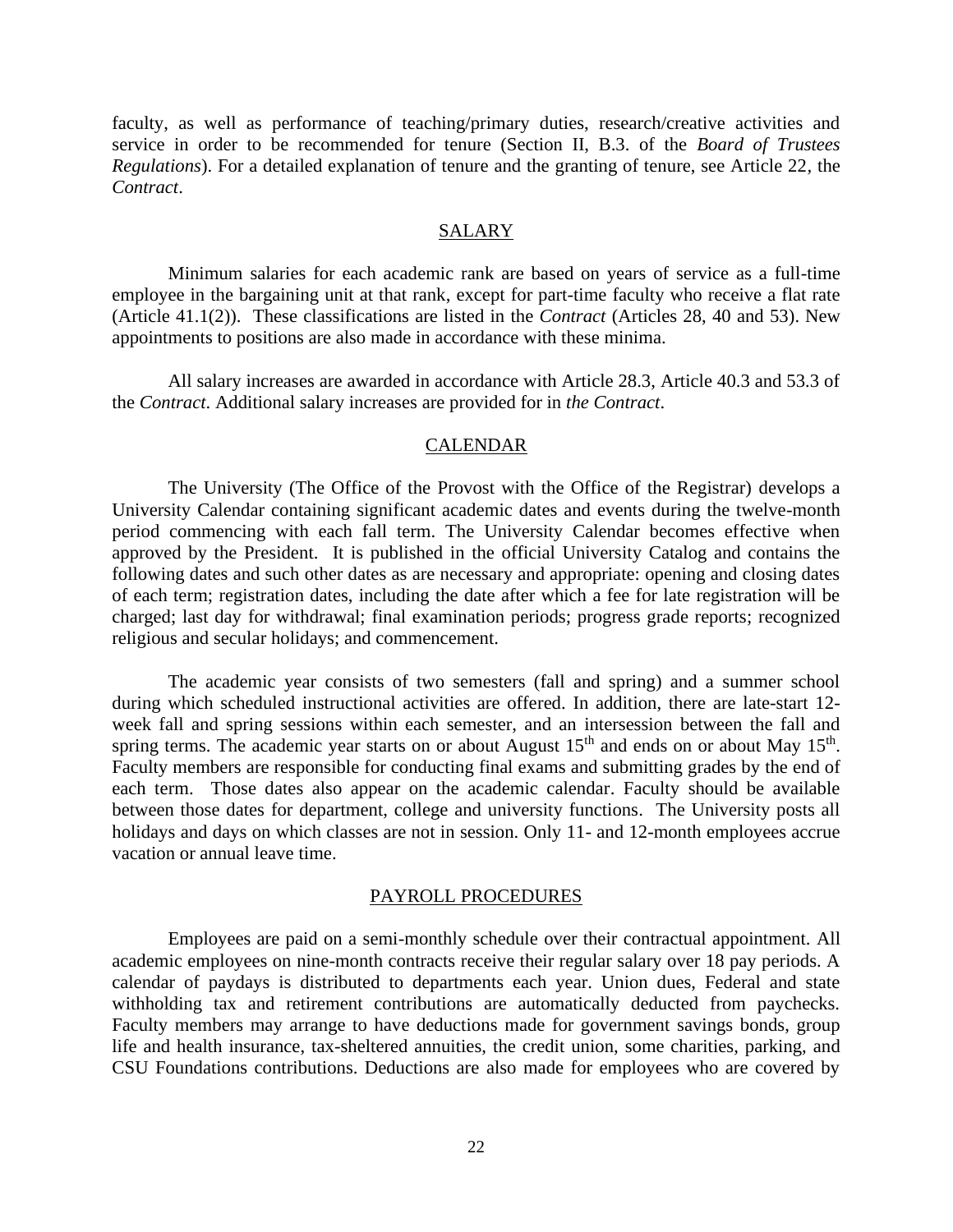Social Security. Full-time employees generally contribute to the State University Retirement System (SURS).

Each check has a statement showing gross pay, deductions, net pay, gross earnings for the year-to-date, and total amount of taxes and other withholdings for the year-to-date. An effort is made to equalize deductions so that pay does not vary substantially each pay period. The University Cougar Connect system on the computer network enables faculty to view their pay record on-line. Web-time entry must be accessed prior to each pay period. See the Office of Human Resources for the web access system and information relating to payroll procedures.

#### OUTSIDE EMPLOYMENT

The performance of obligations to the University is given priority over outside employment for scheduling classes (Article 18.10 or 32.9). Employees are to inform their chairs and/or directors in writing when they accept additional employment. There is a form available on line for notification of outside employment. The University perceives CSU as the primary place of employment for all full-time employees. Schedules, teaching obligations, meetings, advising and other activities are not scheduled around outside activities.

The University allows faculty members to engage in outside activities related to their area of expertise, recognizing these may benefit the University as well as contribute to the individual's professional development. However, the Illinois Revised Statues *100 ILCS 100/1* requires that faculty obtain "written approval of the President before undertaking, contracting for, or accepting anything of value for research or consulting services from any person or organization (except for federal, state or local governments) other than the university." Requests for such approval should be made using the form in Appendix D of the *Contract*.

Employment or services provided outside of those activities supported by University funds shall not encroach upon the employee's primary responsibilities and obligations. Chairs or other administrators shall not consider outside employment for scheduling purposes. Violations of the December 2000 Chicago State University Board of Trustees Regulations regarding outside employment shall be subject to Article 5 of this Contract.

#### SUMMER EMPLOYMENT

The availability of employment in the summer session is contingent upon the budget, program need, and the faculty member's placement on the department's rotation roster. When there are fewer courses than there are qualified instructors, summer employment is assigned on the basis of the department's rotation roster. This system is formulated for each department by the department chairperson in consultation with department employees. The Provost also considers the recommendations of the Summer School Committee.

A faculty member who desires employment in the summer session must notify his/her department chairperson in writing by the date specified in the University Timetable of Personnel Actions, which is generally September 15. Although every effort is made to follow the rotation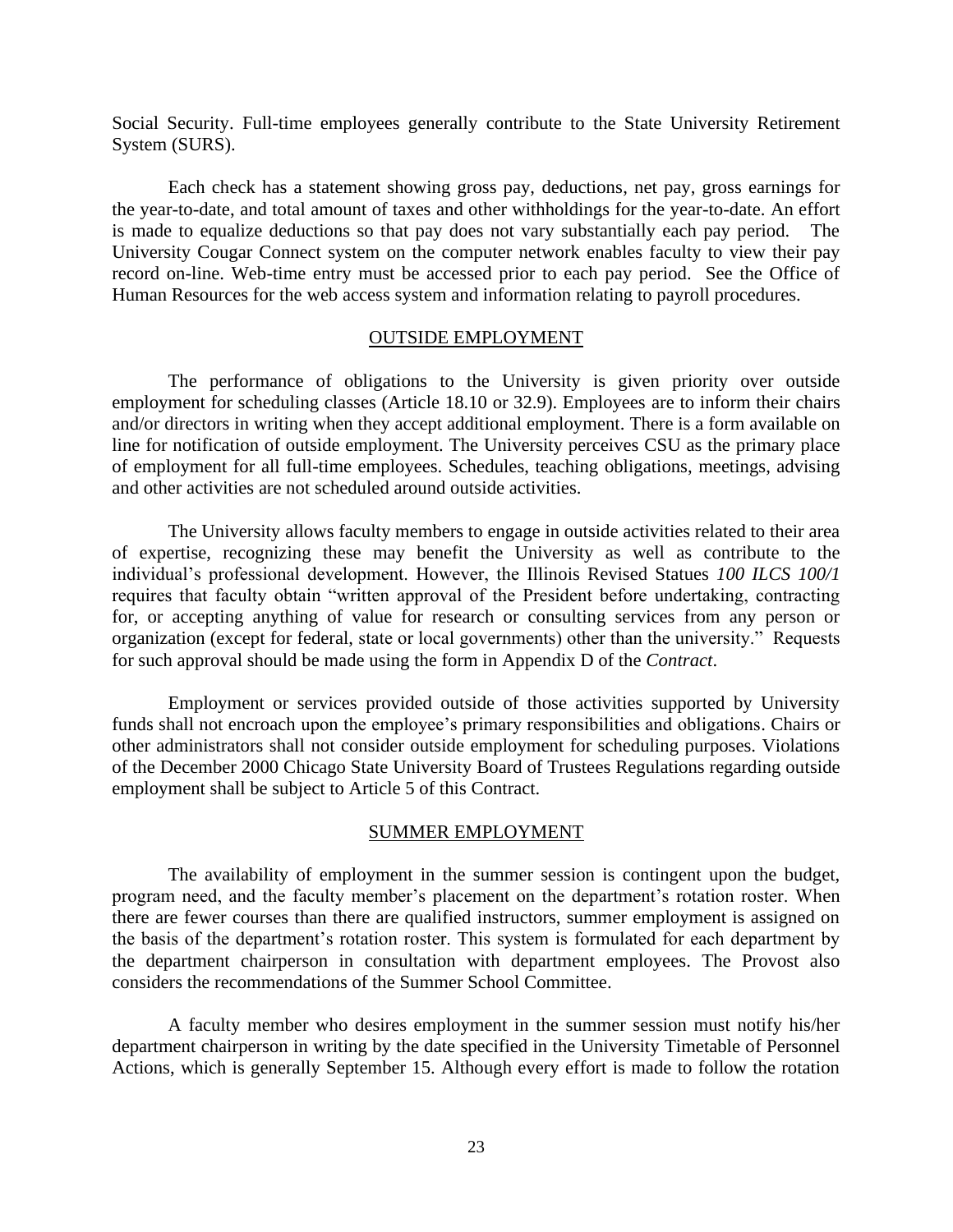roster, program needs may supersede it. Contracts for summer employment are issued at least 30 days prior to the date employment is to begin.

Compensation for employment in the summer session is based on 70 percent of the employee's base monthly salary for the immediately preceding academic year, unless they are in their last four years before retirement. If the 70 percent rate is less than \$2,700, then this amount is paid pro rata on 3 CUEs. The Contract limits summer teaching to six (6) CUEs. The Office of Academic Affairs and the Contract, Article 29.6 or 41.3, provide additional information relating to compensation for the summer session*)*.

#### RETRAINING LEAVE

Leave for the purpose of acquiring new skills that will benefit the University may be granted to faculty by the President. Such retraining leave can be for a period of up to twelve (12) months duration and compensation will be at no less than half-pay. Applications for retraining leaves must specify the purpose, method, and timetable to be followed, and whether the employee wishes the time spent on the retraining leave to be credited toward eligibility for tenure if on tenure-track. If successful completion of a retraining leave could lead to an employee's transfer to another department in the University, the President will provide that department an opportunity to discuss the retraining proposal.

An employee who is granted a retraining leave must agree to serve at the University for at least three academic years after the period of retraining. The employee must also submit a written account of retraining activities and accomplishments to the Provost and Vice President for Academic Affairs (Article 27.3*,* and 39.2 and 39.3 the *Contract)*.

#### SABBATICAL LEAVE

Sabbatical leaves are granted at the discretion of the President for the purpose of research or professional development, for the mutual benefit of the University and the employee after a faculty member has completed at least five (5) years of full-time service as a tenure-track faculty member at the University. Such leaves cannot be awarded to a given faculty member more than once in every seven (7) academic years, and may be for one academic term at full pay or two academic terms at half-pay. The faculty member who is granted a sabbatical leave must agree to return to the University for at least one academic year after completion of the sabbatical, and file a written account of sabbatical activities and accomplishments with the Provost. The document must be filed by the end of the first academic term following return to the University.

If the number of academically acceptable applications exceeds the number of leaves to be awarded, priority is determined on the basis of years of service at the University for employees who have never had a sabbatical leave from the University or years since the last sabbatical (*A*rticle 27.2*,* the *Contract)*.

#### SICK LEAVE

Unit A: During the first three years of employment, sick leave (Article 27.7.d*,* the *Contact*) is earned at the rate of twenty (20) work days per academic year, or 1.75 work days for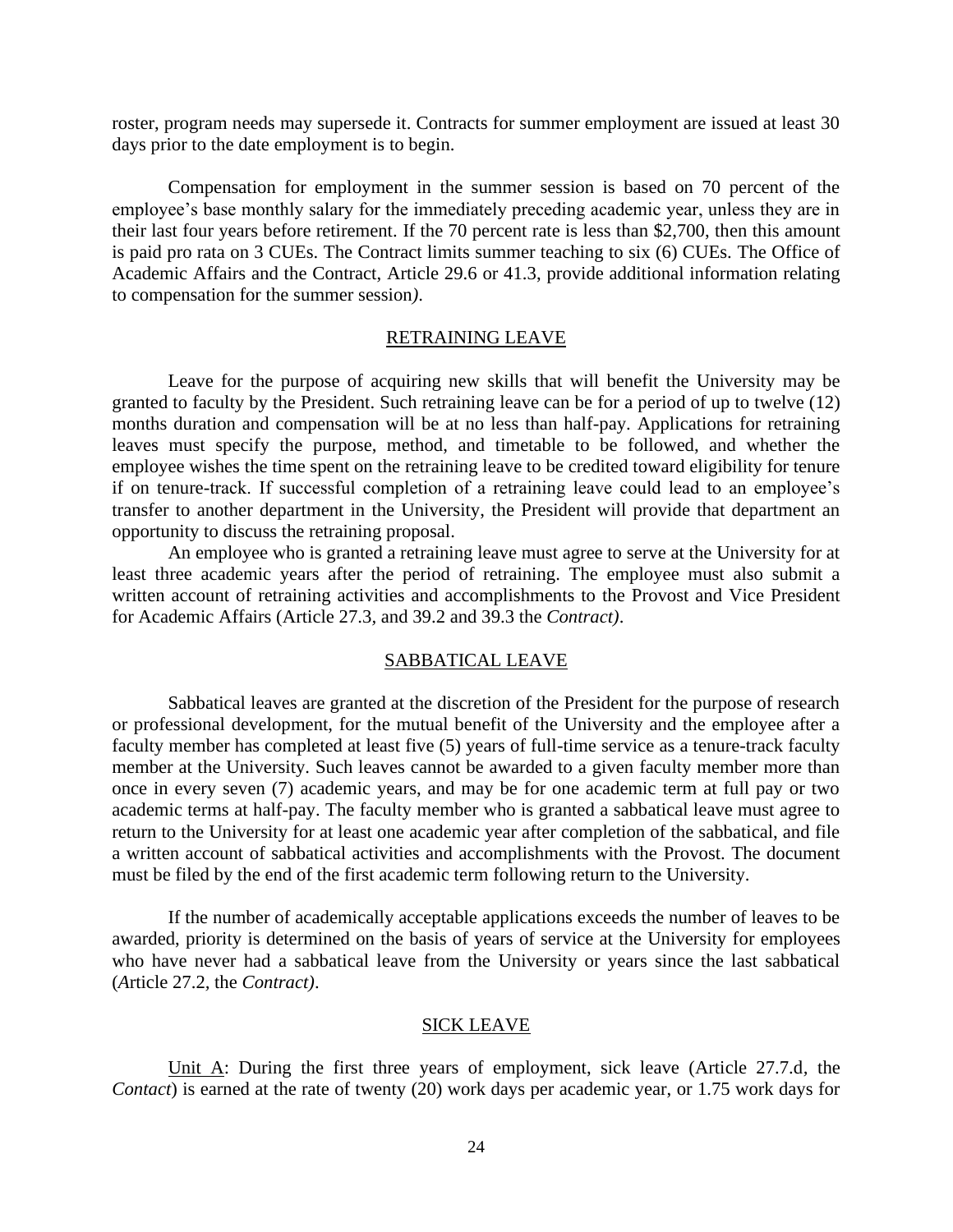each month; or major fraction thereof, of service, whichever is greater; and credited at the beginning of each academic year. Thereafter, sick leave is earned at the rate of 1.75 days for each month, or major fraction thereof, of service, and credited on a monthly basis. A maximum of 360 days of sick leave may be accrued; no further days are earned until the use of sick leave reduces the accrual below the maximum. Accrued leave between 301 and 360 workdays shall be accumulated only for the purpose of credit toward retirement.

Unit B: Unit B faculty accrue one day of sick leave per month of appointment, which amounts to nine (9) days for full-time faculty employment. Part-time lecturers earn sick leave on a pro rata basis. Lecturers can accrue sick leave, after three years of service, up to seventy (70) days. Sick days are not compensable (See Article 39.7.d, of the *Contract*, for details and restrictions.)

All faculty: Sick leave may be used in the case of injury or illness of an employee. A maximum of five (5) days of sick leave per year may be used for illness or injury of a parent, spouse, or child, and additional accrued sick leave may be used for such absences upon approval of the Provost. Faculty must notify their department chairs immediately if they are to be sick. Each department and college has policies pertaining to the notification and coverage of classes. Please see your chairs and deans regarding their policies.

Upon cessation of employment with the University for at least 30 days, a faculty member (or his/her estate) shall be entitled to a lump sum payment for compensable accrued sick leave earned between January 1, 1984, and December 31, 1997. Additional provisions related to payment for accrued sick leave are in Articles 27.7*,* 39.7, and 51.7 the *Contract*. The President may grant a faculty member a leave with full pay for the period of time between exhausting of sick leave benefits and the commencement of disability benefits. The specific requirements for such leave are presented in the *Contract*.

#### DISABILITY BENEFITS

After two years of participation in the State Universities Retirement System (SURS), an employee who cannot perform his/her duties because of illness is entitled to disability benefits from this system. However, if disability results from an accident, no minimum amount of participation is required. Disability benefits are paid after 60 calendar days on a non-pay status and all sick leave has been used.

The amount of disability benefits paid is equal to 50 percent of an employee's basic compensation on the date the disability occurred or 50 percent of the average earnings during the preceding 24 months, whichever is greater. Disability benefits cease when the total received equals 50 percent of the employee's total earnings while a participating member of SURS and of the State Teachers' Retirement System, or after September 1 following the date the employee reaches age 70.

For additional information relating to disability benefits, employees should visit the Office of Human Resources.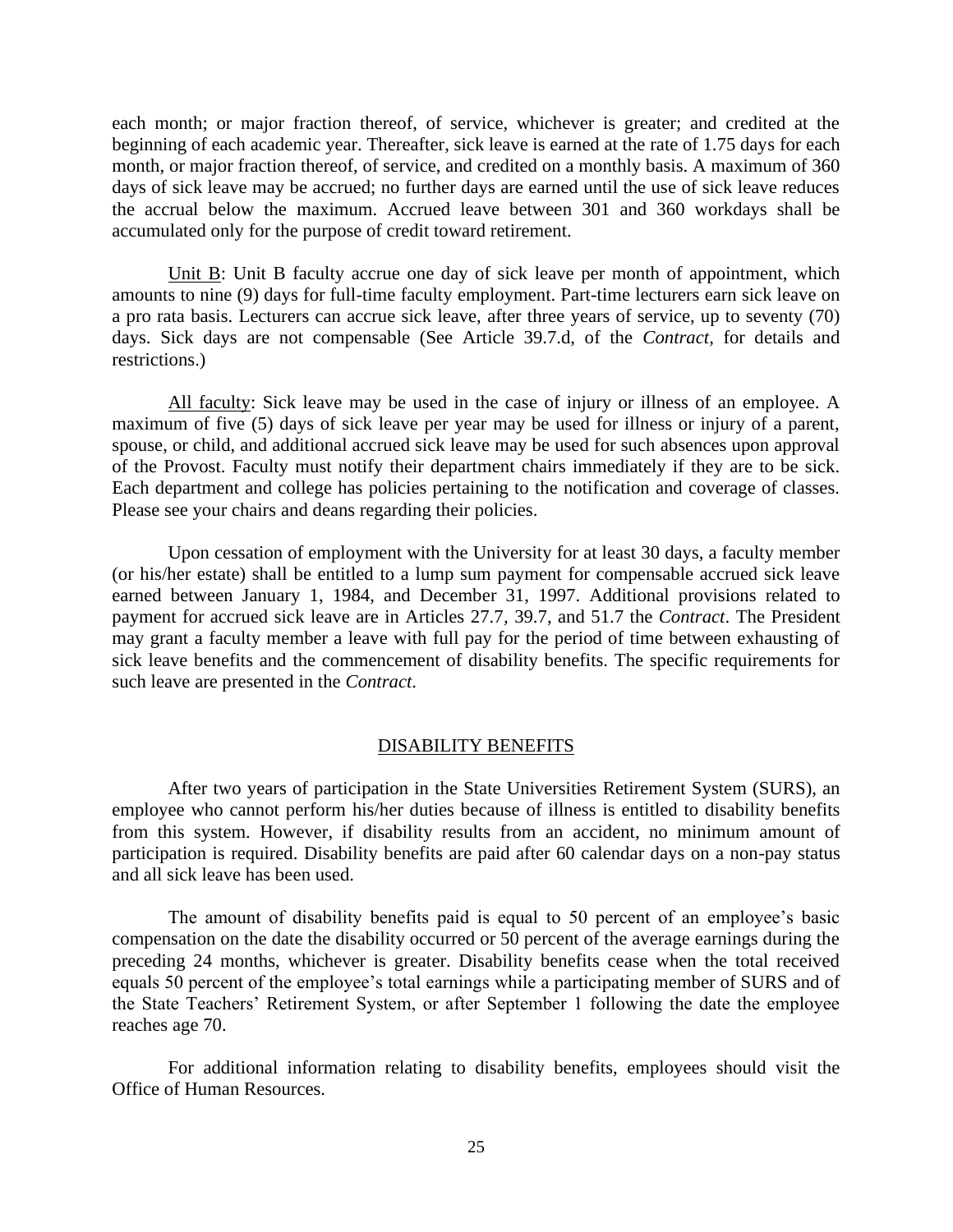#### LEAVE WITHOUT SALARY

Leave without salary is granted at the discretion of the University President, except that such leave may not be "arbitrarily and capriciously denied." Requests for leaves without salary must be submitted to the department chairperson at least three months prior to the starting date, and must specify the leave purpose and time period. The three-month requirement may be waived by the President upon written request of the applicant and the approval of the Provost.

The initial granting of a leave without salary may be of a period of up to 12 months. The leave may be extended by the President for a total leave, which shall normally not exceed 36 months. An extension of the leave shall be based on previously stated criteria in the request, as well as the best interests of the University. Each extension may be for a period of 12 months. The application for extension of a leave without pay shall include a written explanation of the need for an extension. The request for an extension must be made at least three months before the end of the current leave. See Articles 17, 31*,* and 43 of the *Contract* for additional provisions.

#### MILITARY LEAVE

Leaves of absence, with regular pay, are granted to faculty who are members of any reserve component of the U.S. Armed Forces, or the Illinois State Militia, for any period actively spent in annual training in such military service. In this situation, the length of such training cannot exceed the standards established by the aforesaid military services for training activities needed to qualify for regular standing therein.

Employees are granted leave for any period actively spent in such services, and compensation shall be as follows. Throughout any period of basic training, and for up to 60 calendar days of special or advanced training, the employee receives his or her regular salary as an employee of the University minus the amount of his or her military pay.

An employee who is called to temporary active duty in case of civil disturbance or natural disaster declared to be an emergency by the Governor may receive a combined salary from the University and military equal to, but not exceeding, the employee's pro rata daily rate for work days absent. If the daily rate received from the military exceeds the employee's daily rate from the University, the employee may elect the higher rate and receive no compensation from the University.

#### BEREAVEMENT LEAVE

Leave with pay for a period of up to five (5) days per occurrence is granted for the purpose of attending a funeral or memorial service for a deceased member of an employee's immediate family or three (3) days for other deceased relative. Bereavement leave is not accrued. Accrued sick leave may be used for funeral requirements in excess of five (5) days, if approved by the Provost *(*Article 27.10, 39.10 and 51.10 the *Contract*).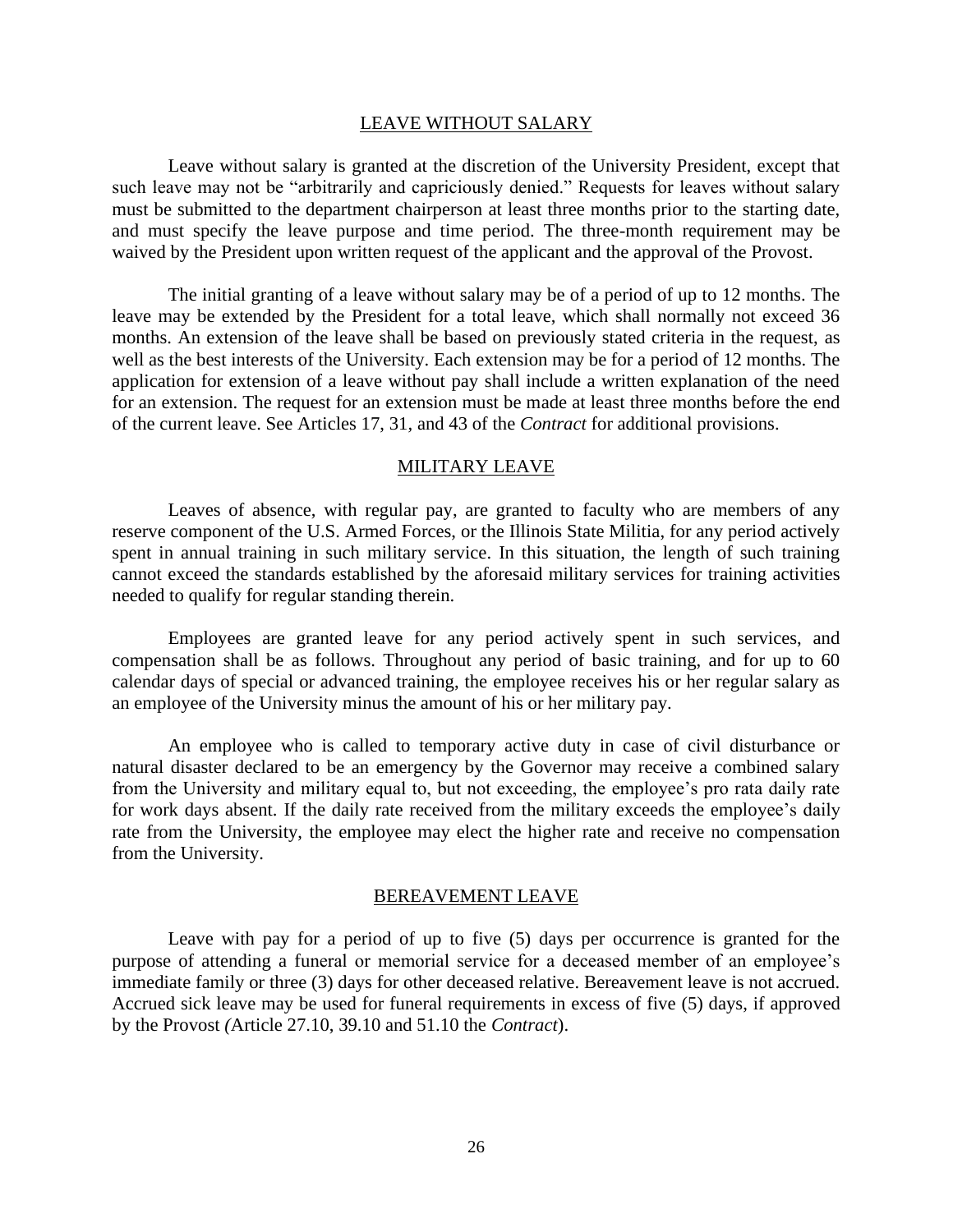#### PARENTAL LEAVE

A Unit A employee may use up to a maximum of 20 days of earned sick leave per academic year for parental leave upon the birth or adoption of a child. Requests for parental leave of more than 10 days must be submitted to the Provost at least 30 days in advance, except in emergencies. A lecturer or clinical professional with four consecutive years of service at halftime or more or an academic support professional may use up to 20 days of earned sick leave for the birth or adoption of a child. The advance request and approval is the same as for Unit A employees (Article 27.4., 39.4*,* and 51.4 the *Contract)*.

#### LEAVE FOR REQUIRED COURT OR WITNESS SERVICE

When a faculty member is called for jury or witness duty, he/she is automatically given leave and receives his/her regular salary during the entire time he/she serves as a witness or on jury duty. The faculty member may retain any jury or witness fees. However, leave with pay may not be granted if the employee is appearing as a party in a non-job-related proceeding, or as an expert witness with compensation, or as a plaintiff or complainant in a proceeding in which the Board or the University is a defendant or respondent (Article 27.11, 39.11*,* and 51.11 the *Contract*).

#### LIFE INSURANCE

All full-time employees under the age of 60 are provided with state-paid term life insurance in an amount equal to the employee's annual basic salary. Employees may purchase optional insurance at low group rates. Premiums for optional insurance are at the faculty member's expense. Term life insurance may be purchased for the spouse and children of a faculty member. Additional information related to life insurance is available in documents provided through the Office of Human Resources.

#### HEALTH, DENTAL AND VISION INSURANCE PLANS

The state of Illinois provides, at state expense, health, dental, and vision insurance for all full-time faculty. Part-time faculty working half-time or more may participate in the health insurance program by paying a portion of the cost in relation to the percentage of full-time hours worked. Optional coverage for dependents of faculty is available. Details regarding costs and services covered by the State Employees Group Insurance Plan are described in literature available through the Office of Human Resources.

#### EMPLOYEE ASSISTANCE PROGRAM (EAP)

The EAP is a confidential service that is available to help faculty members with personal and/or professional problems. The Illinois Central Management Services Group Insurance Division provides free confidential counseling services through the Employees Assistance Program (EAP) administered by Magellan Behavioral Health. Active State Employees and their Dependents participating in the State Employees Group Insurance Program may access this benefit. This includes active employees who opt-out or waived health and dental coverage. The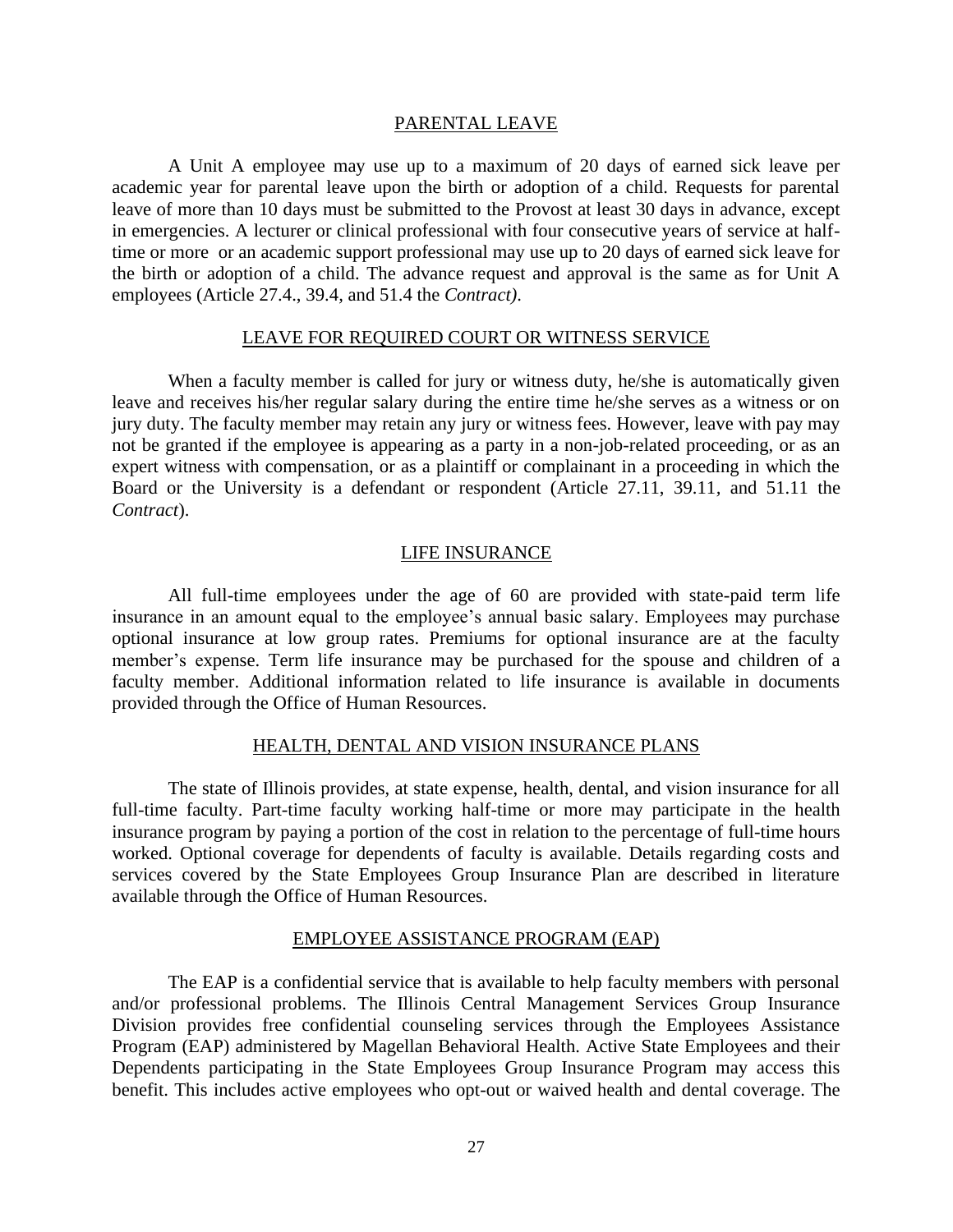program offers professional guidance and assistance to help individuals going through difficulty times. The plan administrator is subject to change based on the State negotiations: please contact the Office of Human Resources for assistance.

#### EDUCATIONAL BENEFITS

A full-time employee may enroll for credit, excluding doctoral credit, with exemption from tuition and fees, at the University for a maximum of two courses, or six credit hours, whichever is greater, in any one academic term during the regular semesters. Part-time employees are eligible for three credit hours (one course) per term. Courses taken should not pose a conflict with times. Employees must be 'benefits eligible' as per the Office of Human Resources and have completed at least one semester (or six months) of employment. Tuition waivers are granted for current courses and based on a general 2.0 GPA for UG courses. See the Tuition Waiver handbook for details. Fewer course credit hours are allowed during the summer. Employees with Civil Service appointments have different allowable credits. Refer to the materials in the Office of Human Resources as well as the Tuition Waiver Handbook for policies and limitations. This is available at www.csu.edu/Provost/APCA and "T" in the "A to Z" list at the home website.

The spouse and children (whether natural, adopted, foster, or step-children) of an employee who dies while in service are entitled to a waiver of tuition and fees for courses taken at the University leading to the baccalaureate degree. See Article 27*.*12, 39.12*,* and 51.12 of the *Contract*.

#### PROFESSIONAL MEETINGS AND WORK-RELATED TRAVEL

A faculty member's expenses in connection with approved professional meetings may be reimbursed in accordance with written University policy as well as departmental and/or college procedures. In addition, a faculty member may receive reimbursement for authorized travel required by his/her work assignments. Requests for meetings and work-related travel must be made in advance on forms available in department offices. Deadline and expense limits apply. Requests to travel must be completed regardless of whether or not funding is available. Chairpersons will provide additional information relating to professional meetings and workrelated travel policies in each department. See Articles 27.9, 39.9 and 51.9 of the *Contract*. Offcampus travel stipends are available to all full-time, campus-based, bargaining unit members teaching at an off-campus teaching site. These are set rates; see Articles 29.11 or 41.8 of the *Contract.*

#### RETIREMENT BENEFITS

The State Universities Retirement System of Illinois (SURS) provides retirement, disability, death, and survivor benefits to eligible SURS participants and annuitants. Eligible employees are automatically enrolled in SURS when employment begins. You will not pay into Social Security during your employment with a SURS-covered employer, so you are not eligible for Social Security coverage based on this employment. You will pay Medicare taxes of 1.45%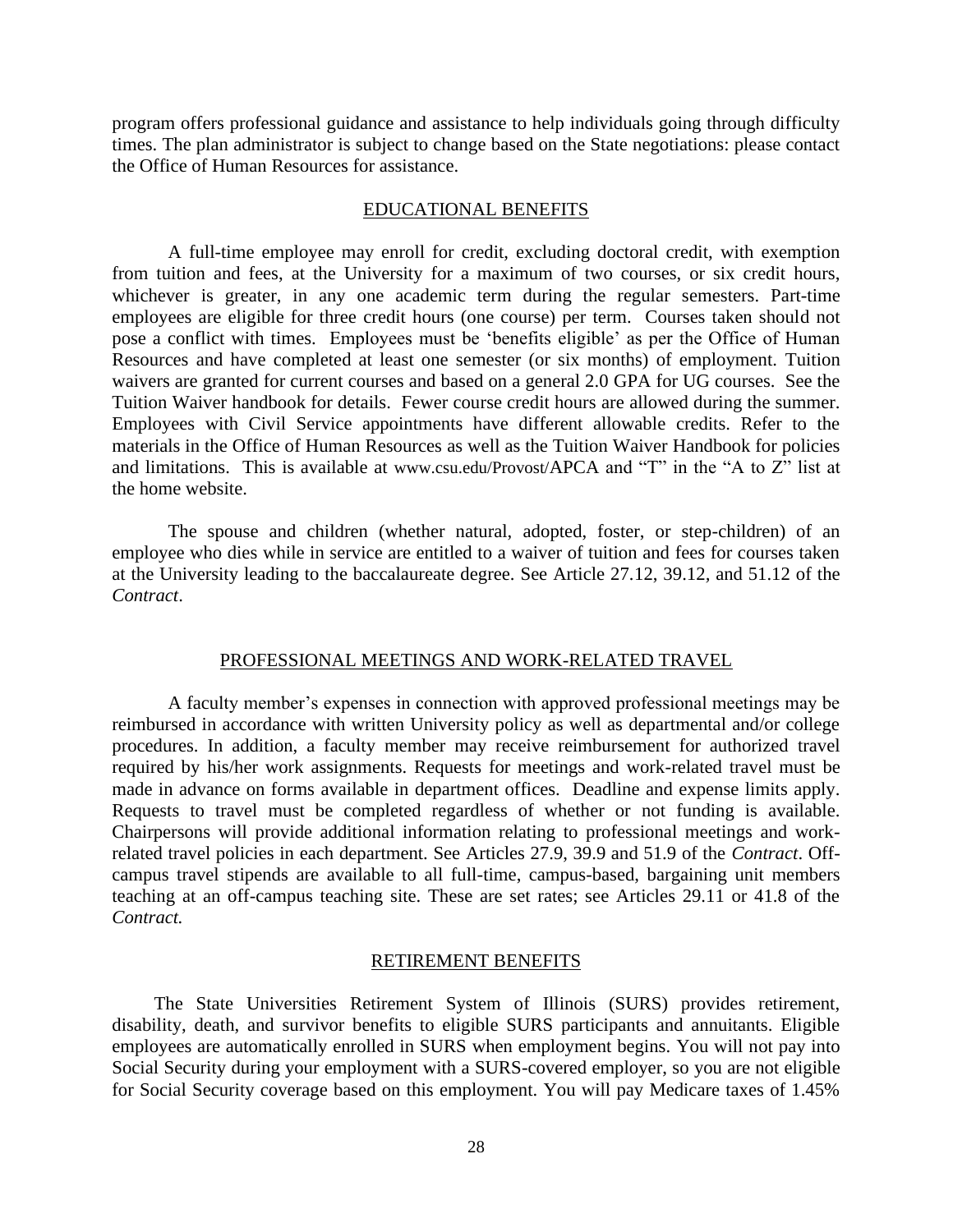of your gross earnings. SURS contributions of 8% of your gross earnings will be automatically deducted from each paycheck. This is a lifetime, irrevocable decision. After SURS is notified about your employment, they will send you a detailed Choice Packet to your home address. **Note: If you do not make this decision within six months of your date of hire, you will automatically be enrolled in the Traditional Benefit Package. This default enrollment is also irrevocable.**

As a new member of SURS, you must choose a retirement plan **within the first 6 months**  of your employment. Your choice will depend on the types of benefits you wish to receive in the future, as well as the amount of personal involvement you want in determining where and how your contributions are invested. SURS members must choose one of three retirement options: Traditional Plan, Portable Plan or Self-Managed Plan. When you attend the employee orientation additional information will be provided or you can obtain clarity from the SURS website [www.surs.org.](http://www.surs.org/)

#### WORKERS' COMPENSATION

The Department of Central Management Services/Risk Management Division (CMS) administers the Workers' Compensation Program for State of Illinois employees. The Early Intervention Program Administered by CareSys is designed to ensure that State employees injured on the job, receive quality medical care and that their recovery is complete. Chicago State University employees experiencing a work related injury that requires medical care should follow the steps listed below:

- Report the injury immediately to your supervisor.
- Call the Campus Police Department for assistance and to file a police report (773) 995-2111.
- Contact the Human Resource Department to receive the Workers' Compensation packet and instructions on the procedure used in filing a claim: **Chicago State University, Office of Human Resources, 9501 S. King Drive/ADM, Chicago Illinois, 60628, phone (773) 995- 2040 or fax (773) 995-2942.**
- The campus Wellness Health Center, located in ADM-103 is available to assist the injured employee until outside medical care can be rendered.
- If the injury requires medical care, the employee chooses where to obtain their medical treatment:
- (1) Through the employee's own primary care physician (having the bills and medical documentation submitted to CSU Office of Human Resources). **-OR-**
- (2) Medical treatment can be obtained at Concentra Medical Center located at 900 E. 103rd St., Chicago, Illinois, 60628 (If CMS finds the claim non-compensable the employee will be responsible for the bills incurred).

Once the employee completes the necessary claim forms, employee's supervisor, witness and the medical documentation and medical bills are received in the Office of Human Resources the claim will be submitted to CMS for review. If the claim is compensable CMS will pay the associated medical bills, however if the claim is reviewed and determined non-compensable the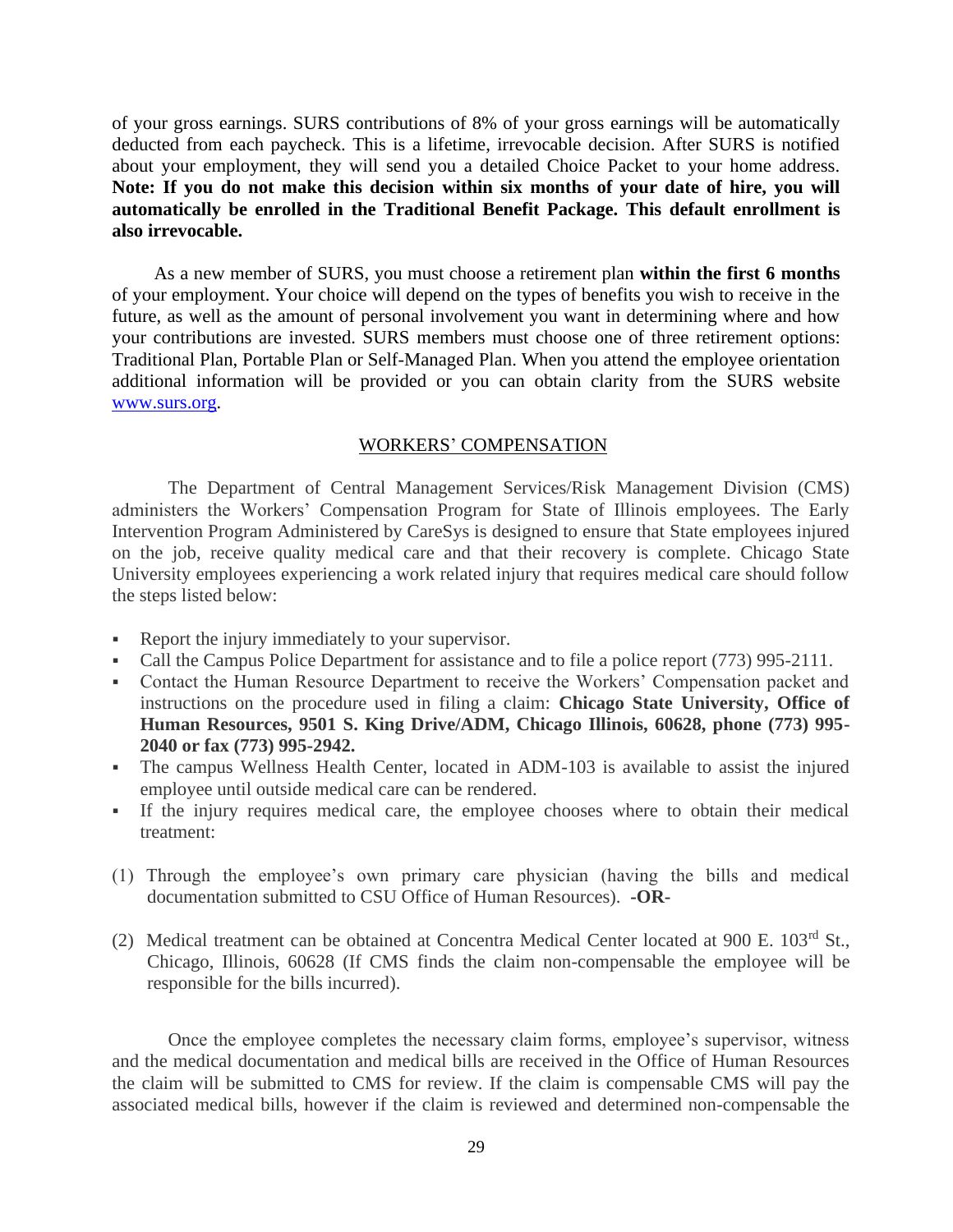employee should file the bills with their own health insurance company.

#### CREDIT UNION

CSU is a member of the United Credit Union (formerly Union Teacher Credit Union (UTCU) that has several branch offices in the Chicago area. Employees who wish to join may have their contributions for participation made through payroll deductions. Information may be obtained from the Office of Human Resources or by visiting one of the UTCU branch offices. (Call the main office at 773/376-6000 for locations or go to: [www.unitedcreditunion.com.](http://www.unitedcreditunion.com/))

#### TAX SHELTERED ANNUITIES

The Chicago State University Board of Trustees is authorized it issue Tax Deferred Annuity Plans for employees at the University (see *Board of Trustees Regulations*). The Board must approve all companies offering plans. Employees may have contributions to these annuities made through payroll deduction.

All tax deferred annuity contracts issued by participating companies must comply with the Internal Revenue Code. In addition, they must be authorized by the Director of Insurance of the State of Illinois to issue tax deferred annuity contracts and must indemnify the University from any loss caused by such company's failure to comply with such laws and regulations. All monies withheld through agreements between the University and the employee will be used to purchase only qualified tax deferred annuity contracts, which exclude waiver of premium provisions, disability income provisions, and life insurance provisions.

Faculty may rollover plans from other state colleges/university plans, state of federal government plans into the State University Retirement System (SURS). Ask about eligibility through CMS or CSU, contact the Office of Human Resources for specific information related to tax sheltered annuities. General Phone:  $(773)$  995-2040 or email  $HR@csu.edu$  or go to the Human Resources page in the 'quick links' at [www.csu.edu.](http://www.csu.edu/)

In addition, the State of Illinois offers supplemental tax shelter plans through the Office of Central Management Services (CMS). These plans can be used for 'catching' up on retirement, special savings for college, and retirement. They also may be eligible for rollover into The State University Retirement System prior to retirement.

#### RESIGNATION AND RETIREMENT

Members of the faculty who resign are expected to submit their written resignations as early as possible in the academic year. Resignations should be submitted in writing to the President, with copies to the Provost, the appropriate dean, and the department chairperson and should include the separation date. A copy also should be sent to the Contract Administrator.

A faculty member intending to retire should make formal application with SURS (forms are available through the Office of Human Resources), and state her/his decision in a letter to the President with copies to the Provost, dean and department chairperson. A copy also should be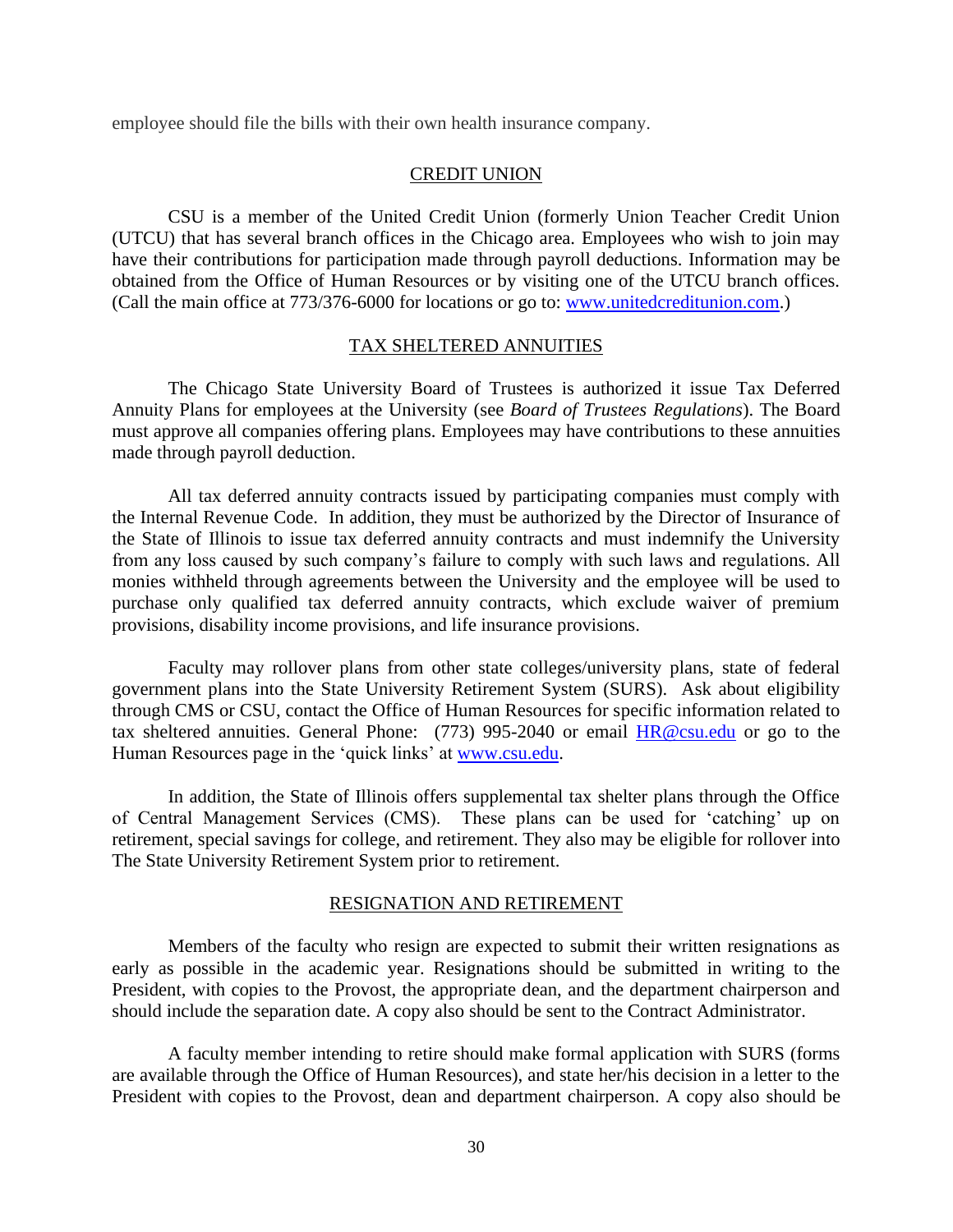sent to the Contract Administrator. The letter should give the date she/he wishes retirement to be effective and should be sent well in advance of the effective date so that arrangements may be made for a replacement and for the employee to receive benefits due him/her in a timely fashion.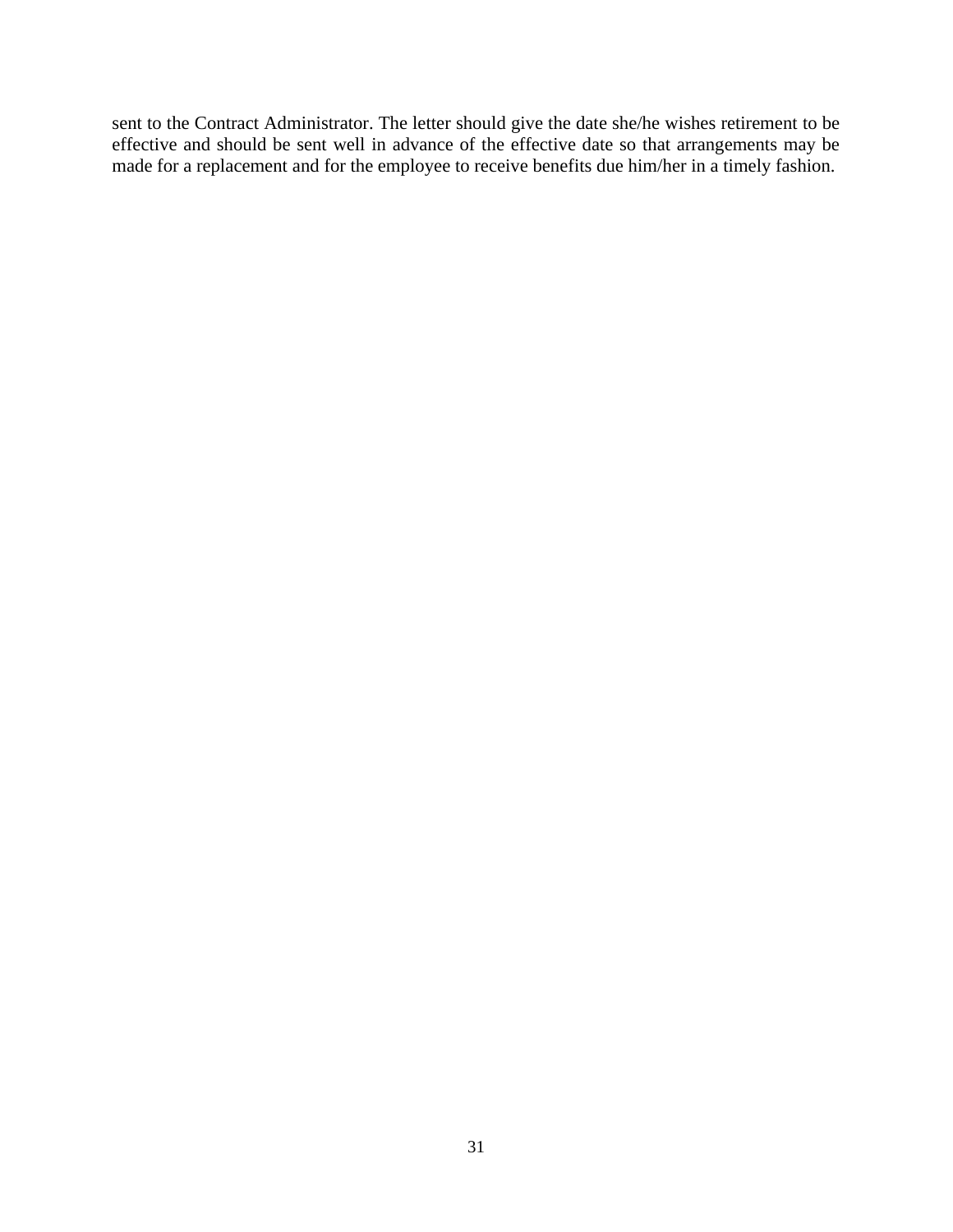#### PART III

## ACADEMIC POLICIES AND PROCEDURES

#### ASSIGNMENT OF PROFESSIONAL DUTIES

As indicated in Article 19*,* of the *Contract,* Unit A employees are evaluated in the following areas: (1) teaching/performance of primary duties, (2) research/creative activities, and (3) service. Teaching/performance of primary duties often is considered the most important of the three areas of evaluation; however, for continued retention a faculty member must meet all the criteria. Performance standards in each of the areas are defined for retention, promotion, tenure, professional advancement increases and annual review of tenured faculty members. The areas of performance effectiveness are in Article 19.3.d. Additional information related to annual evaluations is presented in Articles 19, 20, 21, and 22 of the *Contract*. Lecturers and clinical professionals are evaluated on teaching/performance of primary duties presented in Article 33.1 of the *Contract.* 

The professional duties or obligations consist of both assigned and reassigned duties and activities (Article 18.1 or 32.1*,* of the *Contract)*. These should appear on the yearlong assignment form. Academic Support Professionals refer to Article 32.8 for assignment of duties. If the assignments exceeded the maximum for the appointment, then an override for extra compensation would be submitted. Article 44 of the Contract covers members of Unit C. For ASPs and Unit C faculty, a description of duties and work plan should be completed each year, or whenever significant duties or supervisors change.

A faculty member's teaching and/or other duties are assigned, in writing, by the department chairperson by June 1<sup>st</sup> for continuing employees. If the official assignment must subsequently be modified because of enrollment, staffing, or other factors, the employee should be notified of the modification as soon as possible. An opportunity to discuss the assignment in advance of the date of official receipt, or to discuss any subsequent modification is provided "except where it is impossible to do so because of leave status or illness of an employee, unexpected staffing changes, or changes necessitated by enrollment." The assigned duties may be on campus, off campus, or some combination. An employee may also propose in writing to the department head an assignment (Article 18.3*,* 32.1, and 44.1of the *Contract)*.

Their department chair notifies lecturers by April  $1<sup>st</sup>$  of their positions on the reemployment roster (Article 30.2.c of the *Contract*). Those qualifying for multi-year appointments will be notified of their eligibility by contract administration after annual evaluations have been received in the Provost's Office (Article 30.2 of the *Contract*). Letters of re-appointment are offered after evaluations have been conducted with assignments based upon programmatic need, funding and available resources.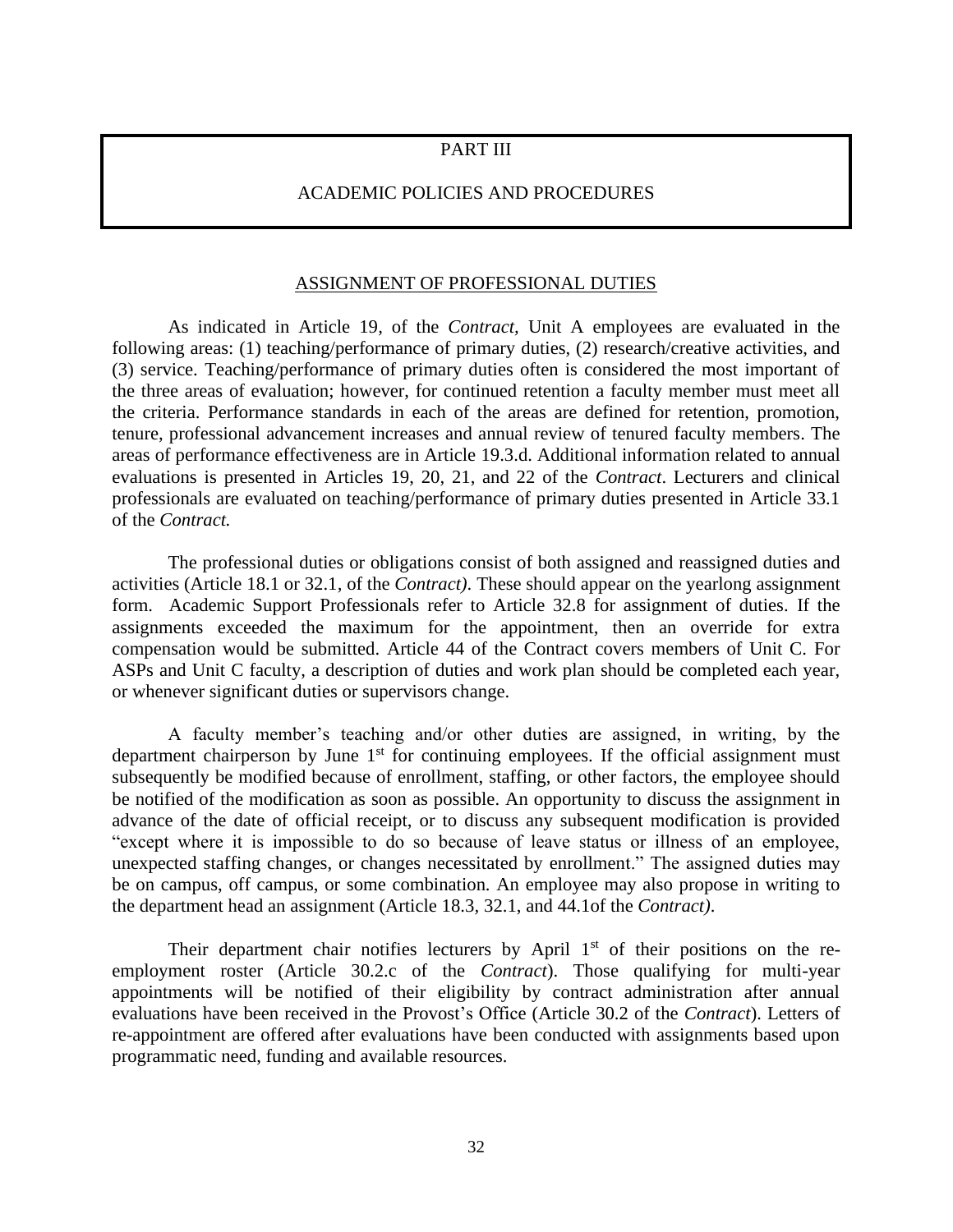Courses and other activities included among faculty members' assigned duties may be granted credit unit equivalencies. Each credit unit equivalent (CUE) assigned to a faculty member becomes a part of his/her load. In general, courses receive credit units equal to the number of contact hours assigned to them by the University. An adjustment in credit unit value may also be based on the number of students or the location of the course or activity (Article 18.4 or 32.3.c of the *Contract)*. If teaching assignments change, there should be a corresponding change in the amount of compensation because the CUEs have changed.

**Reassigned Time Activities**. If teaching needs exist, faculty members may be assigned to perform duties in excess of the top of the CUE ranges as specified in the *Contract* or in excess of 6 CUES in a summer session. Assignment on an involuntary teaching overload shall not exceed one 3-CUE course per academic term (Article 18.5 or 32.4) and shall be compensated at the rate specified in Article, 29.10 or 41.7 of the *Contract*.

Each dean and department chair receives a list of approved reassigned time activities. Any assignment not on that list must receive the Provost's approval prior to the occurrence of the activity. Reassigned duties may include activities for the college as well as the University. These activities include assessment coordination, assistant chair, graduate program coordinator, secondary education coordinator, computer lab coordinator or academic program coordinator or research lab development or associated lab start-up activities. In addition, some faculty members are assigned CUES for curriculum/program development, course enhancements, or advising students, which requires additional office hours in lieu of teaching a class with students.

Faculty interaction with students, other faculty and staff is essential in a successful learning environment. Faculty members are encouraged to attend such functions as general faculty meetings, department meetings, and college and university campus assemblies and to serve on committees at the department, college, and university levels, to participate as fully as possible in the activities and concerns of the University. Attendance at department/unit meetings in particular, offers the faculty member the opportunity to help determine policies that affect him/her immediately and personally. Faculty members are also encouraged to attend commencement and honor convocation ceremonies.

**Office Hours**. Faculty interaction with individual students, other faculty, and University staff is recognized as essential in a successful learning environment. To provide individual student access to faculty, each teaching/clinical professional shall maintain a schedule of at least four office hours per calendar week spread over at least three days or a schedule of at least five office hours per calendar week spread over at least two days.

Each research professional should also schedule office hours when students and colleagues can have access.

Clinical/research professionals whose assignments are primarily off-campus can schedule their required office hours at the off-campus site.

Office hours for all employees shall be scheduled to allow reasonable access and shall be posted. If necessary, and with reasonable notice, faculty are expected to be accessible to meet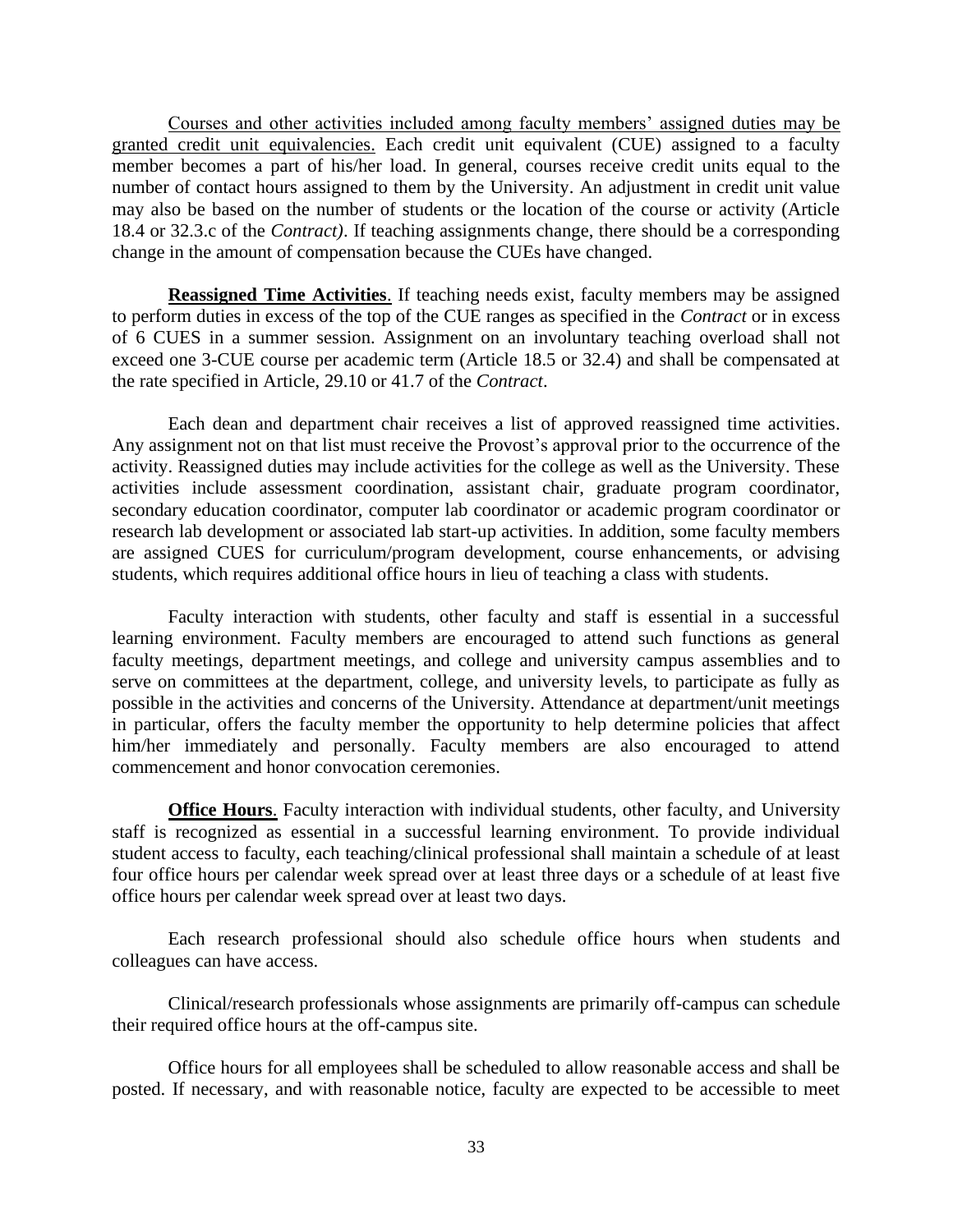students, other faculty, and staff on days and times other than those of posted office hours and scheduled classes.

In the event that a faculty member has a combined schedule of on-campus and online classes, the faculty member is expected to maintain two scheduled office hours on campus and two scheduled office hours online. Additionally, for hybrid classes the faculty member shall be available to meet with the students on-campus for at least two hours, at least three times per term; such meetings may be on the days when the class meets face-to-face. A faculty member who is teaching entirely online during a given term shall maintain a schedule of at least four online office hours per calendar week spread over at least three days or at least five online office hours per calendar week spread over at least two days. Phone availability and email availability are not replacements for scheduled office hours.

#### FACULTY ACTIVITY ANALYSIS PROCESS AND DEFINITIONS

Each academic term (fall, spring and summer), faculty members, department chairpersons and deans must submit information to the Office of Institutional Effectiveness and Research (IER) as part of the University's cost analysis process, which is a state requirement by the Illinois Board of Higher Education (IBHE). The Office of the Provost gathers this data as part of the revised yearlong assignment process. This report is called the Faculty Activity Analysis (FAA). The FAA is part of the faculty member's obligation duties and professional obligation to the University. It is crucial that everyone accurately portrays the average amount of time devoted to various activities on *a weekly basis* during the academic term. IER gathers the information along with credit hours generated and fiscal data to calculate the information such as the cost of instruction, cost of administrative overhead, etc. This data plays a crucial role in determining the institution's productivity and overall cost of operation. If we are above or below the state averages, negative impacts can occur such as a reduction in the overall operational budget.

IER is located Room 129 Cook Administration - [http://www.csu.edu/IER/index.htm.](http://www.csu.edu/IER/index.htm) It provides data analysis and reporting to guide strategic planning and assessment of programs or projects. If you are interested in knowing more about IER research and data services, please contact them at (773) 995-2382.

The following definitions are from IBHE. Faculty must use these statewide-accepted definitions when reporting their FAA. The yearlong assignment form contains headings that match the FAA categories. The FAA is reported in average hours of contact and percentage of total time:

**Direct Instruction**: Faculty assignments associated with the direct contact instruction of students (teaching hours) in specific courses, supervision of student teaching and applied studies, thesis supervision, independent study, tutorials, and preparation of class presentations.

**Indirect Instruction**: Assigned activities that encompass all duties related to direct instruction of students other than direct contact teaching. It includes supervision of teaching other than student teaching, academic advising, coordinating instruction of different sections of the same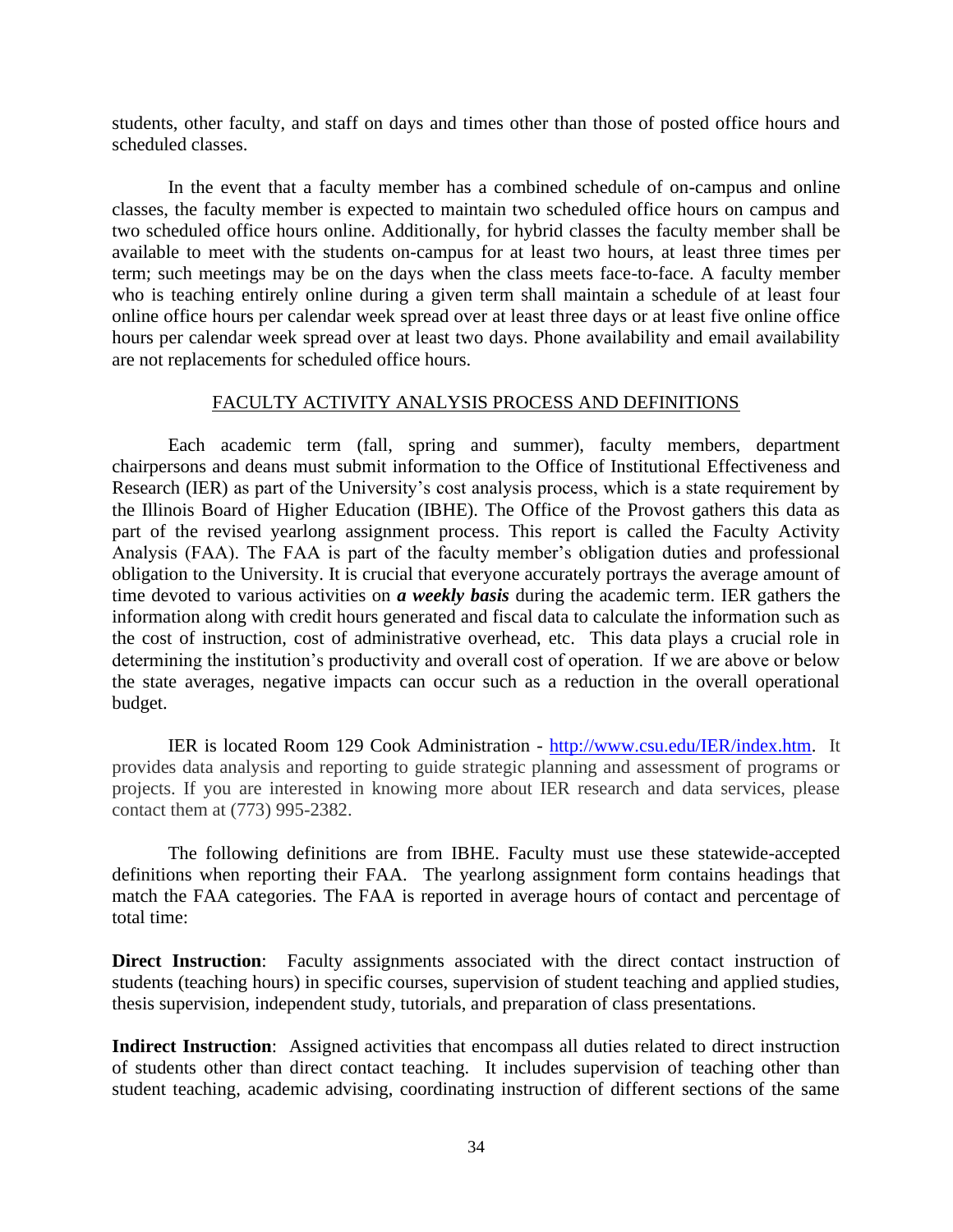course, and duties related to instruction for which direct instruction is the responsibility of another person.

Examples of activities included in this category are:

- Preparation of instructional materials and course outlines,
- Procurement and preparation of class and laboratory apparatus and supplies,
- Paper grading for another person's course,
- Time spent to direct a department-sponsored drama or music group, and
- Academic advisement under a centralized unit.

Examples of activities excluded from this category are:

- Coaching of intercollegiate athletics and
- Remedial teaching for which no credit is given and which is conducted outside the department Advisors must be available prior to registration to advise students as well as during the advance registration period and the regular registration through late registration.

**Departmental Research**: This includes research specifically assigned by the department chairperson or a departmental committee, which may be in lieu of teaching and may contribute to the professional development of a faculty member and may lead to a publication of results and findings. With the exception of a release-time instructional contribution required by the terms of an externally funded research grant, all research effort assigned at the departmental level should be included as Departmental Research. Note that departmental effort assigned as cost sharing to an externally funded research project is organized research. Other organized research activities are limited to separately organized research institutes or centrally administered support programs.

**Organized Research:** Activities outside the department intended to produce one or more research outcomes including the creation of knowledge, reorganization of knowledge, and the application of knowledge are to be reported in Organized Research. Organized research activities may be conducted by a number of organizational entities including research centers, bureaus, institutes or state supported laboratory schools. Organized Research may be carried out on an individual or project basis if financed from centrally administered, competitive institutional grants to individual faculty members. These awards support research activity during the summer term for faculty on academic year appointments.

Direct service expenditures within Organized Research also include that proportion of research that is supported by in-kind departmental contributions to the cost of an externally funded research project. Such a contractual relationship with an entity outside the university is necessary to classify such expenses as Organized Research.

**Public Service**: This activity includes those program elements established to make available to the public various unique resources and capabilities of the institution for the purpose of responding to a community need or solving a community problem. This function consists of various non-degree instructional programs that are classified as Community Education and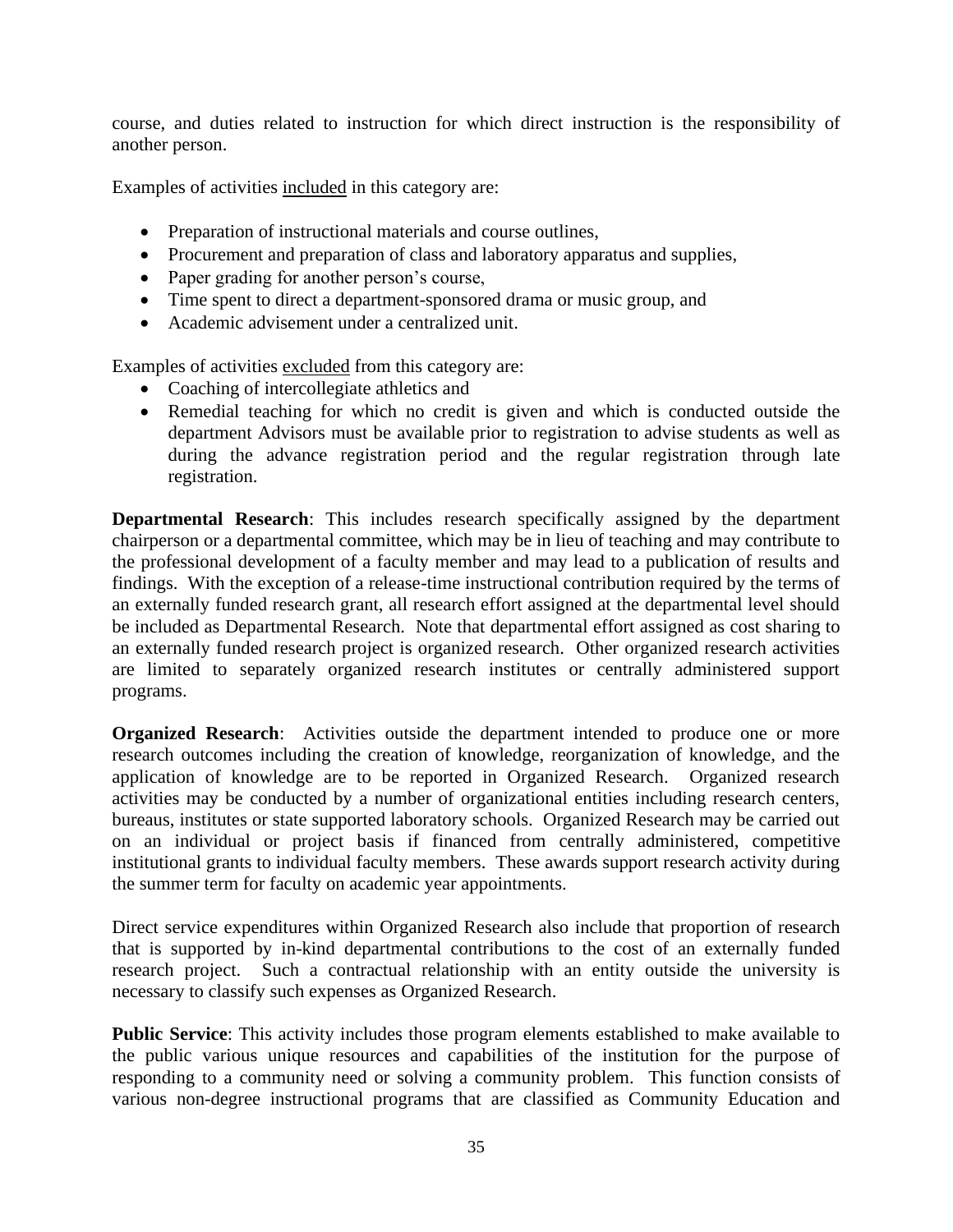consulting activities that are assigned to faculty or other representatives of the university community without pay. No activity, however, should be classified and recognized as an official university activity unless a department head, dean, vice president or president has officially assigned it. For example, faculty consulting for a community agency, which is not a part of an official university assignment, would not be reported in this function nor would it be reported in any other function.

**Department Overhead**: This activity category includes those administrative activities, which are carried out in support of the efficient operation of the department. It includes the portion of faculty members' departmental activity, which cannot be directly assigned to direct instruction, departmental research, organized research, or public service. Examples are the activities of department chairpersons; involvement with departmental committees; serving as a departmental officer; and all sabbatical and sick/personal leaves with pay.

**University Administration and Other Activities**: Any of the officially assigned activities that were not categorized in any of the other categories. All activities that support the general administrative, academic support and student services functions of the entire university (e.g., service on a college or university-wide committee).

# FACULTY MEMBERS AND ORAL ENGLISH PROFICIENCY

Illinois statute requires each public institution of higher education "to establish a program to assess the oral English language proficiency of all persons providing classroom instruction to students" and to "insure that each person who is not orally proficient in the English language attain such proficiency prior to providing any classroom instruction to students." The department chairperson and/or dean evaluate proficiency as part of the annual performance review process. Additional information relating to the English proficiency of faculty members is in the *Undergraduate and Graduate Catalogs*.

# GRADES, EXAMINATIONS, ATTENDANCE & DROPPING STUDENTS

Faculty members evaluate student achievement in coursework by letter grades, which are reported to the Registrar's Office - [http://www.csu.edu/recordsandregistration/.](http://www.csu.edu/recordsandregistration/) The Office of the Records and Registration is located in the Cook Administration Building, Room 128. The office is open Monday, Tuesday, Wednesday, and Friday from 8:30 a.m. until 5:00 p.m. and Thursday from 8:30 a.m. until 7:00 p.m. This office computes individual scholastic averages of students through the use of grade points (numerical equivalents) assigned to letter grades. The University does not have a plus (+) or minus (-) grade.

Final examinations are given in all courses except those exempted by general faculty or administrative action. Final examinations should be given during the final exam week as per the General Information document. The Registrar announces the date on which academic early warning grades and final grades are due. These appear in the schedule of General Information document located at: [http://www.csu.edu/coursebulletin/.](http://www.csu.edu/coursebulletin/)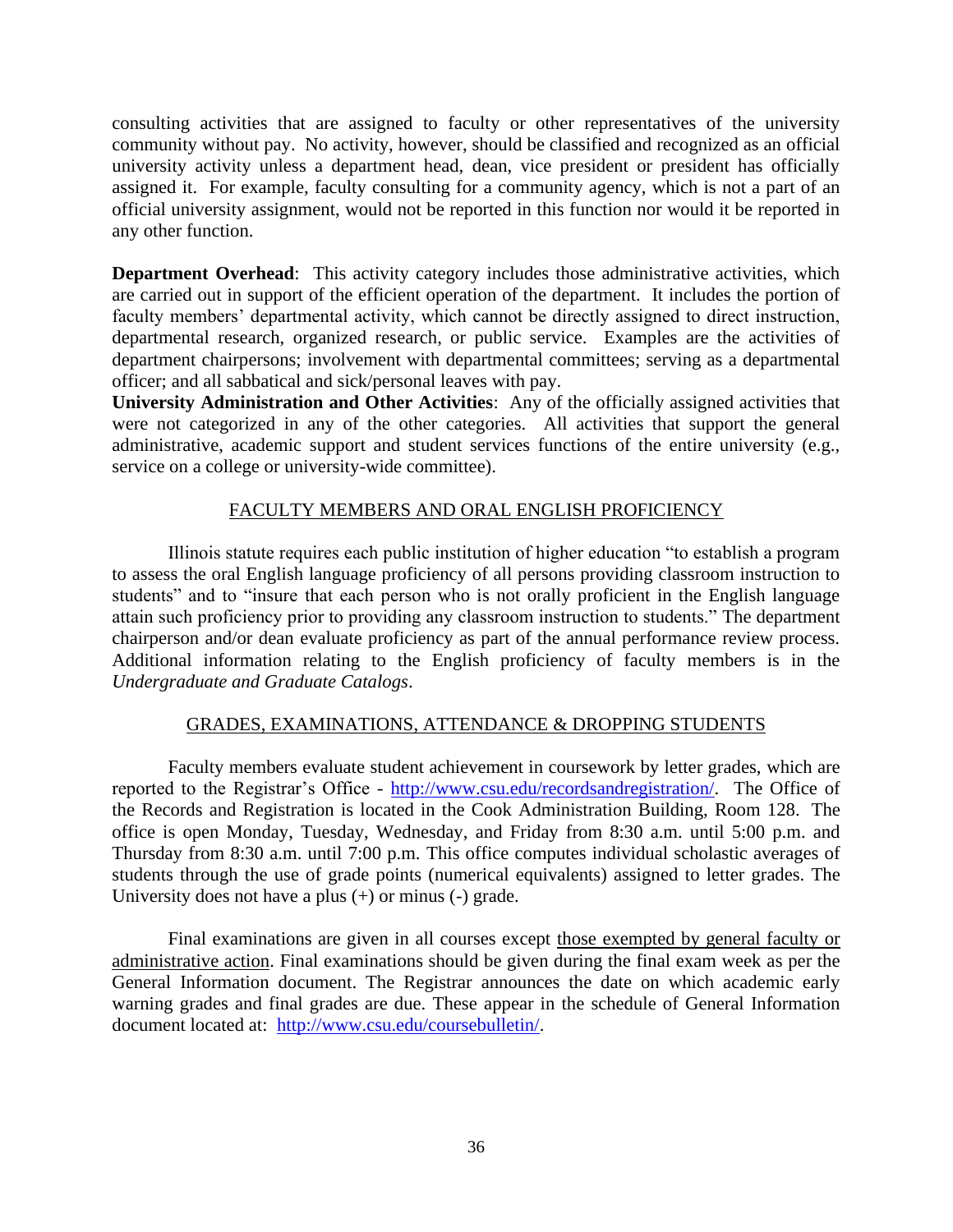Faculty members who find it necessary to change a student's final grade should use the Change of Grade Form, available from the Registrar's Office. This form is signed by the instructor and the chairperson and returned to the Registrar to make the change of grade official.

**Grades – during and end of term:** Grades are submitted to the Office of the Registrar electronically. "Academic Early Warning" reports are submitted for undergraduate students at four-week intervals throughout each semester as a means of helping students understand their academic standing, learn who needs tutorial or other support, and to help with retention and graduation. The Registrar sends notices to faculty when reports are due and how to submit them.

# **Graduate Students: Pass - Satisfactory/Unsatisfactory**

Pass/Incomplete grades are awarded only for graduate-level practicum, independent study, thesis, or other individual, departmentally approved courses or learning activities. These grades are not used in the calculation of term or cumulative grade point averages.

Satisfactory/Unsatisfactory grades are awarded only for the graduate thesis, dissertation, or other individual departmentally approved learning activities. These grades are not used in the calculation of term or cumulative grade point averages.

**Incomplete Grades:** an undergraduate student may request a grade of Incomplete (I) in a nonacademic skills course if extraordinary and unavoidable circumstances have prevented completion of the required coursework. The student must have completed at least 50% of the graded work with a passing grade (D or better) and must have attended classes to within three weeks of the last day of scheduled classes. If a student does not complete the course work by the specified date, the grade of "I" will be replaced by the default grade as stated in the contract.

A request for a grade of Incomplete must be initiated by the student and submitted in writing using the Incomplete (I) Grade Request and Contract form. The contract must be submitted by the last day of regular classes before the final exam period to the Office of the Registrar. Students must indicate the reason(s) why he or she was unable to complete the required course work. The instructor must also indicate a default grade (B, C, D, or F) to which the Incomplete will revert if the student does not complete the work specified in the contract. Contracts submitted after this deadline may not be processed and result in the default grade of F. The Incomplete (I) Grade Request and Contract form can be obtained in the Office of the Records and Registration, ADM 128. An extension of one long term may be requested via petition only in the case of documented extenuating circumstances. The petition must be submitted to the faculty within 30 days prior to the incomplete contract deadline. The student will receive notice of approval or denial via CSU email.

**Graduate Students**: The grade of Incomplete (I) may be given if course requirements remain incomplete at the end of instruction. In such cases, the instructor will designate a period of one calendar year or less for completion of the work. If the work is completed at the end of the designated period, the instructor will change the incomplete to a letter grade. After one calendar year, the grade of 'I' will automatically change to a grade of 'I/F' unless the instructor requests the registrar to extend the 'I' for another semester. Additional requirements are imposed for students who maintain two or more grades of 'I' on their permanent record (see Academic Progress and Probation Regulations in the graduate catalog.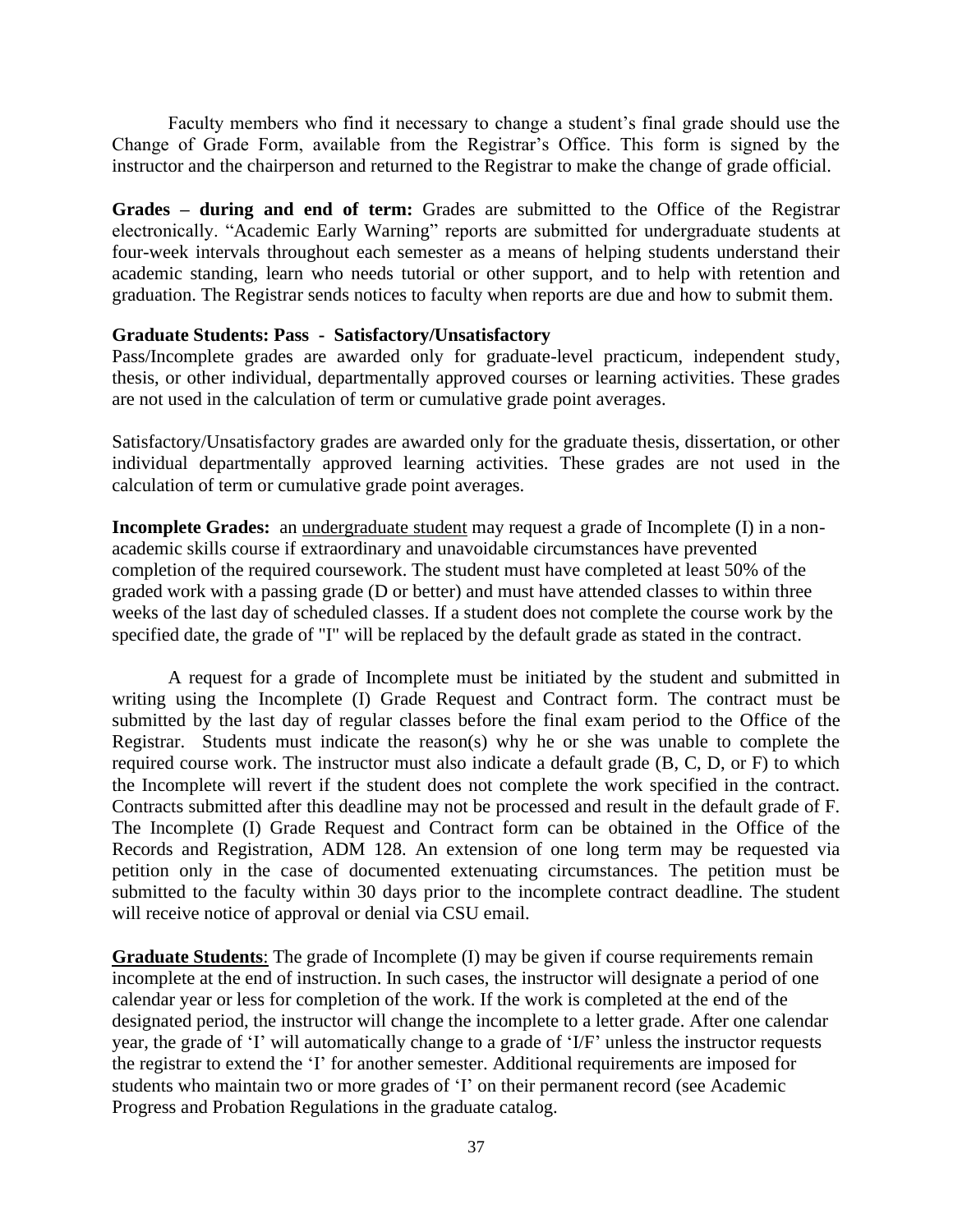DEGREE STUDENTS: Once admitted to a degree program, no more than two grades of C can be earned in any graduate or professional course taken within the curriculum offered in that graduate program, whether or not the courses are part of the student's program. Students who have been admitted to degree status must maintain a minimum 3.0 cumulative grade point average to demonstrate satisfactory academic progress and good academic standing. A student is placed on probation if the cumulative grade point average falls below 2.8 for any term. After being placed on probation, a student must attain a minimum cumulative grade point average of 2.8 within the next two terms or be dismissed from the graduate program.

NON-DEGREE STUDENTS**:** The Assistant Provost for Graduate Studies is to monitor the academic progress of all graduate-at-large students by identifying those students whose cumulative grade point average drops below 2.5 for any term. Such students may be placed on a limited course contract, and a grade of B or better must be earned in each class. If the student's poor scholarship persists by the end of the next term of enrollment, they will be notified of a change in probationary status to suspension or dismissal status, as warranted. Suspension may extend from one term to one full academic year or longer. Failure to fulfill any conditions prescribed in the probationary letter will lead to an administrative change in status. Non-degree students are not eligible to apply for graduation from Chicago State University.

All students should not re-register for a course for which they have a grade of incomplete (I). After the incomplete contract has expired and/or a change of grade has been issued to replace the "I", a student may then register for the course again, but financial aid may not cover repeated courses. Check with your financial aid counselor.

**Taking Attendance:** CSU is a non-attendance taking institution and as such withdrawal dates are determined in two ways:

- Through a student-initiated withdrawal (official)
- Through a CSU administrative withdrawal (unofficial)

The student-initiated withdrawal occurs when the student notifies CSU of his/her intent to withdraw. Administrative withdrawal occurs when CSU determines that the student is no longer enrolled based on a variety of reasons such as (but not limited to): a student's lack of academic activity, failure to establish academic activity at the beginning of a new term, student dismissal due to disciplinary reason or failure to pay tuition.

**60% Rule.** The initial amount of Title IV aid assistance earned is based on the number of calendar days that the student was enrolled within the semester. During the first 60% of the enrollment period, a student earns Title IV funds in direct proportion to the length of time he/she is enrolled. The initial percentage of aid earned is determined by the total number of calendar days completed in the enrollment period (from the start of the semester through the date student initiated withdrawal), divided by the calendar days in the semester. Scheduled breaks of five or more consecutive days are excluded. For information on Title IV please refer to [http://www.csu.edu/recordsandregistration/.](http://www.csu.edu/recordsandregistration/)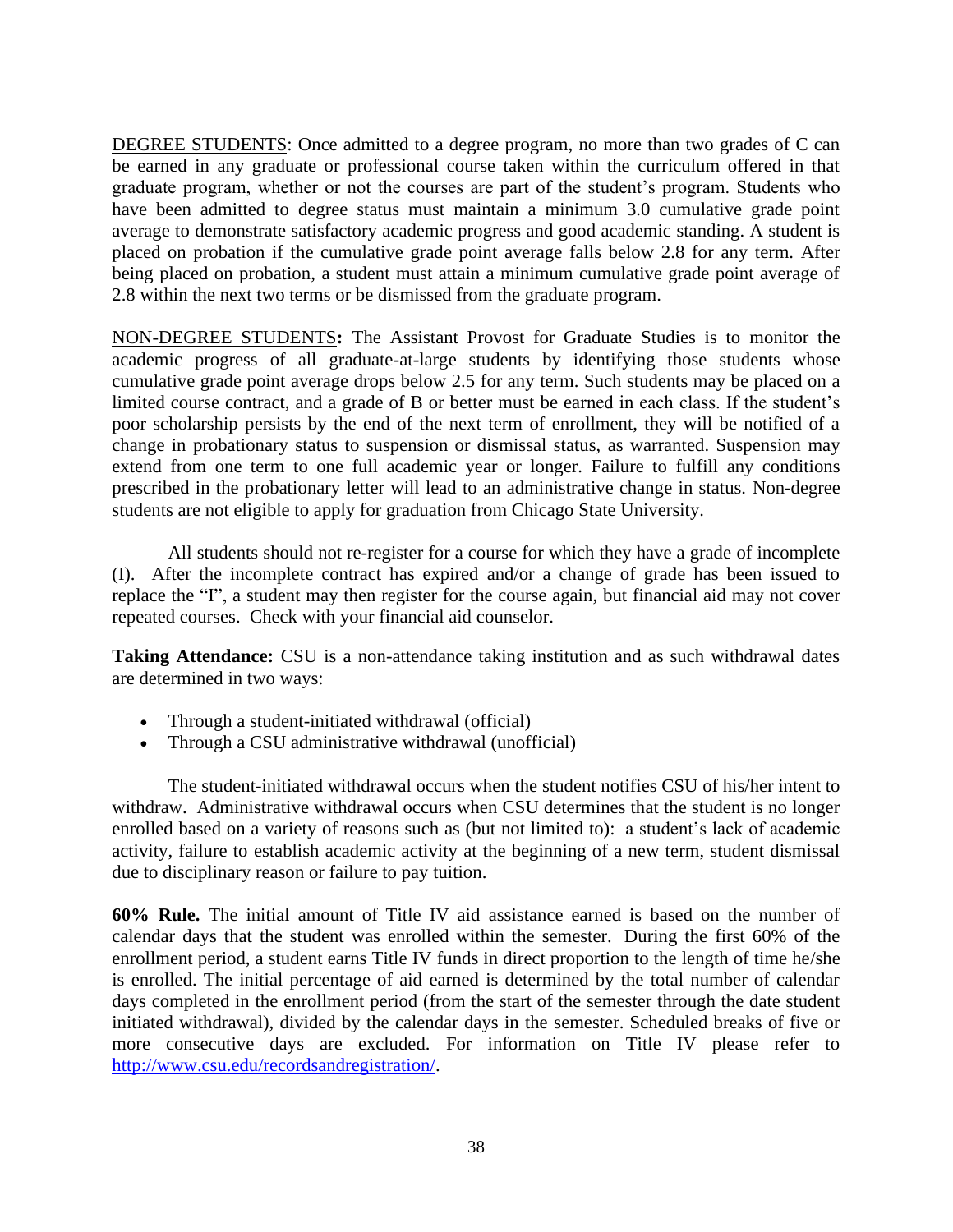**Dropping.** The dates of the last day to drop a course or courses are published in the university calendar section of the General Information document for each semester or term. Students may drop courses without penalty until the deadline date for 100% reversals. After the 100% reversal date a student may totally withdraw from the university and receive a 50% refund of charges through to the published deadline date for 50% withdrawals. Students must file a Change of Schedule form in the Office of the Registrar before the transaction is official. The form, with appropriate signatures, must be submitted to the Office of the Registrar by published deadline dates in order to prevent academic penalty. Students will not be permitted to add classes after the registration period. A drop/withdrawal from a course or courses is not complete until the Change of Schedule form is submitted and approved by a Records and Registration staff member.

Instructors may initiate a student's unofficial withdrawal from a class for which a student either has never attended or stopped attending. A *WD* withdrawal is for non-attendance. A *WA*  withdrawal is for lack of attendance if a student has attended at least once. Only the *WA* grade code is counted in the student's attempted hours. For additional information, refer to the University catalog.

Students are expected to attend all class sessions in the course sections for which they are registered. It is the student's responsibility to drop the class if she/he is not attending. Failure on the part of a student to officially withdraw from a class prior to the official drop date may result in a failing grade (F) and financial obligation for the class. A student may drop/withdraw all but the last class through the published deadlines. Students may drop courses until the fifth week of instruction during a regular semester or the third week of instruction during a summer term. A withdrawal from the University is not complete until the appropriate form is submitted, approved and processed by the Office of the Registrar

Athletes must have approval from the Athletic Director and F-1 International Students must receive authorization from the Office of International Programs to drop any courses at any time. It is ultimately the student's responsibility to drop any course, however, the student's failure or the instructor's failure to drop prior to the official drop date will result in a failing grade (**F).**

**Faculty Senate Policy on Attendance:** On March 2, 2010, the Faculty Senate passed a resolution that students are expected to attend all classes and that it is the student's responsibility to initiate the dropped class process. In addition, no tuition or fee charges will be cancelled or reversed as a result of a lack of attendance. Failure on the part of the student to officially withdraw from a class prior to the official drop date will result in a failing grade (F). The Office of the Registrar posts the drop date on the University Calendar (at [www.csu.edu\)](http://www.csu.edu/) and in the Schedule of Courses bulletin.

Although CSU is a non-attendance taking institution, it is the faculty member's responsibility for maintaining class attendance records. The attendance policy and procedures should appear in the course syllabus. Students may request to drop or withdraw from a course after the submission of mid-term grades with the instructor's signature. Forms are available in the Office of the Registrar.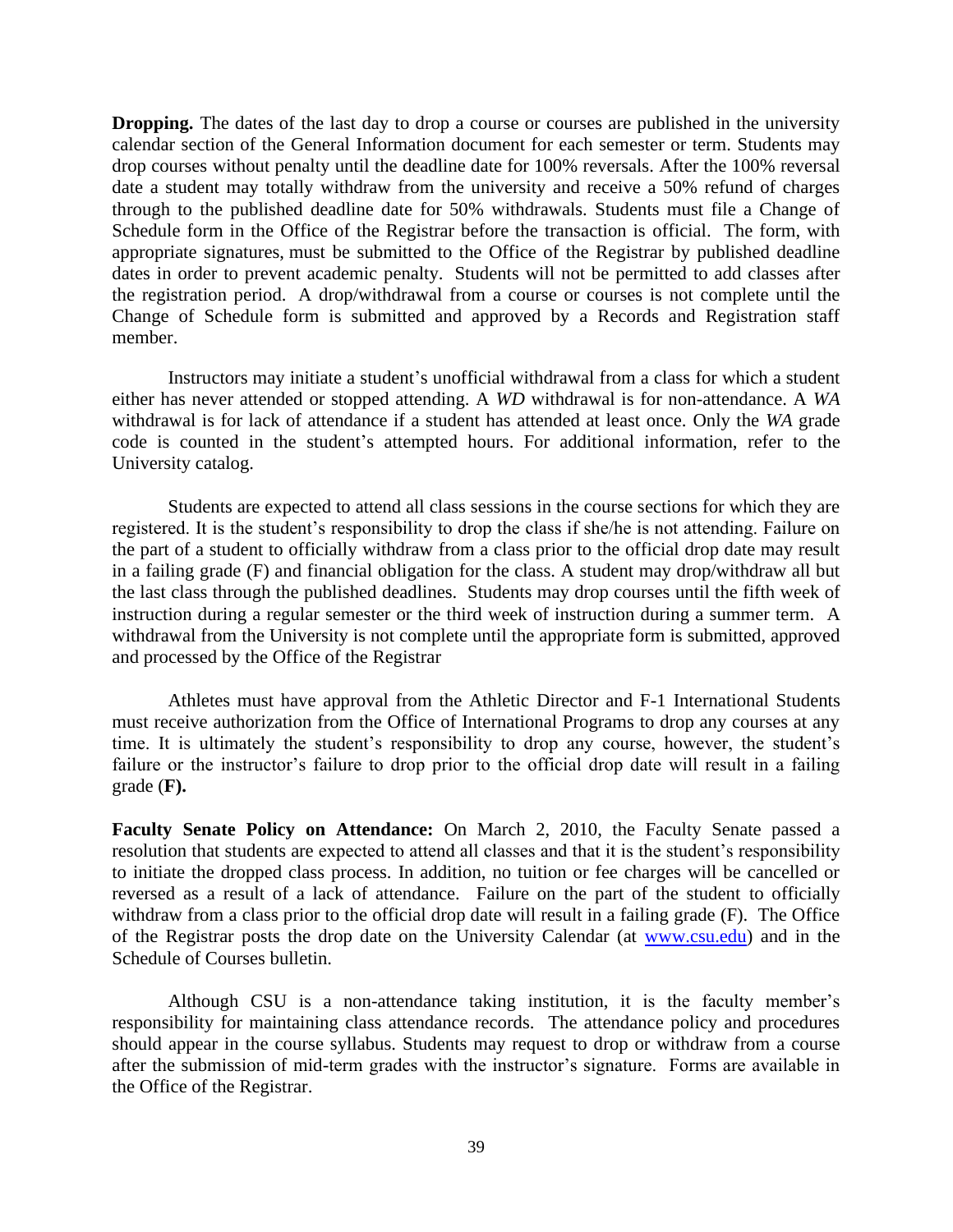**Excused Absences:** It is the student's responsibility to provide the instructor with advance notice of all absences for which advanced notice is possible and to make arrangements to fulfill his/her obligations to the University in advance of such absences if it is possible. It is the faculty member's responsibility to devise a system for addressing missed assignments and examinations that do not penalize the student when an excused absence is accepted.

# **Excused Absences Include:**

- (1) Participation in an official University activity such as athletic competition, musical or theatrical performance, religious observance, or officially sanctioned representation of the University at a meeting or conference. It is the responsibility of the department or unit of the University sponsoring such activities to provide the student with timely, written notification of the need for the absence and for the student to share that notification with the instructor. [Note this notification should be on official letterhead and signed by the appropriate dean, director or vice president.]
- (2) Observation of religious holidays in accordance with Illinois Public Act 84-212;
- (3) Fulfillment of military duty in accordance with Illinois Public Act 094-0857;
- (4) Fulfillment of required court appearances and legal obligations, including jury duty, with appropriate documentation;
- (5) Illness or injury of the student or a close family member for which the student is responsible or obligation when certified by a physician; or
- (6) Death of a close family member that must be appropriately documented.

If students are employees of the University, the policies and obligations apply.

**Ethical Standards in Grading.** Every student has the right to be judged fairly in accordance with grading criteria, which the faculty member states clearly and explicitly through class syllabi and other written documents. These criteria should be reasonable and appropriate for the need of the discipline and the student. In the event that a student questions the accuracy of a grade, he or she has the right to query the instructor about the derivation of the grade. The faculty member has the obligation to entertain the inquiry and to explain the way in which the grade was derived. Differences of opinion between the student and faculty member concerning the grade should be resolved at the departmental level. Specific student grievance procedures are presented in the *Undergraduate and Graduate Catalogs*. Departments and colleges have established grievance procedures. See the department chair for a copy of the policy.

Plagiarism and Cheating. Penalties for cheating, including plagiarism, may be assigned by the instructor in accord with department policy. The *University Standards for Student Conduct* further provides that the University may take such disciplinary actions as reprimand, restriction of privileges, suspension or expulsion for engaging in academic dishonesty such as plagiarism, giving or receiving help during an examination, obtaining copies of tests or scoring devices, or impersonation. Instructors should familiarize their students with this section of the standards, and the definition of plagiarism. Through the Distance Learning Program, faculty have access to on-line support such as "Turn It In." A full statement of policies for grading, withdrawals, student grievance procedures, and related academic regulations appears in the current catalogs and course schedules.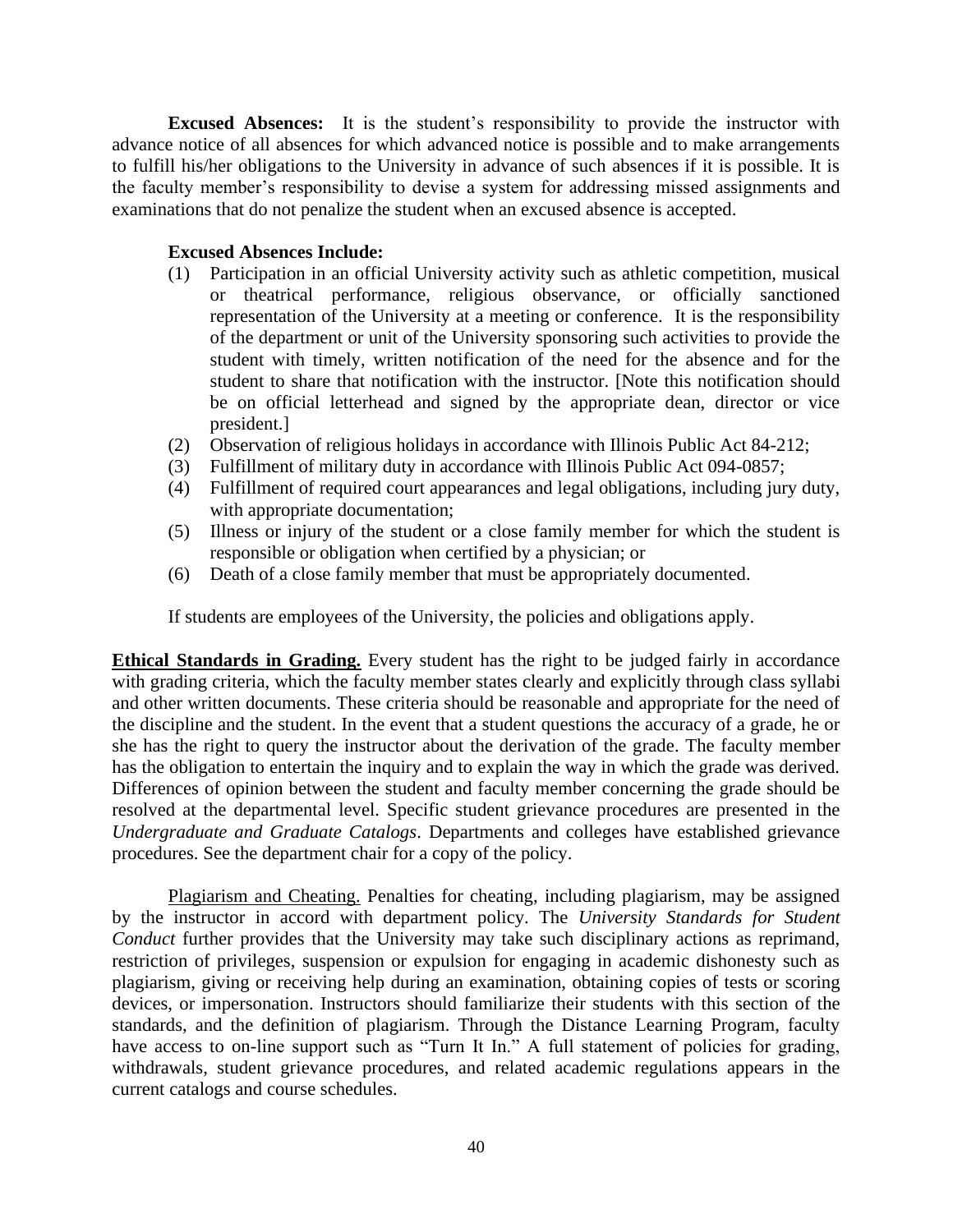### DEVELOPMENT OF STUDENTS' READING AND WRITING SKILLS

In recognition of the critical role of faculty in the development and assessment of students' reading and writing skills, the Faculty Senate, on the recommendation of the Committee on Admissions and Academic Standards, passed a resolution strongly urging all CSU faculty to make reading and writing assignments part of their methods of teaching and evaluating students. The following guidelines are recommended: (1) short answer/short paragraph compositions for 1000 level courses, (2) short essay compositions and book reviews for 2000 level courses, and (3) comprehensive essay exams and term papers for 2000-4000 level courses.

# **Academic Skills Courses & Placement Assessment.**

Freshmen: All entering freshmen must take the University diagnostic examinations in English, mathematics, and reading by the end of the first term in residence. All freshmen must either meet the minimal requirements of the University diagnostic examinations or pass the appropriate academic skills course, namely English 1230, Reading 1500, or Math 0990. To exit from these courses, students must pass the appropriate examination.

Transfer Students: Transfer students who have completed an associate's degree may be exempt from the assessment program as a graduation requirement. Transfer students who have not completed an associate's degree (A.A. degree or A.S. degree) must take proficiency examinations in English and reading. Transfer students who transfer eligible general education math courses with a 'C' or better and whose majors do not require additional mathematics courses do not have to take the proficiency examination in mathematics. Transfer students who do not transfer eligible general education math or who are required by their majors to take more math must take the proficiency examinations in mathematics. Transfer students who have earned an associate's degree (A.A. degree or A.S. degree) or who have completed sixty (60) hours or more from a combination of two-year and four-year institutions, and who have completed the Illinois General Education Core, are **not** required to take the proficiency examinations in English, reading or math *unless* they are required as a prerequisite for other courses.

Questions about the courses, the examinations, or preparation materials should be addressed to the appropriate department chairperson.

# CLASSROOM ASSIGNMENTS

Classes should meet regularly at the times and places scheduled, except when other arrangements have been approved by the department chairperson and dean. In those instances when instruction will be better served by an alternative meeting, the faculty member should seek approval from his/her chairperson. Special classroom space requirements should be discussed with the department chairperson during the course schedule planning process. These requests should be made to the coordinator of classroom scheduling (Office of Records and Registration/Course Scheduling) when class schedules are being prepared. The planning starts in October of the preceding year with the development of yearlong assignments. Final changes should occur about four months before the beginning of the term. Space is limited, so changes should not be made after the schedule has been posted. Permission to change classroom assignments must be obtained from the department chairperson who then seeks approval from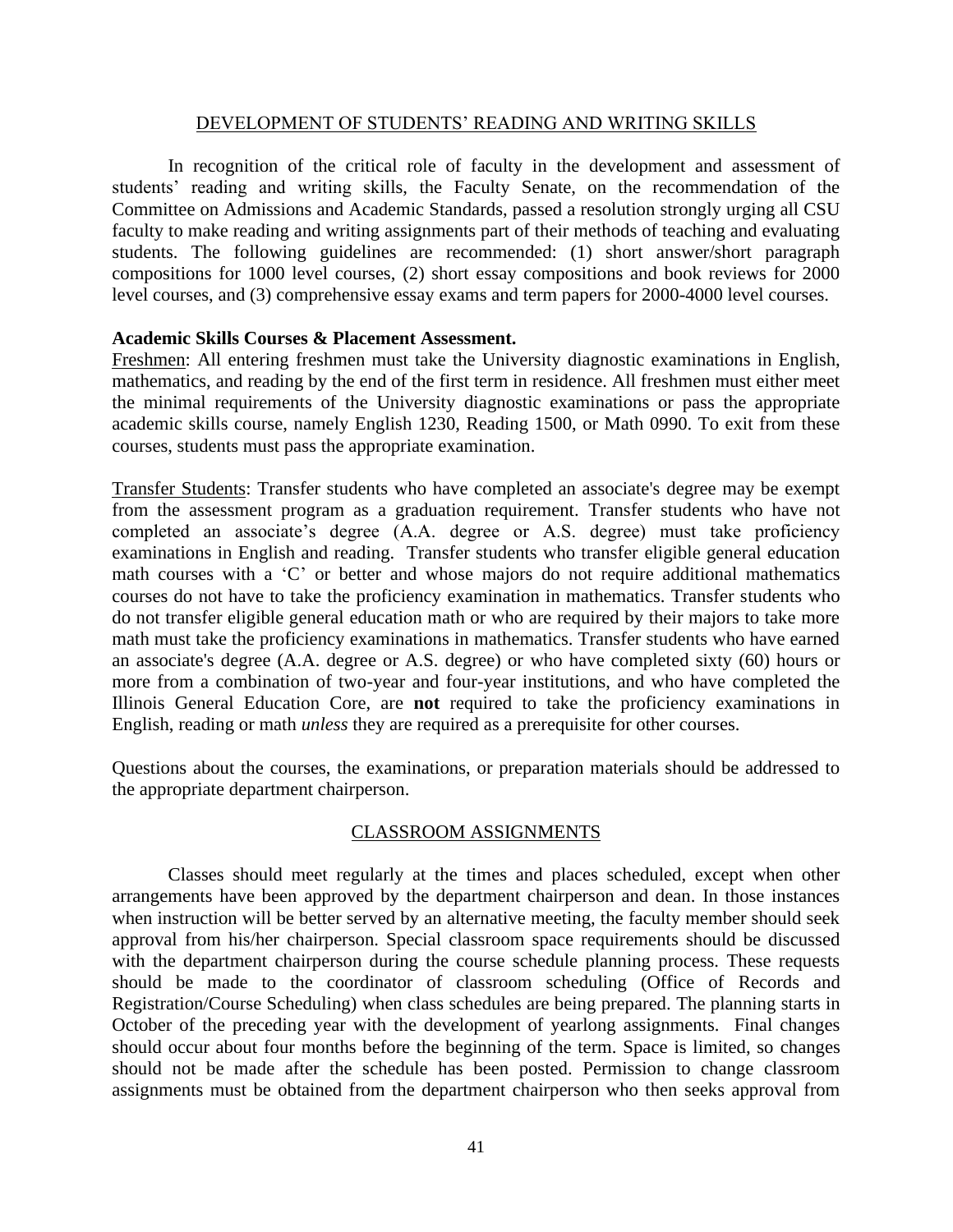the coordinator of classroom scheduling with final approval residing with the Provost. Faculty should not change classroom location without prior consent. Changes to day and times of classes required the Provost's approval.

### FACULTY ABSENCES

When an instructor anticipates missing a class, he/she should get approval from his/her chairperson and plan for instruction of the class. All missed classes and days must be recorded on the proper human resource form, *i.e.,* sick day, bereavement, jury duty, religious observance, etc.

Classes are normally kept in session for the entire period. If instruction needs to be interrupted and class dismissed early, faculty should discuss this with the department chairperson. Classes are kept in session throughout the entire semester, with the final exam period used for examinations.

Faculty members should begin and end each class session on time. If students need additional time for assignments or to discuss personal matters, faculty should plan for extra sessions or make appointments to meet students during the office hours. Normal protocol indicates a class ordinarily waits only fifteen (15) minutes for an instructor to appear. If a faculty member knows that he/she will be late, it is that individual's responsibility to inform the class. A three-credit class meets for forty (40) contact hours per term.

### REGISTRATION

All registration is under the direction of the Office of the Records and Registration. Preceding and during registration, department advisors (undergraduate and graduate) should be available for consultation with students about their programs. Specific information related to registration is presented in the *Undergraduate and Graduate Catalogs* and the *Course Schedule Bulletin,* and via the University's website [\(www.csu.edu\)](http://www.csu.edu/)*.* Low subscribed classes are cancelled early in the web registration cycle. Each term, a final course cancellation review is held the Thursday before classes start. This is after regular registration ends and prior to the start of late registration. Students who have not made a payment or arrangements for financial aid are dropped from the roster. The Registrar provides the class list based upon validated students.

**Auditing Courses.** The university does not permit undergraduate students to audit courses. Attendance in course sessions assumes that the student has officially registered for the course(s). Students are not permitted to attend classes unless officially registered. This prevents confusion later when a student seeks a grade for course for which they never enrolled.

#### **Repeated Courses**

Graduate and Professional students may repeat an individual graduate course one time to improve their cumulative grade point average. On completion of the repeated course, the second grade is calculated in the cumulative grade point average and the prior grade is designated by an E and is excluded from the calculation of the cumulative grade point average.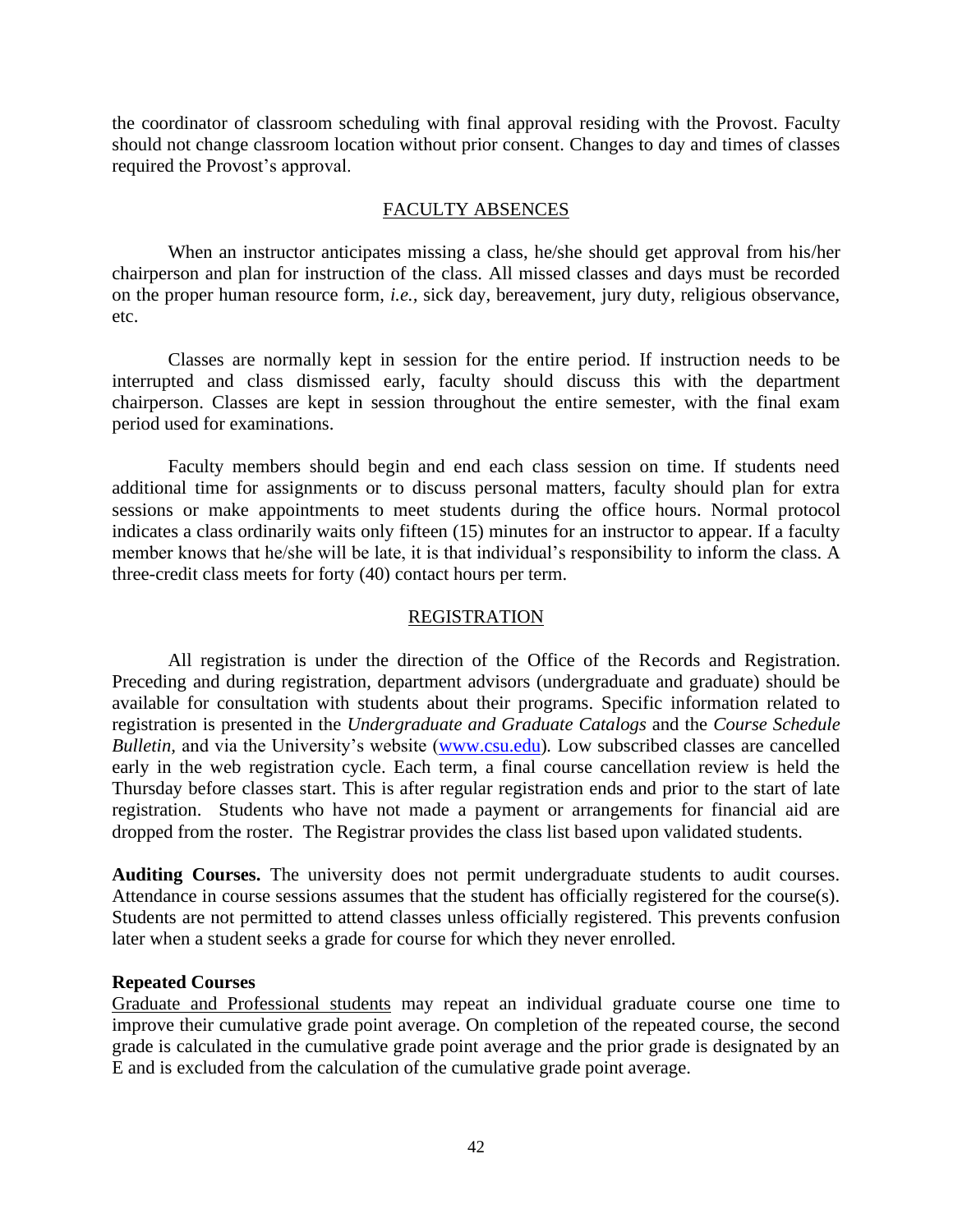Undergraduate students will be allowed to repeat a course and have the highest grade earned for the course count towards their cumulative grade point average. A student may repeat a course a maximum of three times. Please note that certain financial aid programs may not cover tuition towards repeating a course. Students should contact a financial aid advisor when attempting to repeat a course to determine eligibility.

### RECORDS AND CLASS LISTS

Instructors are expected to keep records of students' work and attendance. These records should be retained for one calendar year after the completion of the term in order to answer questions about grades. Should the instructor leave the University, the records should be turned over to the department chairperson, especially those concerning incomplete grade reports. Record books for this purpose should be available in departmental offices.

Shortly after the opening of the term, the Registrar furnishes each instructor with a temporary list of students enrolled in his/her classes. Faculty have the ability to check their own rosters throughout the registration period via the faculty express function under the intranet on 'Cougar Connect' accessible via the university website [\(www.csu.edu\)](http://www.csu.edu/). A final class list is given after the Census Report (the official enrollment reported to the Illinois Board of Higher Education), which occurs after the 100% refund date has passed. Instructors may find it useful to keep a file of their students' names, addresses, and telephone numbers. These reports are available electronically via CSU X-Press/Cougar Connect system. See the Registrar.

#### STUDENT ATTENDANCE

Students cannot attend classes for which they are not officially registered. Students attending classes in which they are not officially enrolled will not be permitted to register for the course after the last day to add the class, so instructors should not encourage students to 'sit' in the class pending completion of registration. Many classrooms have limited seating capacity and non-registered students may prevent enrolled students from attendance.

Students are expected to attend all class sessions in the course sections for which they are registered unless prevented by illness, an official university activity, or other urgent and unavoidable reasons. The responsibility for maintaining class attendance records rests with each faculty member. Faculty may be required to turn in attendance records when submitting final grades to the Registrar. This attendance record is required by the U.S. Department of Education for Financial Aid reports. Students also are expected to make their own arrangements with faculty members about making up class work and assignments when classes are missed. This policy should be clearly stated in each course syllabus. Specific information related to attendance procedures are presented in the *Undergraduate and Graduate Catalogs.*

Faculty should have clear policies on students bringing children to class, cell phones and other electronic devices. The practice of bringing children to class is discouraged. Unattended children are not permitted because of liability and potential safety hazards.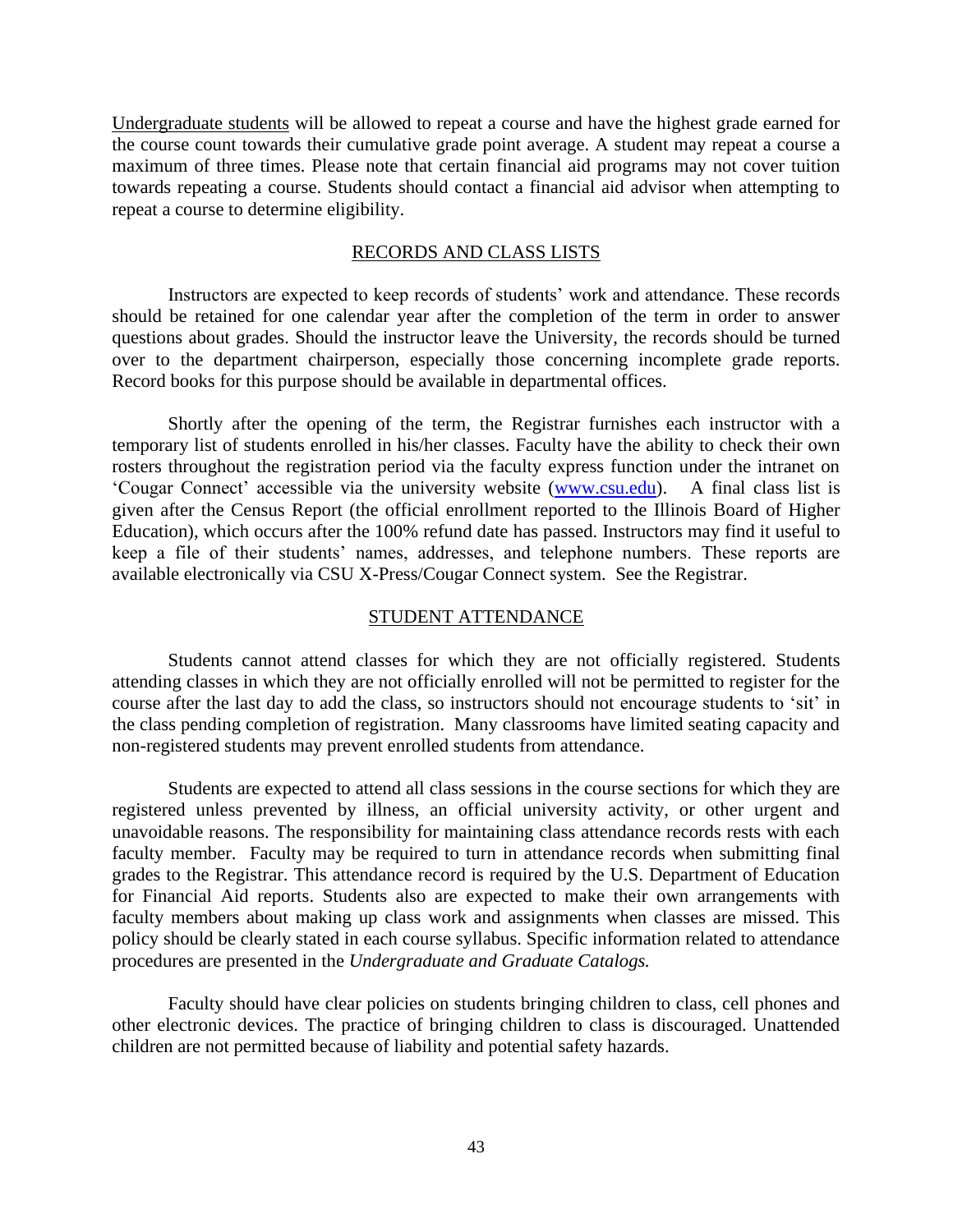Instructors may initiate a student's unofficial withdrawal from a class for which a student either has never attended or stopped attending. A *WN* withdrawal is for non-attendance. A *WA* withdrawal is for lack of attendance if a student has attended at least once. The grade codes of *WN* and *WA* are counted in the student's attempted hours. For additional information, refer to the University catalog. It is the student's responsibility to drop the class if she/he is not attending. Failure on the part of a student to officially withdraw from a class prior to the official drop date may result in a failing grade (*F*) and financial obligation for the class. A student may drop/withdraw all but the last class through the published deadlines.

#### TEXTBOOKS

Textbook selection procedures vary by departments and colleges. In some cases, each faculty member chooses the texts they wish to use; in other cases, members of a department committee may select certain texts to be used by all who teach a given course. In addition, departments may require that specific topics as well as accreditation required content be covered in a course, which is reflected in the syllabus. Consult with the department chairperson and/or the chairperson of the department curriculum committee or textbook committee on the policy.

Departments should have procedures whereby each instructor is responsible for furnishing the manager of the bookstore with the titles and pertinent information for their textbooks well in advance of the term. Last minute changes or additions of texts should be avoided. The University has a contract with Follett's Bookstore, which also has on-line textbook ordering. The bookstore sends out information regarding this option. **Phone:** (773) 995-2323; **Fax:** (773) 995-2596; **Email:** [chistate@bkstr.com .](http://www.bkstr.com/webapp/wcs/stores/servlet/FLSendUsEmailView?langId=-1&catalogId=10001&storeId=10110&emailRecipient=0460mgr@fheg.follett.com)

If faculty members wish to require that their students purchase a textbook that they have authored or coauthored for use in their classes, they need to adhere to their department and/or college's policy.

#### STUDENT CONFERENCES

Faculty members are required to post and maintain a minimum of weekly office hours (Article 18.8 or 32.2, of the *Contract*). If necessary and with reasonable notice, faculty members are expected to be accessible to meet students on days and times other than posted office hours and scheduled classes. If a student needs personal or psychological assistance beyond what the instructor can give, he/she should be referred to the Counseling Center: Cordell Reed Student Union, Room: 190; Office Hours: 9:00 a.m. to 5:00 p.m.; Phone: (773) 995-2383; and http://www.csu.edu/dosa/counseling/.

The Office of the Registrar has each undergraduate student's academic folder on file. Records for graduate students are maintained in their academic department and in Graduate and Professional Studies. These records also are available through the University's BANNER computer network. Each academic advisor and department chair has access to most of the Student Module in the BANNER system. Each file includes a permanent record card with the student's course and grade record. Faculty members may examine these records as appropriate to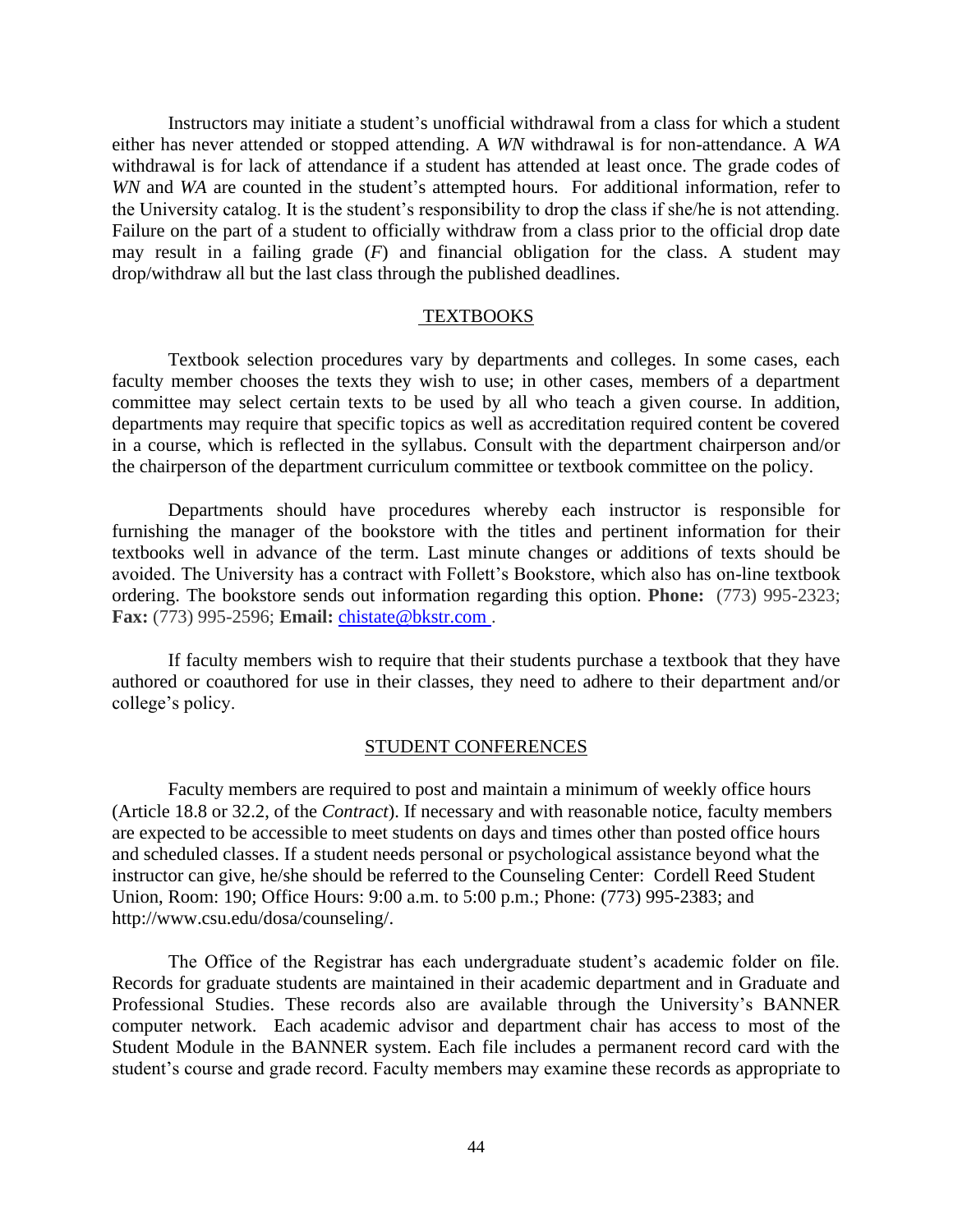their instruction. Staff members in the Office of the Registrar are available to aid in the interpretation. The records are confidential and may not be removed or changed.

Information about a student's views, beliefs, activities, and political associations, which members of the University community acquire in the course of their work as teachers, administrators, advisors, and counselors, should not be entered into any University file. Judgments of an individual student's ability and character, however, may be provided under appropriate circumstances, such as a request for a letter of recommendation.

### ACADEMIC ADVISEMENT

Each student is assigned an advisor depending upon the department and college in which they are enrolled. Most departments have professional advisors with faculty supplementing the process. The University Office of Academic Assistance will advise all entering freshmen. Advisors are to check in the BANNER system to determine if a student seeking advisement is the in the major, the individual should be sent to the department of record for advisement. In consultation with his/her individual advisor, the student develops a program of study designed to meet his/her individual needs, and those specifically required for graduation. Throughout the academic career of the student, close contact with the advisor is important (see *Undergraduate and Graduate Catalogs).* Faculty receiving CUEs for advisement should maintain advising office hours and must be available during the advance and regular campus registration period to assist students. Most departments establish policies for handling advisement during on-campus registration periods. It is suggested that faculty set-up appointments or schedules to, handle students seeking advisement prior to the start of the web-based registration period

Faculty members also serve as advisors to student clubs and organizations, and generally are chosen to do so by the members of the respective organizations. Recognition as an advisor for a student organization is granted through the Division of Student Affairs. Faculty should make use of the CAPP program and other tools.

**Undergraduate Advisement:** Undergraduates are advised through by professional advisors and/or faculty advisors through their academic department. The freshmen enroll in courses selected by the colleges and academic disciplines in blocks to provide a cohort environment designed to help promote retention.

**Academic Tutoring:** All CSU students may take advantage of tutoring located in the Academic Library, 4<sup>th</sup> Floor. 4th Floor of the Library - Room 450; Department Phone Number: (773) 995-2273. Learning Assistance Center; Office: Library 458; Phone: (773) 821-4972.

### ACADEMIC SKILLS EXAMINATIONS

The University Placement Assessment Program in English Composition, Mathematics and Reading are part of a program aimed at ensuring that all Chicago State University students have achieved college level competence in the basic skills. The academic skills courses ensure that students possess the minimal reading, mathematics, and English composition skills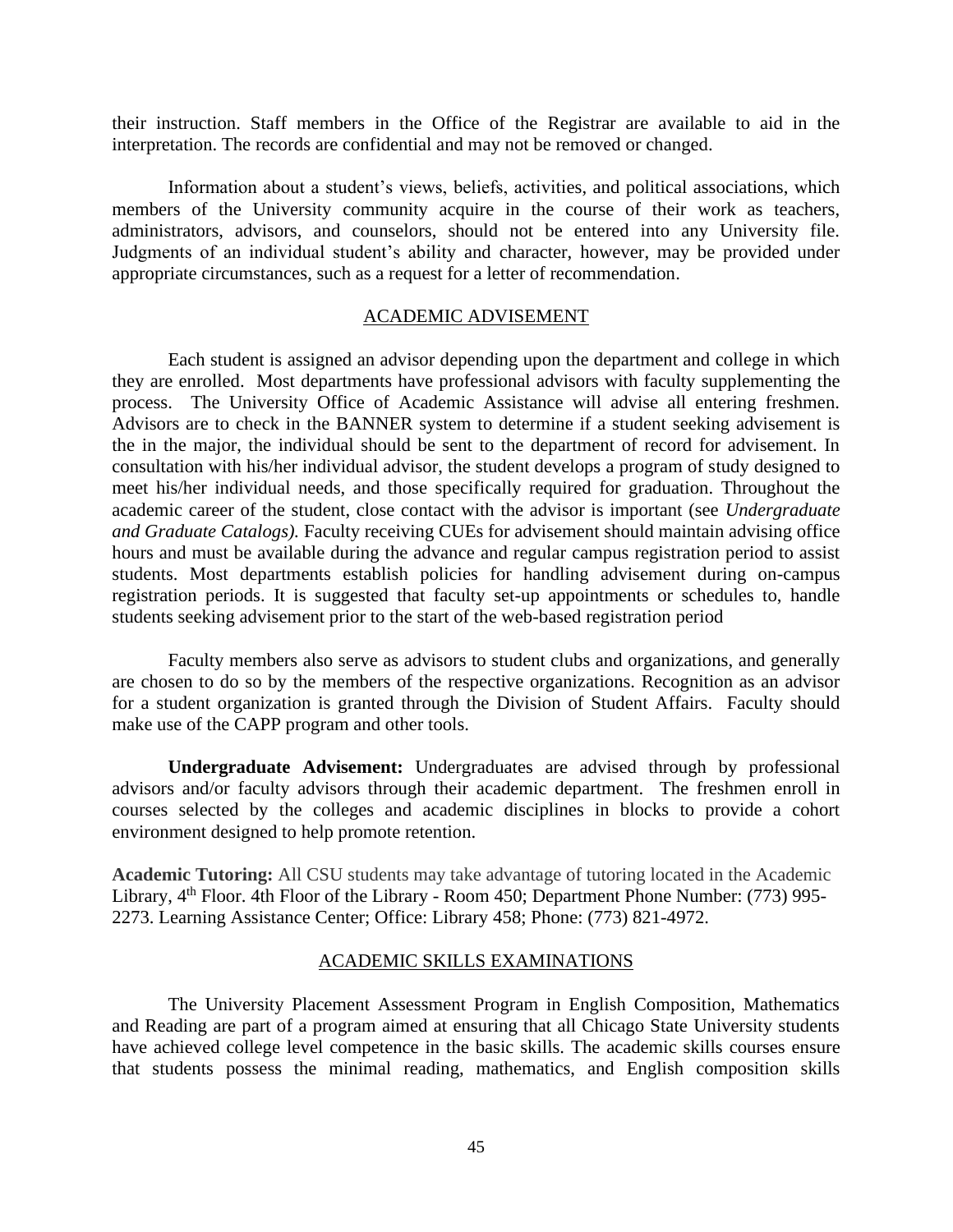necessary to perform productively in their chosen fields of study. The results from these assessments are used to:

- 1. Measure the student's level of proficiency,
- 2. Identify academic deficiencies, and
- 3. Determine eligibility for professional and major courses.

Once accepted for admission to Chicago State University, new freshmen and transfer students must take the appropriate assessment either before or immediately after entering the University. They should be taken before the end of a student's first term of attendance. You can find information about schedules and general advice at http://www.csu.edu/examinations/ or call (773) 995-2481.

All freshmen must take the university qualifying examinations in English, reading, and mathematics by the end of their first term in residence. Transfer students must take the university qualifying examinations in English and reading. Depending on their majors, some transfer students may not have to take the qualifying examinations in math. Transfer students must see their advisors to determine whether or not they are required to take the qualifying examinations in math and to receive a signed mathematics examination waiver. All student must either meet minimal requirements of the university qualifying examinations in English, reading, and mathematics or enroll in the appropriate academic skills course(s). For current policies refer to the CSU website.

The Office of Examinations assists students with University testing needs: Qualifying examinations, state and federal constitution exams, graduation requirement examinations, and testing for ACT and CLEP. The Office of Examinations is located in Douglas Hall, Room 119. Phone: (773) 995-2513, ug-admissions@csu.edu.

### REHABILITATION ACT AND AMERICANS WITH DISABILITIES ACT

Section 504 of the Rehabilitation Act of l973 (Section 504) requires that the University take such steps as are necessary to ensure that no handicapped student is denied the benefits of, excluded from participation in, or otherwise subjected to discrimination under the education program or activity operated by the University because of the absence of educational auxiliary aids for students with impaired sensory, manual, or speaking skills.

Title II of the Americans with Disabilities Act of l990 (ADA) requires that the University furnish appropriate auxiliary aids and services where necessary to afford an individual with a disability an equal opportunity to participate in, and enjoy the benefits of, a service, program, or activity conducted by a public entity.

It is, therefore, the University's responsibility to provide these auxiliary aids and services in a timely manner to ensure effective participation by students with disabilities. If students are being evaluated to determine their eligibility under Section 504 or the ADA, the University will provide auxiliary aids in the interim.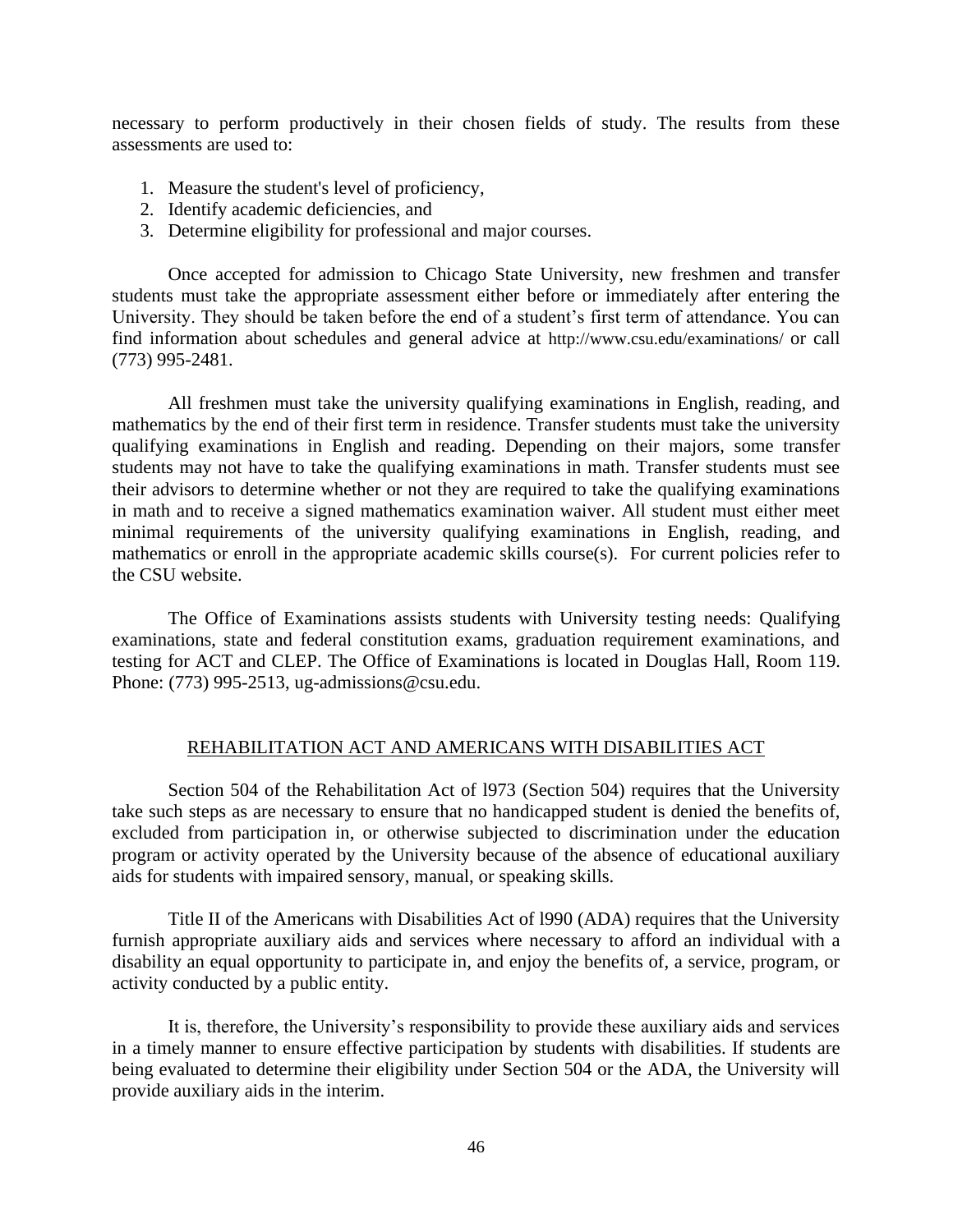A postsecondary student with a disability who needs auxiliary aids is obligated to provide notice of the nature of the disabling condition to the University and to assist it in identifying appropriate and effective auxiliary aids. The student's notification should be provided to the university Section 504/ADA coordinator, an appropriate dean, a faculty advisor, or a professor. The university Section 504/ADA coordinator will make the determination whether an appropriate auxiliary aid and/or service is necessary to afford a student with a disability an equal opportunity to participate in, and enjoy the benefits of, a service, program, or activity conducted by the University.

Technological advances in electronics have improved vastly participation by students with disabilities in educational activities. The University is not required to provide the most sophisticated auxiliary aids available; however, the aids provided must effectively meet the needs of a student with a disability. The University has flexibility in choosing the specific aid or service it provides to the student, as long as the aid or service selected is effective. These aids will be selected after consultation with the student who will use them. However, in determining what types of auxiliary aids and services are necessary under Title II of the ADA, the University must give primary consideration to the requests of individuals with disabilities.

A faculty member may not forbid a student's use of an auxiliary aid or service where the university Section 504/ADA coordinator has decided that such aid or service will be provided. If an instructor objects to a particular auxiliary aid (*e.g.*, tape recorders) based on concerns over copyright violation or infringement on the instructor's or other students' academic freedom, the University may require the student to sign an agreement so as not to infringe copyright or to limit freedom of speech. Further, the University may not impose upon handicapped students other rules, such as the prohibition of tape recorders in classrooms or of dog guides in campus buildings that have the effect of limiting the participation of handicapped students in the University's education program or activity.

Grades rendered prior to student notifying the University of a handicap are not subject to change of problems associated with the disability. Questions regarding institutional responsibilities under Section 504 or the ADA should be directed to the University Section 504/ADA coordinator: Abilities Coordinator; **Location:** Cordell Reed Student Union Building (CRSUB) 192; **Office Hours:** 9:00 a.m. to 5:00 p.m., Monday through Friday; **Phone:** (773) 821-2893; (TTY) (773) 995-4401.

# SEXUAL HARASSMENT

Sexual harassment has been defined as: "Any unwelcome sexual advances, requests for sexual favors, and other verbal or physical conduct of a sexual nature when submission to or rejection of her/his conduct explicitly or implicitly affects an individual's employment, unreasonably interferes with an individual's work performance or creates an intimidating, hostile or offensive work environment."

Faculty members in their role as mentors should be aware of a type of behavior, which can be considered as sexual harassment and, therefore, needs to be avoided. "*Quid pro quo*"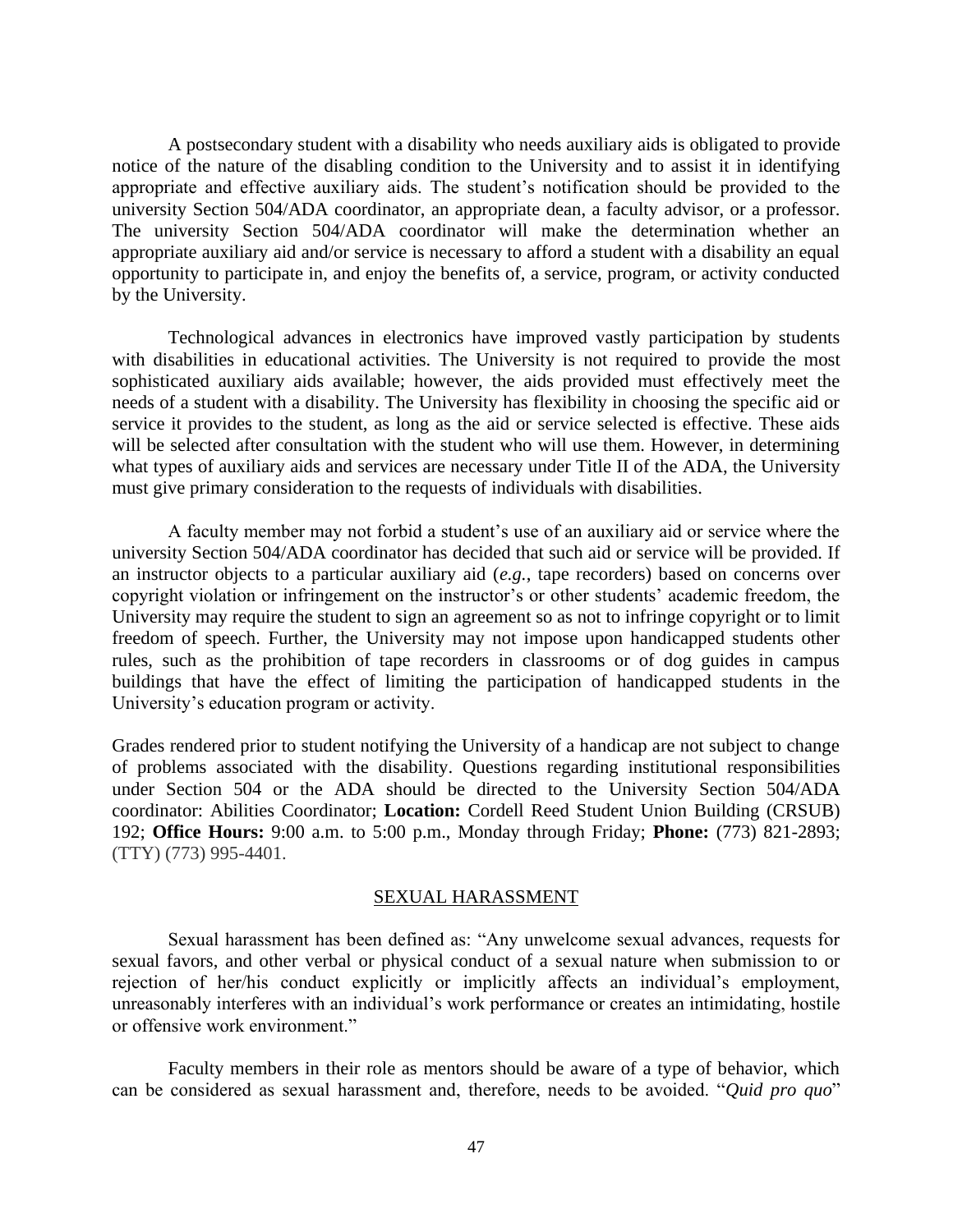refers to situations in which a tangible benefit (*e.g.,* a grade, a job, or a promotion) is contingent upon the performance of sexual favors. This occurs in situations of unequal power such as supervisor/subordinate in the workplace, senior faculty to junior faculty, tenure track to nontenured faculty, or faculty to student in the classroom.

Intimate relationships between faculty and students as well as between supervisors and subordinates raise serious professional concerns. When one party has power over the other, the relationship is inherently unequal. If these relationships deteriorate, the result can be a damaged workplace environment.

Sexual harassment is considered as unprofessional and unethical behavior in a university setting. As part of Chicago State University's nondiscrimination policy of gender, sexual harassment of one member of the academic community by another will not be tolerated. This policy applies to all members of the campus community: students, employees, and visitors. It applies to incidents, which occur on university property, as well as at off-campus functions sponsored or supervised by the university.

Everyone in the campus community should be aware that sexual harassment complaints can be pursued through the Equal Opportunity Office [Office of Labor and Legal Affairs], (773) 995-2462, ADM-318; <http://www.csu.edu/eeo/> .

# THE FAMILY AND MEDICAL LEAVE ACT\*

The Family and Medical Leave Act (FML) of 1993 allows "eligible" employees of a covered employer to take job-protected, unpaid leave, or to substitute appropriate paid leave if the employee has earned or accrued it, for up to a total of 12 work weeks in any 12 months because of the birth of a child and to care for the newborn child, because of the placement of a child with the employee for adoption or foster care, because the employee is needed to care for a family member (child, spouse, or parent) with a serious health condition, or because the employee's own serious health condition makes the employee unable to perform the functions of his or her job. In certain cases, this leave may be taken on an intermittent basis rather than all at once, or the employee may work a part-time schedule.

An employee on FML leave is also entitled to have health benefits maintained while on leave as if the employee has continued to work instead of taking the leave. If an employee was paying all or part of the premium payments prior to leave, the employee would continue to pay his or her share during the leave period. The employer may recover its share only if the employee does not return to work for a reason other than the serious health condition of the employee or the employee's immediate family member, or another reason beyond the employee's control.

An employee generally has a right to return to the same position or an equivalent position with equivalent pay, benefits and working conditions at the conclusion of the leave. The taking of FML leave cannot result in the loss of any benefit that accrued prior to the start of the leave. The employer has a right to 30 days advance notice from the employee where practicable. In addition, the employer may require an employee to submit certification from a health care provider to substantiate that the leave is due to the serious health condition of the employee or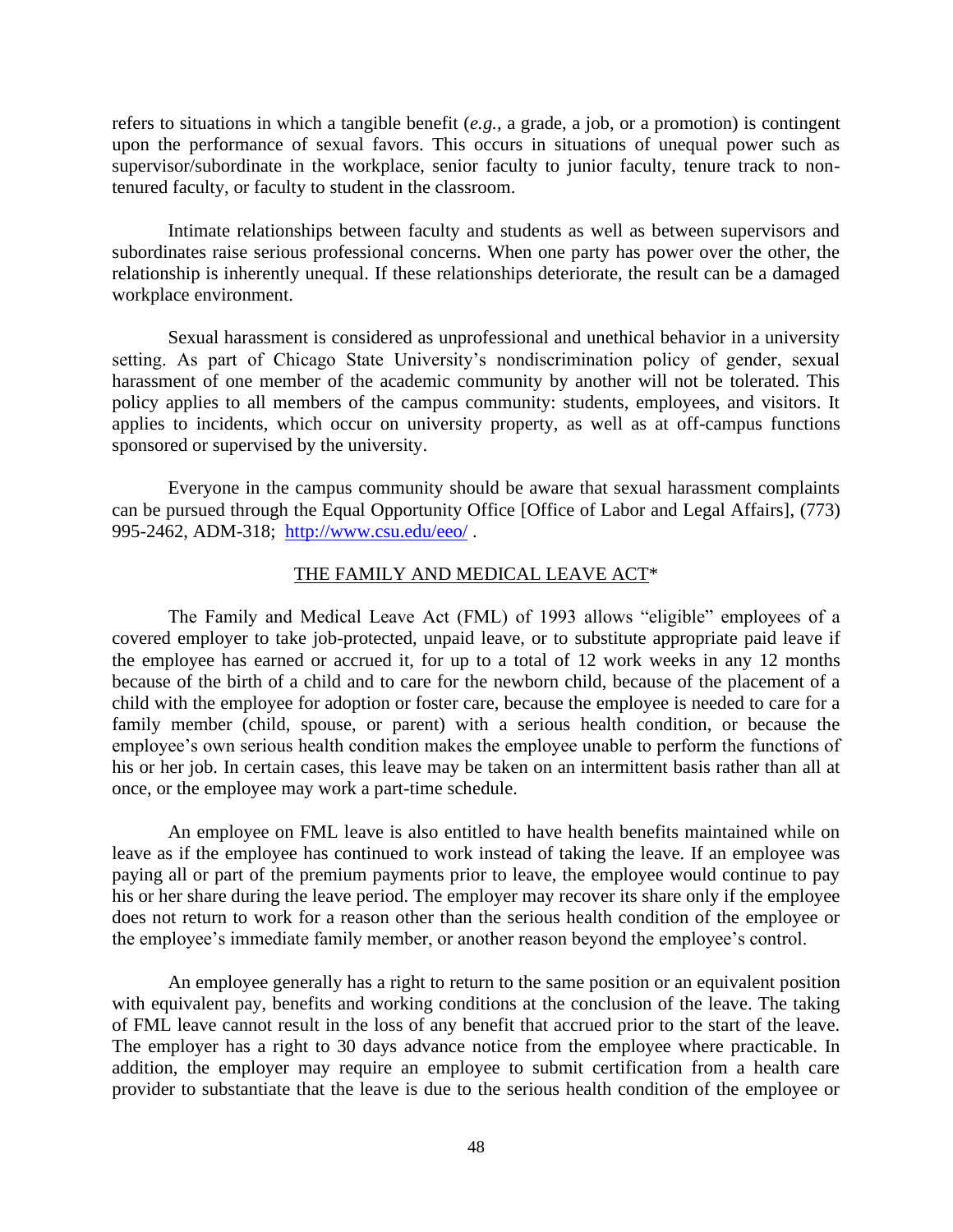the employee's immediate family member. Failure to comply with these requirements may result in a delay in the start of the FML leave. Pursuant to a uniformly applied policy, the employer may also require that an employee present a certification of fitness to return to work when the absence was caused by the employee's serious health condition. The employer may delay restarting the employee to employment without such certificate relating to the health condition, which caused the employee's absence.

\*(Excerpted from Part 825 - The Family and Medical Leave Act of 1993 as amended, February 6, l995. See Section II. A.10.g. of the Board of Trustees Regulations (December 2000) for the exact wording of the Board's FMLA policy.)

To request a leave of absence under Family Medical Leave (FML), an employee must contact Human Resources at (773) 995-2040. The employee is responsible for ensuring his or her doctor completes the Physician's Certification form and returning all signed FML-related documents to the Human Resources Representative prior to the requested leave period, if possible. Forms are available at: [http://www.csu.edu/humanresources/formsDocuments.htm.](http://www.csu.edu/humanresources/formsDocuments.htm)

### POLICY ON MILITARY MOBILIZATION

Faculty and staff are excused to participate in active duty and may return to the position or another one upon their return.

Students are allowed to withdraw from the University and allowed to re-enroll. Arrangements for refunds, loans, or grant repayments should be addressed by the Office of Financial Aid. The Office of the Registrar handles all other academic issues. Students should notify both offices immediately upon receiving an official call up notice.

Any currently enrolled student who is called to active military service will be allowed to complete any unfinished courses at a later date at no additional charge, unless course credit has already been given or the student received a full refund upon withdrawing from the course (in which case the student's record shall reflect that the withdrawal is due to active military service). The student will be given priority over other students in reenrolling in the course or courses.

#### POLICY ON VOLUNTEER EMERGENCY WORKER

The University has a policy to cover students called for active duty as a result of serving as a volunteer emergency worker. Refer to the Institutional Policy Manual, available on line at www.csu.edu/ipm/ for full text. Students are excused to serve as a volunteer worker and may return to classes when the emergency has ended. The policy covers short leaves of absences (less than three weeks) or complete withdrawal as well as handling loans. Upon receipt of an official request calling him/her to active volunteer service, the student should contact his/her advisor, the registrar and financial aid.

Reasonable accommodation will be made for any student who is a volunteer emergency worker in regard to absence from class caused by the performance of his or her duties as a volunteer emergency worker. If a student believes that he or she has been unreasonably denied this accommodation, he or she may seek redress through the standard grievance procedure as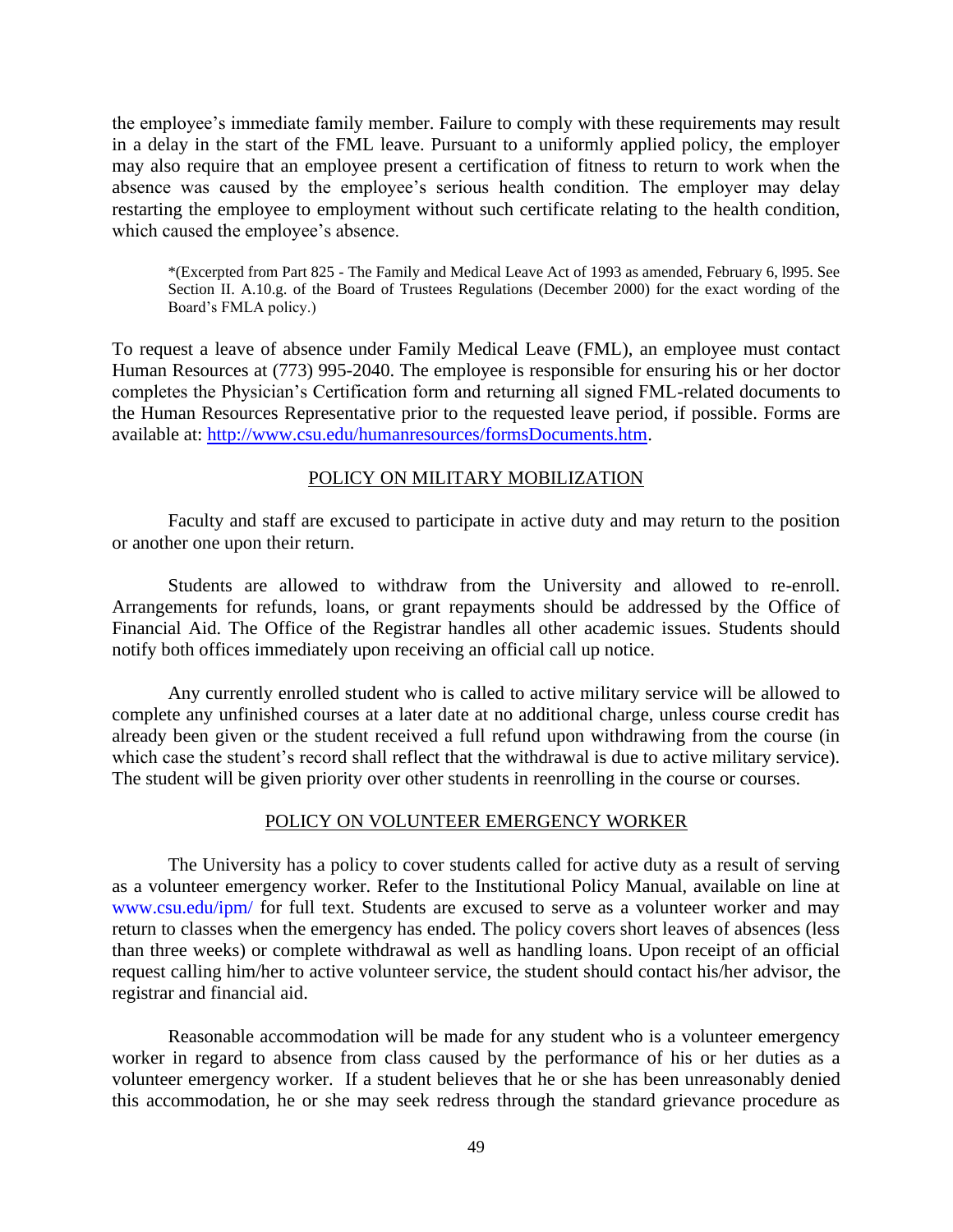outlined in the Institutional Policy Manual (Article X, Section 2.1: Grievance Procedures). Refer to the full text of the policy on line at [www.csu.edu/ipm/.](http://www.csu.edu/ipm/)

# VIOLENCE PREVENTION POLICY

Chicago State University (CSU) is committed to a safe and healthful environment that is free from all forms of violence for faculty, students, staff, administrators and visitors. CSU is also committed to creating and maintaining a working, learning, and social environment that is free from violence. As a result, the Institution has no tolerance for and prohibits violent acts or threats of violence against any member of the University community or property on University premises or at University sponsored events.

As part of this policy, CSU will utilize all existing rules, codes, and policies for acting upon prohibited behavior to the extent feasible. Where it is determined that existing rules, codes, and policies do not adequately address the severity of the wrongdoing, this policy can be used to take action appropriate under the circumstances.

Members of the campus community should immediately report complaints of violent acts or imminent threats to the proper law enforcement entity where the act has taken place (*i.e.,* the CSU Police Department for on campus acts). In addition, reports of less imminent threats of harm should be immediately reported to a supervisor or other appropriate authority, *e.g.,* department head, dean, resident advisor, etc.

While reports or claims made pursuant to this policy should be accorded confidentiality to the extent it is practicable and safe to do so, all incidents should be transmitted to the Office of Human Resources (OHR).

Campus resources from which to seek assistance in matters related to this policy include: The Office of Human Resources, the Office of the Provost, the Office of Labor and Legal Affairs, the Counseling Center, the CSU Police Department, the Office of Student Affairs and the Office of Judicial Affairs.

# MANDATED REPORTING: POLICY FOR MINORS ON CAMPUS

In light of the incidents that occurred at Penn State University, the Illinois State Legislature enacted an amendment to the Abused and Neglected Child Reporting Act (ANCRA) in June 2012 that now requires **ALL** University employees to be Mandated Reporters. New state regulations require all university employees to comply with mandatory reporter guidelines regarding minors. A number of offices and programs support, host or sponsor activities designed for minors.

The [Abused and Neglected Child Reporting Act \(ANCRA\)](http://www.ilga.gov/legislation/ilcs/ilcs3.asp?ActID=1460&ChapterID=32) is a state statute that is designed to ensure that children are safeguarded from child abuse and neglect.

▪ A Mandated Reporter is an individual who comes in contact with children in the course of his/her employment and is required to report cases of suspected child abuse.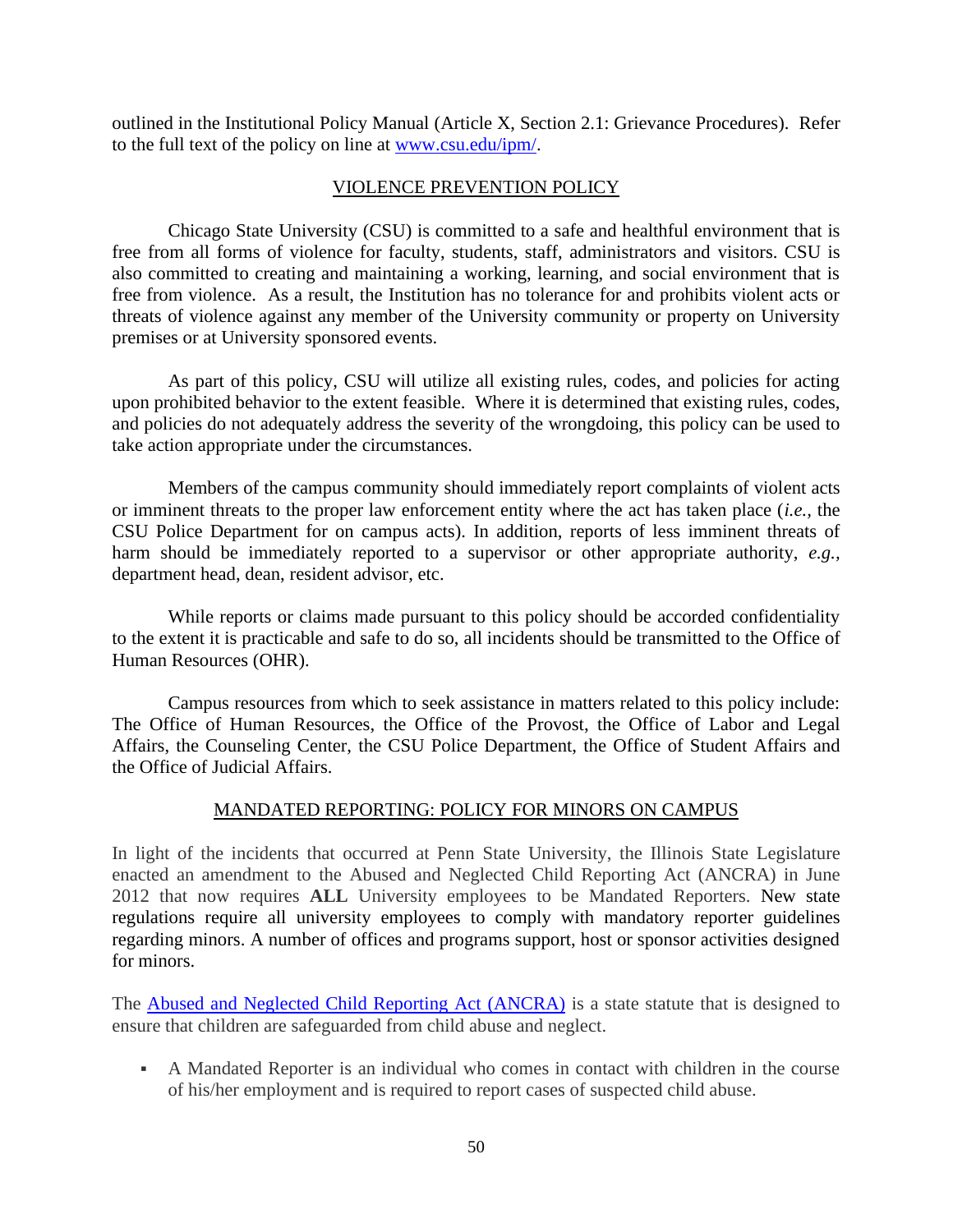As a required by the statute, each CSU employee **must** complete the: [Acknowledgement of](http://www.csu.edu/compliance/pdf/acknowledgementMandatedReporterStatus.pdf)  [Mandated Reporter Status Form.](http://www.csu.edu/compliance/pdf/acknowledgementMandatedReporterStatus.pdf)

For more information contact: Office of Compliance, (773) 995-2056, compliance@csu.edu or go to<http://www.csu.edu/compliance/mandatedreporter.htm>

# UNIVERSITY ETHICS AND COMPLIANCE OFFICES

ETHICS OFFICE: The Function of CSU's Ethics Office is to facilitate the University's compliance with [The State Officials and Employees Act.](http://www.ilga.gov/legislation/ilcs/ilcs5.asp?ActID=2529&ChapAct=5%20ILCS%20430/&ChapterID=2&ChapterName=GENERAL+PROVISIONS&ActName=State+Officials+and+Employees+Ethics+Act) The Ethics Office acts as a liaison for the channeling of allegations of fraud, waste, and abuses, as delineated in [The State Officials and](http://www.ilga.gov/legislation/ilcs/ilcs5.asp?ActID=2529&ChapAct=5%20ILCS%20430/&ChapterID=2&ChapterName=GENERAL+PROVISIONS&ActName=State+Officials+and+Employees+Ethics+Act)  [Employees Act.](http://www.ilga.gov/legislation/ilcs/ilcs5.asp?ActID=2529&ChapAct=5%20ILCS%20430/&ChapterID=2&ChapterName=GENERAL+PROVISIONS&ActName=State+Officials+and+Employees+Ethics+Act) The Ethics Office is also responsible for conducting the University's Annual Ethics Training, reviewing Statements of Economic Interest filed by University employees, providing guidance to senior officers and employees in the interpretation of the Ethics Act and serving as the University liaison to the State of Illinois Office of Inspector General and the Executive Ethics Commission.

ETHICS COMPLIANCE: The new State Officials and Employees Ethics Act ("SOEEA") is part of PA 93-0617, which requires the Illinois public university governing boards in coordination with the Illinois Board of Higher Education (IBHE) to demonstrate they have adopted and implemented for all employees under their respective jurisdiction and control specific personnel policies relating to (a) work time requirements, (b) documentation of time worked, (c) documentation for reimbursement of authorized travel expenses while on official State business, compensation, and the earning or accrual of State benefits for all State employees who may be eligible to receive those benefits. 5 ILCS 430/5-5. Contact: (773) 995-3519; E-mail: [EthicsOffice@csu.edu.](mailto:EthicsOffice@csu.edu)

OFFICE OF COMPLIANCE: The purpose of Chicago State University's Compliance Program is to promote and support a culture of compliance with university, state and federal policies and procedures. This is accomplished by establishing an infrastructure that provides ongoing assurance to management that risks, particularly compliance risks, are being mitigated to acceptable levels. Personnel in the **Office of Compliance work with departments across campus on how they work to meet their own regulations. This unit works closely with both the internal and external auditors to monitor how well departments meet their own policies**  and procedures. For more information, contact: Email: **compliance@csu.edu**; Phone: (773) 995-2869; or go to [http://www.csu.edu/compliance/.](http://www.csu.edu/compliance/)

# UNIVERSITY POLICE DEPARTMENT SAFETY GUIDELINES

The goal of the Chicago State University Police Department is to maintain a safe and secure campus environment. Members of the Department are trained professionals who present a uniformed presence while serving the University Community. In the course of their duties they employ proactive measures to identify potential problems before they occur, thereby increasing the ability to prevent the occurrence of more serious incidents. The CSU Police Department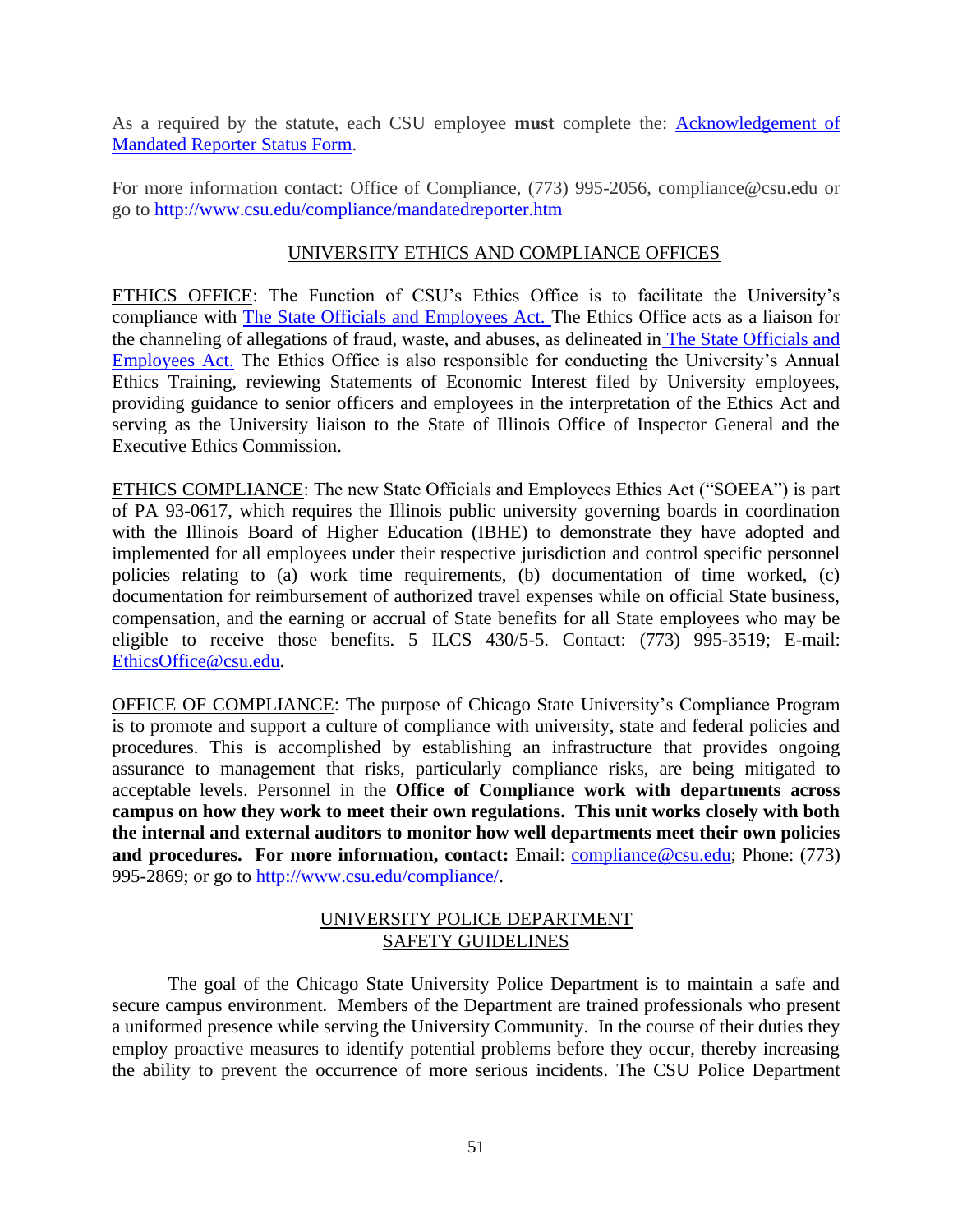works to foster solid relationships with students, faculty, staff and administrators. The Police Department is open 24/7; Phone: (773) 995-2111; [http://www.csu.edu/csupolice/](http://www.csu.edu/CSUPolice/) .

**Emergency Plan**: The Chicago State University Emergency Operations Plan is available on the web site to the entire CSU Community. The goal of this plan is to limit the loss of life and property in the event of an emergency or crisis that affects the operations of the University. [http://www.csu.edu/csupolice/documents/EOP.pdf](http://www.csu.edu/CSUPolice/documents/EOP.pdf) .

**Active Shooter Situations on Campus:** Active shooter situations are dynamic and evolve rapidly, demanding immediate response by the community and deployment of law enforcement personnel. The CSU Police Department has developed safety guidelines. The full document is available through that office. The following highlights the document.

The safety guidelines follow the U. S. Department of Homeland Security's recommended "Run-Hide-Fight" actions when an active shooter is in your vicinity:

If you can safely leave the building, run. If you cannot safely leave the building, find a safe place to hide. If you cannot safely leave the building and you cannot find a safe place to hide, be prepared to fight for your life. In each case, when it is SAFE to do so, call campus police at [773-](tel:773-995-2111) [995-2111](tel:773-995-2111) or emergency 911 and give full details about the active situation.

The U.S. Department of Homeland Security's "Options for Consideration" demonstrates possible actions to take if confronted with an active shooter scenario. The video also shows how to assist authorities once law enforcement enters the scene. <https://www.dhs.gov/video/options-consideration-active-shooter-preparedness-video>

The Department of Homeland Security, in partnership with the Federal Bureau of Investigation, provides an "Active Shooter Educational Sheet" @ [https://www.dhs.gov/sites/default/files/publications/DHS-](https://www.dhs.gov/sites/default/files/publications/DHS-Active%20Shooter%20Educational%20Sheet_0.pdf)[Active%20Shooter%20Educational%20Sheet\\_0.pdf](https://www.dhs.gov/sites/default/files/publications/DHS-Active%20Shooter%20Educational%20Sheet_0.pdf)

The U.S. Department of Homeland Security provides an "Active Shooter Event Quick Reference Guide" @<https://www.dhs.gov/sites/default/files/publications/active-shooter-pamphlet-508.pdf>

# CLASSROOM DISTRUPTION: ADDRESSING STUDENTS WHO ARE DISTRESSED, DISRUPTIVE OR THREATENING

Chicago State University strives to provide a safe and effective work and learning environment; however, faculty or staff members may encounter a student who exhibits behavior that causes concern. For general matters, faculty and staff should use established department protocols. If sufficient cause arises, faculty and staff members should consider involving the department chairperson, the Office of the Provost, Dean of Students, Judicial Affairs, Counseling Center, Wellness/Health Center and/or the University Police. Refer to the Classroom Disruption Guidelines pamphlet for full details and descriptions available at www.csu.edu/Provost/APCA.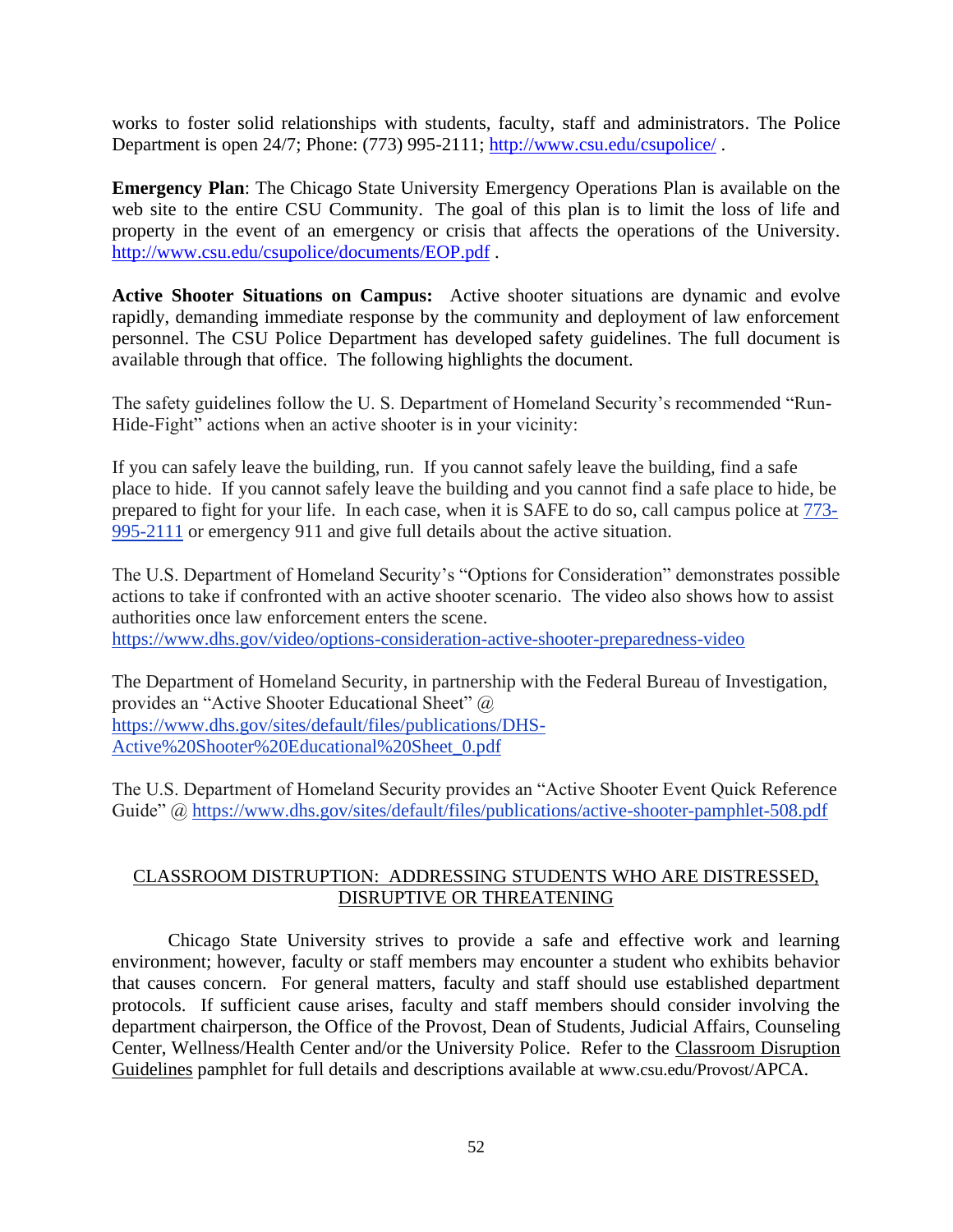Any member of the campus community, who encounters behavior they consider threatening, must immediately contact the University Police. If on campus, dial ext. 2111. From non-campus phoned dial (773) 995-2111.

**Behavior Assessment and Intervention.** An additional resource may be the University's Behavior Assessment and Intervention Team (BAIT). BAIT is a campus-wide committee that is designated to receive and assess reports of students exhibiting inappropriate behavior. In general, the students that often cause concern fit into one of three categories: students who appear to be **distressed or troubled**, students who are **disruptive**, and students who are **threatening**.

- 1. **Distressed or Troubled Behavior:** Troubling behavior is often atypical or inconsistent with the student's prior behavior. Some students may exhibit odd behaviors, but are harmless and productive students. For example, some students lack social skills, may avoid eye contact, or may have low stress tolerance. It is important to note when a student's eccentricities are extreme and cause classroom disruptions or appear to be considerable aberrations from the student's usual disposition. Consult with a psychologist in the [Counseling Center](http://www.utdallas.edu/counseling/) for assistance in determining whether the observed behavior is harmless or whether some type of intervention is needed.
- 2. **Disruptive Behavior:** Disruptive behavior is behavior that interrupts or interferes with the daily functions of the University or the educational process. Disruptive students may resist corrective action or intervention. General expectations for classroom behavior should be expressed on the course syllabus. Faculty members should use the first class periods of the semester to discuss expected classroom behavior. Please stress that misconduct will not be tolerated. Misconduct will be addressed at the department or college level. Some matters will be handled at the University level through the Office of Judicial Affairs.
- 3. **Threatening Behavior:** Faculty and staff may fear for their personal safety and/or the safety of their students when confronted by threatening behavior from a student. Any member of the campus community who encounters behavior they consider to be threatening must immediately contact University Police and are to utilize the recommendations and procedures in the Campus Emergency Plan.

# OBSERVANCE OF RELIGIOUS HOLIDAYS

Chicago State University subscribes to the following policy and procedures, consistent with Illinois Public Act 84-212, an act to prohibit public school districts and institutions of higher education from discriminating against students for observing religious holidays (effective August 26, 1985). The University shall reasonably accommodate its students and employees to fulfill their regular duties on the occasion of a religious observation. Students and employees who believe they have been discriminated on grounds of religious observances may seek redress through the Equal Employment Opportunity Office.

(continued)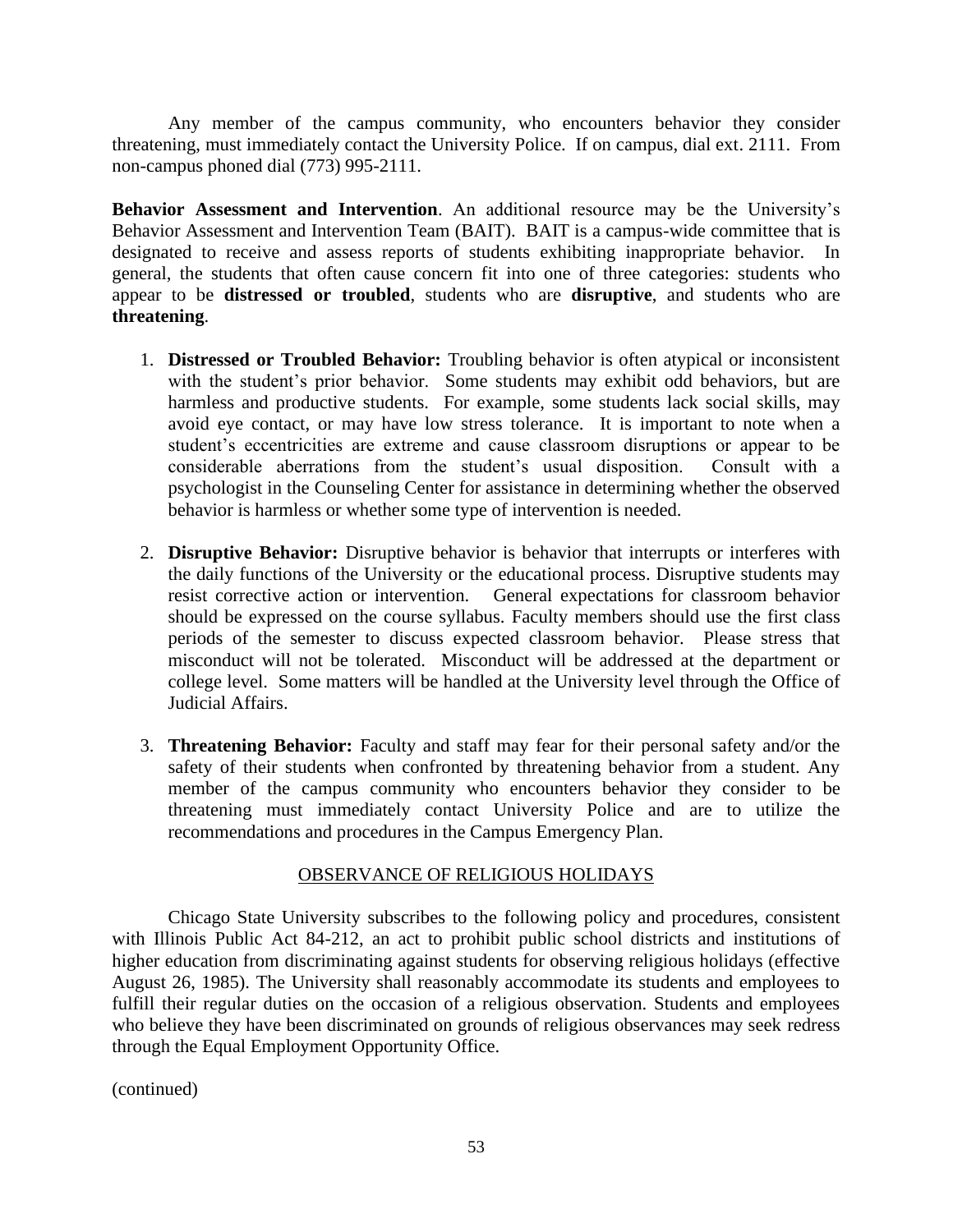# **Students:**

- (A) Chicago State University supports the concept of "Reasonable Accommodation of Religious Observances" in regard to admissions, class attendance and the scheduling of examinations and other academic work requirements.
- (B) A student who is unable because of the observance of a religious holiday to attend classes on a particular day(s) or at a particular time of day may be excused from taking any examination or any study or other academic work assignments on such days or times.
- (C) Faculty and administrative personnel shall require up to 5 calendar days advance notice of absences to observe religious holidays.
- (D) It is the responsibility of the faculty and administrative personnel to make available to such students an equivalent opportunity to make up the examinations, study, or other academic work requirements, which they missed due to such absences.
- (E) It is the responsibility of all students who also are employees of the University to plan to fulfill their obligations to the University in advance of their absence, and/or to utilize accrued leave (if applicable) during the absence.
- (F) No fees or penalties may be imposed against the students who exercise such afforded opportunities.

# **University Employees:**

An amendment to the Illinois Human Rights Act permits employees in state universities to take time off from work in order to observe religious practices. The law does not require the state universities to pay employees who take time off from work in order to practice religious beliefs. The law does require, if operational needs permit, that work hours lost without pay for religious reasons be deferred to work hours outside the regular work schedule.

All employees who intend to take time off from work in order to practice religious beliefs must provide written notice to appropriate supervisors 5 days prior to the intended absence.

Exempt employees (Faculty, Administrative/Professional, Exempt Civil Service) may:

- (A) Charge the absence to accrued leave by the use of personal days if an accrued leave balance is available, or
- (B) Arrange with the appropriate supervisor to complete required work at another time, or
- (C) Request an unpaid leave of absence.

# Nonexempt Civil Service employees may

- (A) Charge the absence to accrued leave if an accrued leave balance is available, or
- (B) Charge the absence to previously earned compensatory time, or
- (C) Request an unpaid leave of absence, and/or
- (D) Request that the work hours lost without pay occur at another time, e.g., before or after the regular daily work schedule on the day the absence occurs. NOTE: Deferred work hours may be worked in the same workweek as the absence and shall be compensated at the employee's regular rate of pay. Deferred work hours may also be worked in differing work week(s) as long as the employee does not exceed 40 hours worked during the make-up work week(s) and shall receive her/his regular compensation for the deferred work.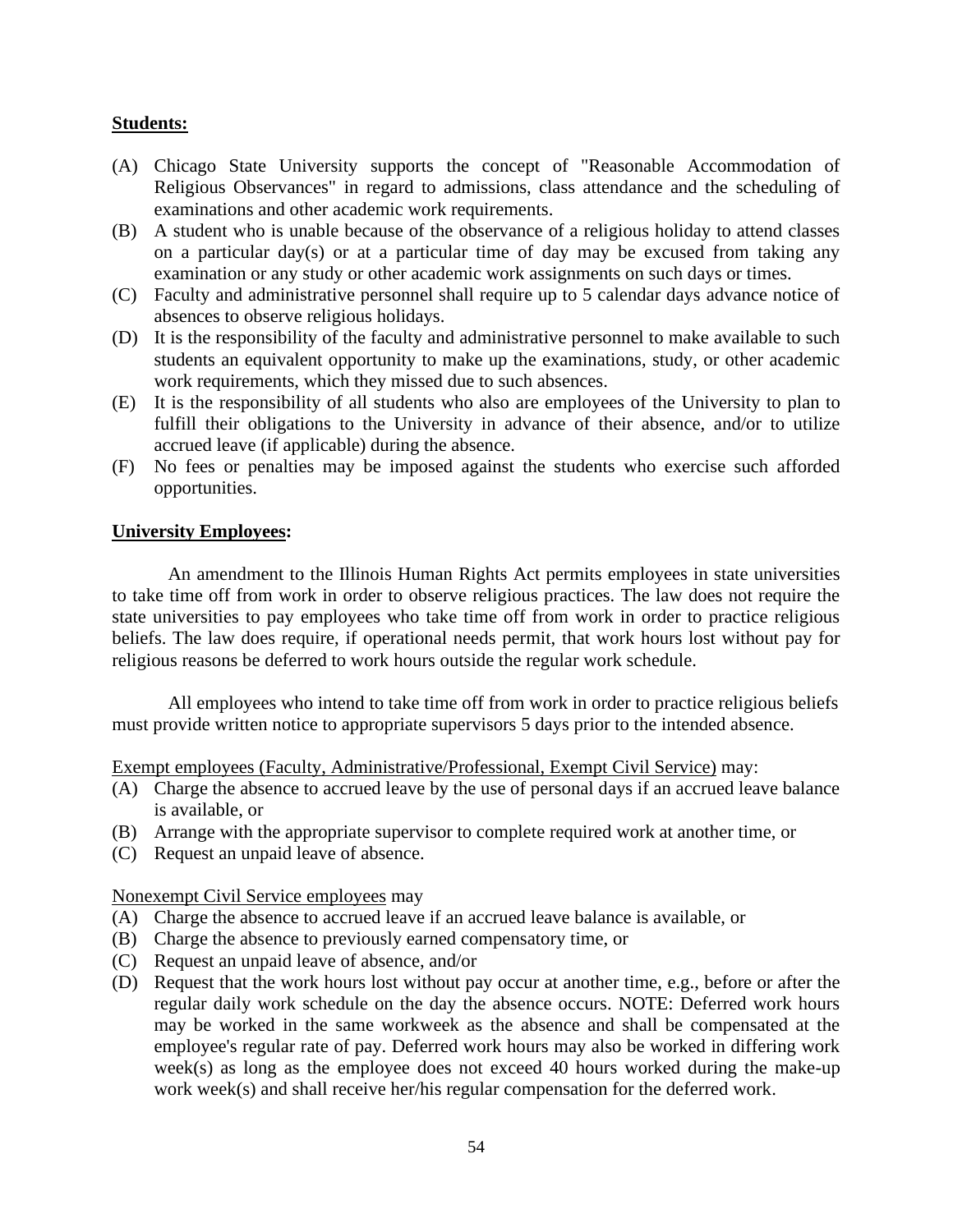# **PART IV**

# **ACADEMIC SUPPORT SERVICES AND FACILITIES**

### LIBRARY AND INSTRUCTIONAL SERVICES (LIS)

Chicago State University Library and Instruction Services serves as a gateway to global information, enabling direct and remote access to resources in a variety of formats. The library is a dynamic partner in the educational experience at the university, evolving to meet the changing needs of its diverse community of learners, while advancing institutional mission, values and vision.

The Library has a unique website for ease of access by students and faculty for 24/7 access. Go to<http://library.csu.edu/> to access the site. Use the link to request books and other materials that are not in the library collection; place books, periodicals, and other volumes on reserve for courses; borrow books from the general circulation collection for 16 weeks and more. Periodicals do not circulate; however copies of articles are available upon request. To request article(s), please visit the Reference Desk located on the  $2<sup>nd</sup>$  floor of the library. A library instruction librarian is available to assist faculty in preparing their students for using the library via orientation and or formal library instruction/ research sessions. For more information and or to schedule a library instruction session, contact Charlene Snelling at (773) 995-2557 or [csnelling@csu.edu.](mailto:csnelling@csu.edu)

LIS is composed of both information and instructional agencies. The library's Technical Services (Acquisitions, Cataloging, Library Systems) with its Public Services (Access and Circulation, Reference, Library Instruction) work with Instruction Services (Archives & Special Collections, Center for Teaching and Research Excellence) for a broad array of services.

The 142,000 sf. CSU library opened its doors in 2006. It is a design allows for assembly, seminar and meeting rooms capable of hosting 600 conference participants, with reader seats for 250, and different environments to accommodate a variety of cognitive styles and activities. It boasts an exhibit hall, auditorium, and the Library Café. The Library is a secured environment with carded entry, guards, and camera surveillance; roomy aisles and open stacks for 250,000 volumes (post 1990) and a wireless computing environment.

"Rover" is the name of its dual-aisle Automatic Storage and Retrieval System (ASRS), which has a capacity of 800,000 volumes in high-density, 3-story closed-stack storage; robotic cranes on demand from the Voyager Integrated Library System (ILS) Online Public Access Catalog (OPAC) retrieve books. Collection management and security uses Radio Frequency Identification (RFID), which enables real-time check-in and self-check and well as staff-assisted circulation and reserves services.

The CSU library currently has 450,000 physical volumes, media and documents, and it is heavily digital, with 23,000 online journals and 2,000 E-books, or the equivalent of ca. 650,000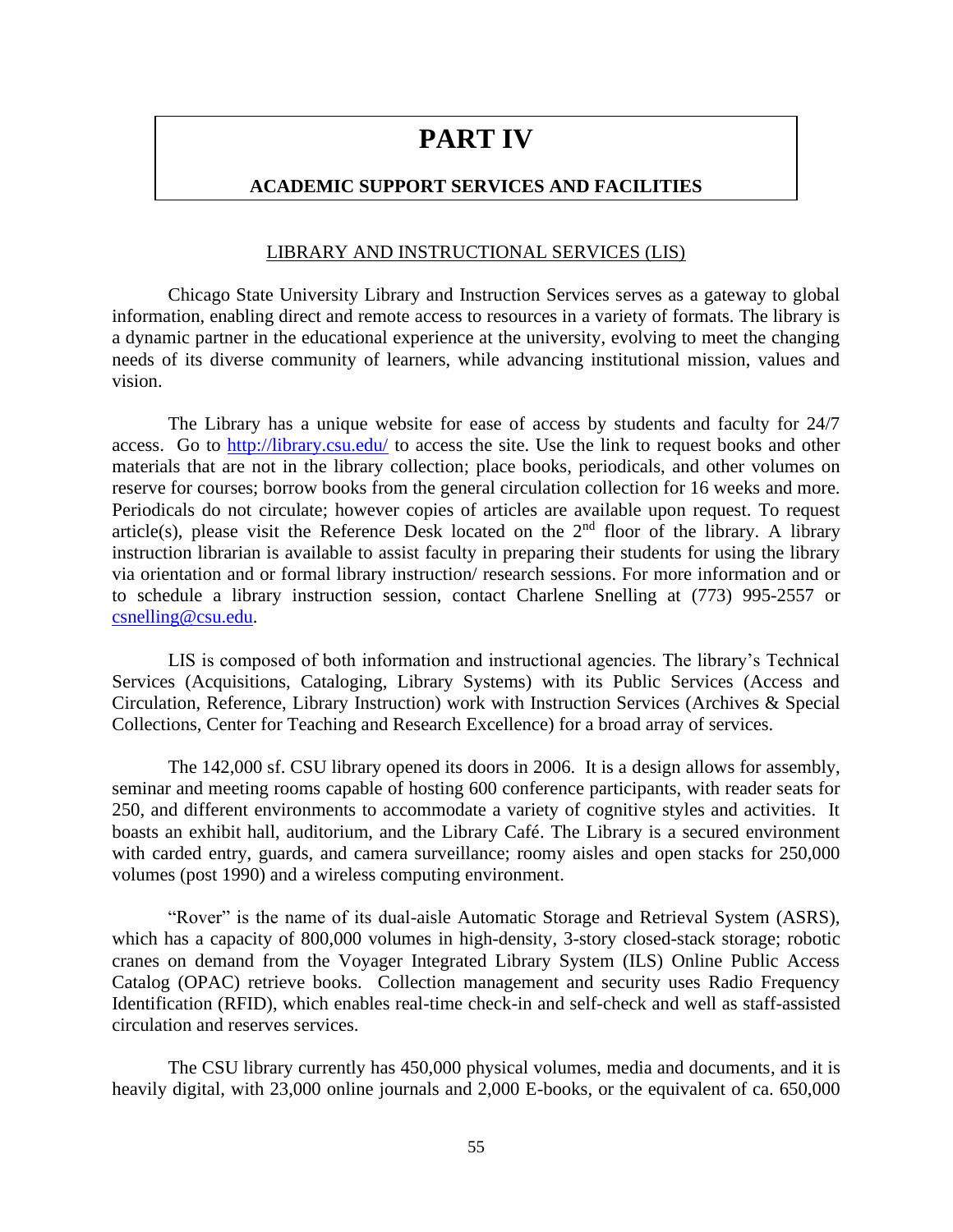volumes. It is a member of I-SHARE and OCLC connecting it to tens of thousands other libraries, and regionally to Chicago-area libraries through the Metropolitan Library System with its interlibrary van services. It is an associate member of the nearly 3M-volume Center for Research Libraries (CRL), institutional member of the American Library Association and Illinois Library Association. The Library is a part of the Consortium of Academic & Research Libraries in Illinois (CARLI).

**Education Resource Center (ERC).** The ERC contains a specialized collection of 48,000 volumes to support teacher preparation programs. It houses collections of children's and young adult literature, textbooks and curriculum materials including electronic resources for pre-K through 12<sup>th</sup>-grade education. Located on the Library's third floor.

**Government Documents**. The CSU Library is a selective U.S. federal documents repository for government information related to teaching and research. Over 90,000 documents ranging from pamphlets and maps to microform and journals are available. The subjects cover education, health, criminal justice, census data, defense, regulations and other areas with an emphasis on social and environmental justice and entrepreneurship.

**Music and Performing Arts Collections.** This collection contains various resources and materials for study and classroom projects. There are over 3,000 recordings, mostly in audio CD format, as well as electronic resources including streaming music listening services: Naxos Music Library, Naxos Jazz and African-American Song. Theatre and dance resources also are available.

Go to the Library home page for more information on reference services, interlibrary loan service, scholarly communications programs, archives and other special collections and services - [http://library.csu.edu/.](http://library.csu.edu/)

# ACADEMICS AND RESEARCH AT CSU

**Office of Grants and Research Administration**. Grant preparation and support fall under the direction of the Office of Grants and Research Administration (ADM 303, (773) 995-3598). OGRA maintains and disseminates information regarding the availability of funds from public and private agencies for training programs, scholarships and fellowships, institutional development, and research activities. The office also provides advice and consultation on the preparation of proposals and applications for financial support of research and development activities. OGRA is the official contact with federal granting agencies on campus. Once a grant or contract has been awarded by a governmental agency, the office is responsible for coordination with the granter, managing and accounting project funds. Services include workshops, electronic submissions, consultation and other supports.

Compliance. Frequently, external government supported grants have provisions for hiring graduate and undergraduate students with tuition waivers and stipends. The principal investigators and the fiscal officers are responsible for ensuring that these students maintain grade point averages, requisite enrollment status and employment throughout the period they are associated with the grant. This includes submission of time and effort reports as well as tracking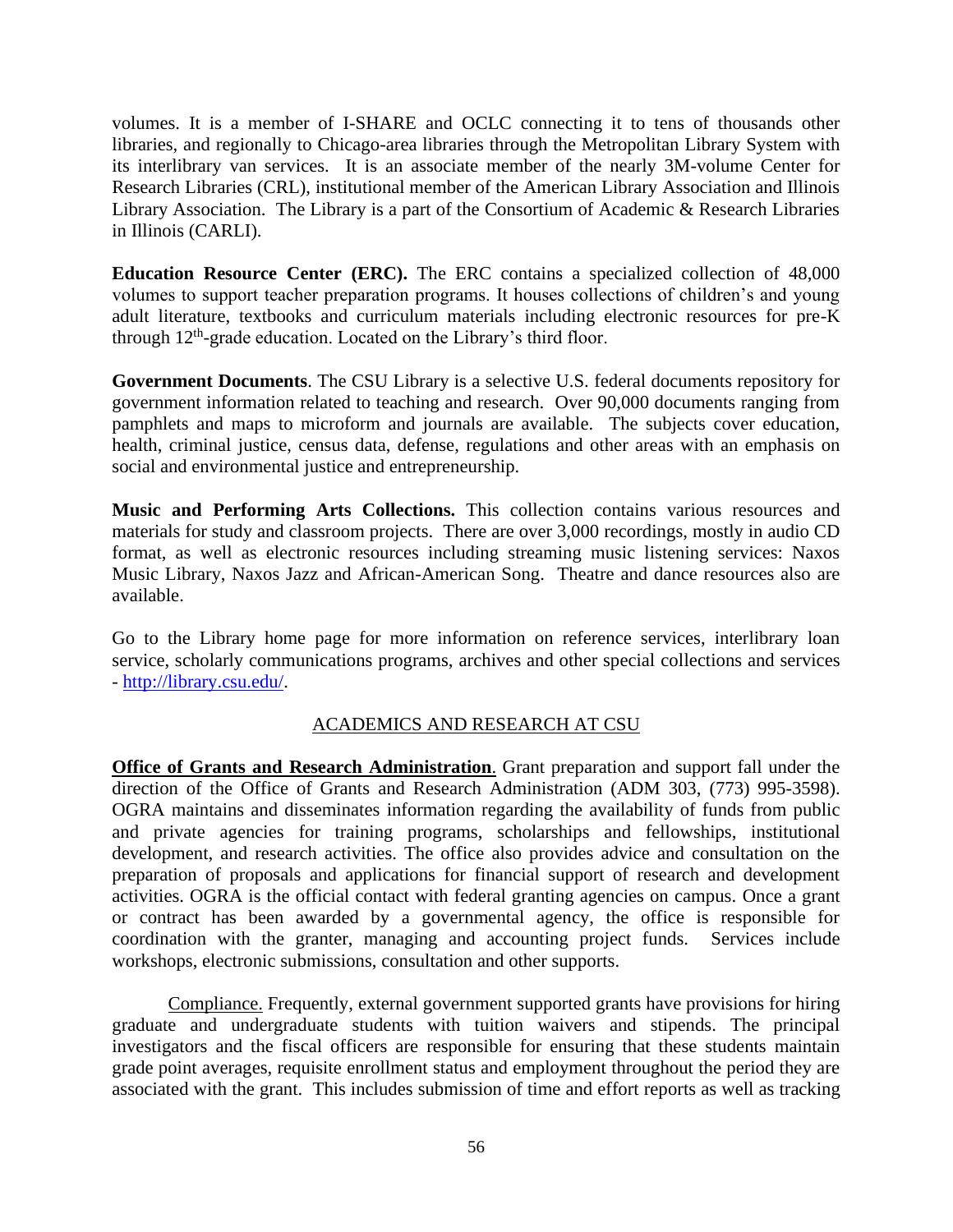students' academic progress and that all reports are submitted in compliance with federal or state regulations. If a student on grant funds drops classes, then the PI or fiscal person is responsible for the adjustment of the stipend. OGRA works with compliance officers at the University and the Office of Financial Aid to ensure federal regulations are met.

**Center for Teaching and Research Excellence CTRE**. The CTRE is located in the Library (LIB 318; phone: (773) 995-2960 and email: [ctre@csu.edu\)](mailto:ctre@csu.edu). CTRE's mission is to provide services for faculty to enhance their teaching and research. Some research services and links can be found at: <http://www.csu.edu/CTRE/research.htm> . The CTRE also handles the online training and support services for Moodle.

**Support Services**. The facilities and services of the Library, Duplicating Services (Cook Administration, 130, (773) 995-2013), and Computer Services (Information Technology – Administration in ADM 101, (773) 995-2019, are also available to assist faculty members in conducting research.

**Research CUEs**. The faculty *Contract* grants course unit equivalents (CUEs) each year to be awarded on a competitive basis to faculty members to enable them to conduct research in partial fulfillment of their professional obligations to the University. Faculty must submit a proposal to the Research CUEs Committee to be considered for an award. Guidelines for submitting proposals are sent to faculty each year with the proposal deadline. In addition, the Provost may assign faculty members "to perform activities such as curriculum development, grant/contract development, research/creative activities (Article 18.5.c, the *Contract*)" for a negotiated amount of reassigned time. These CUEs are for release time to develop seed grants, conduct laboratory or qualitative fieldwork on their research.

Research shows that experiential learning is one of the best ways to engage students in learning. Through a variety of activities, faculty are encouraged to engage CSU students in the opportunities to integrate theory and practice, the classroom and the world, and learning and living. There are many resources available to investigators who are employees, students, subcontractors, or external investigators who wish to pursue research and/or data collection at Chicago State University. All research must be consistent with federal guidelines and regulations. To ensure compliance, several committees are responsible for insuring the safety of humans and animals involved in research. To see the various support services, or go to one of the following sites for more information:

**The Center for STEM Education and Research (CSER)**. The Center connects existing Science, Technology, Engineering and Mathematics programs within the University to provide support for students and for faculty research collaboration, as well as grant-funded research projects. It is a federally funded center that establishes links for grades  $6 - 12$  activities, training and research as well as for CSU students and faculty. For information on projects and Seed Grant Funds contact: Dr. Chris Botanga, Acting Dir., SCI 101A, (773) 995-2965, cbotanga@csu.edu .

**Institutional Review Board**. The mission of the Institutional Review Board (IRB) is to protect the rights and welfare of research subjects. The IRB accepts and reviews research protocols involving the use of human subjects. For clarification, please refer to the federal definitions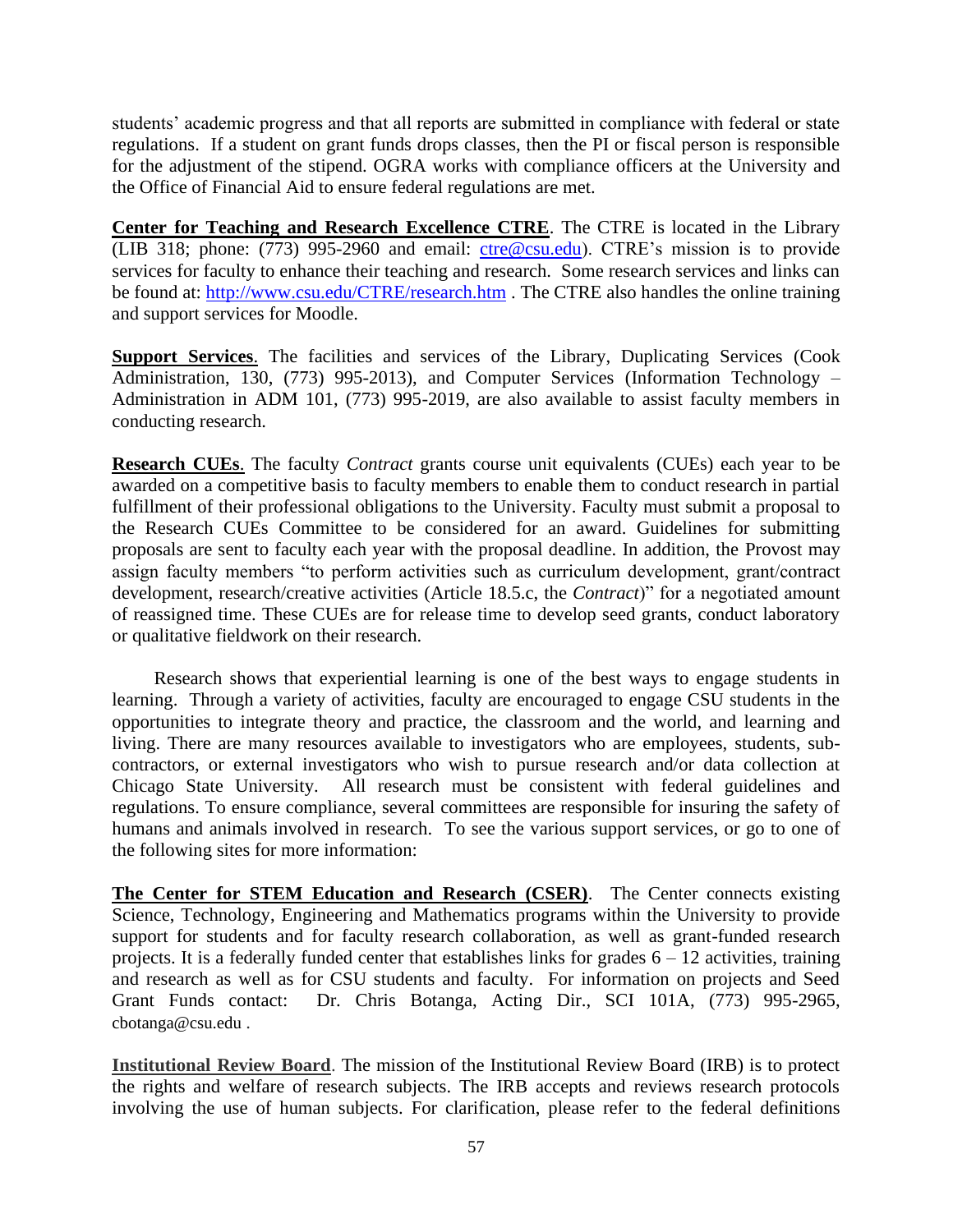provided on the site. No research project can begin until the investigator receives written authorization from the CSU IRB. Deadline dates for IRB submissions are indicated on the Meeting Schedule link.

There are three different types of review that can be requested depending on the type of study and the judgment of the IRB. The applicable federal statute (45 CFR 46 §107) determines the composition of the Chicago State University Institutional Review Board (IRB) where the expertise and experience of the members reflect the type of research activities commonly conducted and reviewed by the IRB. These are as follows: Exempted Review, Expedited Review and Full Committee Review. Faculty seeking research CUEs, sabbaticals or other recognitions in which they will engage in surveys and studies involving human subjects must have documentation of IRB review. Contact IRB Chair (Dr. Daniel Block) or the IRB Coordinator at [IRB@csu.edu,](mailto:IRB@csu.edu) [773-995-2405,](tel:773-995-2405) or ADM 304A/B. IRB materials may be emailed to [IRB@csu.edu](mailto:IRB@csu.edu) or delivered to ADM 304A during business hours (9-5 M-W,F, Th 9-7). The web address is [http://www.csu.edu/irb.](http://www.csu.edu/irb)

**Institutional Animal Care and Use Committee (IACUC)**. IACUC is a federally mandated committee that oversees an institution's animal program, facilities, and procedures. Public Law 89-544 first established standards for the care and use of research animals. Faculty members seeking to use animals as part of their research activities must seek approval through the IACUC prior to undertaking the research activity. Department of Biological Sciences: Williams Science Center, Room 310. Tel: (773) 995-2183/2184. Contact: Dr. Mark Erhart, [MA-Erhart@csu.edu](mailto:MA-Erhart@csu.edu) or 773/995-2432 for more information.

**Institutional Biosafety Committee (IBC)**. IBC is committed to the safe transportation, storage and usage of hazardous materials including radioactive isotopes, genetically modified organisms, and other hazardous materials. Contact: Dr. Melany Puglisi-Weening at [mpuglisi@csu.edu](mailto:aabraha@csu.edu) or (773) 821-2163 for more information.

# FACULTY DEVELOPMENT

CSU's Faculty Development Program is designed and implemented by the Center for Teaching and Research Excellence (CTRE) with the support of the Faculty Development Committee, which is a standing committee of the Faculty Senate. The comprehensive program is designed to enhance faculty members' professional and personal growth at the University. Members of the Faculty Development Committee are drawn from across the University. The CTRE is located in the Library (LIB 318; phone: (773) 995-2960; and email: [ctre@csu.edu\)](mailto:ctre@csu.edu).

The Center for Teaching and Research Excellence (CTRE) is a collaborative initiative between the Office of the Provost and the Library and Instruction Services. The primary function of the CTRE is to foster a sense of community among CSU faculty, while at the same time, provide support for their professional and personal development. To this end, emphasis is placed on keeping faculty abreast of, and involved in, best practices in pedagogy and current scholarly research. In addition, the CTRE serves as an advocate for *university resources to support the faculty's research and teaching needs that are necessary to maintain a healthy and forward moving academic environment. University faculty members are invited to apply to work directly with the CTRE to assist in the implementation and delivery of the center's resources and*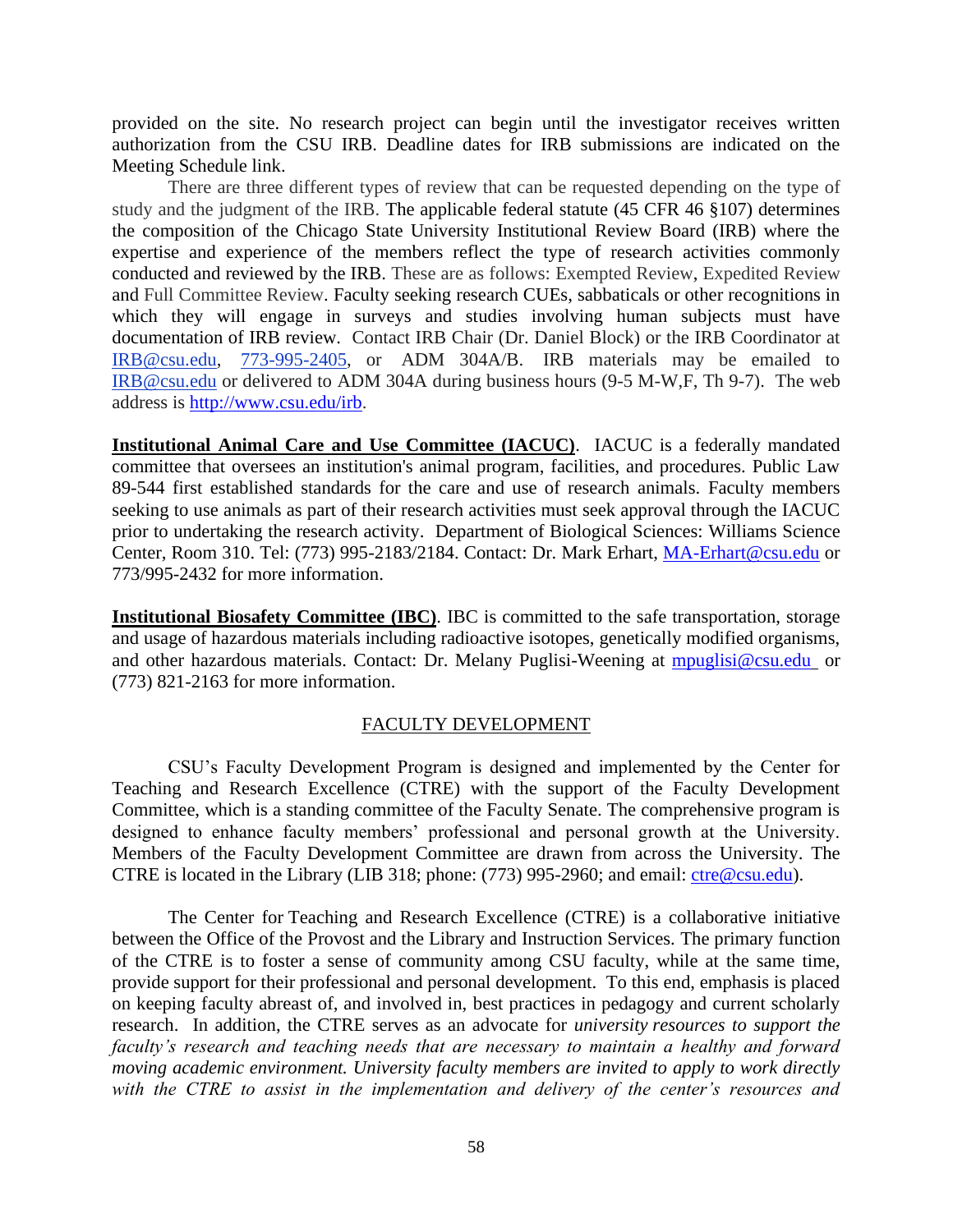*services.* Faculty who are selected to serve as associates will be assigned to one focus area and will be responsible for managing and promoting its specific activities.

*The CTRE* promotes and supports on-line and other distance learning programs for the University. Its operations build, promote and coordinate service for faculty and students by linking common learning support initiatives that are infused with technology and learning support. It makes use of the Moodle online platform. Services offered by the CTRE include, but are not limited to:

- Informational sessions and one-on-one training on academic research matters related to seeking funding and grant-writing.
- Assistance with portfolio preparation.
- Banner training for academic advisors.
- Consultation in qualitative and quantitative design, measurement and data analyses.
- Assistance with collecting, analyzing and interpreting data for evaluation and assessment purposes.
- Training in data analysis software and understanding statistical concepts and procedures.
- Data archiving for future secondary analysis.
- Access to CSU Reference Librarians to assist with electronic resources and other reference needs.
- Help with preparing research results for public presentation, *e.g.,* conferences, professional papers.
- Audio recording of lesson and test materials.
- Licensed duplication of audio materials for in-lab use.
- Scheduled training in a variety of systems, *e.g.,* Moodle, videoconferencing, and other synchronous learning tools, etc.
- Design and delivery of instructional technology to support face-to-face, hybrid, and online instructional design.

The CTRE is located in the Library Suite 318. For additional information, please call (773) 995-2960 or [ctre@csu.edu.](mailto:ctre@csu.edu)

**E-Learning Instructional Technology**. Instructional technology support is available to all faculty members via the CTRE. Faculty may receive guidance and consultation in integrating technology and multimedia into their classroom instruction, digital recording, and design & delivery of instructional technology access. In addition, reference and instruction librarians are available for assistance with online electronic resources. For more information, please contact Patrice Boyles, Director, CTRE, (773) 995-2501, LIB 457 or at pboyles@csu.edu or go to [http://www.csu.edu/CTRE/.](http://www.csu.edu/CTRE/)

**Center for Teaching and Research Excellence**. The University encourages faculty to offer both web-enhanced and online courses through the Moodle course management system. Faculty interested in teaching on-line courses should follow their department curriculum committee's recommendations for appropriate courses to offer in this format. The office also provides the online certification training required for faculty to teach on-line or hybrid courses. The CTRE works with faculty interested in teaching on-line and assists them through services provided by the Center for Teaching and Research Excellence. For more information contact: Patrice Boyles,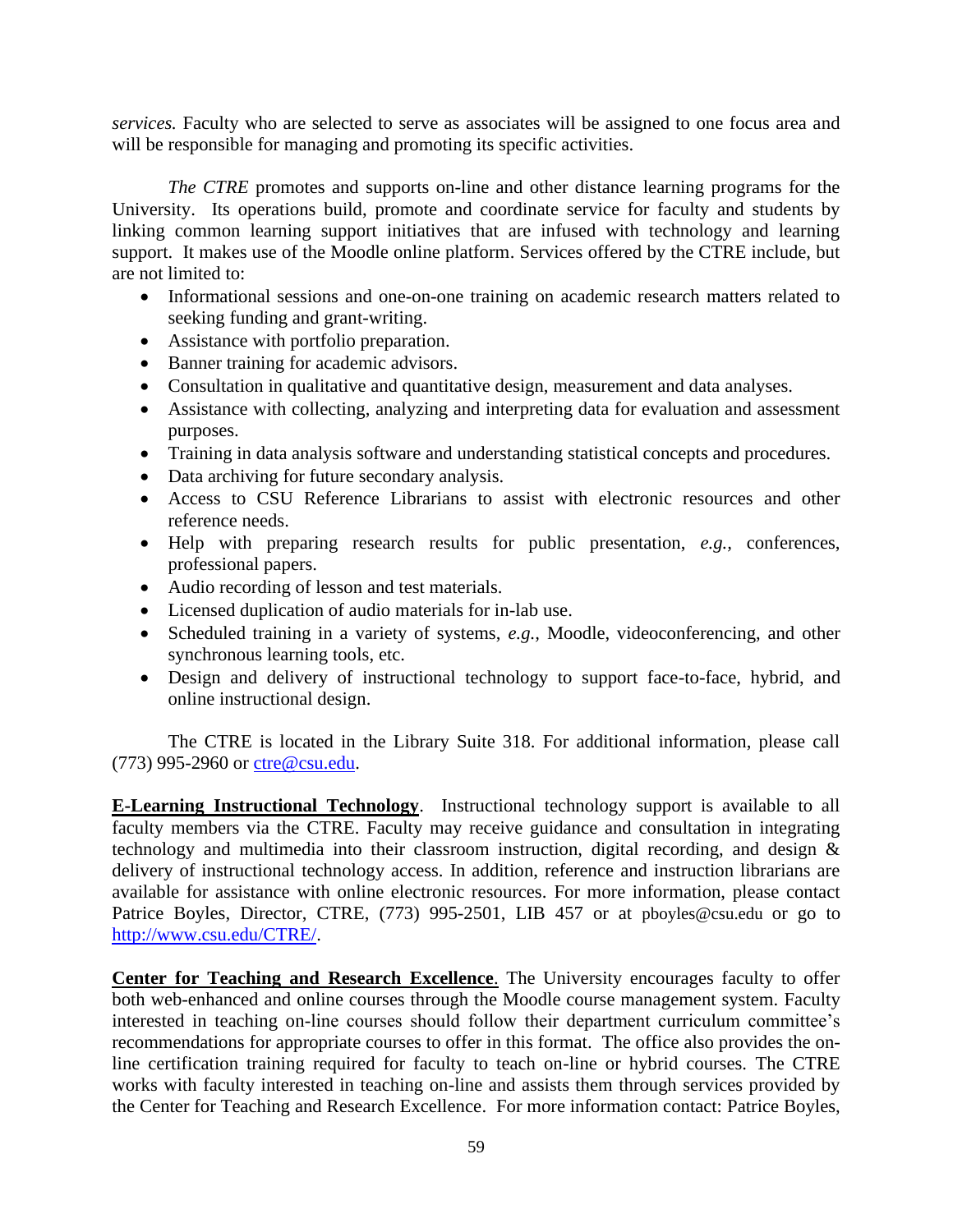Director, CTRE, (773) 995-2501, LIB 304-1 or at pboyles@csu.edu or go to http://library.csu.edu/elearning/

#### MATERIALS CENTER

The Materials Center, located on the third floor of the LIB Room 336, (773) 995-2276, provides the University's academic community with a collection of materials related to the preparation of teachers and other education professionals. It provides a central location where users can share experiences, evaluate educational media, and enhance their teaching skills. The collection contains textbooks, curriculum guides, standardized texts, children's and young-adult fiction and non-fiction books, pictures, and professional and reference materials. Students as well as faculty may check out most of these materials. See the Library website for additional information: [http://library.csu.edu/.](http://library.csu.edu/)

### GOVERNMENT PUBLICATIONS

Government Publications, located on the second floor of the Library Room 203, (773) 995-2562, is a selective depository of U.S. government and Illinois state publications. Government Publications includes a wide range of subjects and are valuable sources of information. The available publications include census data, congressional publications, and reports of the various federal and state agencies. There are also some publications issued by the city of Chicago and the United Nations. Contact the Government Publications Office for more information. Go to the Library website for more information: [http://library.csu.edu/.](http://library.csu.edu/)

#### STUDENT AIDES AND GRADUATE ASSISTANTS

Student works-study aides are sometimes available to assist faculty members. The same is true of graduate assistants. Normally, both are assigned to the department and permission to utilize their services must be cleared through the department. The Office of the Provost awards a limited number of graduate assistantships that are distributed across all colleges and some nonacademic units. These assistantships come with tuition waivers (refer to the *Tuition Waiver Handbook* for details) and monthly stipends for the fall and spring terms for a two-year period for students accepted into a degree program and enrolled full-time. Departments also offer some assistantships through external grants and other funds. However, these units are responsible for the stipends and may offer the assistantships with or without tuition waivers.

Under certain circumstances student aides or graduate assistants may be assigned directly to faculty members. Normally, these circumstances are related to the grant/contract activities of the individual faculty member. Contact the department chairperson and/or dean of your college. The Office of Human Resources, ADM 203, (773) 995-2040, student employment services and the Provost's Office, ADM 306, (773) 995-2410, will have additional information regarding undergraduate and graduate students, respectively.

# SPECIAL ACADEMIC PROGRAMS AND OPPORTUNITIES

**Assessment: Improving Learning Outcomes**. Assessment at Chicago State University is closely related to the University's mission of providing quality graduate and undergraduate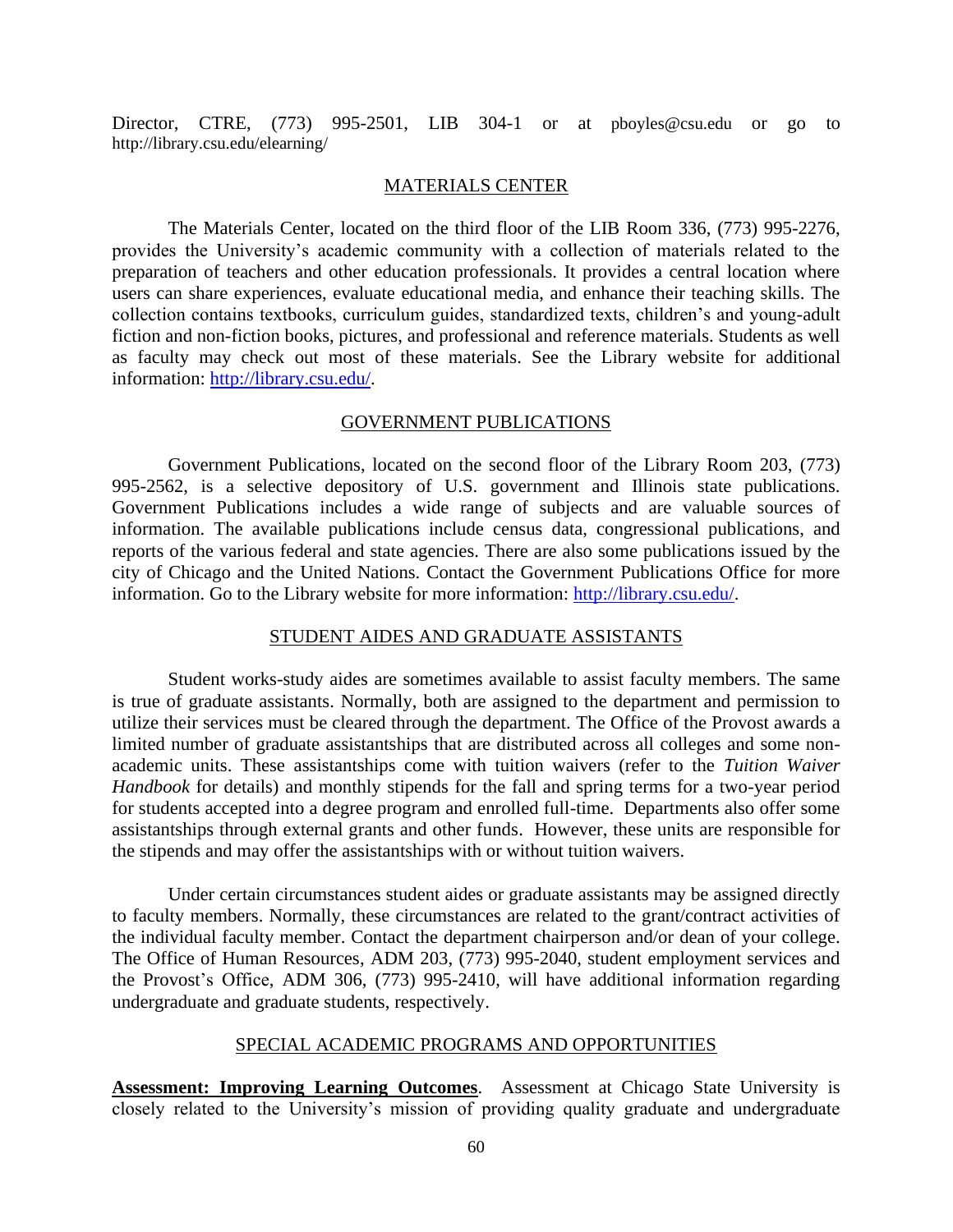programs. The assessment program emerges from the University's commitment to excellent teaching and effective learning and is grounded in faculty's expectations of what students should know upon completing degree requirements.

The undergraduate assessment program at Chicago State University includes:

- An assessment of basic skills in English, mathematics, and reading of all entering students;
- An assessment of the general education courses;
- An assessment of performance in the majors;
- An assessment of academic support services.

Faculty members have incorporated into their courses various measures and methods to assess students' acquisition of knowledge, skills, and attitudes. These include but are not limited to: capstone courses and projects; oral examinations; internships; portfolio collections of student work; theses, senior papers and projects; standardized national exams; faculty developed tests; performance on licensure, certification or professional examinations; juried reviews and performances; exit interviews; opinion surveys; external evaluators; focus group interviews; graduation and retention rates; graduates follow-up studies; and job placement data.

These assessments are closely linked to outcomes and expectations for which faculty have designed learning experiences. It is an integral component of the Higher Learning Commission's re-accreditation requirements. Faculty use the results of the assessment of academic achievement to improve instruction and student learning. Refer to individual academic departments for assessment requirements. [Dr. Mark Sudeith, Cook ADM 306, (773) 995-3856].

**Academic Support Program**. The Office of Academic Support was established as a "one stop" academic support center for students to anchor the retention efforts at CSU. In addition to monitoring the academic progress of students, the staff makes referrals to other support services on campus that assist students with qualifying examinations, study and learning skills, counseling and personal development. Special activities are also offered for freshman students, which include an early alert dropout prevention program, community volunteers' mentorship program, monthly freshman forums and a summer bridging program. Other programs and activities in the Office of Academic Support include a program to monitor students on academic probation and CSU freshman orientation course – FRSE 1500. The Office of Academic Support is located in the Reed Student Union, Room 158 (telephone: (773) 995-45l0).

**Learning Assistance Center.** The Learning Assistance Center is located in the Library – 4<sup>th</sup> Floor - 450, (773) 995-2273. Chicago State University students may come to the center for free tutoring in the following subjects [(773) 995-4412]:

English: All students enrolled in English composition courses are provided English tutoring on a one-to-one or small group basis when referred by their instructors. In addition, Chicago State University students may take part in workshops on grammar and composition. Self-paced learning materials are also available for independent work.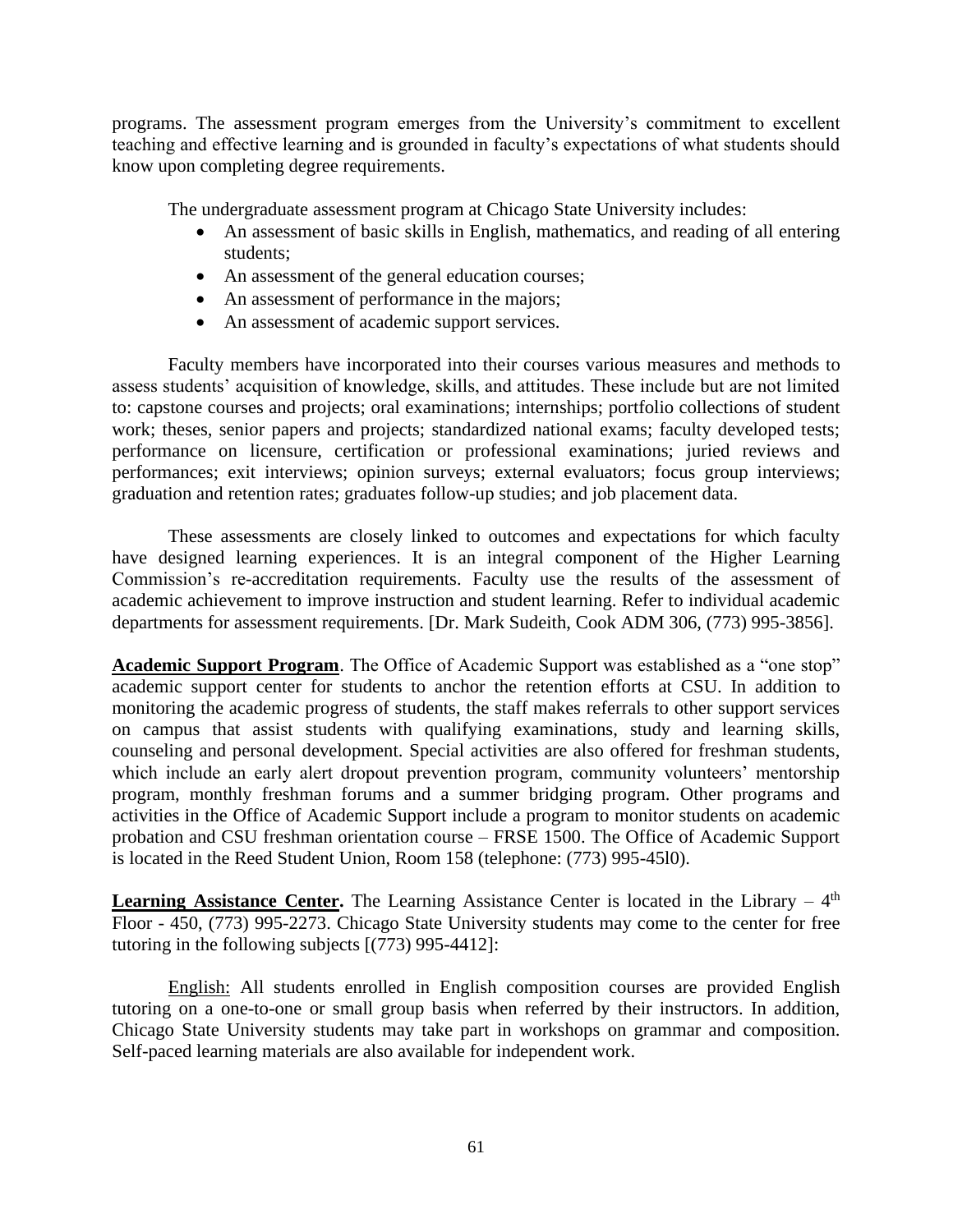Mathematics: One-to-one and small group tutoring is available to all Chicago State University students enrolled in the mathematics courses. Students may be referred to the center for advisement on preparation for the math placement/proficiency exam.

English as a second language, accounting, biology, chemistry, French, physical science, and Spanish tutoring is presently available on a one-to-one or small group basis. Tutoring hours may vary from one semester to another. Students must make appointments to receive tutoring services. It is open seven days a week during the academic term. Go to [www.csu.edu/tutoring.](http://www.csu.edu/tutoring)

# STUDENT SUPPORT SERVICES PROGRAM

**Student Support Services** is the federally funded TRIO program that serves the needs of firstgeneration college-students. It provides academic and career-focused resources participants need to take advantage of all undergraduate, graduate and career-related opportunities. This program is funded by the U.S. Department of Education to target low-income, first generation college students or handicapped students who might benefit from a program of supportive services. Its goal is to provide a variety of services designed to enhance academic and social skills, increase retention and graduation rates, and stimulate career interests beyond the undergraduate level of achievement. The program provides individual and group counseling, workshops, tutorials, cultural activities, social activities, mentorships, advocacy, and coping skills, which enhance personal growth and self-confidence. Student progress is monitored daily and remediation is individually prescribed to increase opportunities for success. For more information, contact: Office of Educational Opportunity Programs/TRiO; Douglas Hall 2nd Floor, Suite 215; Jasmika R. Cook, Exec. Director - Project Counseling; Phone: (773) 995-3753; [jcook25@csu.edu](mailto:jcook25@csu.edu) or (773) 995-3864; https://www.csu.edu/dosa/TRIO/.

**Freshmen Seminar** This program is designed to provide the fundamental skills essential to successful performance in college. The course promotes: learning and study skills techniques with application to subject matter courses; practice in basic computer skills, word processing, spread sheet development; e-mail as a communication tool; utilization of the internet and other electronics media as research tools and resources in explaining career choices; using the library; and writing a term paper. The Freshman Seminar is required for provisionally admitted students and students who fail two or more basic skills examinations. Three hours of credit may be earned for successful completion of FRSE 1500, but may not be applied towards graduation or general education.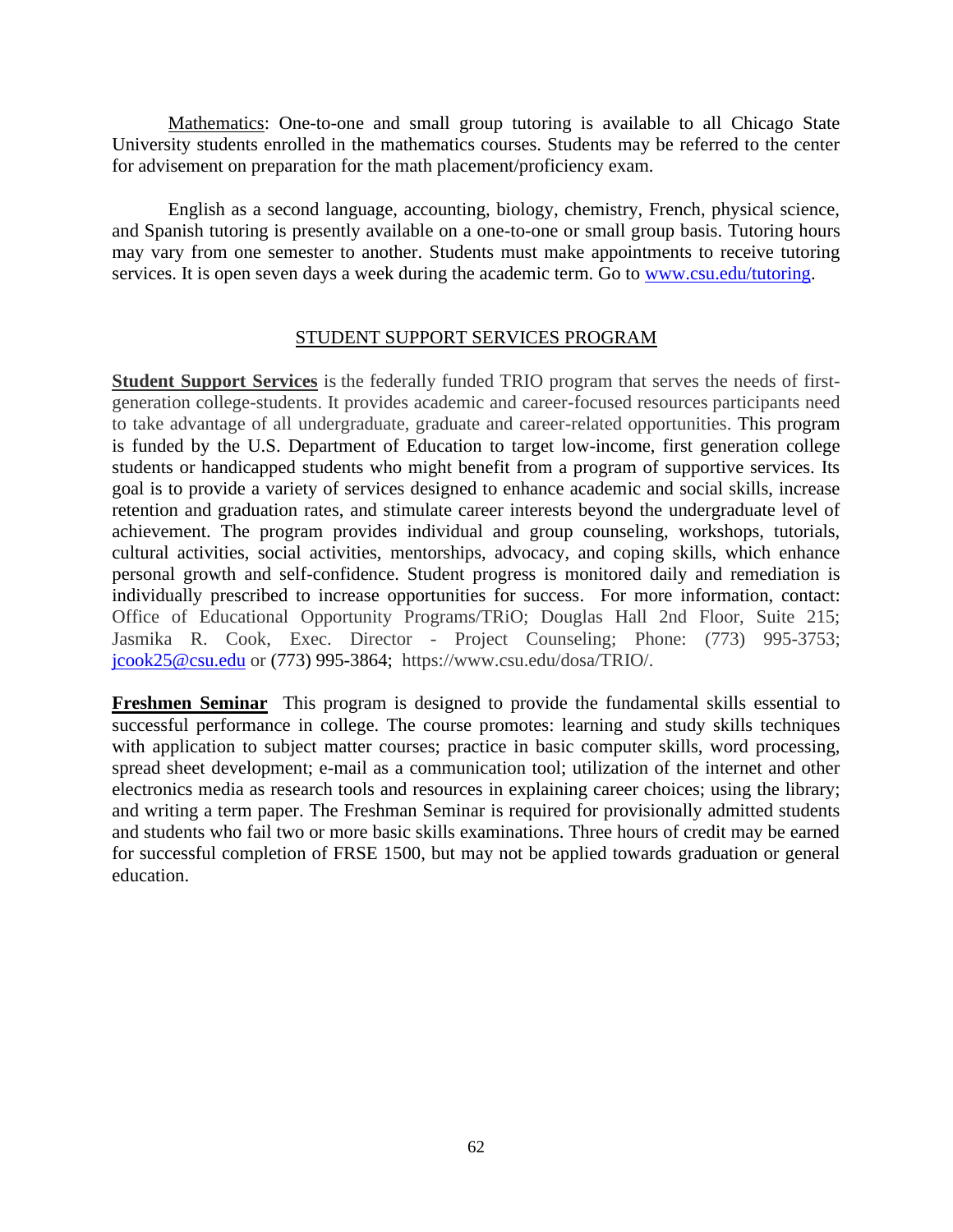### PART V

# ADMINISTRATIVE SUPPORT SERVICES AND FACILITIES

### OFFICE SPACE, SUPPLIES, AND EQUIPMENT

The assignment of faculty office space is made through the department chairperson in consultation with the appropriate dean. Departments are encouraged to develop written policies on the assignment/reassignment of faculty office space as part of their department by-laws.

Each department maintains a current supply of frequently used commodities obtained by requisition from Central Stores. The Purchasing Office secures all materials, supplies, equipment, repairs, and maintenance, and no department may order directly. Contact your department chair or office staff before purchasing any office-relate materials. The University has set procedures for purchases and re-imbursement.

Major pieces of equipment need to be anticipated for budgetary purposes. The department chairperson through appropriate administrative channels should make requests for such equipment. Large purchases generally require competitive bidding, and in all cases purchase requisitions signed by the department chairperson must be submitted prior to purchase.

Requests for normal maintenance services should be made to the Office of Physical Plant Services on a work request form. Work request forms are available from the Office of Physical Plant.

A request for change of location and status form should be filled out, and forwarded to the Office of Property Control when one wishes to have furniture or equipment moved.

#### **MEETINGS**

Faculty may arrange to hold meetings on campus. The Office of Meetings and Events schedules rooms. Contact that office for the appropriate facilities request forms at http://www.csu.edu/convocationcenter/eventforms.htm; Phone: (773) 821-2183 or [OME@csu.edu.](mailto:OME@csu.edu)

Hosting summer camps and programs must be approved through the Office of Meetings and Events as well as the Office of Continuing Education and Non-Traditional Programs (JDC 201AC; Phone: 773-821-2870). All summer programs are required to complete a packet available through Continuing Education prior to approval for campus space. All University facilities can be scheduled for use by on-campus and off-campus groups and organizations, if the intended use is consistent with the University's goals. A rental fee as well as costs incurred for overtime of custodial, police, and/or facilities staff maybe charged for usage of the facilities by all groups by Facilities Administration (O & M 209; (773) 995-3899).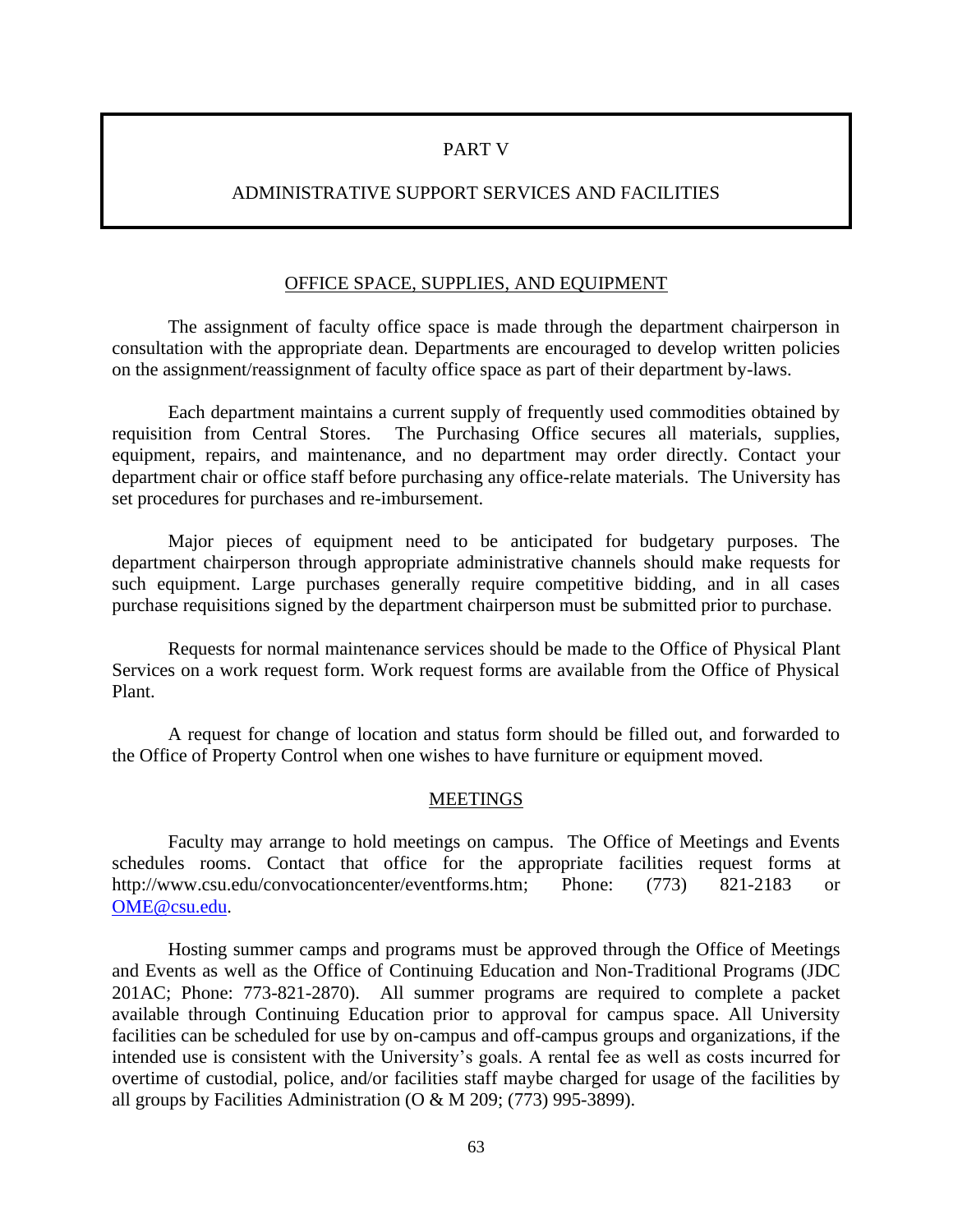A faculty member responsible for organizing or hosting a meeting, lecture, social, or cultural event, either on or off campus, should inform the University Relations of the time, place, and purpose of the meeting or event so that the information can appear in the University's appropriate publications. If the President, Provost, Board or senior administrators are asked to speak at an event, advance notice is required. Both the Provost and President have forms available for such requests.

# TELECOMMUNICATIONS SERVICES

The Office of Telecommunications provides oversight and administration of voice communication services for CSU's campus and satellite sites. Our state of the art voice network is comprised of a Nortel Meridian converged IP telephony and TDM solution that delivers seamless and scalable real-time communications. Each department office is equipped with a direct dial number, voice mail, and a fax number to conduct university business. All department and individual numbers can be found on the university on-line electronic directory that is accessible via TIMS (Telecommunications Information Management System) or by calling BEV at (773) 995-3600. BEV is the campus Automated Speech Attendant that allows you to state the name of the person or department of inquiry. To access TIMS go to [http://www.csu.edu.](http://www.csu.edu/) For unlisted numbers please contact the Office of Telecommunications at (773) 995-2559. The CSU home page also has an active directory.

The Office of Telecommunications is responsible for the installation and maintenance of all voice communication services, cable infrastructure, and equipment, *i.e.* (telephones, voice, and data jacks) at CSU campus and satellite sites. To request voice services for departmental Adds, Moves, Changes, or Removal, please visit Telecommunications home page and download, complete, and submit a voice service request form. All voice repair request are to be placed via TIMS. You may access TIMS via the Office of Telecommunications Home Page.

For additional services such as: conference calling, web conferences, public directory information, telephone user guides, wireless communications, billing, operator services, and other communication services, visit the Office of Telecommunications Home Page.

#### TELEPHONE USAGE

Chicago State University follows the Illinois State Regulations, (*44 Illinois Administrative Code, Chapter I, and Paragraph 5030*), as the guideline for authorized usage of state telephones.

Chicago State University as an agency of the State of Illinois provides its employees with telephone service to conduct State/University business (5030.130). According to the policy, telephone calls should be of a "reasonable" duration and "frequency." CSU interprets duration as less than 30 minutes, with most business calls lasting 2 to 3 minutes according to our policy. However, the policy does allow "other authorized uses" of the telephone which are not business related, such as calling a family member when working late or making alternative transportation or child care plans; making brief calls within the commuting area to speak to those responsible for eldercare or childcare providers or a spouse; or calling others that need to be reached during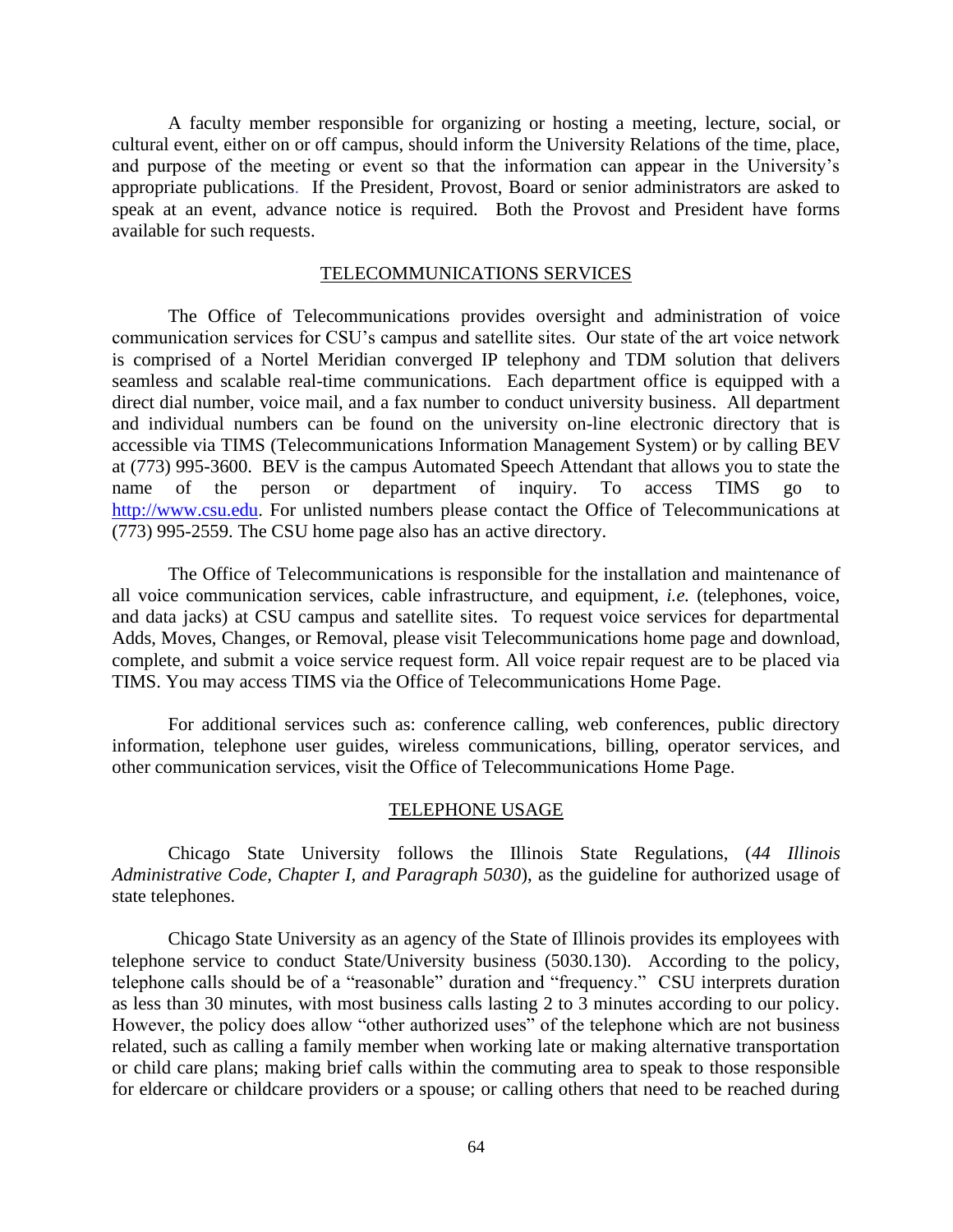working hours such as a government agency, physician or others. The policy also allows an employee to place calls charged to a home phone, toll-free number, pre-paid phone cards or calling cards or from an employee's personal wireless telephone.

All calls exceeding 30 minutes and/or \$5 will be flagged by TIMS (Telecommunications Information Management System) and a Telephone Call Alert Notification will be sent to the employee and their direct manager. The Office of Telecommunications requires that the employee and manager identify the call as either business or personal. If the call is business related, the employee is required to respond in writing only; however, if the call is personal, the employee must respond in writing and is required to reimburse the University within five business days for the call after receipt of the notice. Payments are made to the Cashier's Office (Cook ADM 211). A copy of the receipt should then be taken to the Office of Telecommunications in Cook ADM 106.

#### EMERGENCY NOTIFICATION AND SERVICES

Chicago State University offers two emergency systems for faculty, staff, and students. (1) RAVE Alert is our emergency notification system that sends immediate electronic notification messages to inform you of: emergency events, school closings, and other important information to the entire campus community. (2) Rave Guardian is our emergency safety system that transforms your mobile phone into a personal alarm beacon. In the event of requiring an escort or surveillance while walking around campus, you are able to send a request to the Chicago State University Police Department through the use of Guardian. These services are provided to you free of charge by Chicago State University. To sign-up for these free services, go to [https://www.getrave.com/login/csu.](https://www.getrave.com/login/csu)

In addition, to the aforementioned emergency notification systems, the University has several Code Blue and Emergency telephones located throughout our campus. Each Code Blue and emergency telephone is strategically placed on our campus grounds and on each university building to provide safety for our faculty, staff, students, and visitors. When accessed our Code Blue and Emergency telephones rings directly to our university police dispatch center for a fast response. In addition, the university offers 911 services to our campus community. In case of an emergency on campus dial 911 from **any university** telephone and CSU police will respond promptly.

### STAFF TELEPHONE DIRECTORY

The Office of Telecommunications offers an on-line electronic directory that is frequently updated. The on-line directory is accessible via TIMS (Telecommunications Information Management System) or the CSU homepage of [www.csu.edu.](http://www.csu.edu/) In addition, we provide a voice Automated Speech Attendant referenced as BEV. You may access BEV by dialing EXT 3600 and state the name or department of inquiry. To access TIMS go to the Office of Telecommunications Home Page to obtain updated listings for departments, faculty, and staff. For unlisted numbers please contact the Office of Telecommunications at (773) 995-2559.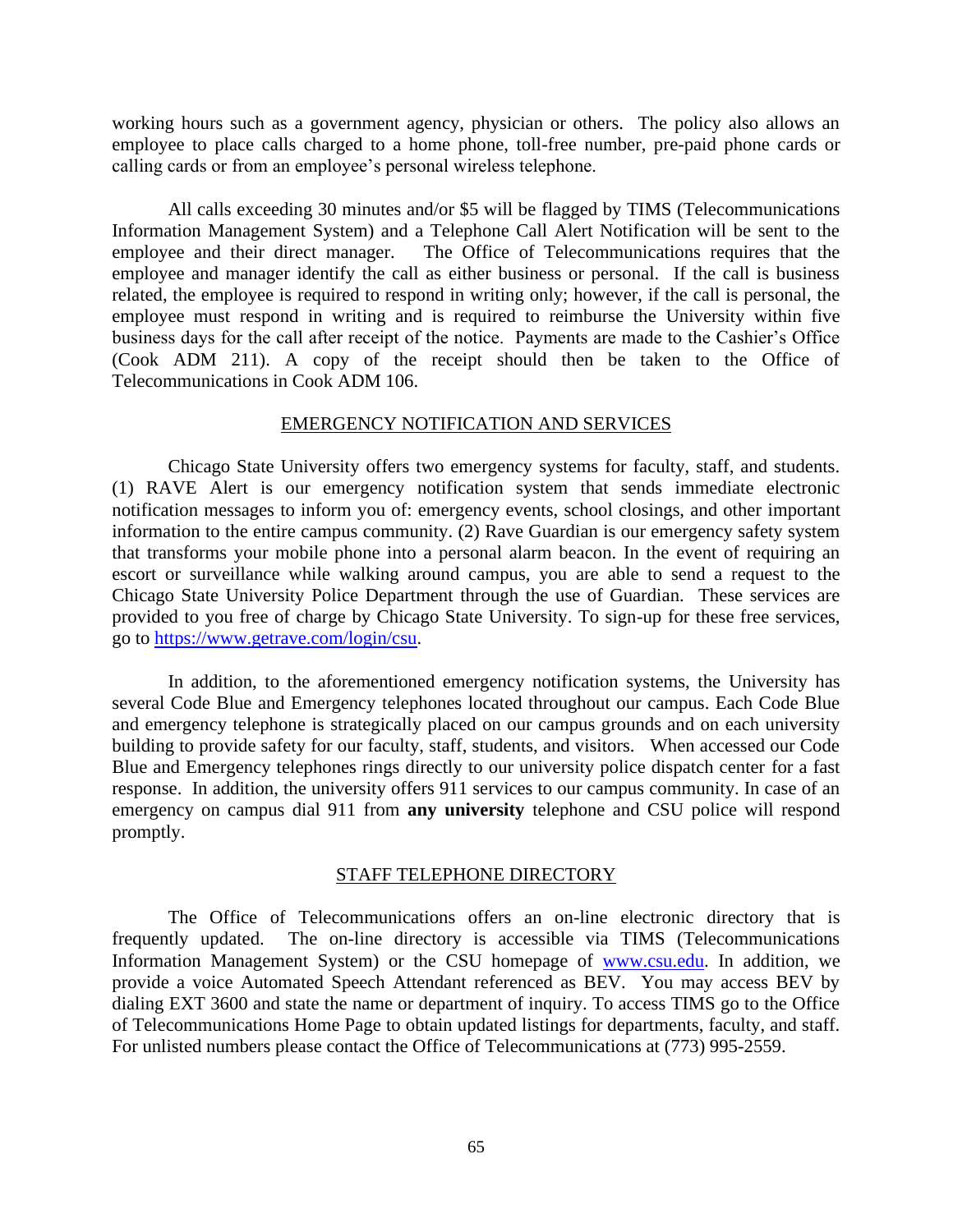Home addresses and phone numbers of faculty members are filed in the Office of Human Resources. As per the *Contract,* it is the faculty member's responsibility to provide a current address and phone number.

# INFORMATION TECHNOLOGY SUPPORT

**Ordering A/V Media Support.** ITD Network Infrastructure asks faculty members and classroom staff to request audio visual/media service on-line using the link at <http://library.csu.edu/cgi-bin/equipmentrequest/index.py> **48 hours** in advance. The ITD Help Desk A/V requests on the same night of the classroom will not be honored. Late requests prevent the ITD Network Infrastructure team from adequately planning and delivering A/V equipment to the recipients that have scheduled in advanced.

**IT Academic Support.** Network and Web Services support are provided via Information Technology (ITD). The unit has revised its policies and guidelines governing production and maintenance information, which can be located on-line.

Policy on Appropriate Use of Information Technology and System. The purpose of this policy is to establish the appropriate use of Chicago State University's information technology resources, computers, and networking systems, collectively defined here as CSU Information Technology Resources and Systems.

CSU reserves the right to amend this policy at its discretion. In case of amendments, users will be informed appropriately. The policy adopted security regulations of ISO/IEC 27002-2005 control 11.8.1 through 11.8.5 as its framework in the implementation and administration of its guidelines along with the Federal and State of Illinois audit guidelines. The policy applies to all CSU campus community constituents':

- 1. To all Illinois state employees, designated contractors and sub-contractors,
- 2. To all Internet activity, including inter-agency, state, and Internet email uses,

3. To all email and Internet records in the possession of state employees or other email users of electronic mail services provided by the state.

This technology policy is intended to insure the electronic systems and services will be used by the University community in an ethical and considerate manner in compliance with applicable law and policies, including policies established by the University and its operating units, and with respect for the public trust through which these facilities have been provided.

I. Scope

CSU Information Technology Resources and Systems are owned by the University and are to be used in support of the educational, research and public service mission of the University. Individuals are responsible for using CSU Information Technology Resources and Systems, (whether from on campus or off campus), in an effective, ethical, and lawful manner. In addition, the use of CSU Information Technology Resources and Systems is subject to all applicable state and federal laws as well as all University policies.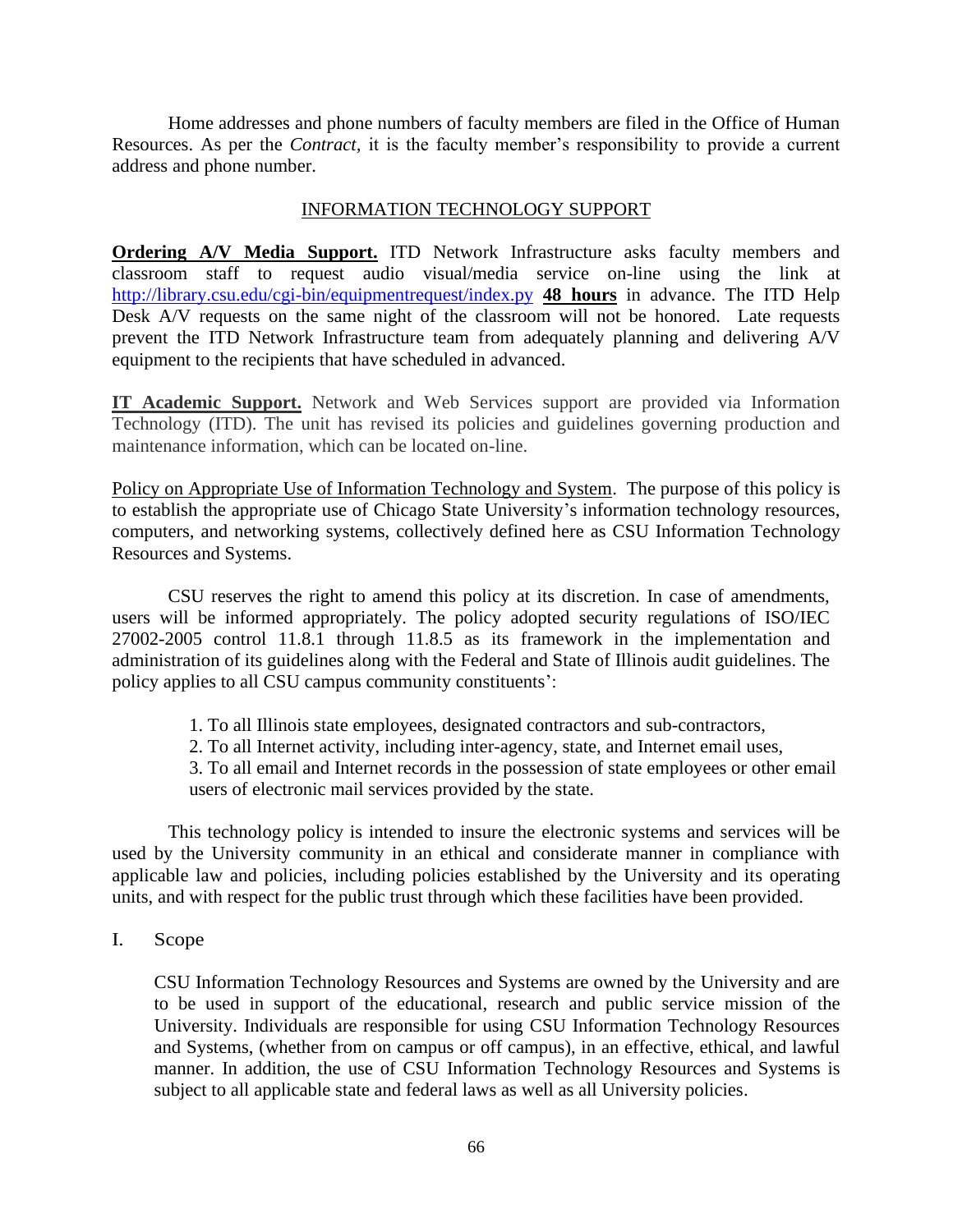# II. Policy

A. Access Responsibility

An individual user of CSU Information Technology Resources and Systems is responsible for compliance with this policy. Specific responsibilities include but are not limited to:

1. Conditions of Access

A user is responsible for following the University Conditions of Access available at [http://www.csu/itd/informationsecurity/compolicy.htm/.](http://www.csu/itd/informationsecurity/compolicy.htm/) These conditions require the use of University anti-virus protection as well as user responsibility for keeping operating systems up to date with critical security patches.

2. Ownership of University Logan ID

University-supplied identifiers, including but not limited to, your University Logon ID (ULID), are the property of the University and may be revoked at any time.

3. Responsibility to Maintain Privacy of Passwords

Passwords associated with an individual's ULID, or other University identifier, should not be shared without authorization. Compromised passwords may affect not only the individual, but also other CSU Information Technology Resources and Systems users.

4. Violations

A user accepts responsibility for all violations that occur from a computer system (university owed or private) while utilizing any CSU information Technology Resources and Systems, including but not limited to when the system is connected to a University network or using the user's ULID.

5. Reporting Violations

A user should report observed security violations to [abuse@csu.edu.](mailto:abuse@csu.edu)

6. Email Accounts

University email accounts are assigned solely for the purpose of conducting the mission, goals and objectives of the University in instruction, research, and public service. Email at CSU is not a right, but a privilege. Any email addresses or accounts assigned by the University to individuals, sub-units, or functions of the University are the property of the University. A CSU mailbox for CSU employees is not intended for private correspondence, but to serve the communication needs of the campus community. As such all communications on CSU computer systems, whether personal or business-related, are the property of Chicago State University. Email users are required to comply with the state and federal law, University policies, and normal standards of professional and personal courtesy and conduct. Unacceptable uses of email and Internet include, but are not necessarily limited to:

- a) Use for any purposes which violate a U.S. or State of Illinois law or Illinois Administrative Code;
- b) Use of intercepting and forwarding csu.edu email addresses to outside internet service providers (ISP) unless specific in writing by the CIG in the information technology division;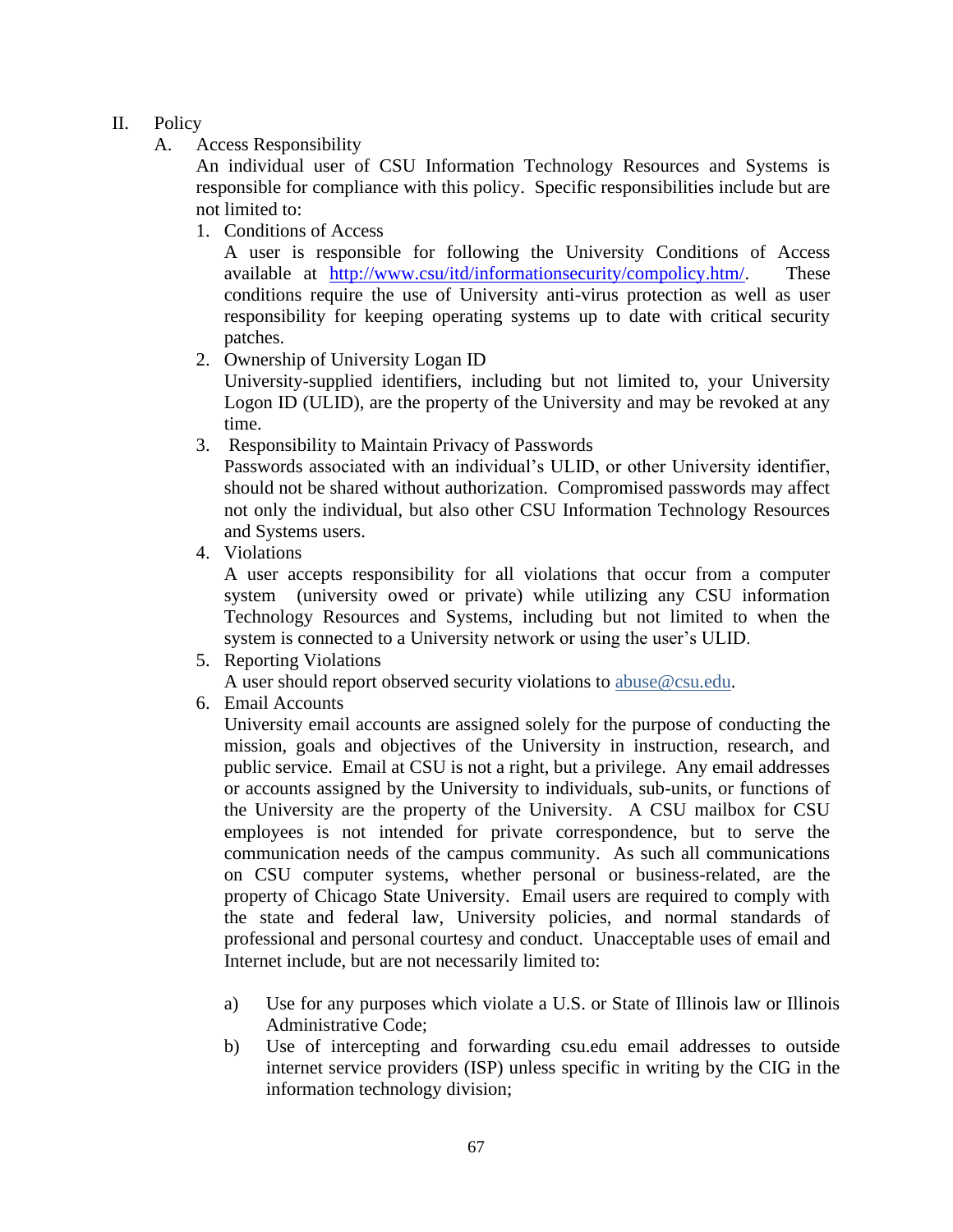- c) Use for any commercial activities, including commercial advertising, unless specific to the charter, mission, or duties of Chicago State University;
- d) Use to publish, post, distribute, disseminate or link to any: (a) inappropriate, profane, defamatory, infringing, obscene, indecent, harassing or unlawful topic, name, material or information; (b) software or other material protected by intellectual property laws, rights of privacy or publicity, or other proprietary rights, unless the individual owns/controls such rights or has received all necessary consents for the use of such software and other materials; (c) software or other material that contains viruses, corrupted files, or that mayor are intended to damage the operation of another's computer;
- e) Use to gather or otherwise collect information about others for commercial or private use, including e-mail addresses, without the express consent of the individuals;
- f) Use for fundraising, political campaign activities, or public relations activities not specifically related to Chicago State University activities;
- g) Use to conduct or forward illegal contests, pyramid schemes, or chain letters, or to spam;
- h) Use to sell access to the Internet;
- i) Use to conduct any activity which adversely affects the availability, confidentiality, or integrity of CSU's office technology; and
- j) Use to benefit personal or financial interests of any employee or student.

Email messages shall not give indicate that the users is reflecting, representing, giving opinions, or otherwise making statements on behalf of the University or any unit of the University unless expressly authorized to do so. The Help Desk phone number is (773) 995-3963.

#### MAIL SERVICES

Departmental offices are served once or twice daily, Monday through Friday, for pick-up and delivery of inter-office and United States mail. Outgoing mail should be placed in an area provided for this purpose in the departmental office.

Special envelopes are available for inter-office mail. Their re-use is advisable. Postage will be provided for United States mail only when it is in university envelops, and deals with official university business. Additional information about mail service is available from Mail Services, O & M, Room 107, (773) 995-4516.

The following types of mail items are accepted by Mail Services for general distribution to all faculty members: (1) items from faculty or staff organizations, which bear the name of the organization, and are dated and signed by the officer responsible for the distribution; (2) items from a recognized student organization, which bear the name of the organization, and are dated and signed by the officer responsible for distribution; and (3) items from individual faculty or staff members, which are identified by the name of the person responsible for the distribution.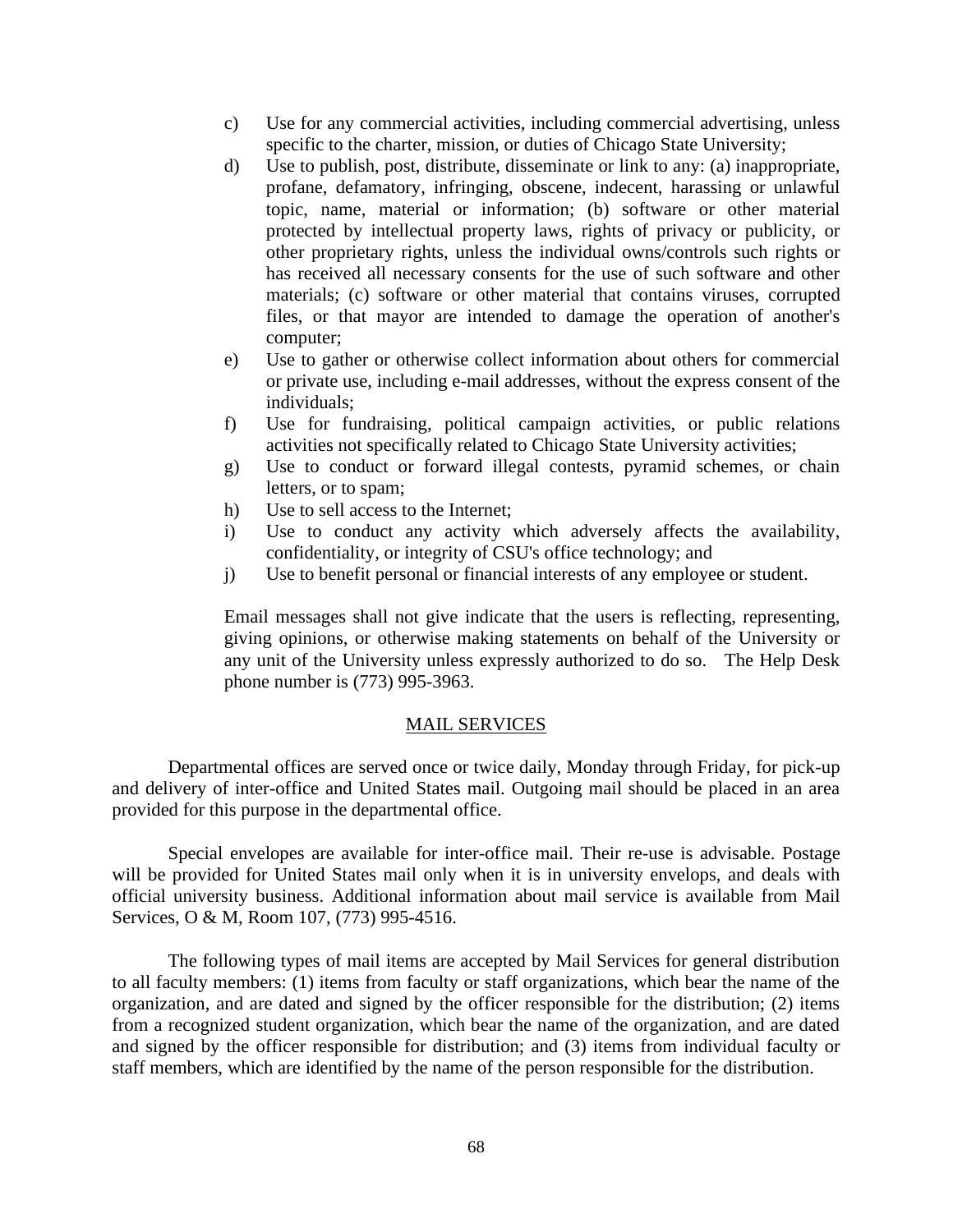#### MARKETING AND COMMUNICATIONS

Marketing and Communication is responsible for the overall public affairs strategy for CSU. Marketing and Communications work closely with all offices and departments of the University and helps CSU accomplish its mission by building sound relationships with its constituencies and public groups. (Cook Administration 129; (773) 995-4488; Email: [u](mailto:u-relations@csu.edu)[relations@csu.edu](mailto:u-relations@csu.edu) and [http://www.csu.edu/marketingcommunications/\)](http://www.csu.edu/marketingcommunications/).

Marketing and Communications coordinates all aspects of publication and publishes internal and external publications. Information for inclusion in these publications can be sent directly to the Marketing and Communications. It is responsible for news releases, public service announcements, and all media relations. It also helps faculty and staff who wish to write professional editorial pieces for major newspapers.

CSU's marquee is managed by the Marketing and Communications. Messages regarding University events can be posted by contacting the office.

# ID CARD, PUBLICATIONS, DESIGN, DUPLICATING, AND COPY SERVICES

The Office of Creative and Print Services is located in Room 130 of the Cook Administration Building within the Integrated Marketing Communications Department. It serves as a comprehensive, in-house resource for printed materials and graphic design services. The office oversees the design and production of thousands of printed pieces and utilizes efficient equipment and technology to provide a full range of services from business cards to binding and banners. Basic services including fax and document duplication are also available. The office also produces University Identification Cards. A copy of CSU's "Publications and Procedures" is available on-line at: [\(http://www.csu.edu/marketingcommunications/creativeprintserv.htm.](http://www.csu.edu/marketingcommunications/creativeprintserv.htm)

# SMOKING AND FIRE REGULATIONS

Smoking is prohibited on the campus, both inside and outside of all buildings, including parking lots and sidewalks. The state fire marshal and the Chicago Fire Department promulgate fire regulations. When fire alarms sound, all faculty members, students, and staff must evacuate all classrooms, offices, and other spaces in the building. Failure to do so may result in the closing of the University.

# CAMPUS SECURITY REPORT

CSU crime statistics can be found on the CSU website at the Police Department's home page, http://www.csu.edu/csupolice/jeanneclery.htm. This information also appears in each student file on the CSU website. Individuals can request a paper copy of this report by submitting a *written* request to the University Police in O & M, room 210 (773) 995-2111. This information will be given or mailed to all prospective students and employees. It is also available online.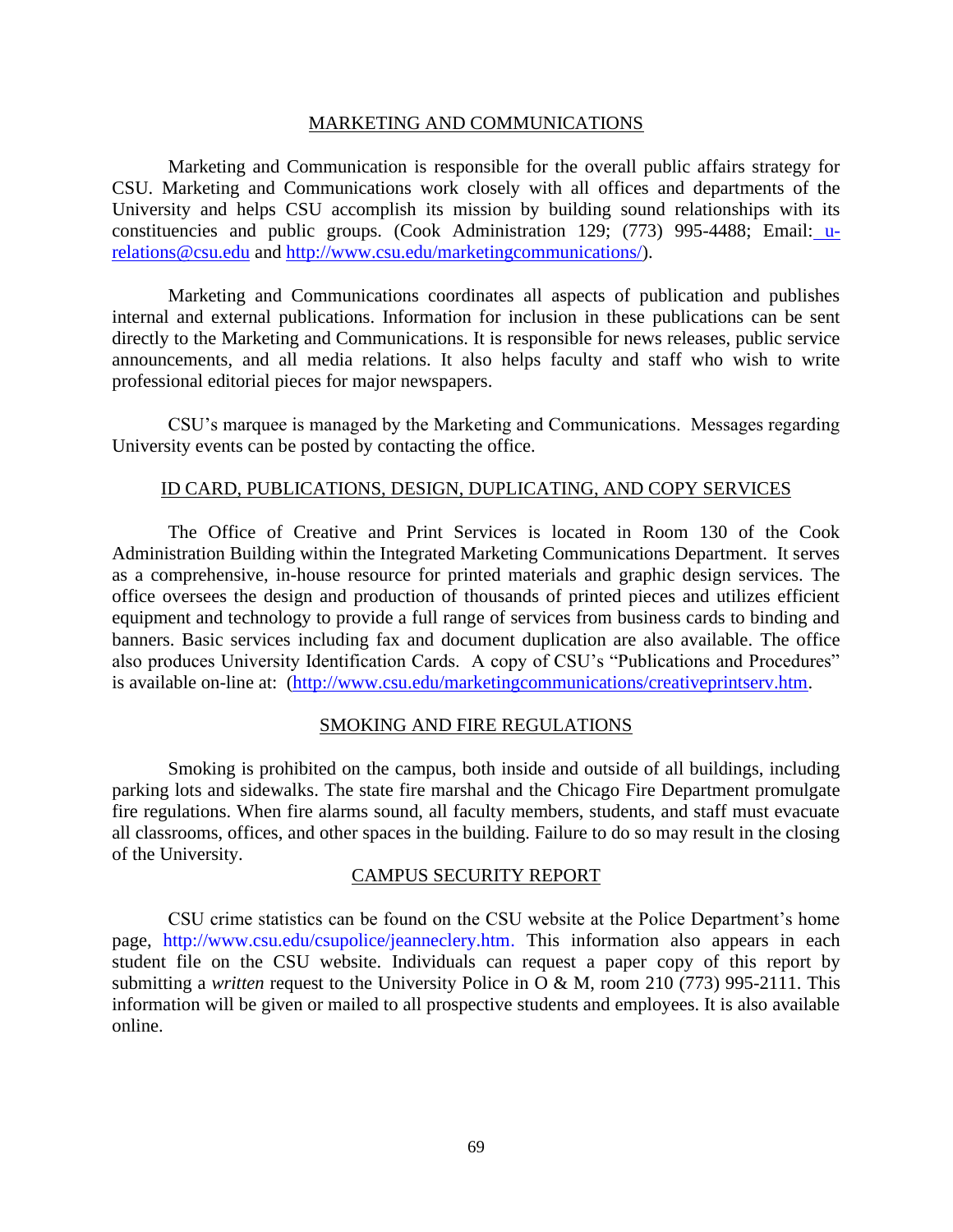#### SECURITY EMERGENCIES

Emergencies involving security, fire, or accidents should be reported immediately to the Office of University Police (extension 2111), which is open 24 hours a day. If necessary, faculty members will be contacted for further information by the University Police.

### MEDICAL EMERGENCIES

An illness or injury to an employee or student must be promptly reported to the University Police (extension 2111). If required, the University Police will call 911. In some cases the University Police may direct sick or injured individuals to the Wellness Center. The center is open daily from 8:30 a.m. to 4:30 p.m., Monday through Friday, Cook Administration 131, <http://www.csu.edu/collegeofhealthsciences/wellnesshealthcenter/> and [csu-wellness@csu.edu.](mailto:csu-wellness@csu.edu)

In the event of serious illness or injury, the nearest relative or legal guardian of the victim should also be contacted.

#### UNIVERSITY CLOSINGS/CLASS CANCELLATIONS

The University can be closed or classes officially canceled by the President or her/his designee. Whenever classes are canceled due to inclement weather, and/or other emergencies, the University will be closed. If possible, this information will be made available by 6:30 a.m. to the following radio stations: WBBM, WCFL, WBMX, WGN, WLS, WMAQ, WJCP, WIND, and WVON. Faculty members may obtain further confirmation regarding the open or closed status of the University by calling (773) 995-2000. A taped message will indicate whether the University is open or closed. By enrolling in the RAVE system, faculty and students can receive this information directly on their cell phones, home phones or e-mail address.

If the closing information is unobtainable from the radio stations listed above, or through the taped message, faculty members should call the chairperson of their department. Information regarding the condition of the parking lots/campus facilities may be obtained by calling the University Police: (773) 995-2111.

# PARKING

Faculty members may pay for the use of campus parking facilities by purchasing a University decal from the Parking Office, or by paying the entry fee upon entering the campus each day. Decals must be affixed to the windshield on the driver's side, lower left-hand corner. Fees are subject to change with action by the Board of Trustees.

Free parking is available to: (1) volunteers who provide services for the University's programs; (2) officials of the Board of Trustees; and (3) emeritus or retired faculty and staff members with prior arrangement with the Parking Office. For additional information relating to parking, the Parking Office should be contacted: O &M, Room 103, (773) 995-2141; <http://www.csu.edu/parking/> or [PARKING@CSU.EDU](mailto:PARKING@CSU.EDU)**.**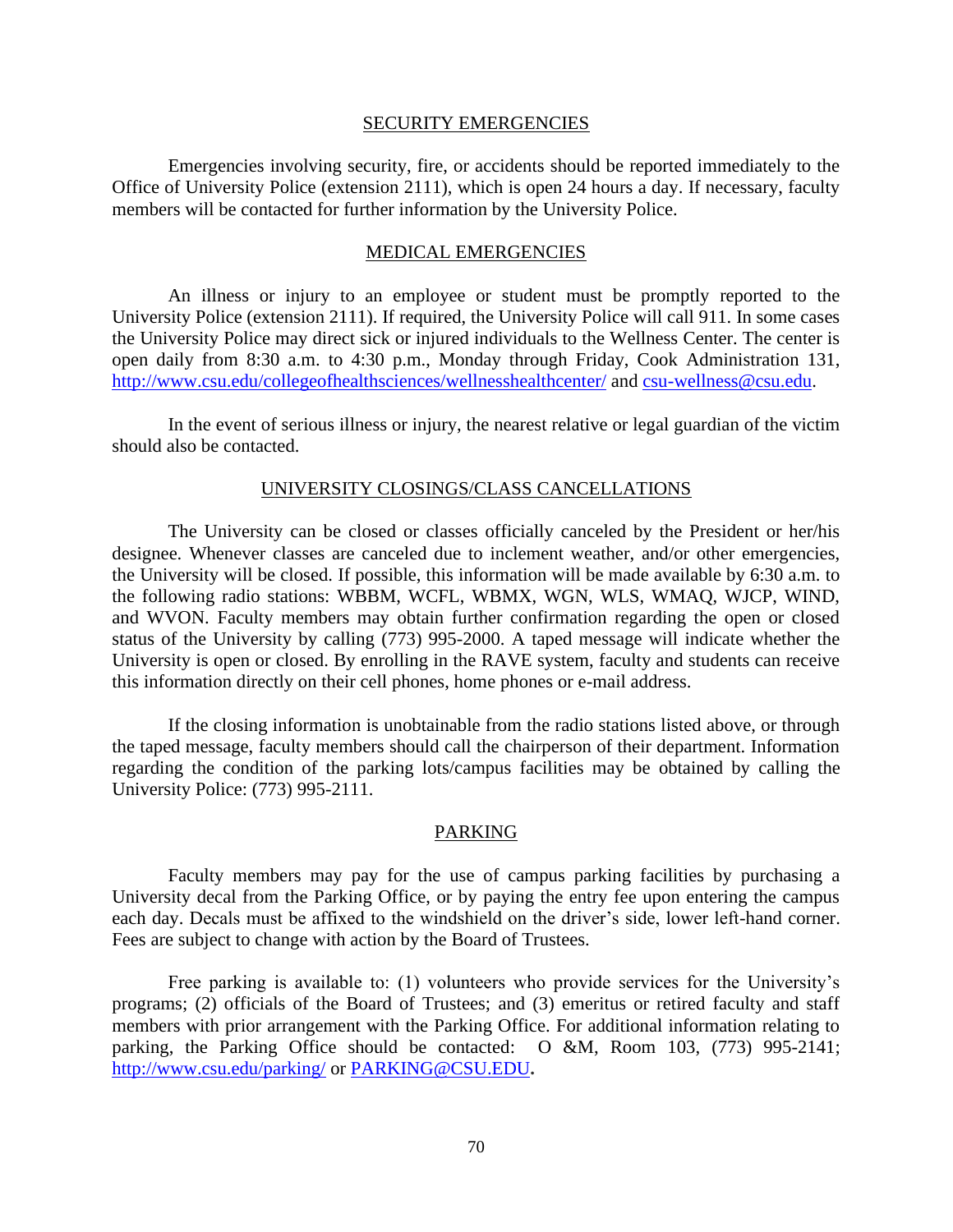#### CHECK CASHING

The Cashier's Office, located in the Cook Administration Building, Room 211, will generally cash personal checks up to \$50.00 for faculty and staff when appropriate identification is presented.

#### FOOD SERVICE

During the academic year, cafeteria and food service is contracted by Perkins Management Services, located in the Cordell Reed Student Union from 10:00 a.m. through 2:00 p.m., Monday - Thursday. Check the website or contact 773.995.2264 for further information and for service notice changes. Vending machines are also available in most buildings on campus.

The Perkins staff can provide catering services for special occasions on campus. Arrangements should be made through the university food service manager who is housed in the Reed Student Union. A document titled "Catering Procedures" is available from the food service manager (773) 995-2264. Go to http://www.csu.edu/campusdining/ for more information about food service and catering.

Arrangements can be made for the usage of external vendors to cater events. Please check with Financial Affairs for details and restrictions.

#### CULTURAL AND SOCIAL OPPORTUNITIES

The Office of Student Affairs plans and implements a broad array of programs. Faculty members and their families are invited and encouraged to attend and participate in curricular programs.

Discount tickets for theatrical and athletic events are sometimes available through the Office of Student Affairs as well as the Office of University Relations. These events are announced through campus media. Contact the Office of Student Activities for additional information Reed Student Union, Room 260, (773) 995-2300 or read announcements on-line about campus events. Announcements also are made through the telephone system.

A number of recreational facilities in the Jacoby Dickens Athletic and Physical Education Center (JDC) are available for faculty members. Facilities include the gymnasium, swimming pool, indoor and outdoor tracks, tennis courts, and softball field. In addition, faculty members may purchase memberships for use of the Fitness Center located in the Jacoby Dickens Center. For additional information contact the Department of Athletics, Jones Convocation Center, Room 1502, (773) 995-2295.

### LOST AND FOUND

Lost items should be reported and found property should be turned over to the university police, unless the faculty member believes she/he can return the property more easily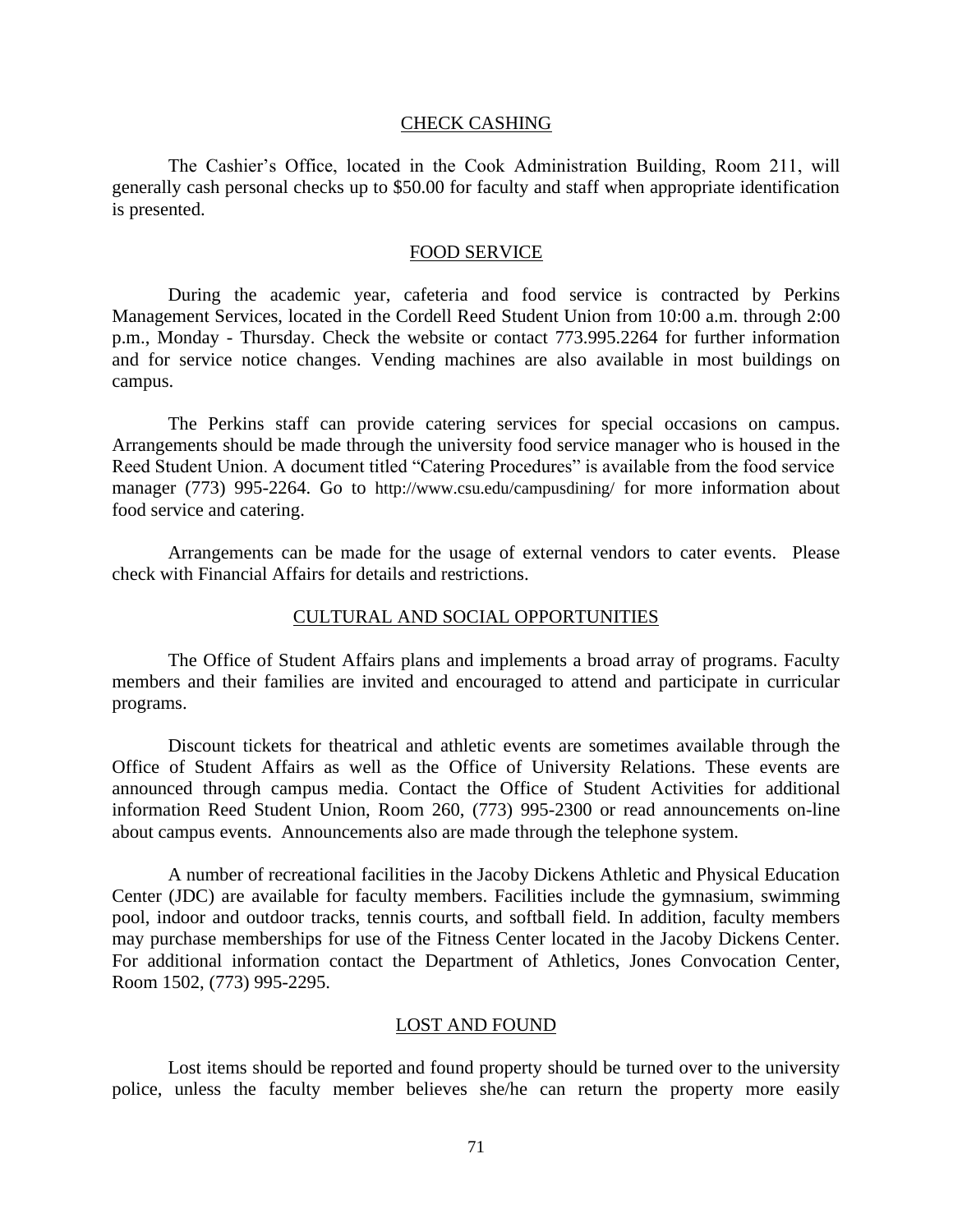her/himself. Records are kept and the owners are identified whenever possible. Items held for over six months are given to charitable organizations in the city.

## KEYS

Keys that open offices, classrooms, and laboratories are issued to appropriate personnel by the University Police upon written request of the departmental chairperson. The person accepting the key then signs a key requisition form. When a staff member no longer needs a key for which he/she has signed, the key must be returned to the University Police. Keys are not to be returned to department chairpersons, nor should they be duplicated and given to others. The key is the faculty member's responsibility. Failure by the faculty member to return a key for which she/he signed will result in his/her being charged a fee to replace the lock.

#### TRAVEL REGULATIONS

Travel regulations and reimbursement is regulated by state guidelines and through the CSU *Board of Trustees Regulations,* which state "Travel regulations issued by the Travel Regulation Council, as may be amended from time to time, shall govern the reimbursement of employees and members of the Board of Trustees from all fund sources except appropriately restricted funds donated to university foundations." The *Travel Guide for State Employees,*  published by the Governor's Travel Control Board, provides regulations established by the Travel Regulation Council to guide the travel of State of Illinois employees. This is available through the Office of Financial Affairs: ADM 213, (773) 995-2468 or on-line at [http://www.csu.edu/financialaffairs/policymanual.htm.](http://www.csu.edu/financialaffairs/policymanual.htm)

Faculty members must request permission to travel prior to the activity. Normally, this is handled through a travel authorization form. For out-of-state travel, the Provost must approve and for international travel, the President must grant approval. This approval should be submitted at least three weeks prior to travel. Travel reimbursement requests should be completed within 14 days of a return.

The types of travel covered by the state regulations are as follows: business travel – travel necessary to carry out required administrative, instructional, research, and public service functions of the university; professional travel - travel of the faculty and the staff to professional and scientific meetings for the sake of professional enrichment; organization travel - travel of the faculty and staff to organization meetings when the university holds official membership in the organization, if the university is requested and agrees to send a representative, or the university has assisted in the promotion of the research, education, or service activities of the professional organization concerned; and special travel - official representation not otherwise provided in these regulations but approved by the President.

### TRAVEL AUTHORIZATION

When any type of official travel is planned, the traveler must first prepare the Travel Authorization and Encumbrance Request form, indicating the purpose and dates of travel, the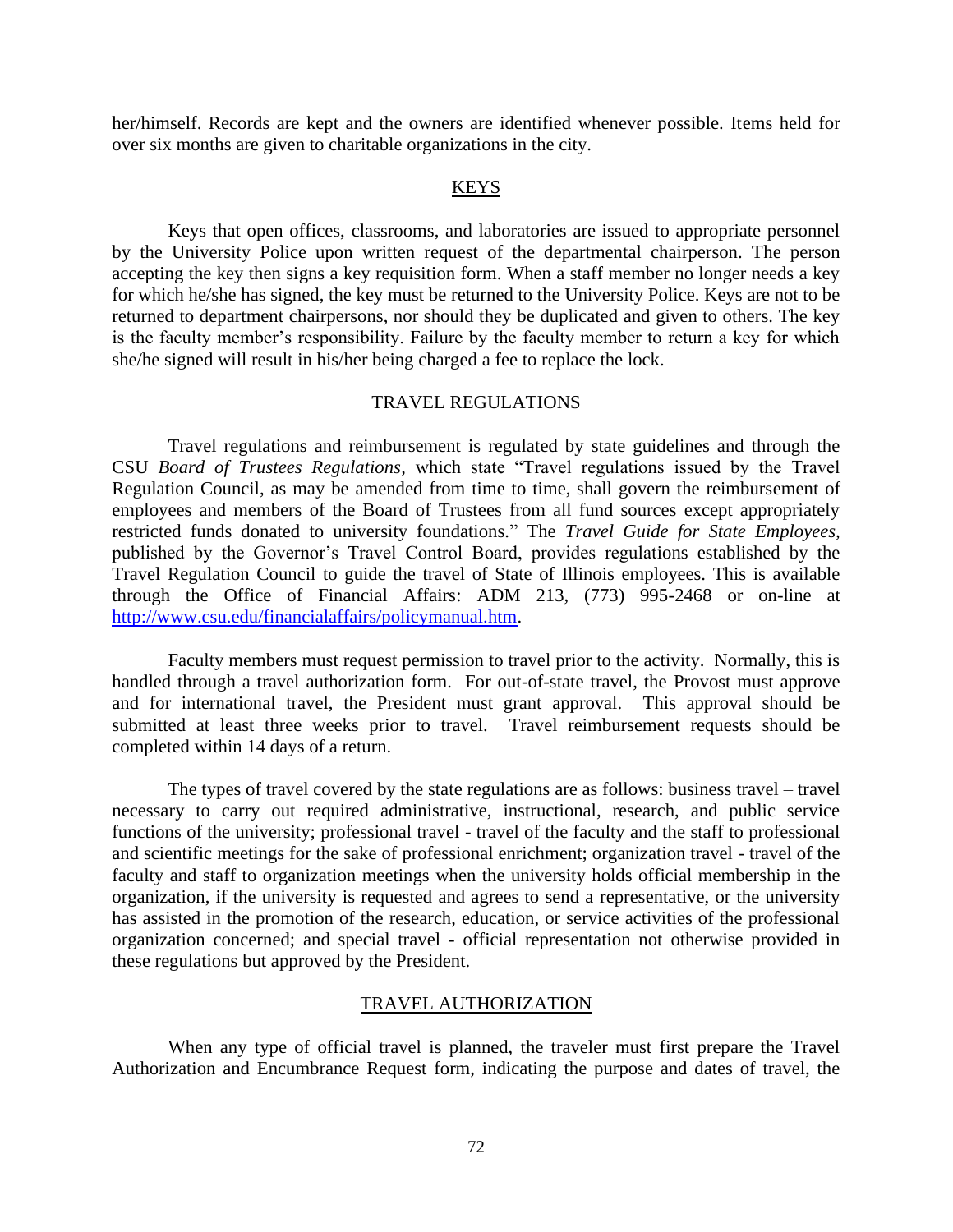points of departure and destination, and the mode and cost of transportation. This request should be submitted prior to traveling.

In addition to being the authorization form for both in-state and out-of-state travel, this form serves to encumber funds, which are to be reimbursed to the traveler after completion of the trip. Travel within the State of Illinois must be authorized and approved by the appropriate fiscal officer prior to the beginning of travel. Whenever the fiscal officer is the traveler, the approval of her/his supervisor is also required. Out-of-state travel requires the additional approvals of the appropriate dean and vice president. Additionally, all requests for travel outside the 48 states of the continental United States or Canada, should be submitted at least 30 days prior to traveling and requires the Provost and President's signatures.

Questions regarding travel should be directed to the appropriate fiscal officer. In all cases, the method of travel should serve the best interest of the University. The mode of transportation may include airline, train, or privately owned vehicle (see section Travel Regulations - [http://www.csu.edu/financialaffairs/purchasing/travelrelatedservices.htm\)](http://www.csu.edu/financialaffairs/purchasing/travelrelatedservices.htm). Chicago State University Policy states that all University employees who submit travel vouchers for mileage when they use their private vehicles on state business must establish on the Travel Authorization form that they possess a valid U.S. driver's license prior to the trip. Failure to follow this procedure may result in the request for reimbursement being denied.

Travel should be arranged through an authorized agency (Boersma Travel 1-888-281- 6558). Airline or train tickets may be purchased in advance through the Purchasing Office making use of the authorized travel agency or vendor whenever possible. Contact the Purchasing Office or the unit's website for details [\(http://www.csu.edu/financialaffairs/purchasing/index.htm\)](http://www.csu.edu/financialaffairs/purchasing/index.htm). The faculty member should provide the Purchasing Office with a copy of the approved Travel Authorization form, and a purchase requisition signed by the chairperson which shows the destination, and dates and times of departure and return. The requisition must be provided sufficiently in advance of the date of departure, so that the Purchasing Office can make necessary arrangements.

### TRAVEL REIMBURSEMENT: GENERAL STATEMENT

Upon completion of an authorized trip, the traveler must fill out a Travel Voucher in order to be reimbursed for expenses. The Travel Authorization number must be entered on the Travel Voucher in order for payment to be processed, and the voucher should be submitted within 14 days after completion of the trip. If a traveler does not submit their Travel Voucher requesting reimbursement within 60 days of the last date of travel, according to the IRS regulations, the amount reimbursed may be treated as compensation, subject to tax withholding, and reported on the employee's Form W-2.

The method of itemization of expenses is the same for all types of travel. When a privately owned vehicle is used, the Travel Voucher must show the dates, points of travel, and mileage. If the distance traveled between two given points is greater than the usual route between these points shown on a road map, the reason for the greater distance must be stated. Travel Vouchers must be supported by receipts in all instances for railroad and airplane transportation,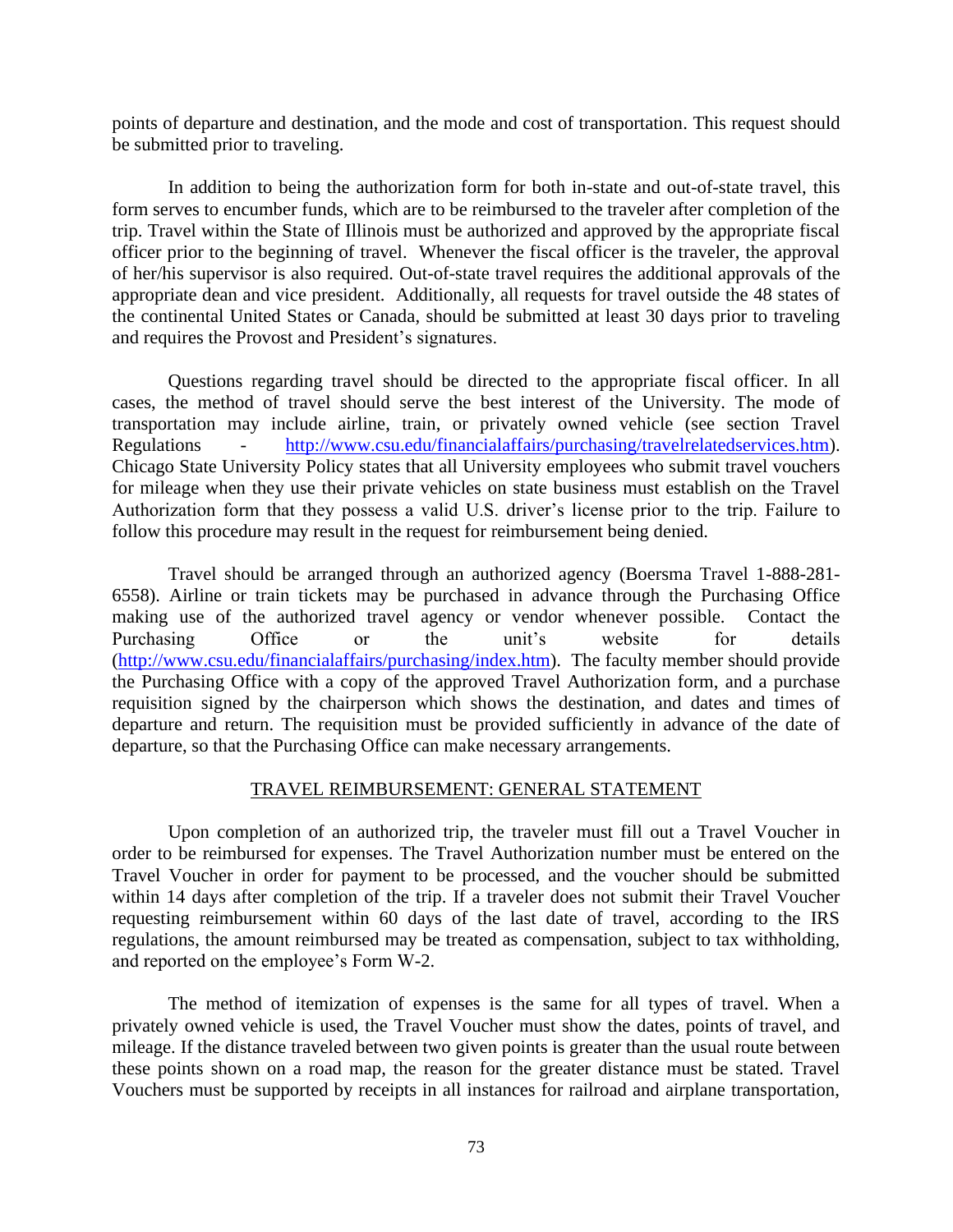for lodging, and, individually, for all other items in excess of \$10.00 except for meals and incidental items as described in the regulations.

All copies of the voucher must be signed by the individual who has incurred the expense, and by her/his supervisor. The individuals name should also be typewritten or printed below the signature line. In addition, each voucher for traveling expenses shall indicate the purpose of the travel.

Individuals submitting travel vouchers are personally responsible for their accuracy and propriety. Any misrepresentation shall be cause for disciplinary or legal action.

### TRAVEL REIMBURSEMENT: TRANSPORTATION EXPENSES.

All travel shall be the most economical mode of transportation available considering travel time, costs, and work requirements. Modes of transportation authorized for official travel include automobiles, railroads, airline, buses, taxicabs, and other usual means of travel. The rental of an automobile while on travel status is allowed if circumstances require. The most economical vehicle available shall be obtained. Privately owned vehicles may be used when authorized. Faculty members using private vehicles must have insurance coverage in an amount required by the State of Illinois. Reimbursement for the use of a private vehicle shall be on a mileage basis. Reimbursement for the cost of automobile parking fees and tolls is allowed.

All travel must be by the most direct route. Travel by other routes may be allowed only when the official necessity is established. If an individual for his/her own convenience travels by an indirect route, or interrupts travel by direct route, he/she shall bear the extra expense. Reimbursement for expenses shall be based only on such charges as would have been incurred by the most direct and economical route. Taxis including reasonable gratuities are reimbursable.

### TRAVEL REIMBURSEMENT: LIVING EXPENSES.

CSU follows the State of Illinois Office of Central Management (CMS) regulations on travel reimbursement rates. Personal living expenses of travel are reimbursed on the basis of either a "per diem" allowance, or "meal" allowance. For travel of less than 18 hours during the same calendar day, or when a night's lodging is not required, the per diem allowance is not permitted, and the meal allowance is used. No meal allowance is given for lunch. It is not necessary to submit receipts with travel vouchers to support the meal allowance per meal. The per diem allowance is permitted only when the travel period is overnight or is 18 or more continuous hours. It is given in lieu of the meal allowance and is to cover the cost of meals and meal tips. Receipts need not be submitted to support this allowance. Travelers are allowed to request reimbursement for every quarter of the day that they are on travel status. Reimbursement for lodging is paid at the actual cost of accommodations. For actual cost, go to the State of Illinois Higher Education Travel Control Board website: [www.stateuniv.state.il.us/travel](http://www.stateuniv.state.il.us/travel) for Chicago, downstate and out-of-state allowance.

Receipts are to be submitted with Travel Vouchers to support the accommodation expenses claimed. If a conference fee includes a meal, the meal or per diem allowance shall be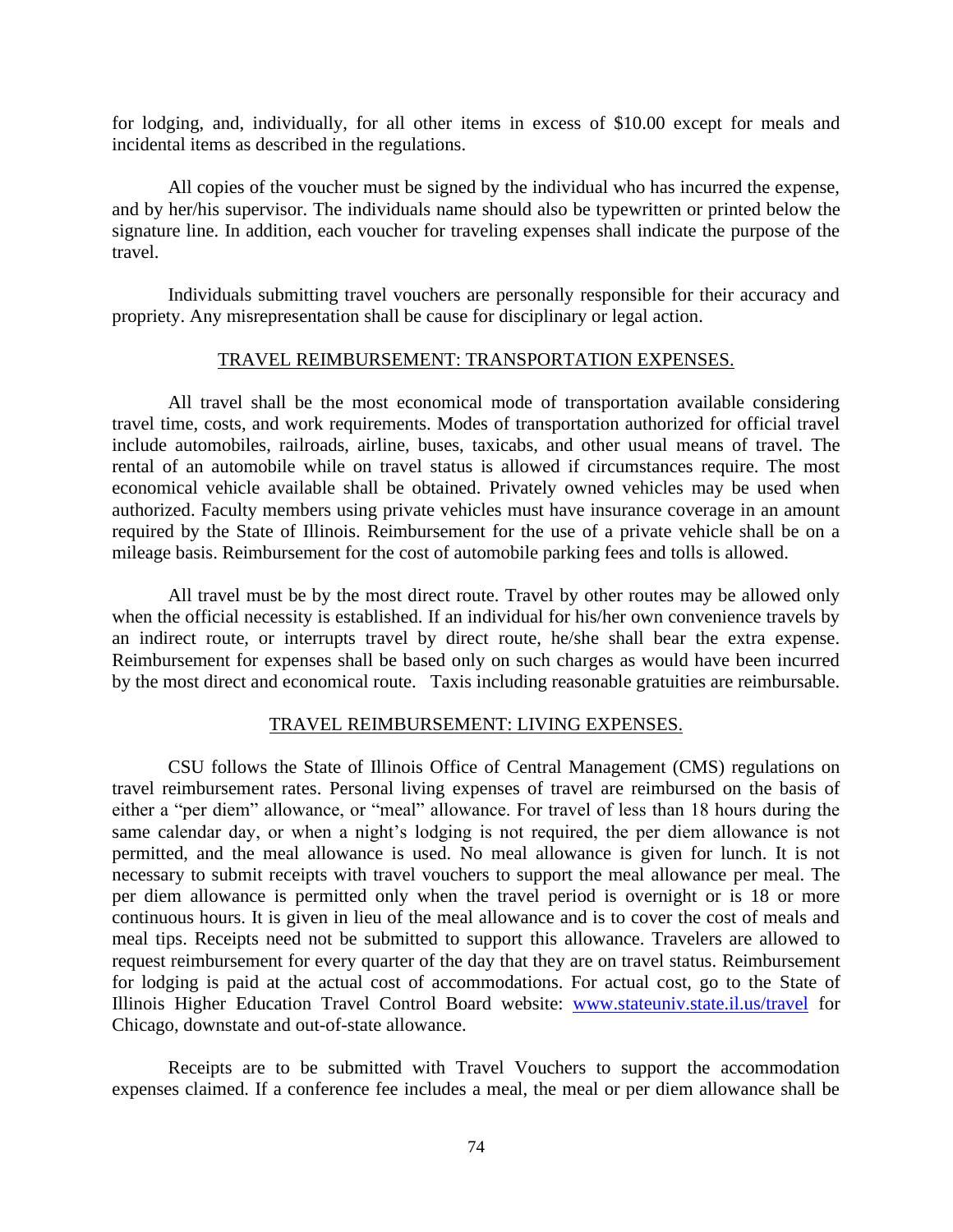reduced by the actual value of the meal or the amount of the applicable meal allowance provided by the state of Illinois, whichever is less.

## TRAVEL REIMBURSEMENT: SPECIAL EXPENSES

Travelers may be reimbursed for the cost of related special expenses, if reasonable. Examples of such expenses include: hire of room, exhibit space, set up, and such for official business; storage and handling of baggage; taxis including reasonable tips; telephone calls on official business including calls of three minutes or less to announce safe arrival or delay or change in plans; telephone calls to secure lodging; and laundry or dry cleaning, if on travel status for at least seven consecutive days. Meals purchased for non-state of Illinois employees while on travel and in connection with business are reimbursable in reasonable amounts. A statement specifying why, for whom, and certifying that the claim does not include alcoholic beverages shall be attached to the travel voucher.

Off-Campus Travel Compensation. Bargaining unit employees who are commuting to teach at an off-campus site are paid a stipend depending on the distance from the CSU campus to the site. Distance is calculated using [www.travelocity.com](http://www.travelocity.com/) Information on the rate of pay can be found in Article 29.11 and 41.8 of the *Contract*. This compensation is only for campus-based teaching faculty. Part-time faculty or others hired to teach at off-campus locations are not reimbursed for travel to that site.

Changes in Travel Regulations. From time-to-time the rates listed above are changed. If there are questions regarding the rates listed above or any other aspect of the travel regulations, contact the Office of Financial Affairs at (773) 995-4531.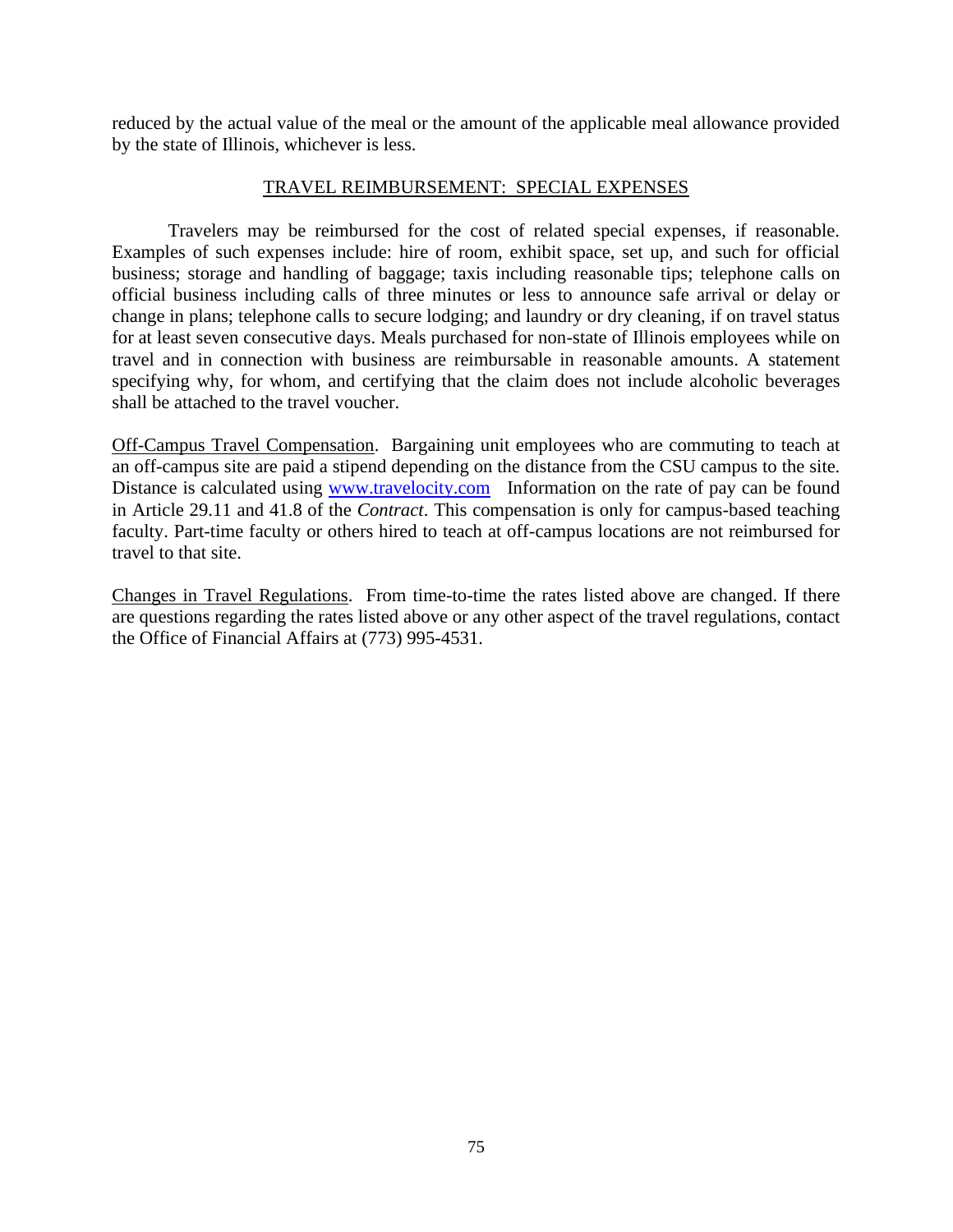# PART VI STUDENT AFFAIRS AND SERVICES

## ACADEMIC REGULATIONS AND REQUIREMENTS

Information on University admission policies, registration, fees, examinations, grades, attendance, course-load, and the like is contained in the *Undergraduate and Graduate Catalogs*  [\(www.csu.edu\)](http://www.csu.edu/) and, is not duplicated here. Such services as advisement, counseling, financial aid, placement, health, and athletics are also described in the catalogs but are described below for ease of reference.

### COUNSELING CENTER

The Counseling Center provides free, confidential and psychological services to the University Community. The professional staff is concerned with the mental health of individual students and with maintaining an educational environment that is conducive to educational growth, human development and personal well-being.

The Counseling Center offers individual counseling for a variety of personal, social, educational and career concerns: including but not limited to academic achievement, selfesteem, family and interpersonal conflict, anger and stress management depression, and anxiety. The Center offers personal and vocational assessment group counseling, and psycho educational workshops. Ongoing programming includes the Effective Study Program for improving study skills strategies, Anger Management groups for learning to control hostility and aggression, and year-round special events of relevance to women, *e.g.,* during Women's History Month and Domestic Violence Awareness Month.

The Counseling Center makes referrals to community mental health and human services agencies for specialized services, more intensive care or for services that are beyond the scope of the Center (for example, emergency housing, drug addition, acute/severe mental illness, etc.).

Faculty and staff should use the Employee Assistance Program through their medical benefits. See Human Resources, ADM 203, (773) 995-2040. The Counsel Center is located in the Cordell Reed Student Union Building-Room 190 (773) 995-2383. No appointment is necessary for first time visit/intake.

## TUTORING AND LEARNING ASSISTANCE

The Learning Assistance Center is located in the Library  $-4<sup>th</sup>$  Floor 450, (773) 995-2273. Students may come to the center for free. Some services include:

- Tutoring by certified tutors
- Facilitation of study hall hours
- Coordination of academic peer assistance and informal study groups
- Proctoring exams for on-line students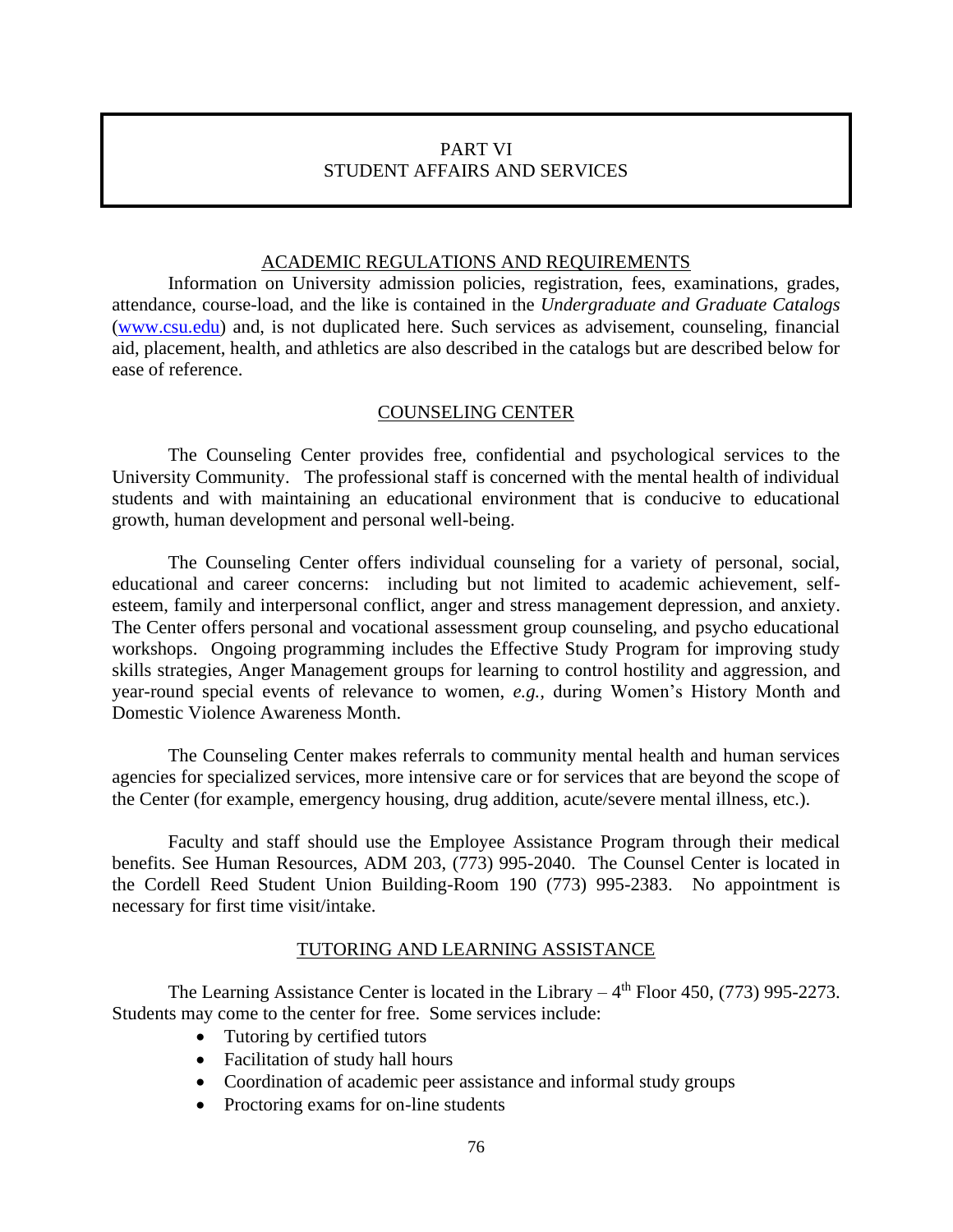- One-on-one research support and instruction
- Technological and media support for academic assistance in math, writing, languages, etc.

See other sections of the Handbook for more details.

## CAREER DEVELOPMENT

The Career Development Center serves as the foundation for providing advice, information and resources to enable the student to develop a career plan and job search strategy to ultimately land a job consistent with her/his academic background, goals and interests. Individual student appointments and group workshops provide valuable information to enhance the student's ability to compete in the challenging job market. Specific services include effective resume writing, successful interview techniques, career fair preparation, and decision-making on offers and graduate schools. The experienced Career staff develops relationships with employers resulting in companies coming to CSU for Career Fairs, campus interviews and employer presentations. An internet-based system allows students and alumni 24-hour access to all job postings and permits students to store resumes and other important marketing documents. Location: Cordell Reed Student Union, Room 230, (773) 995-2327; [http://www.csu.edu/careerdevelopment/index.htm.](http://www.csu.edu/careerdevelopment/index.htm)

## DISABLED STUDENT SERVICES

Chicago State University is committed to providing all students equal access to education. The Abilities Office of Disabled Student Services is the office on campus where students with verified disabilities will be provided with reasonable accommodations in accordance with Section 504 of the Rehabilitation Act of 1973 (Section 504) and the Americans with Disabilities Act of 1990 (ADA). These accommodations are provided to address the barriers to educational access that are caused by the symptoms of the disability. Students with disabilities should contact the Abilities Office upon acceptance to Chicago State University and provide documentation of their disability to the Coordinator. The Abilities Office is located in the Cordell Reed Student Union Building in Room 190 and can be contacted at (773) 995-4401; [http://www.csu.edu/dosa/abilities/index.htm.](http://www.csu.edu/dosa/abilities/index.htm)

## FINANCIAL ASSISTANCE

CSU makes every effort to assist students in financing their education. A variety of federal, state, institutional, and private programs are available to qualified students. In some cases, the student applicant must demonstrate financial need; in others, financial need is not considered when awards are made. Financial support is available to CSU students in the form of (1) scholarships and Federal Pell, and State of Illinois Monetary Award Program (MAP) grants, (2) Federal Direct Stafford loans, and (3) student employment. For additional information, see the Undergraduate and Graduate Catalogs. The Office of Financial Aid, ADM, Room 207, (773) 995-2304 administers the programs. See [http://www.csu.edu/financialaid/.](http://www.csu.edu/financialaid/)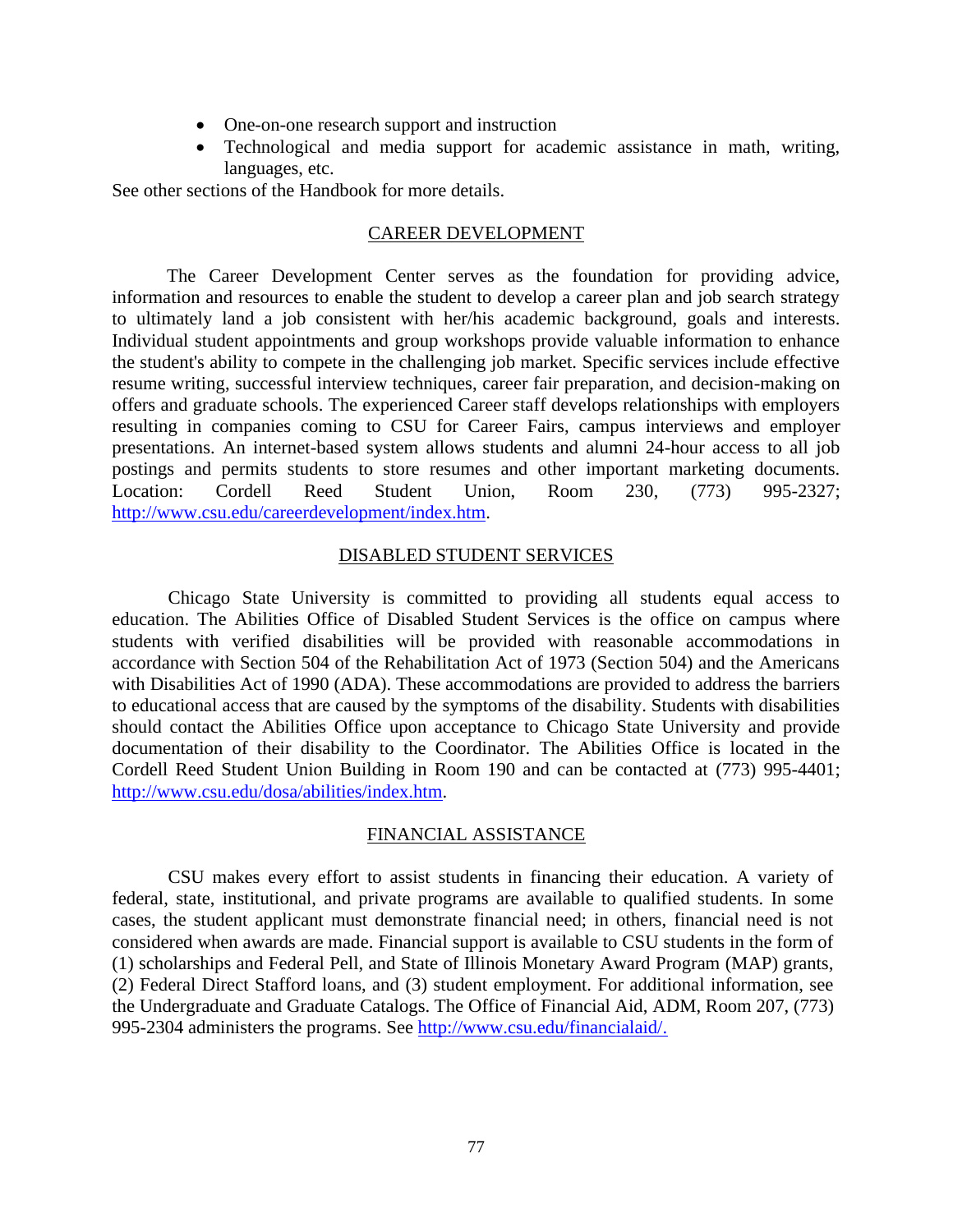#### ACADEMIC SUPPORT PROGRAM

The Office of Academic Support was established as a "one stop" academic support center for students as the anchor of retention efforts at CSU. In addition to monitoring the academic progress of students, the staff makes referrals to other support services on campus which assist students with qualifying examinations, study and learning skills, counseling, and personal development. Activities include a summer bridge program for freshman students. Other programs in the Office of Academic Support include: Parent in Action, an organization of freshmen parents. The Office of Academic Support in located in Room 158, Reed Student Union Building, (773) 995-4510.

## STUDENT SUPPORT SERVICES PROGRAM

The Student Support Services, located in Douglas Hall, 2<sup>nd</sup> Floor, Suite B, (773) 995-3864, program is funded by the U.S. Department of Education. The program targets low-income, first-generation college students or persons with disabilities to enhance academic and social skills, increase retention and graduation rates, and stimulate career interests beyond the undergraduate level of achievement. The program provides individual and group counseling, workshops, tutorials, c cultural activities, social activities, mentorships, and advocacy and coping skills, which enhance personal growth and self-confidence.

### STUDENT LIFE

The Division of Student Affairs, Reed Student Union, Room 268-A, (773) 995-2448, is responsible for the formulation of policy governing student activities on campus. It serves as a resource and referral center for any student concern, and as coordinator of matters relating to student life. The Division provides leadership for, and maintains close liaison with students, student publications, student organizations, and other administrative units of the university as these relate to students' adjustment to the university. Persons with experience and training in student development and other areas of student personnel service staff the division. The staff is available to assist students in a variety of ways including the interpretation of student life policies and the resolution of personal, social, and academic concerns.

Areas of responsibility include Campus Ministry, Office of Student Activities, and the Student Government Association. Family Life Center, Residence Hall, Financial Outreach Center, Counseling Center, Women Resources Center, Intramural and Fitness, Judicial Affairs and Latino Resource Center. The *Undergraduate and Graduate Catalogs* contain additional information about these units. Adjunct responsibilities include administering the student judicial system, developing support services for students with disabilities, providing leadership and support to the student activity fees committee, commencement, and developing, in cooperation with the university community, other activities and events which promote student growth and adjustment.

#### STATEMENT OF MUTUAL RESPONSIBILITY

The main goal of campus life at Chicago State University is to maintain a strong educational community. While living and learning in such a community brings privileges, it also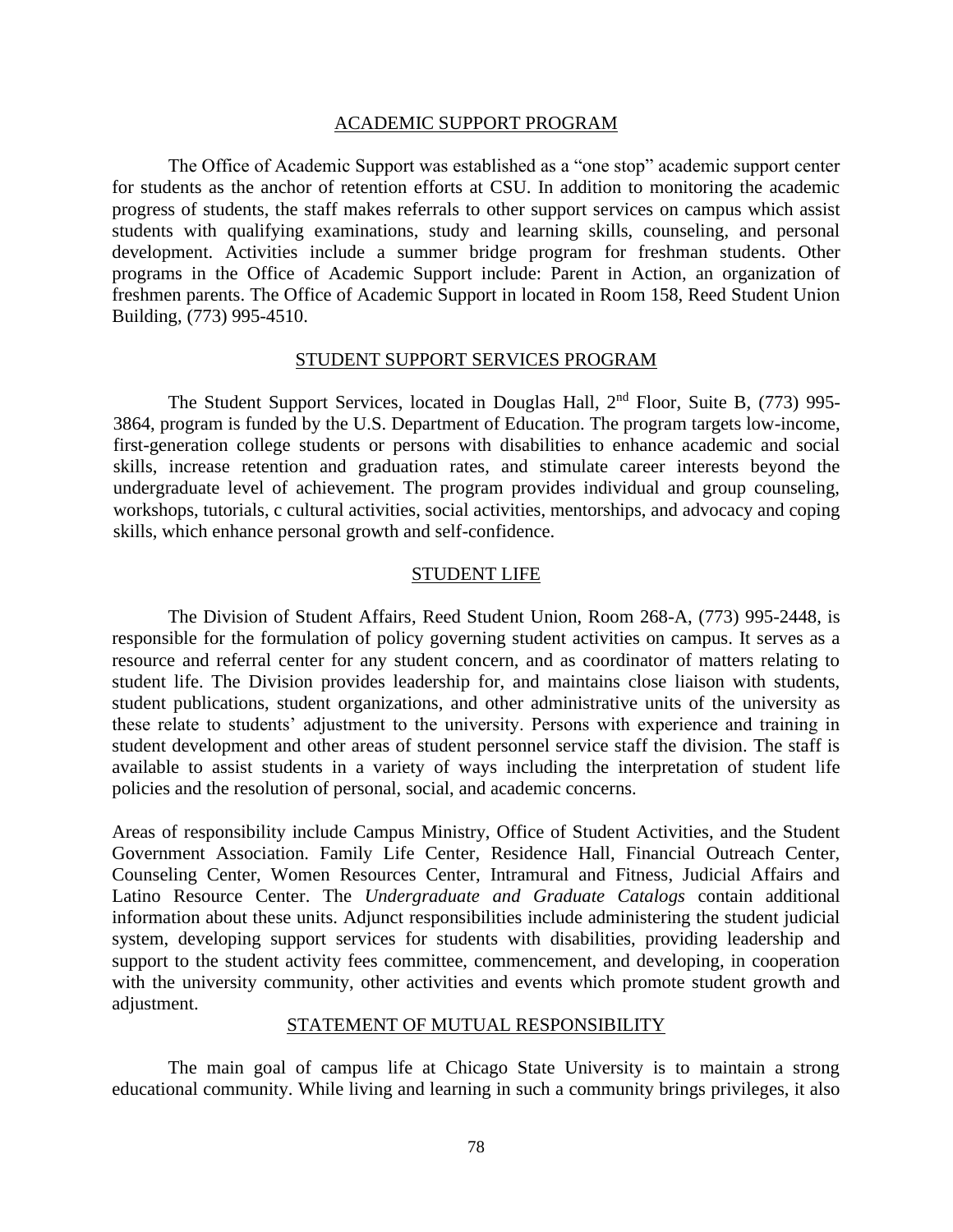carries responsibilities. Students, by virtue of their enrollment at CSU, agree to accept the responsibilities of membership in the University community including adapting to the rules that foster the kind of campus atmosphere that CSU desires. These responsibilities are detailed in the Student Judicial Code. Students are held accountable for adhering to the rules and regulations while enrolled or participating in any University program on or off campus from the beginning to the end of each semester. Graduating undergraduates and graduating master's degree candidates remain accountable throughout commencement activities.

### STATEMENT OF APPROPRIATE DRESS

Chicago State University (CSU) is committed to fostering an environment in which learning is supported by mutual respect, courtesy, and concern for the feelings of others. All members of the CSU community are expected to demonstrate this commitment by wearing clothing that expresses the dignity of the individual and the scholarly purpose of the University. The various colleges, departments, and programs within CSU may establish and enforce additional standards of dress they consider appropriate for the accomplishment of their educational missions.

#### ATHLETICS

There are three levels of athletic activity at CSU: intercollegiate athletics, intramural athletics, and campus recreation, all housed under the Department of Intercollegiate Athletics.

Intercollegiate sports for men are basketball, baseball, cross-country, indoor/outdoor track and field, tennis and golf. Intercollegiate sports for women include basketball, volleyball, cross-country, indoor/outdoor track and field, tennis, golf and women's soccer in 2014. Men's soccer is pending. The University is a member of the National Collegiate Athletic Association (NCAA), Division I AAA, and the Western Athletic Conference. Two types of athletic assistance are available: full scholarships, which cover all expenses, and talent scholarships, which cover tuition only. Questions on eligibility should be referred to the Athletics Director. The Athletic Department Jones Convocation Center, Room 1502, (773) 995-2295, offers a comprehensive tutorial and study hall program for all athletes.

A comprehensive program in intramural athletics and recreation is available for the traditional and nontraditional student.

#### POLICY ON STUDENT CONDUCT

A document, *Policy on Student Conduct (revised Fall, 2000)*, embodies CSU's official statement regarding the rights and responsibilities of students, the kinds of offenses subject to disciplinary action, and the judicial process by which disciplinary action may be taken. All students are expected to acquaint themselves with the standards for student conduct. Copies of this document may be acquired from the Office of Judicial Affairs.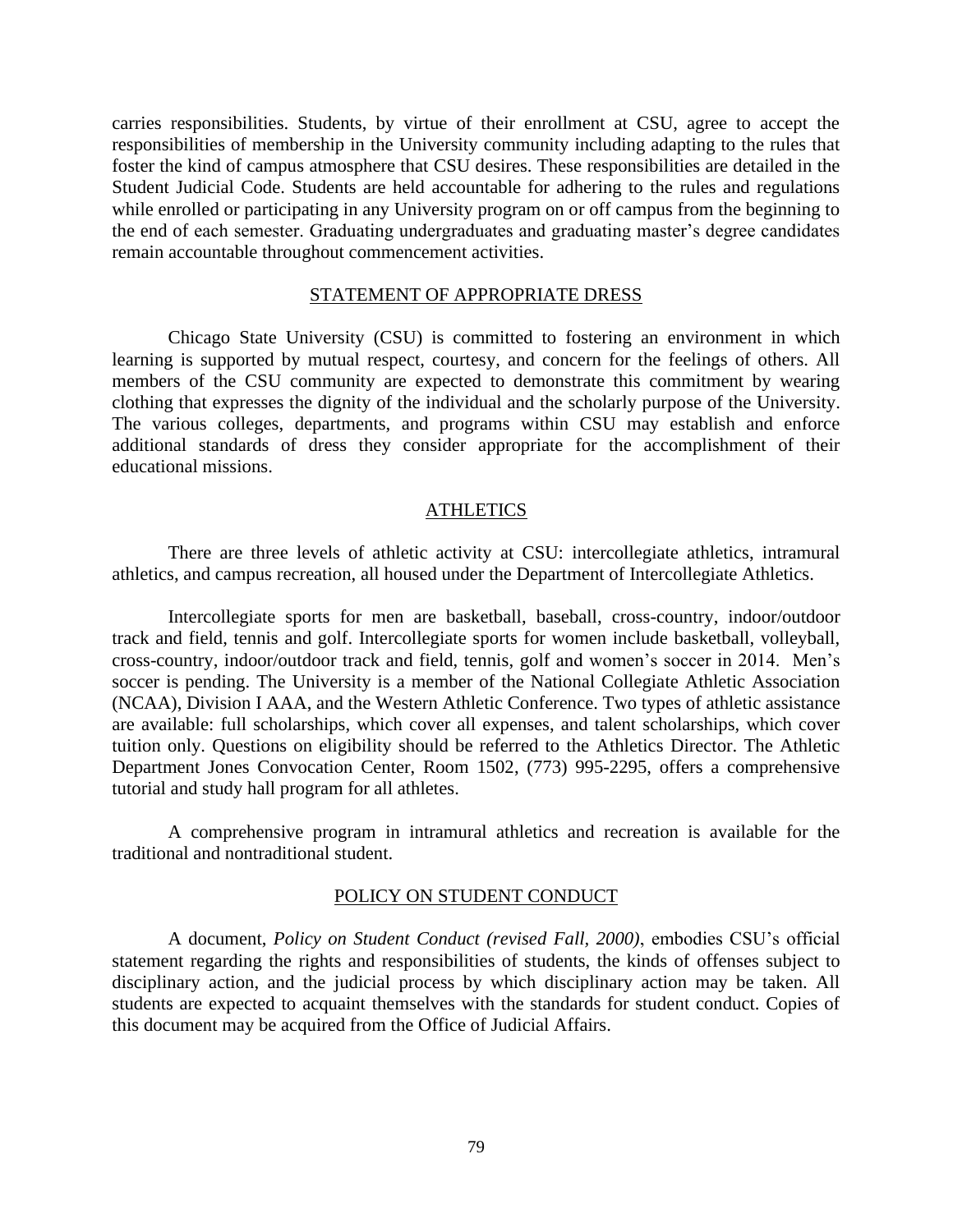## STUDENT MISBEHAVIOR INCLUDING CLASSROOM DISRUPTION

The Office of Judicial Affairs has developed the manual titled Policy on Student Conduct. This document deals with violation of the student judicial code in the following areas: safety; property; personal identification and honesty; noise or disruptive behavior; obstruction or disruption of activities; accessory responsibility; academic misconduct; and violations of rights.

A specific policy for classroom disruption has been adopted. Specifically, the policy is designed to promote a classroom environment that encourages and allows for the free and open exchange of ideas critical to the learning experience. A faculty member may ensure such conditions by excluding from the classroom any individual, who in his/her determination: (1) threatens or engages in physical violence toward another individual; (2) threatens another or interferes with the property of others; or (3) otherwise disrupts the class. If a faculty member believes that condition 1, 2, or 3 exists, she/he should attempt to issue a verbal warning to the student(s) involved. If the individual(s) continues to be disruptive, the faculty member should again attempt to instruct the individual(s) to leave the classroom. If the student does not comply, the faculty should call the university police at extension 2111 for assistance. It is required that the university police receive a signed complaint requesting the removal of a student from a classroom.

Additional information related to student conduct may be acquired from Deidre CatoBaker, Office of Judicial Affairs, (773) 995-3972, [dcato@csu.edu.](mailto:dcato@csu.edu)

### POLICY ON THE RELEASE OF STUDENT INFORMATION

All students enrolled at the University have the right to inspect and review their official records, to request corrections or deletions, and to limit access to such records by other persons in accordance with the Family Educational Rights and Privacy Act of 1974 (FERPA) and university guidelines issued pursuant thereto. Copies of the Guidelines for Implementation of the Family Educational Rights and Privacy Act of 1974 are available in the Office of the Registrar.

The primary academic record of a student is located in the Office of the Registrar. Other records may be located in Admissions, Alumni Affairs, Business Operations, Career Planning and Placement, Wellness Center, Graduate Office, Financial Assistance, Student Development, and collegiate and academic departmental offices.

Students have the right to file complaints regarding alleged failure of the university to comply with FERPA. Students should file a written request for a hearing with the office responsible for maintaining the record.

### STUDENT GRIEVANCE PROCEDURE

CSU has defined a student grievance procedure. Grievances are handled through the colleges of the university. Please consult your department and college offices and websites for further information.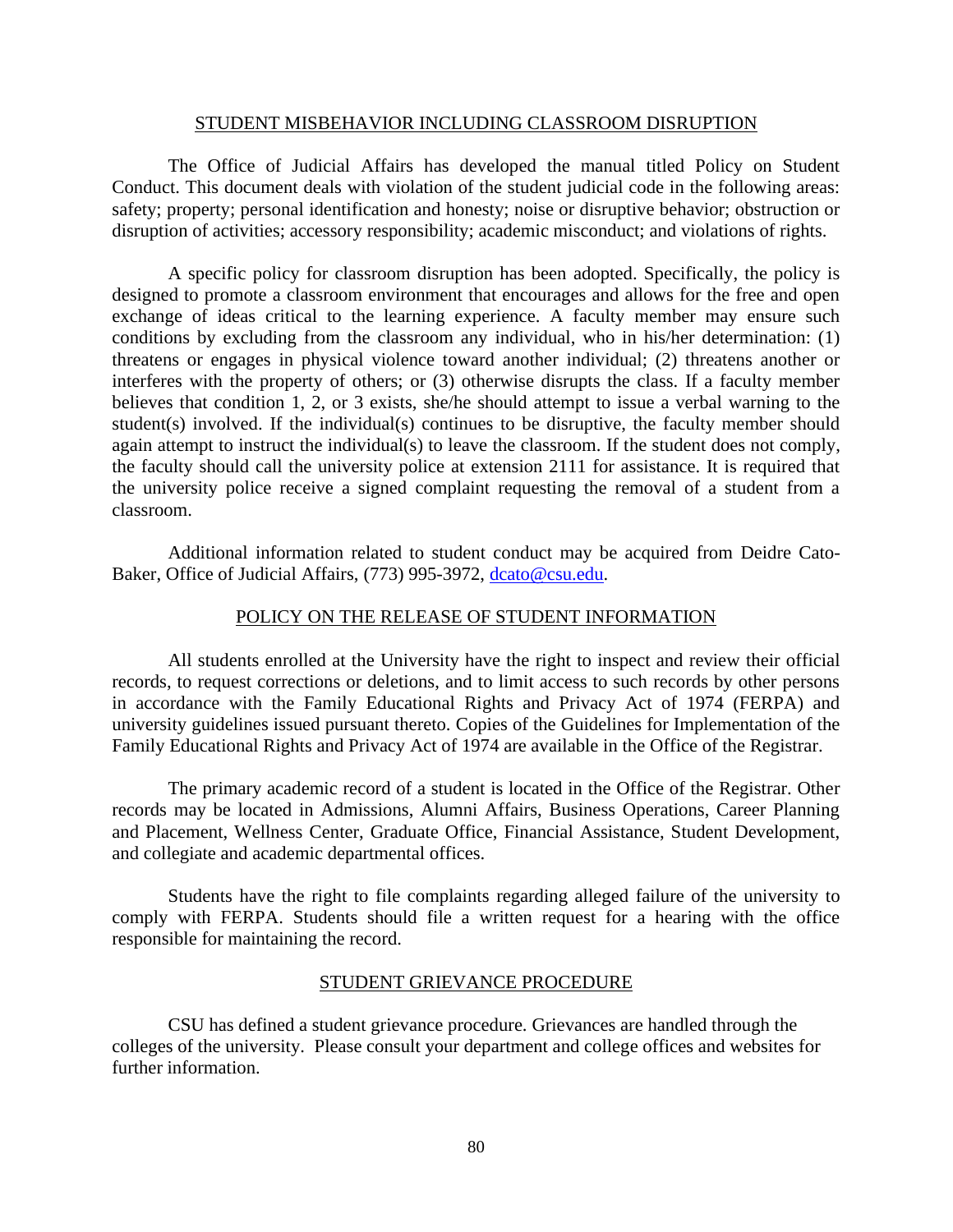# Academic Affairs Provost's Office Directory

x2402 Academic Affairs

x2402

x4469

x2336 Studies

x3586 and Retention

x2439

Dr. Leslie Roundtree Interim Provost & Senior Vice President for

Dr. Aleshia Terry Executive Secretary

Reba Dunner Business Associate

Dr. Devi Potluri Interim Dean, Graduate and Professional

Dr. Mark Sudeith Interim Associate Provost, Curriculum, Assessment

Dr. Bernard Rowan Associate Provost, Contract Administration